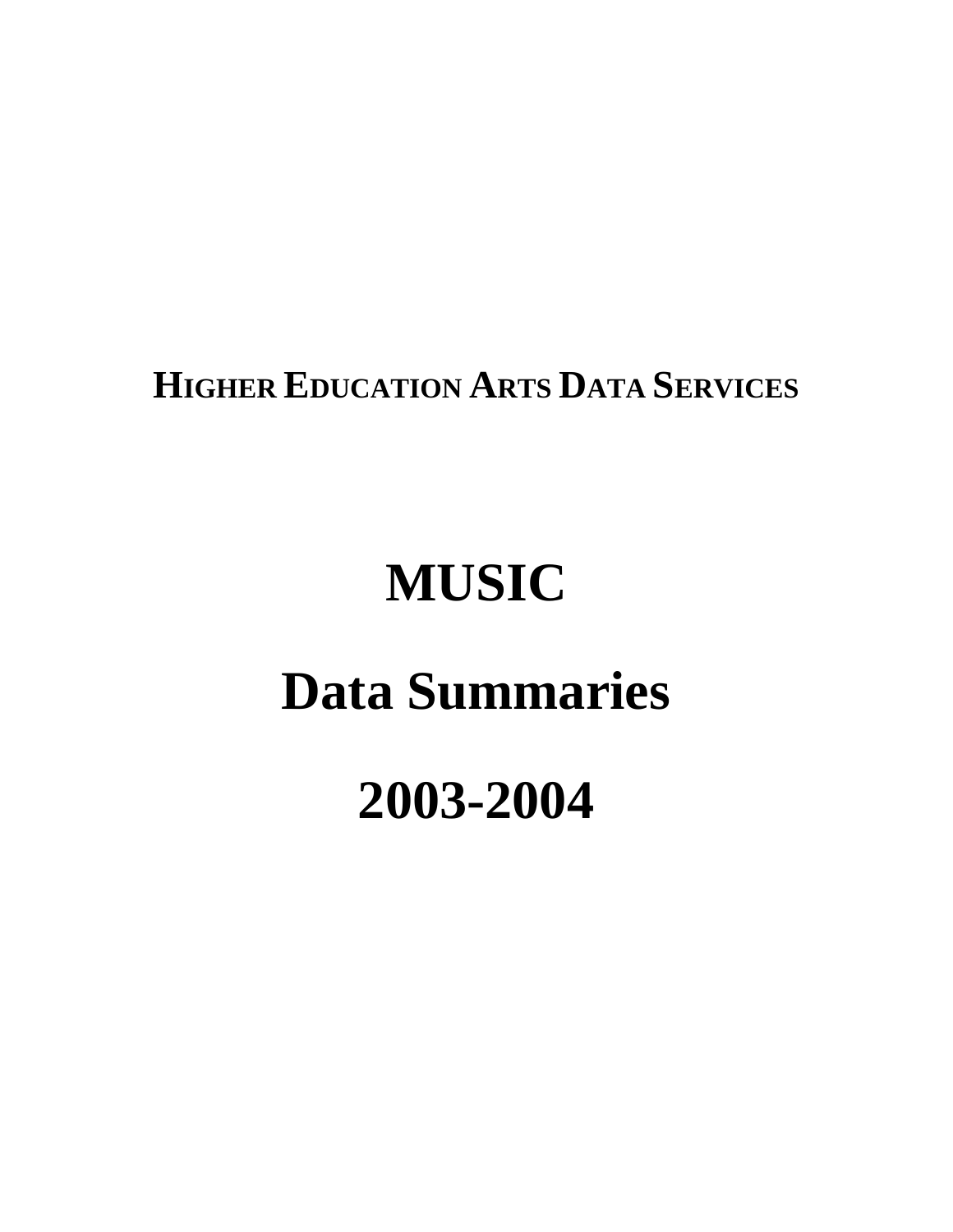**Copyright © 2004 by HEADS**

**Higher Education Arts Data Services 11250 Roger Bacon Drive, Suite 21 Reston, Virginia 20190**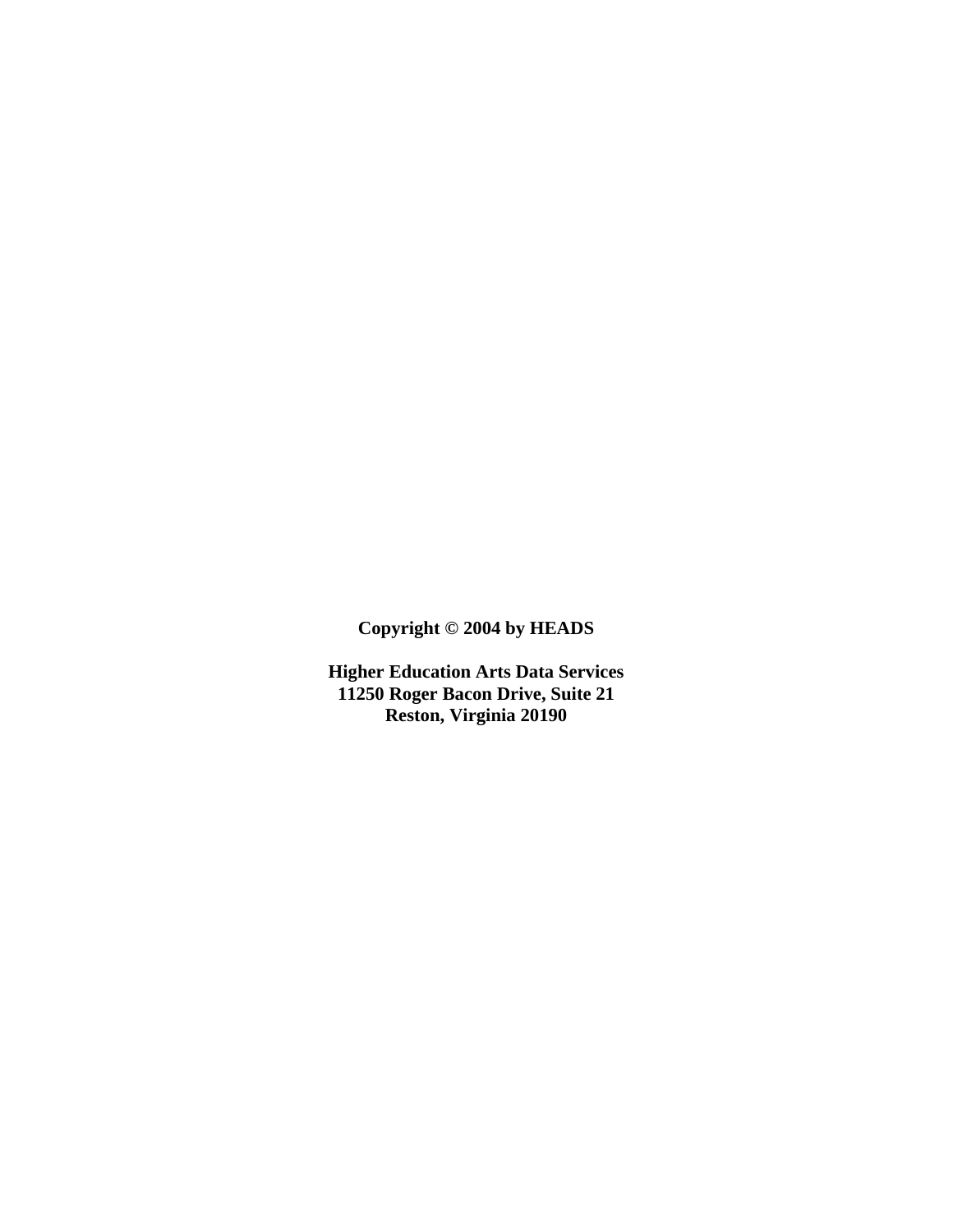# Higher Education Arts Data Services

# **DATA SUMMARIES**

# **2003-2004**

# **MUSIC**

HEADS Data Summaries in Music for 2003-2004 are compilations of data generated from the 2003-2004 Annual Reports required of all member institutions of the National Association of Schools of Music. Also included is information from a group of non-member institutions who volunteered to participate in the HEADS survey.

The data are generally separated by type of institution (public or private). There are also Data Summaries divided by the highest degree granted in music; several Data Summaries combine all data into a single category.

If you have any questions or comments about the HEADS data system, please call or write:

# **HIGHER EDUCATION ARTS DATA SERVICES**

11250 Roger Bacon Drive, Suite 21

Reston, Virginia 20190

Telephone: 703-437-0700 Ext. 22 Facsimile: 703-437-6312

E-mail: info@arts-accredit.org Web Address: www.arts-accredit.org

The Higher Education Arts Data Services (HEADS) project is a joint activity of the National Association of Schools of Music, the National Association of Schools of Art and Design, the National Association of Schools of Dance, and the National Association of Schools of Theatre.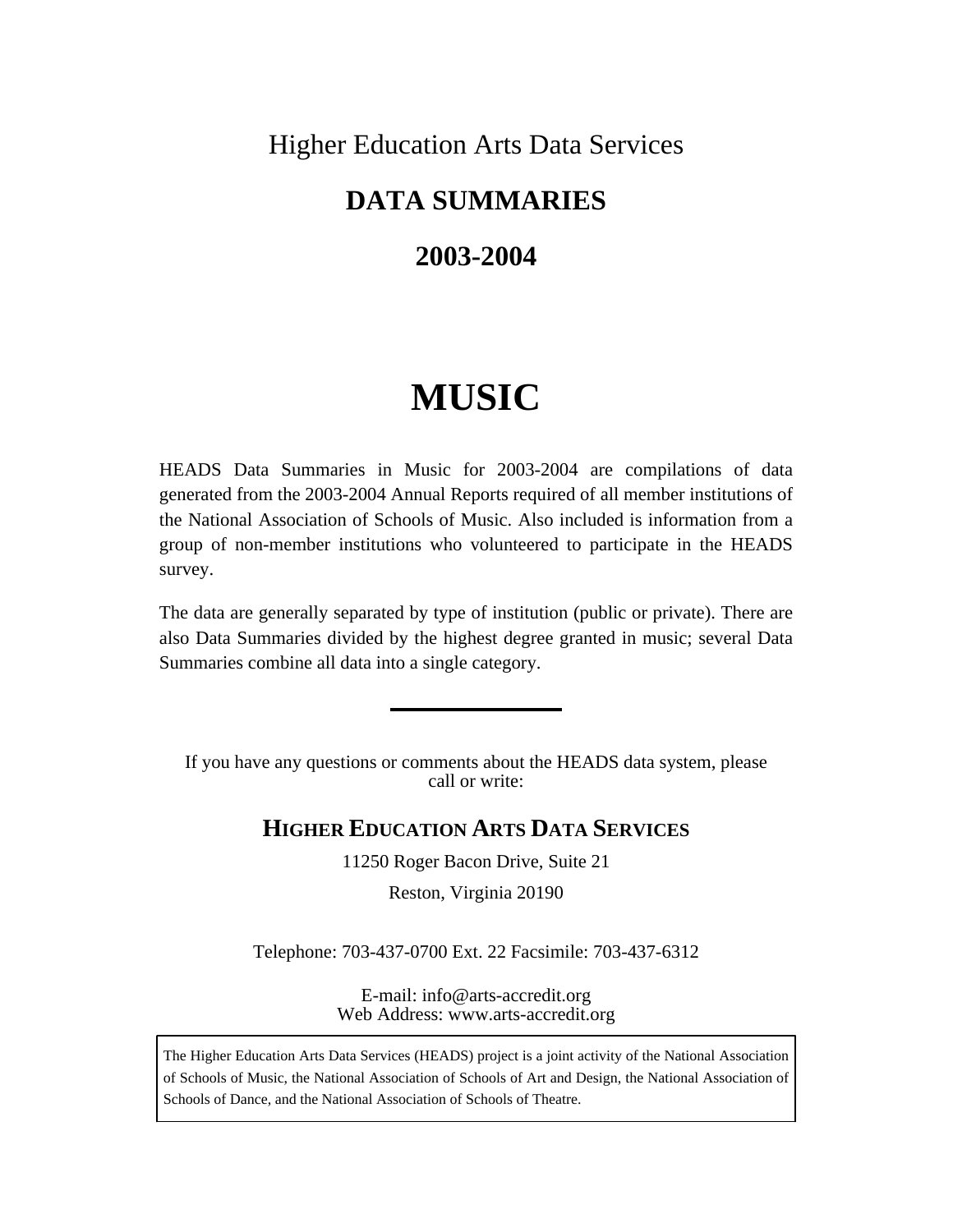# **Higher Education Arts Data Services MUSIC DATA SUMMARIES 2003-2004**

# **Table of Contents**

| Music Faculty by Rank and Highest Degree Earned: Institutions Categorized by Highest Degree Granted                |  |
|--------------------------------------------------------------------------------------------------------------------|--|
|                                                                                                                    |  |
|                                                                                                                    |  |
|                                                                                                                    |  |
| Music Faculty by Gender and Highest Degree Earned: Institutions Categorized by Highest Degree                      |  |
|                                                                                                                    |  |
|                                                                                                                    |  |
| Music Faculty by Rank and Length of Service: Institutions Categorized by Highest Degree Granted in Music  Chart 11 |  |
|                                                                                                                    |  |
| Music Faculty by Gender and Tenure Status: Institutions Categorized by Highest Degree Granted in Music  Chart 13   |  |
|                                                                                                                    |  |
|                                                                                                                    |  |
|                                                                                                                    |  |
|                                                                                                                    |  |
|                                                                                                                    |  |
|                                                                                                                    |  |
|                                                                                                                    |  |
|                                                                                                                    |  |
|                                                                                                                    |  |
|                                                                                                                    |  |
|                                                                                                                    |  |
|                                                                                                                    |  |
|                                                                                                                    |  |
|                                                                                                                    |  |
|                                                                                                                    |  |
| Demographic Survey of Doctoral Degree Students Who Were Enrolled But Did Not Graduate in 2002-2003  Chart 28       |  |
|                                                                                                                    |  |
|                                                                                                                    |  |
|                                                                                                                    |  |
|                                                                                                                    |  |
|                                                                                                                    |  |
|                                                                                                                    |  |
|                                                                                                                    |  |
|                                                                                                                    |  |
|                                                                                                                    |  |
|                                                                                                                    |  |

The 2003-2004 HEADS Data Summaries do not contain charts numbered 3, 29-34, 41-42, or 44-59.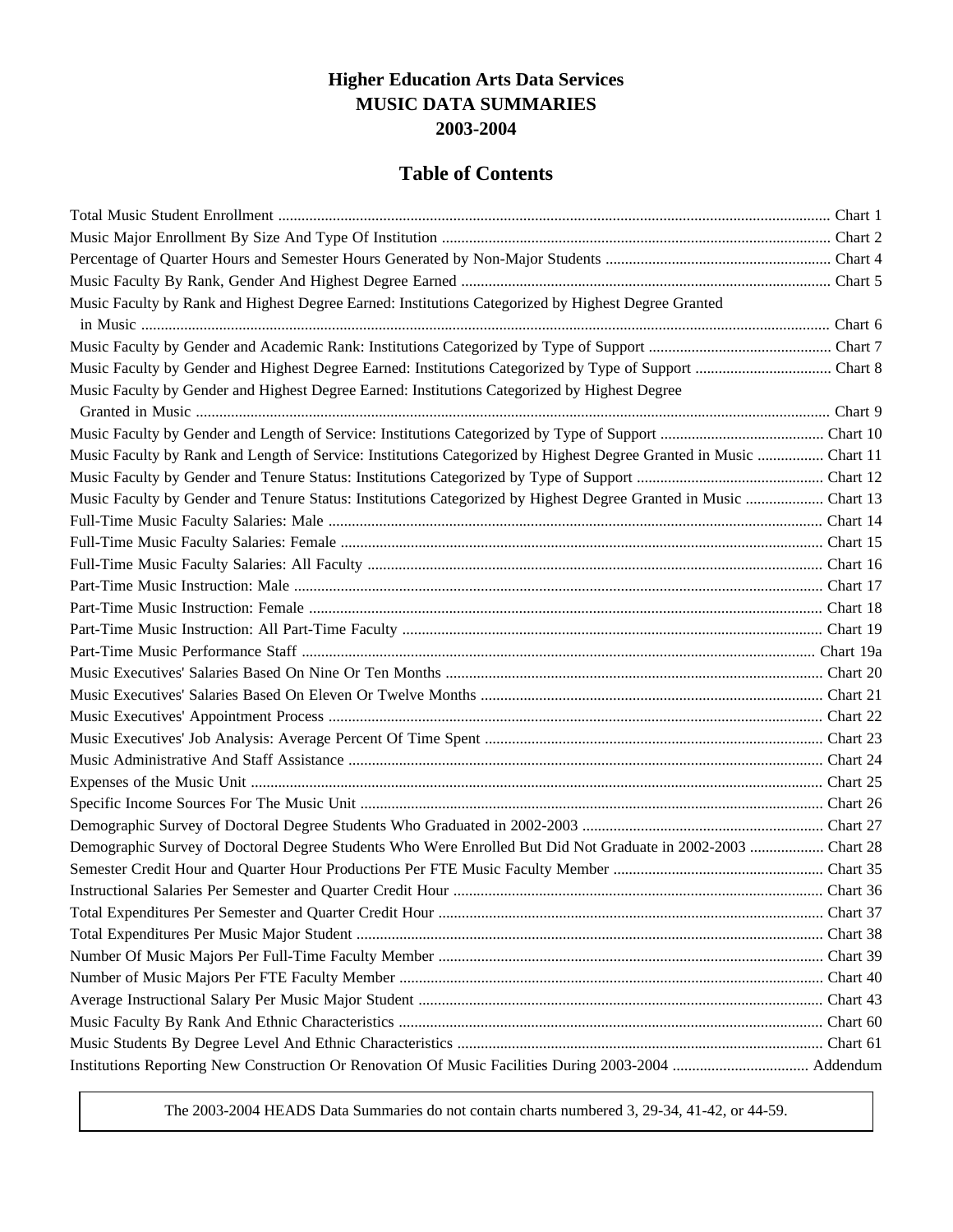#### ALABAMA

 Alabama State University Auburn University Huntingdon College Jacksonville State University Judson College Samford University Troy State University University of Alabama University of Alabama, Birmingham University of Alabama, Huntsville University of Mobile University of Montevallo University of North Alabama University of South Alabama

#### ALASKA

 University of Alaska Anchorage University of Alaska Fairbanks

#### ARIZONA

 Arizona State University Northern Arizona University University of Arizona

#### ARKANSAS

 Arkansas State University Arkansas Tech University Harding University Henderson State University Hendrix College John Brown University Ouachita Baptist University Southern Arkansas University University of Arkansas University of Arkansas, Little Rock University of Arkansas, Monticello University of Arkansas, Pine Bluff University of Central Arkansas

#### CALIFORNIA

 Biola University California Baptist University California Institute of the Arts California State University, Chico California State University, Fresno California State University, Long Beach California State University, Northridge California State University, Sacramento California State University, San Bernardino California State University, Stanislaus Chapman University Colburn School of Performing Arts Golden Gate Baptist Theological Seminary Humboldt State University La Sierra University Loyola Marymount University Murray State University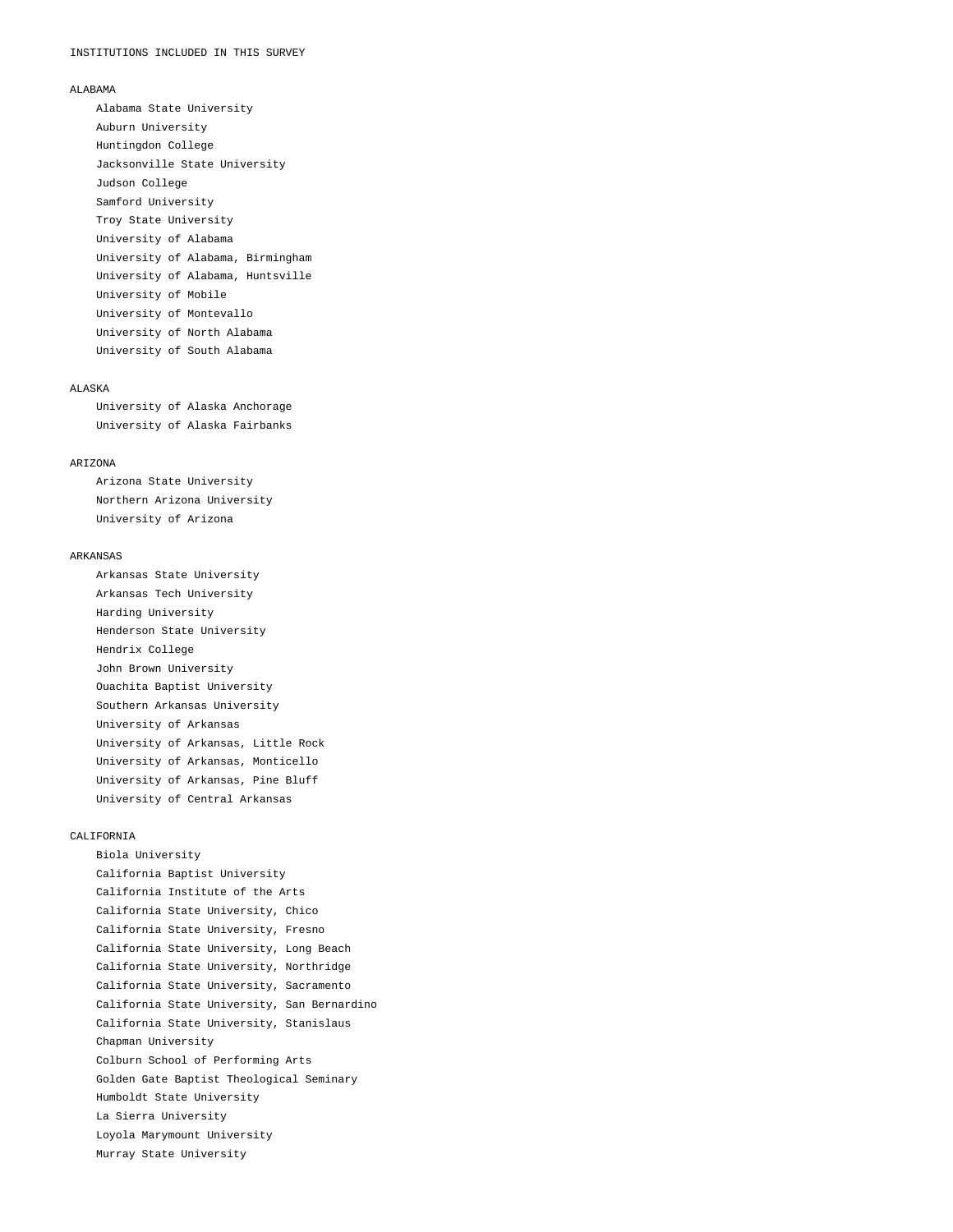CALIFORNIA (Continued) Musicians Institute Notre Dame De Namur University Pacific Union College Pepperdine University Point Loma Nazarene University San Francisco Conservatory of Music Sonoma State University University of Redlands University of Southern California University of the Pacific

#### COLORADO

 Adams State College Colorado Christian University Colorado State University Colorado State University - Pueblo Fort Lewis College Mesa State College Metropolitan State College of Denver University of Colorado, Boulder University of Colorado, Denver University of Denver University of Northern Colorado Western State College of Colorado

#### CONNECTICUT

 Central Connecticut State University The Hartt School University of Connecticut Western Connecticut State University Yale University

#### DELAWARE

University of Delaware

#### DISTRICT OF COLUMBIA

 George Washington University Howard University The Catholic University of America

#### FLORIDA

 Baptist College of Florida Broward Community College Florida Atlantic University Florida International University Florida Memorial College Florida State University New World School of the Arts Palm Beach Atlantic University Rollins College Stetson University The Conservatory of Music at Lynn University University of Central Florida University of Florida University of Miami University of North Florida University of South Florida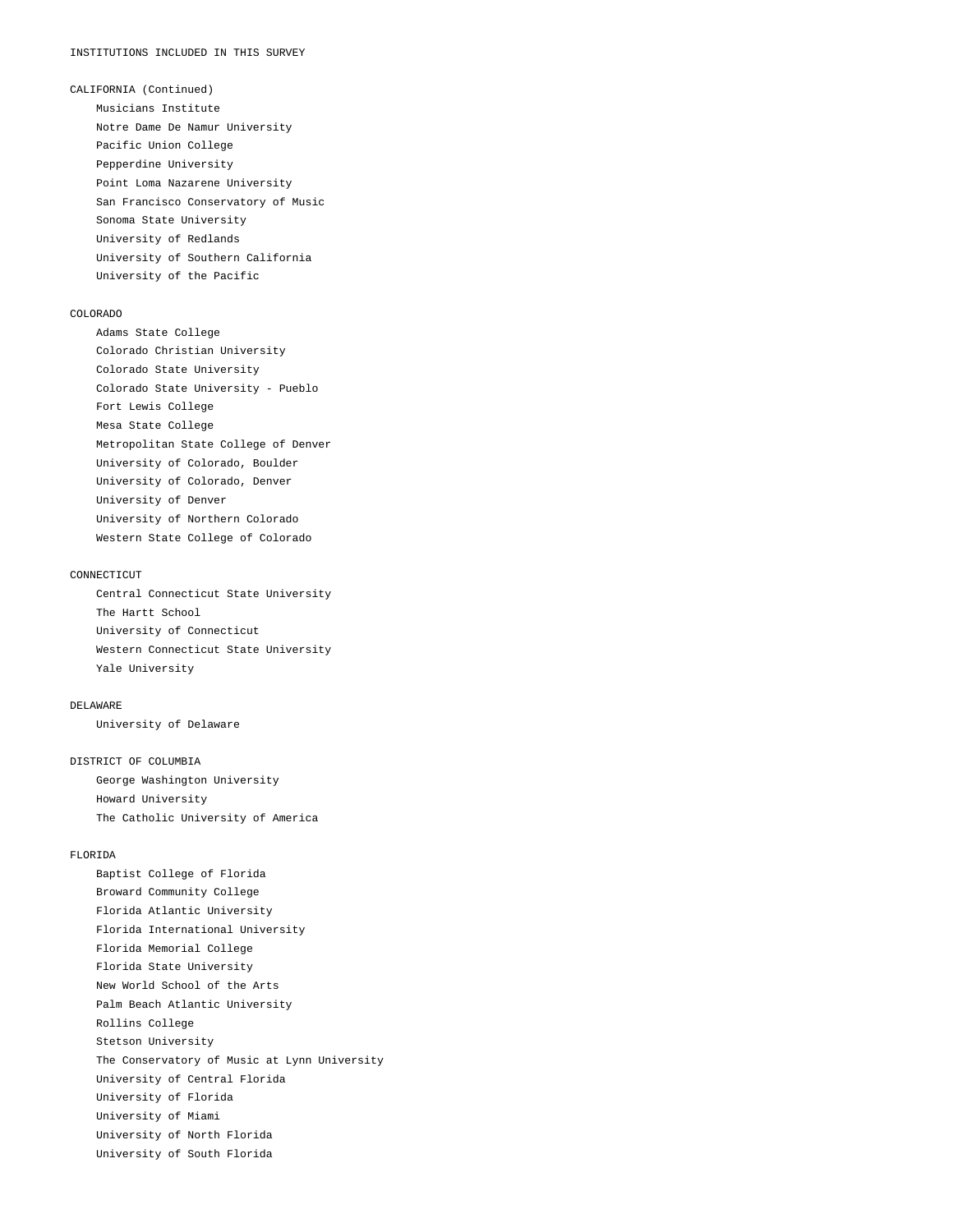FLORIDA (Continued) University of Tampa University of West Florida

#### GEORGIA

 Armstrong Atlantic State University Augusta State University Berry College Brewton-Parker College Clayton College and State University Columbus State University Emory University Georgia College and State University Georgia Southern University Georgia State University Kennesaw State University Mercer University Reinhardt College Shorter College Spelman College Toccoa Falls College University of Georgia University of West Georgia Valdosta State University Wesleyan College Young Harris College

#### HAWAII

University of Hawaii at Manoa

#### IDAHO

 Boise State University Brigham Young University - Idaho Idaho State University Northwest Nazarene University University of Idaho

#### ILLINOIS

 Augustana College, Rock Island Bradley University Chicago College of Performing Arts, Roosevelt University Chicago State University Concordia University DePaul University Eastern Illinois University Illinois Central College Illinois State University Illinois Wesleyan University Joliet Junior College Millikin University Moody Bible Institute North Park University Northern Illinois University Northwestern University Olivet Nazarene University Quincy University Saint Xavier University South Suburban College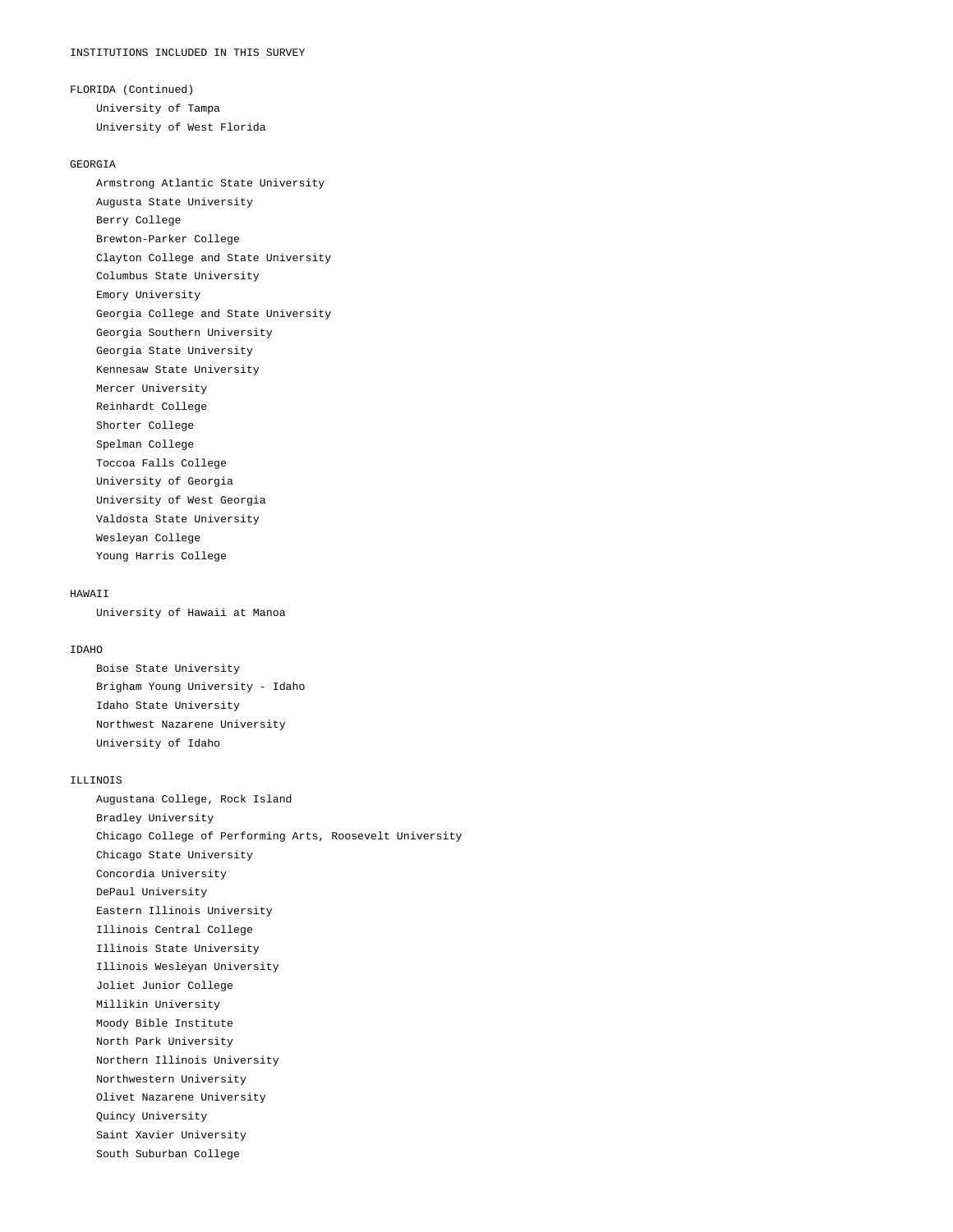#### ILLINOIS (Continued)

 Southern Illinois University Carbondale Southern Illinois University Edwardsville Trinity College University of Illinois VanderCook College of Music Western Illinois University Wheaton College

#### INDIANA

 Anderson University Ball State University Butler University DePauw University Grace College Huntington College Indiana State University Indiana University Indiana University-Purdue University, Fort Wayne Indiana Wesleyan University Saint Mary's College Saint Mary-of-the-Woods College Taylor University University of Indianapolis Valparaiso University

#### IOWA

 Central College Clarke College Coe College Drake University Iowa State University Luther College Morningside College Simpson College University of Iowa University of Northern Iowa Wartburg College

#### KANSAS

 Baker University Benedictine College Bethany College Emporia State University Fort Hays State University Friends University Kansas State University MidAmerica Nazarene University Pittsburg State University Southwestern College Tabor College University of Kansas Washburn University Wichita State University

#### KENTUCKY

 Asbury College Campbellsville University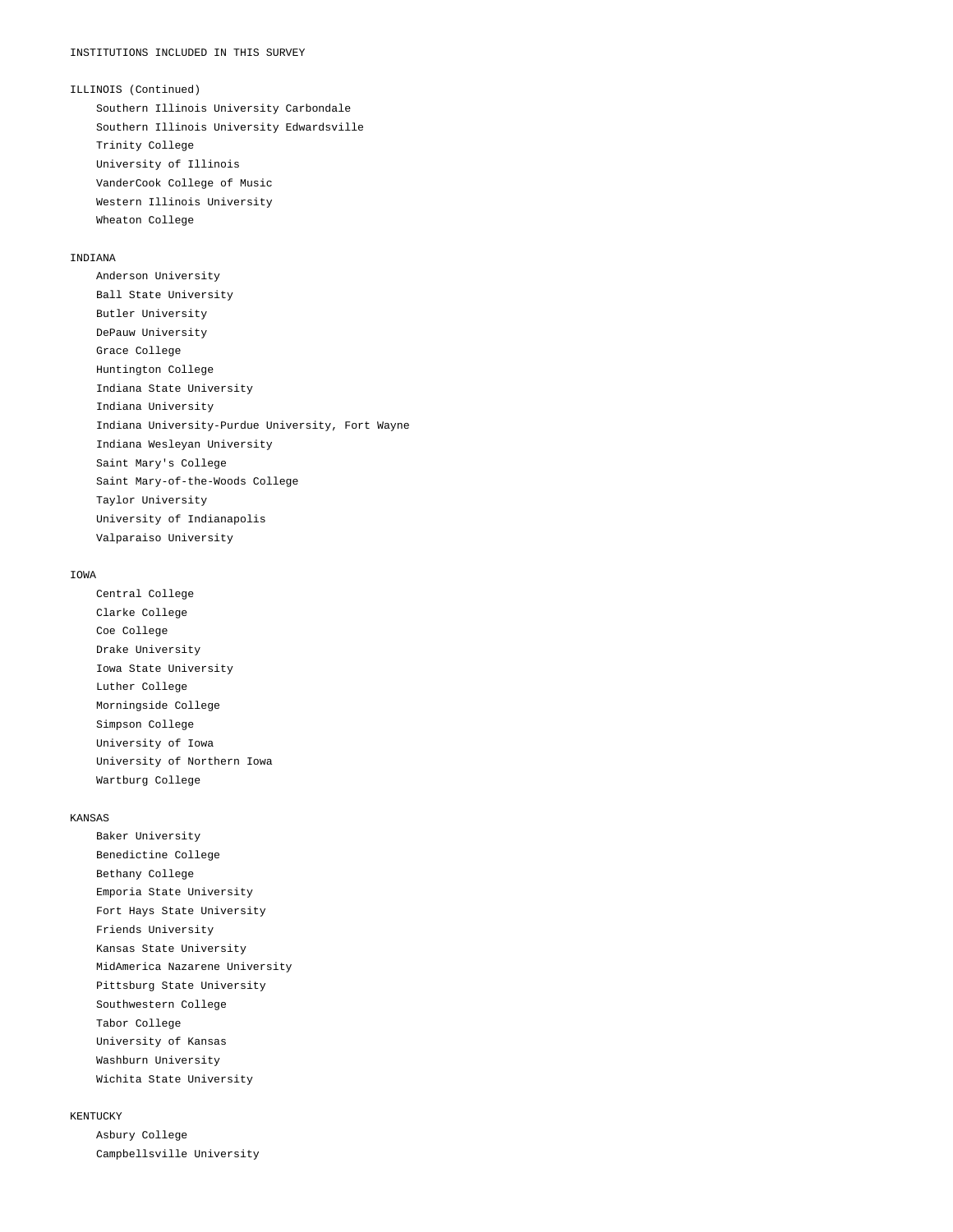#### KENTUCKY (Continued)

 Eastern Kentucky University Kentucky State University Morehead State University Mount Saint Mary's College Northern Kentucky University Southern Baptist Theological Seminary University of Kentucky University of Louisville Western Kentucky University

#### LOUISIANA

 Centenary College of Louisiana Grambling State University Louisiana College Louisiana State University Louisiana Tech University Loyola University McNeese State University New Orleans Baptist Theological Seminary Nicholls State University Northwestern State University Southeastern Louisiana University Southern University and A&M College University of Louisiana at Lafayette University of Louisiana at Monroe University of New Orleans Xavier University of Louisiana

#### MATNE

 University of Maine University of Southern Maine

#### MARYLAND

 Montgomery College Salisbury University The Community College of Baltimore County The Peabody Institute of the Johns Hopkins University Towson University University of Maryland

#### MASSACHUSETTS

 Anna Maria College Atlantic Union College Boston Conservatory Boston University Gordon College Holyoke Community College Longy School of Music New England Conservatory of Music University of Massachusetts Lowell Westfield State College

#### MICHIGAN

 Albion College Alma College Andrews University Calvin College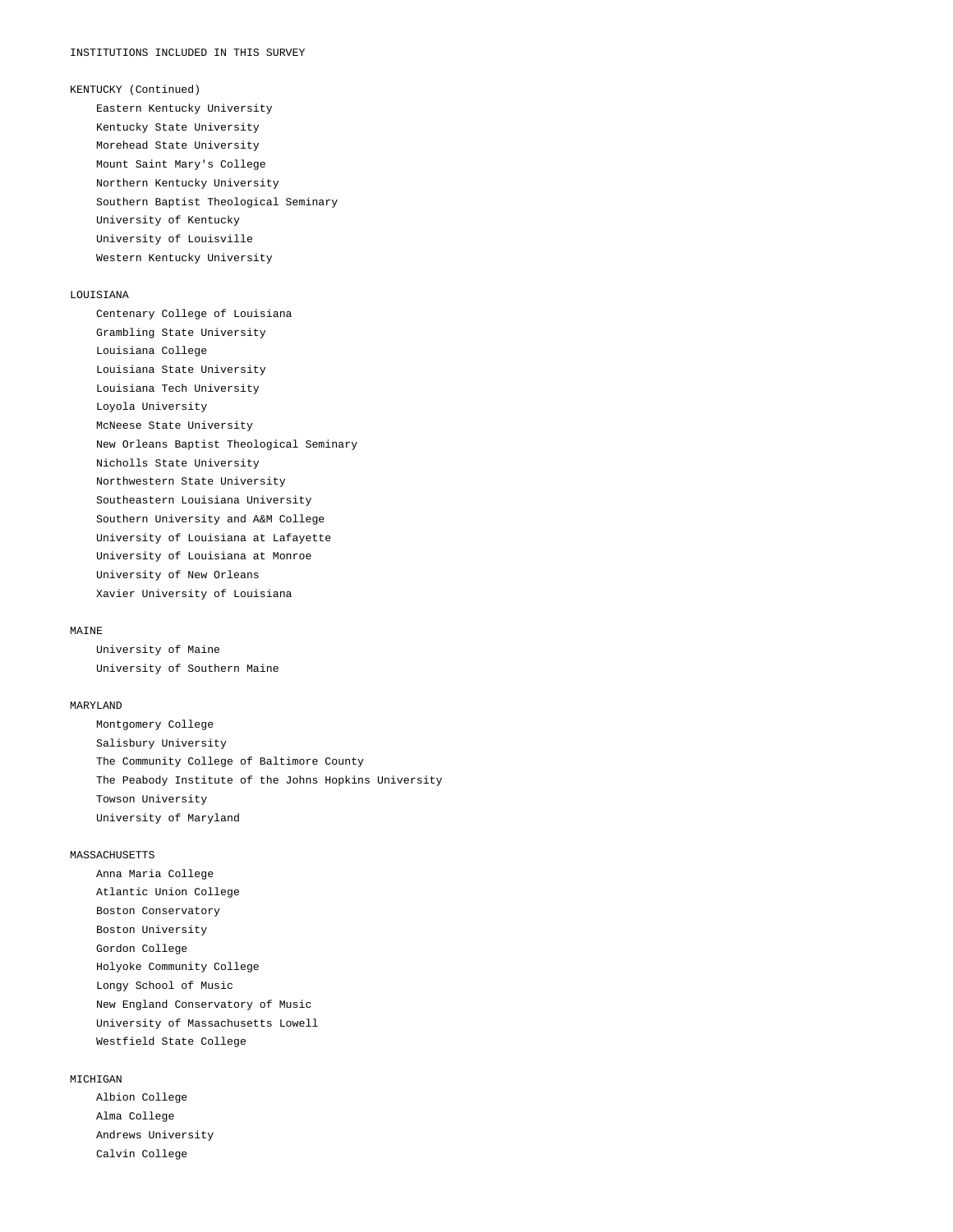#### MICHIGAN (Continued)

 Central Michigan University Cornerstone University Eastern Michigan University Grand Rapids Community College Grand Valley State University Hope College Michigan State University Northern Michigan University Oakland University University of Michigan University of Michigan, Flint Wayne State University Western Michigan University

#### MINNESOTA

 Augsburg College Bemidji State University College of Saint Benedict/Saint John's University College of Saint Catherine Concordia College Gustavus Adolphus College Hamline University Minnesota State University Mankato Minnesota State University Moorhead Normandale Community College Northwestern College Saint Cloud State University Saint Mary's University of Minnesota Saint Olaf College Southwest Minnesota State University University of Minnesota, Duluth University of Minnesota, Twin Cities University of Saint Thomas Winona State University

#### MISSISSIPPI

 Alcorn State University Belhaven College Delta State University Jackson State University Mississippi College Mississippi State University Mississippi University for Women Mississippi Valley State University University of Mississippi University of Southern Mississippi William Carey College

#### MISSOURI

 Central Methodist University Central Missouri State University Cottey College Culver-Stockton College Drury University Evangel University Lincoln University Maryville University, Saint Louis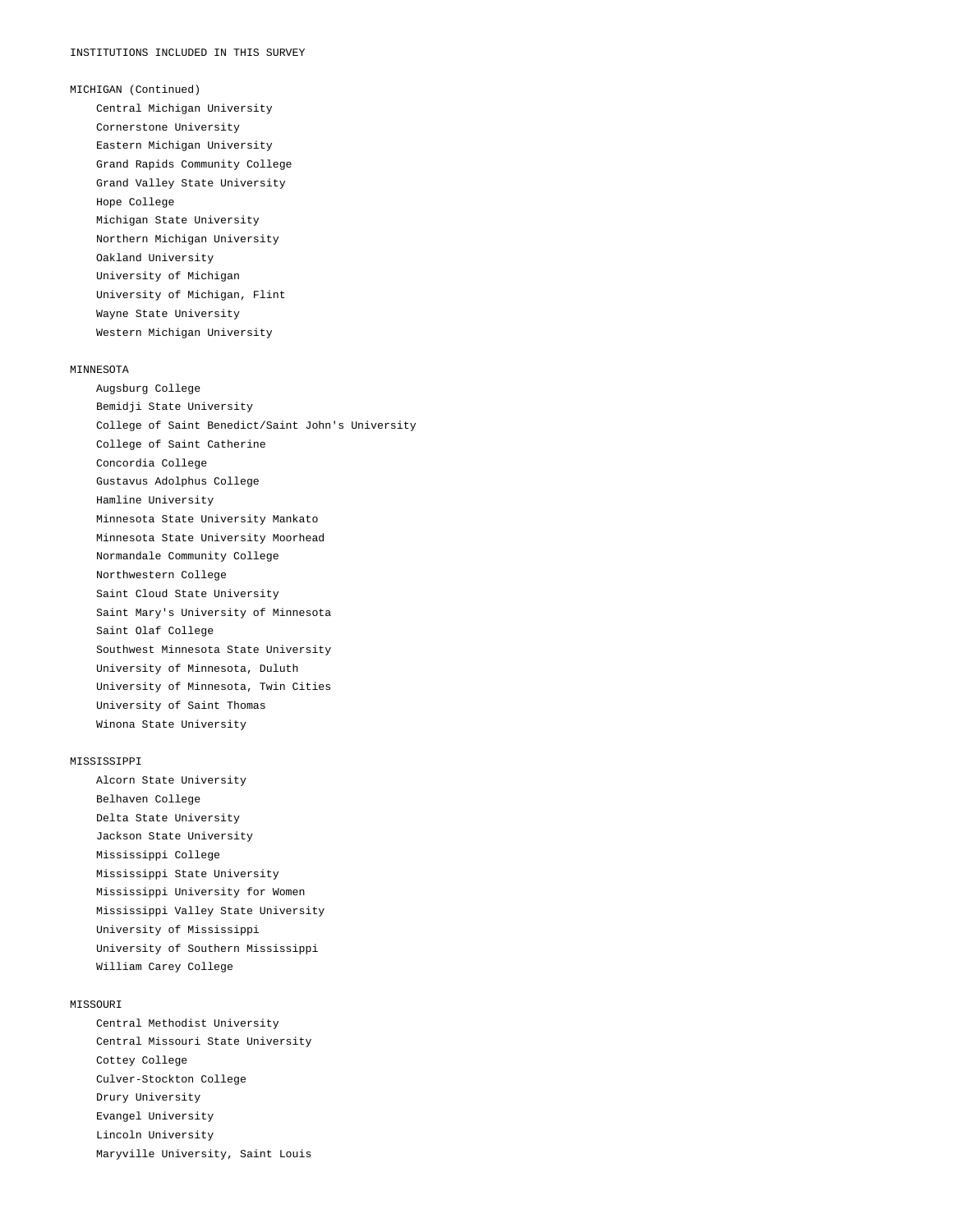#### MISSOURI (Continued)

 Missouri Baptist University Missouri Western State College Northwest Missouri State University Southeast Missouri State University Southwest Baptist University Southwest Missouri State University Truman State University University of Missouri, Columbia University of Missouri, Kansas City University of Missouri, St. Louis William Jewell College

#### MONTANA

 Montana State University, Billings Montana State University, Bozeman University of Montana, Missoula

#### NEBRASKA

 Concordia University - Nebraska Hastings College Nebraska Wesleyan University University of Nebraska, Kearney University of Nebraska, Lincoln

#### NEVADA

 University of Nevada, Las Vegas University of Nevada, Reno

#### NEW HAMPSHIRE

 Keene State College University of New Hampshire

#### NEW JERSEY

 College of New Jersey Montclair State University New Jersey City University Rowan University Rutgers, The State University of New Jersey Westminster Choir College of Rider University William Paterson University of New Jersey

#### NEW MEXICO

 Eastern New Mexico University New Mexico State University University of New Mexico

#### NEW YORK

 Buffalo State College College of Saint Rose Crane School of Music Eastman School of Music Hartwick College Houghton College Ithaca College Nassau Community College Nazareth College of Rochester Nyack College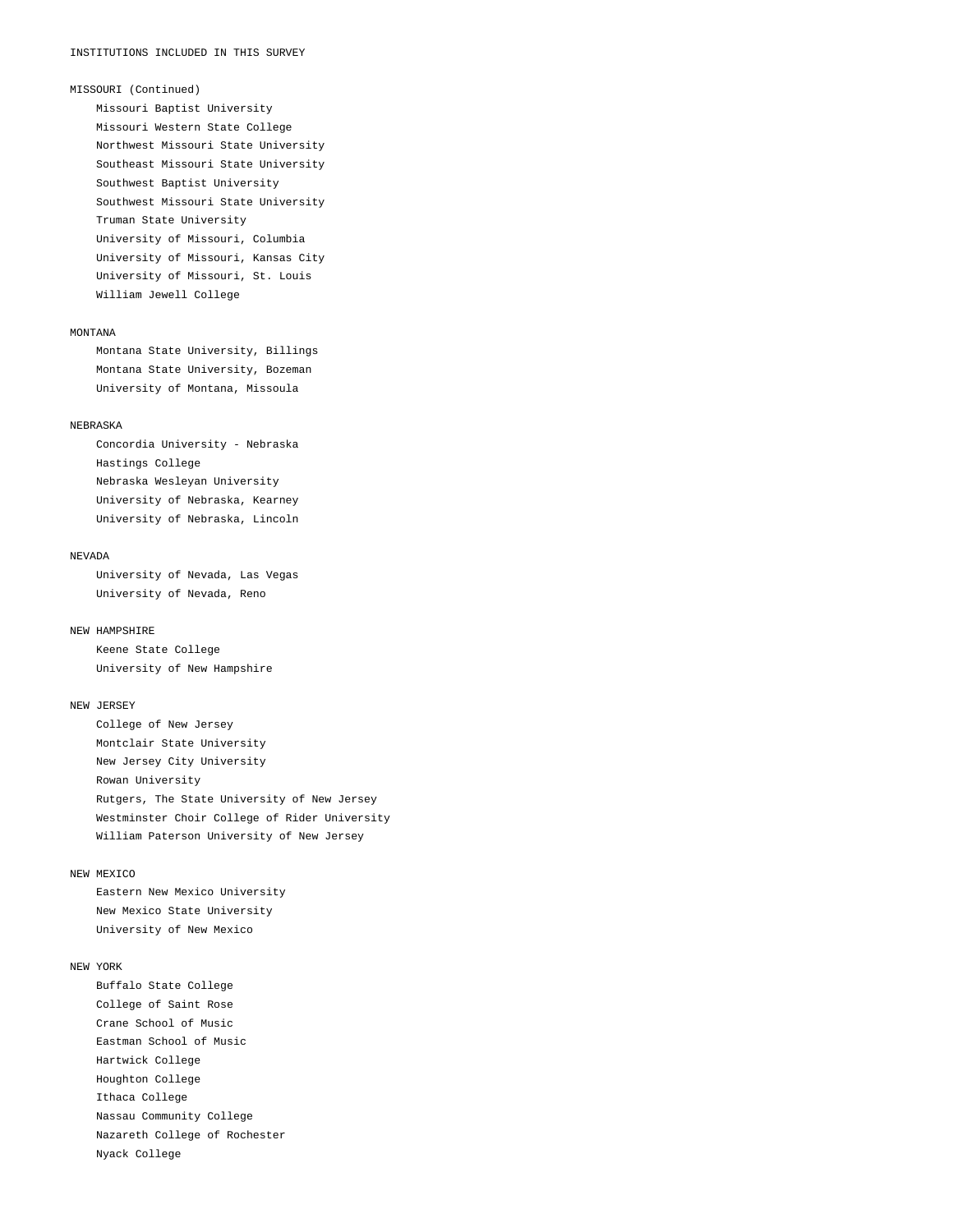#### INSTITUTIONS INCLUDED IN THIS SURVEY

NEW YORK (Continued)

 Roberts Wesleyan College Schenectady County Community College State University of New York, Fredonia State University of New York, New Paltz State University of New York, Oswego Syracuse University

#### NORTH CAROLINA

 Appalachian State University Brevard College Chowan College East Carolina University Greensboro College Mars Hill College Meredith College North Carolina Agricultural and Technical State University North Carolina School of the Arts Queens University of Charlotte Salem College University of North Carolina at Greensboro University of North Carolina at Pembroke University of North Carolina at Wilmington Western Carolina University Winston-Salem State University

#### NORTH DAKOTA

 Dickinson State University Minot State University North Dakota State University University of North Dakota Valley City State University

#### OHIO

 Ashland University Baldwin-Wallace College Bluffton University Bowling Green State University Capital University Cedarville University Central State University Cleveland Institute of Music Cleveland State University College of Mount Saint Joseph College of Wooster Hiram College Kent State University Miami University Mount Union College Muskingum College Oberlin College Ohio Northern University Ohio State University Ohio University Ohio Wesleyan University Otterbein College Sinclair Community College University of Akron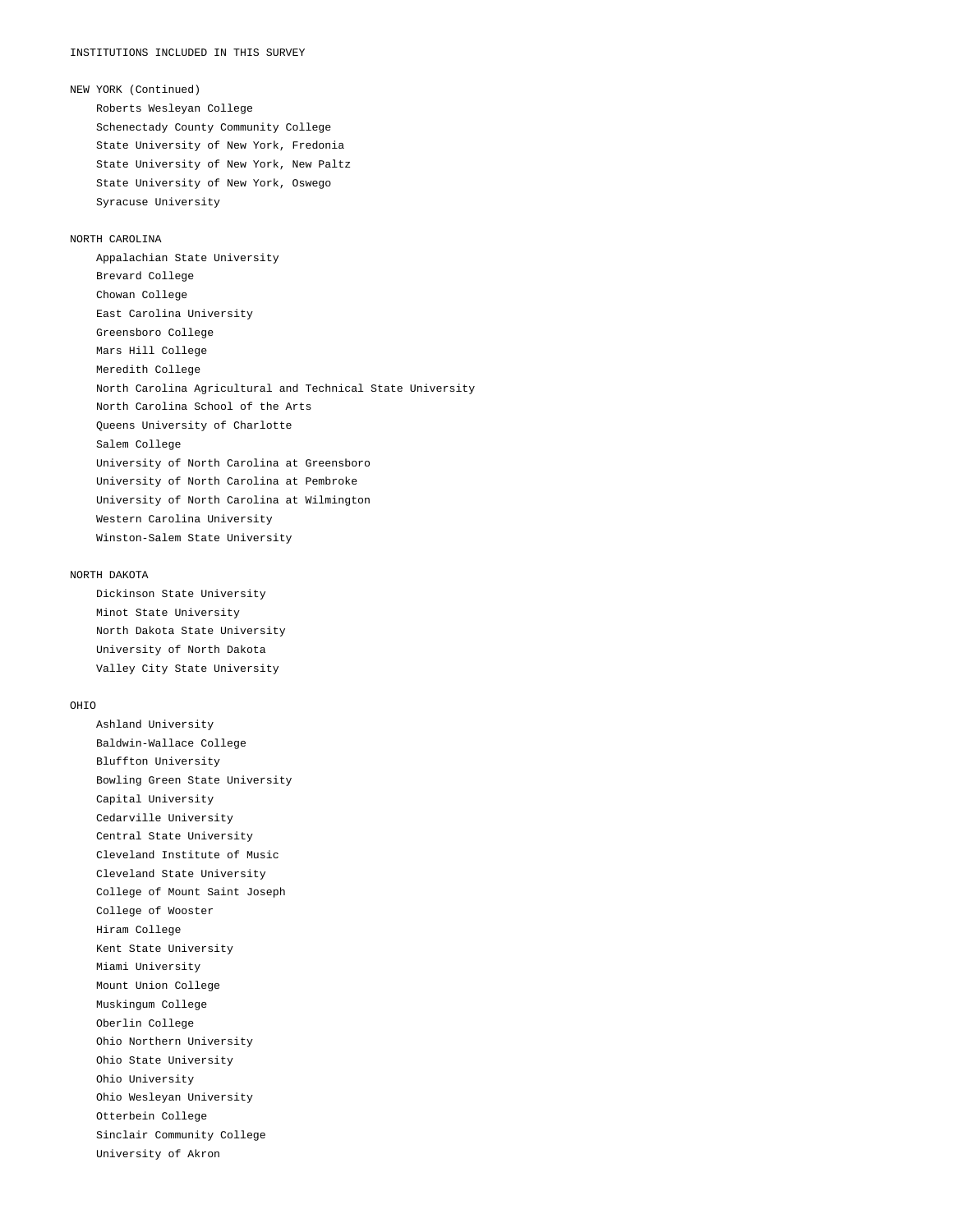OHIO (Continued)

 University of Cincinnati University of Dayton University of Toledo Wittenberg University Wright State University Youngstown State University

#### OKLAHOMA

 Cameron University East Central University Northeastern State University Oklahoma Baptist University Oklahoma Christian University Oklahoma City University Oklahoma State University Oral Roberts University Southern Nazarene University Southwestern Oklahoma State University University of Central Oklahoma University of Oklahoma University of Science and Arts of Oklahoma

#### OREGON

 George Fox University Linfield College Marylhurst University Pacific University Portland State University Southern Oregon University University of Oregon University of Portland Western Oregon University Willamette University

#### PENNSYLVANIA

 Bucknell University Bucks County Community College Carnegie Mellon University Clarion University of Pennsylvania Curtis Institute of Music Duquesne University Edinboro University of Pennsylvania Elizabethtown College Immaculata University Indiana University of Pennsylvania Kutztown University of Pennsylvania Lebanon Valley College Marywood University Messiah College Millersville University Moravian College Pennsylvania State University Philadelphia Biblical University Seton Hill University Susquehanna University Temple University University of the Arts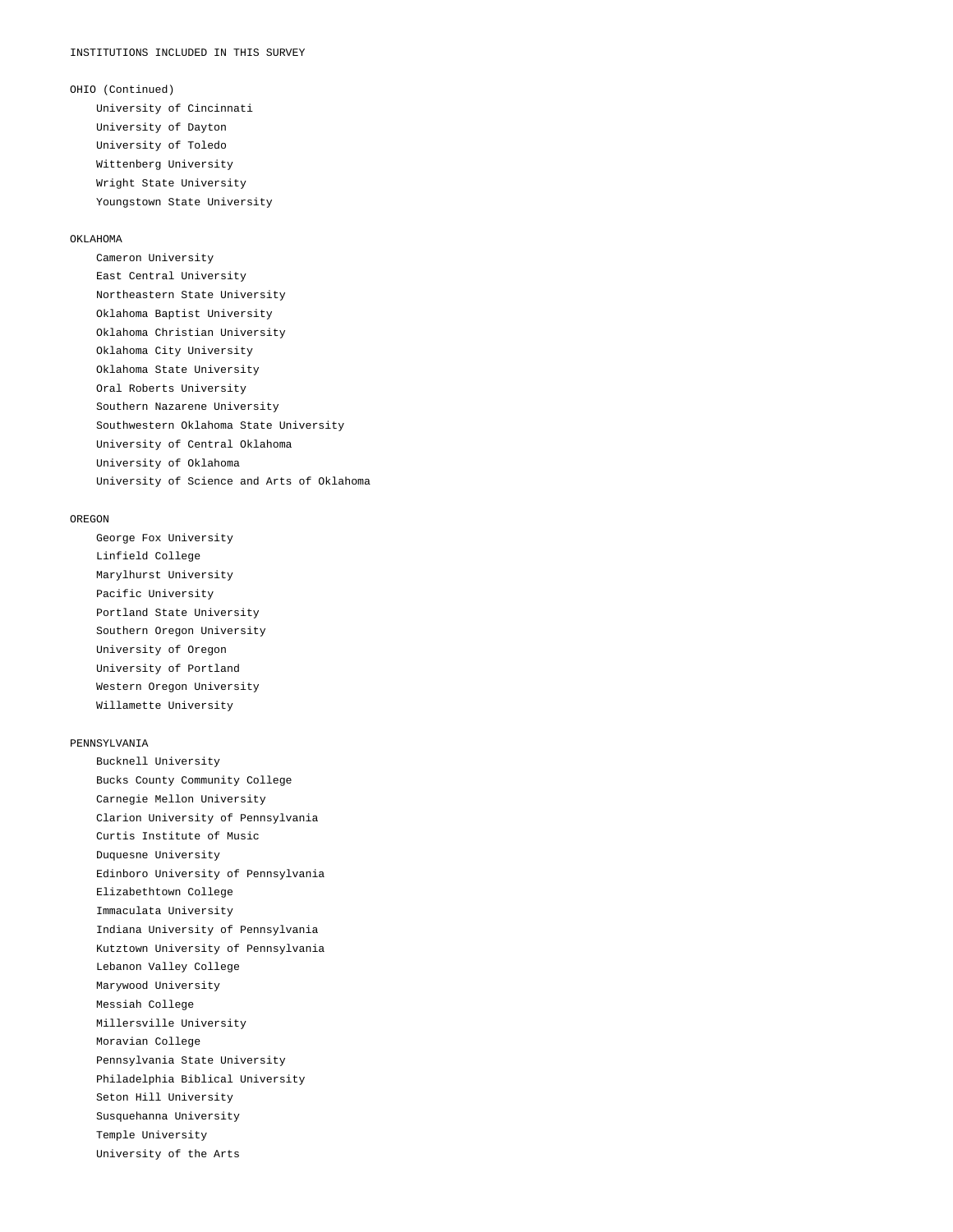#### INSTITUTIONS INCLUDED IN THIS SURVEY

#### PENNSYLVANIA (Continued)

 West Chester University of Pennsylvania Westminster College

#### PUERTO RICO

Puerto Rico Conservatory of Music

#### RHODE ISLAND

 Community College of Rhode Island Rhode Island College University of Rhode Island

#### SOUTH CAROLINA

 Anderson College Charleston Southern University Claflin University Coker College College of Charleston Columbia College Converse College Furman University Lander University Limestone College Newberry College North Greenville College North Greenville College University of South Carolina Winthrop University

#### SOUTH DAKOTA

 Augustana College Black Hills State University Northern State University South Dakota State University University of South Dakota

#### TENNESSEE

 Belmont University Carson-Newman College East Tennessee State University Fisk University Lee University Lipscomb University Maryville College Middle Tennessee State University Southern Adventist University Tennessee State University Tennessee Technological University Trevecca Nazarene University Union University University of Memphis University of Tennessee University of Tennessee at Chattanooga University of Tennessee at Martin Vanderbilt University

#### TEXAS

Abilene Christian University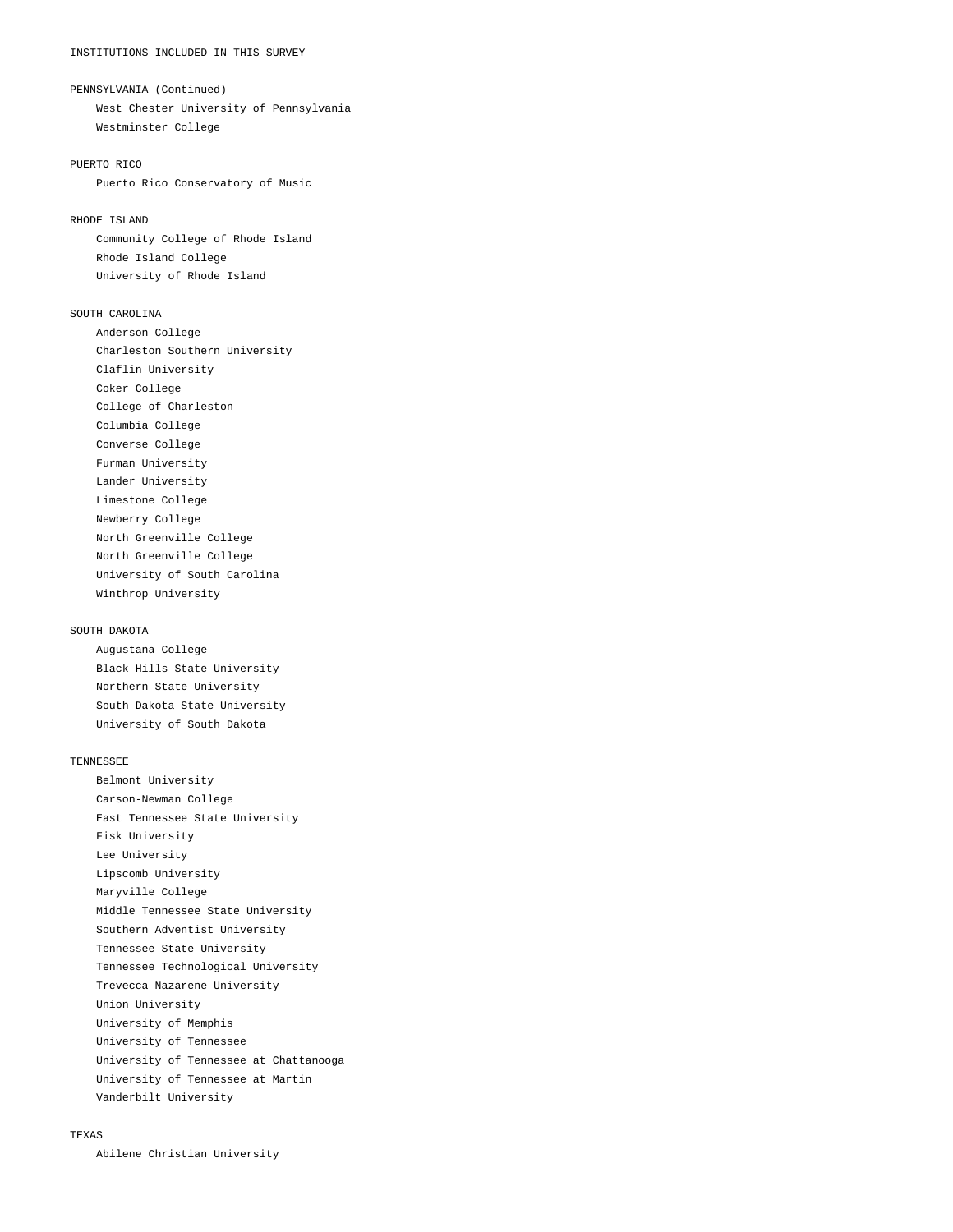TEXAS (Continued) Amarillo College Angelo State University Baylor University Del Mar College East Texas Baptist University Hardin-Simmons University Howard Payne University Lamar University Saint Mary's University of San Antonio Sam Houston State University Southern Methodist University Southwestern Baptist Theological Seminary Southwestern University Stephen F. Austin State University Tarleton State University Texas A&M University - Commerce Texas A&M University - Corpus Christi Texas A&M University - Kingsville Texas Christian University Texas State University - San Marcos Texas Tech University Texas Wesleyan University Texas Woman's University Trinity University University of Houston University of Mary Hardin-Baylor University of North Texas University of Texas, Arlington University of Texas, Austin University of Texas, El Paso University of Texas, San Antonio Wayland Baptist University West Texas A&M University

#### UTAH

 Brigham Young University Snow College Southern Utah University University of Utah Utah State University Weber State University

#### VIRGINIA

 Christopher Newport University George Mason University Hampton University James Madison University Norfolk State University Radford University Shenandoah University University of Mary Washington Virginia Commonwealth University Virginia State University

#### WASHINGTON

 Central Washington University Eastern Washington University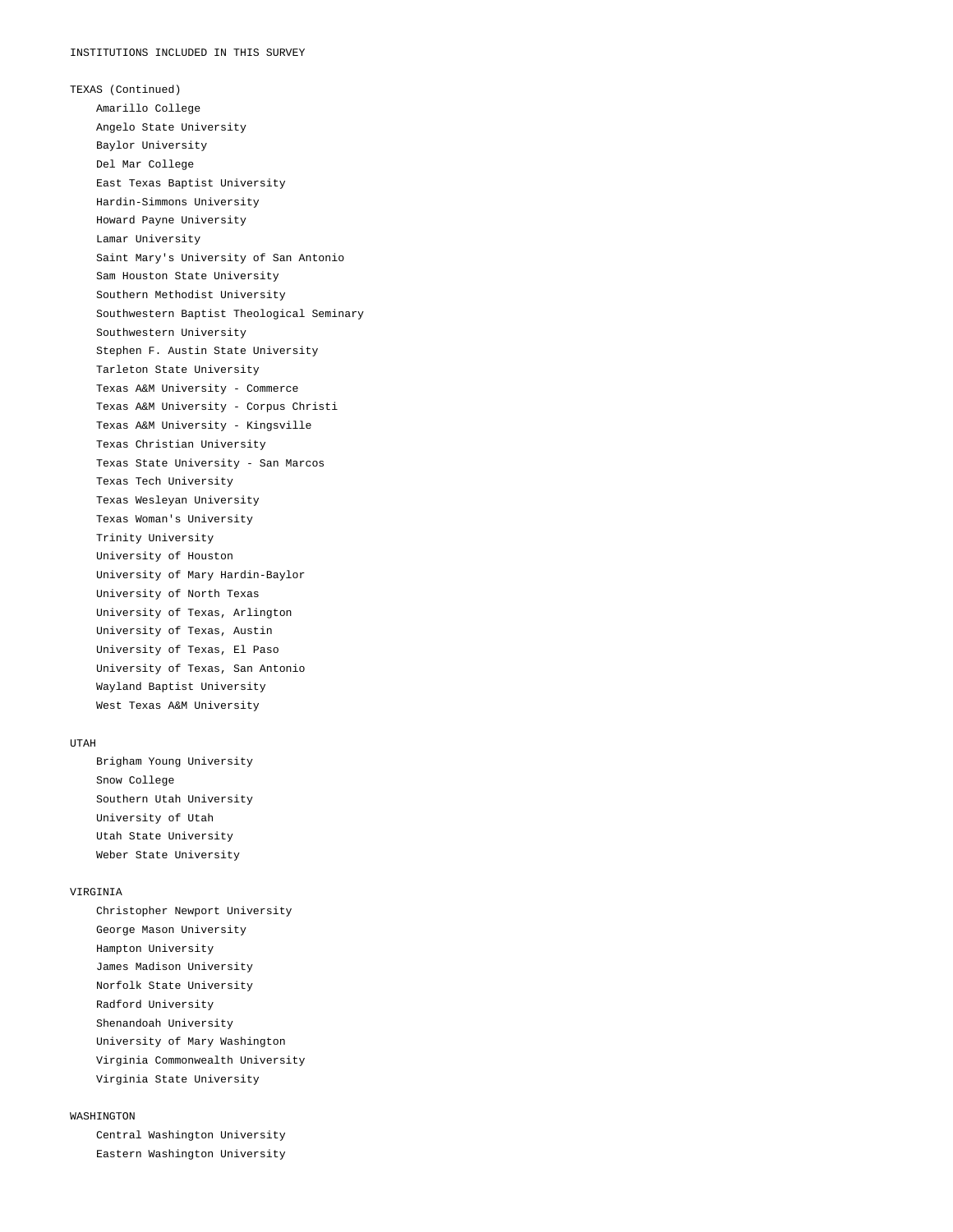WASHINGTON (Continued)

 Pacific Lutheran University Seattle Pacific University University of Puget Sound University of Washington Walla Walla College Washington State University Western Washington University Whitworth College

#### WEST VIRGINIA

 Marshall University Shepherd University West Liberty State College West Virginia University West Virginia Wesleyan College

#### WISCONSIN

 Alverno College Carthage College Lawrence University Silver Lake College University of Wisconsin, Eau Claire University of Wisconsin, La Crosse University of Wisconsin, Madison University of Wisconsin, Oshkosh University of Wisconsin, Platteville University of Wisconsin, River Falls University of Wisconsin, Stevens Point University of Wisconsin, Whitewater Viterbo University

#### WYOMING

 Casper College University of Wyoming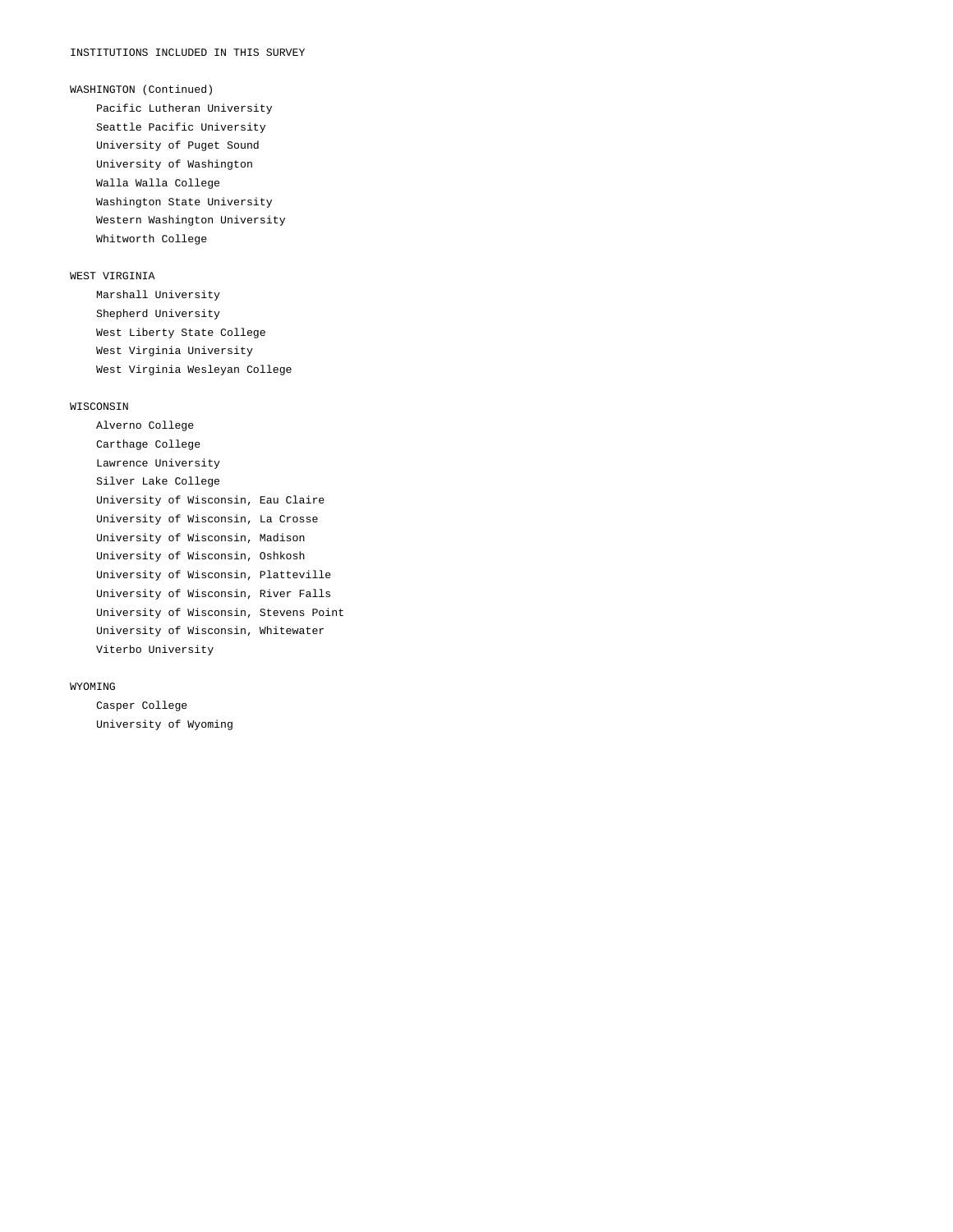# Higher Education Arts Data Services DATA SUMMARIES 2003-2004

# **MUSIC ENROLLMENT**

**Chart 1, Chart 2, and Chart 4** provide information on music major enrollment, number of degrees awarded in music, and percentage of credits generated in courses designed for non-music majors.

**Chart 1** includes the number of institutions offering a specific major, music major enrollment in major areas for Summer 2003 and Fall 2003, and the number of degrees awarded during the period July 1, 2002 to June 30, 2003.

*Example: Chart 1-2 - "Total Music Student Enrollment, All Institutions," Bachelor of Music Degree Programs or other Professional Degree Programs (65% Music Content).* During 2003-2004, 166 institutions offered majors in Composition. A total of 116 major students in Composition were enrolled in Summer 2003; 1,229 were enrolled in Fall 2003; and 228 Composition major students graduated between July 1, 2002 and June 30, 2003.

**Chart 2** is a synopsis of Chart 1 by size and type of institution. There are three charts: private institutions, public institutions, and all institutions. There is also a figure in each chart for total enrollment (all programs) in that category of institution.

*Example: Chart 2-9 - "Music Major Enrollment by Size and Type of Institution," Public Institutions, 201-400 Majors.* Sixty-four schools in this category offer Bachelor of Music degree programs. In those schools, 603 music major students were enrolled in Summer 2003; 4,947 were enrolled in Fall 2003; and 641 students graduated between July 1, 2002 and June 30, 2003.

**Chart 4** analyzes the percentage of credit hours (either quarter or semester hours) generated by non-music major students.

*Example: Chart 4 - "Percentage of Semester Hours Generated by Non-Major Students," Private Institutions, 1-50 Majors.* The average percentage of semester hours generated by non-music major students in the 81 institutions in this category is 51%. The percentiles also provide a range of data for comparison.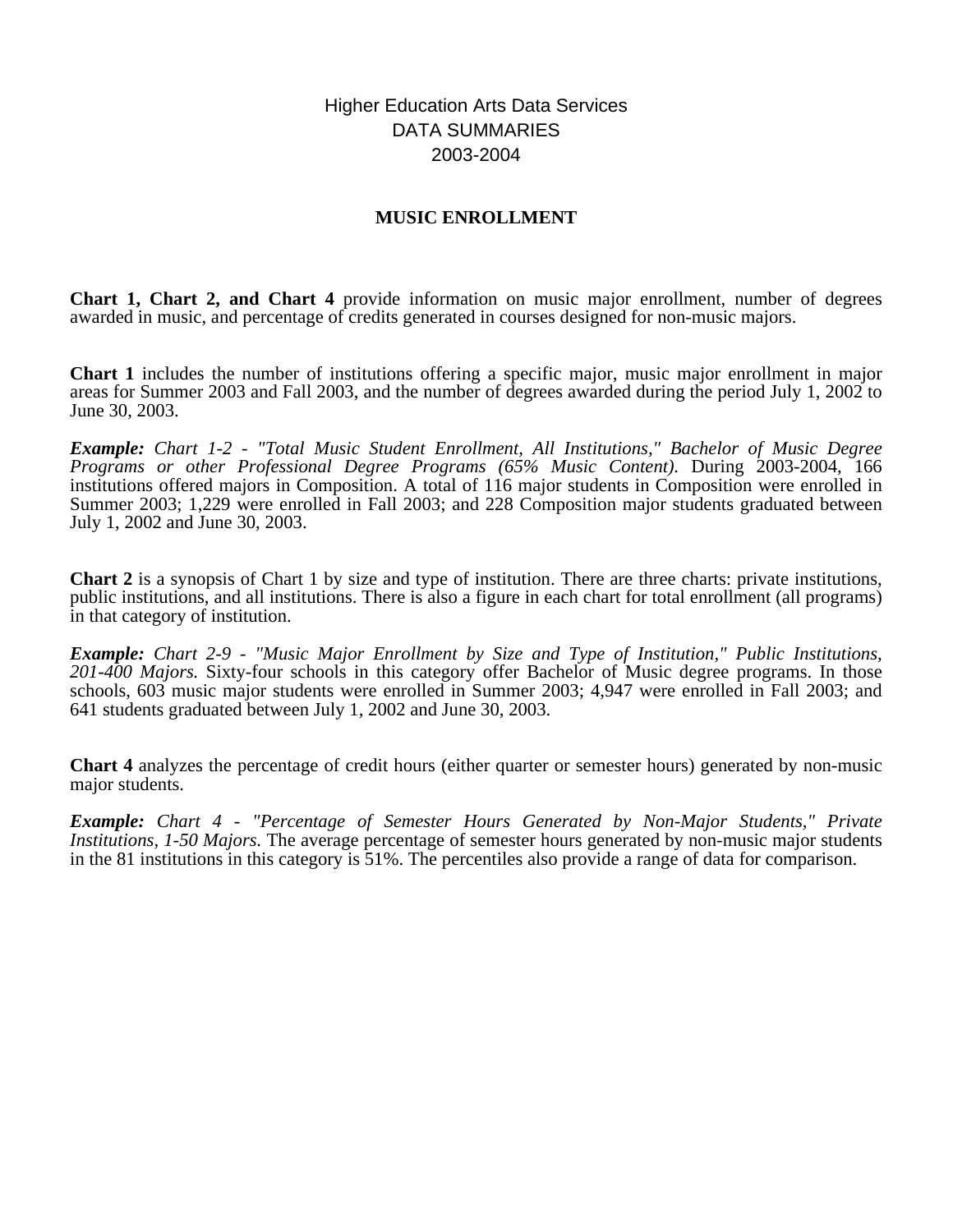| Number of    | Music Major  | Music Major | Number of Degrees     |
|--------------|--------------|-------------|-----------------------|
| Institutions | Enrollment   | Enrollment  | Awarded July 1, 2002  |
| With Majors  | Summer, 2003 | Fall, 2003  | through July 30, 2003 |

#### Associate of Fine Arts Degree Programs or Equivalent (65% Music content)

| <b>Brass</b>      |                |                         |                |                |
|-------------------|----------------|-------------------------|----------------|----------------|
| Horn              | 6              | $\mathbf{1}$            | 11             | $\mathbf{1}$   |
| Trumpet           | 9              | $12$                    | 20             | $\overline{4}$ |
| Trombone          | $\,8\,$        | $\overline{4}$          | $17$           | $\overline{2}$ |
| Euphonium         | 3              | $\mathbf 1$             | $\mathbf{3}$   | $\mathsf 0$    |
| Tuba              | 5              | $\mathbf 0$             | 6              | $\mathbf{1}$   |
| Guitar            | 12             | 15                      | 132            | 9              |
| Harp              | $1\,$          | $\mathbb O$             | $\mathbb O$    | $1\,$          |
| Jazz Studies      | $\overline{2}$ | $\sqrt{ }$              | 14             | 5              |
| Music Education   |                |                         |                |                |
| Choral            | $\mathbf{1}$   | $\mathbf 0$             | 25             | $\mathbf 0$    |
| Instrumental      | $\overline{2}$ | $\mathbf{3}$            | 58             | $\mathsf 0$    |
| General           | $\overline{2}$ | 22                      | 64             | $\overline{a}$ |
| Music History     | $\mathbf 0$    | $\mathsf 0$             | $\mathbb O$    | $\mathbf 0$    |
| Organ             | $\overline{a}$ | $\mathbf{1}$            | $\mathbf{1}$   | $\mathbf{1}$   |
| Percussion        | 12             | 5                       | 67             | $\overline{7}$ |
| Piano/Harpsichord | 14             | 21                      | 97             | 13             |
| Strings           |                |                         |                |                |
| Violin            | 10             | $\mathbf 0$             | 28             | $\overline{7}$ |
| Viola             | 5              | $\mathbf 0$             | 8              | $\overline{c}$ |
| Cello             | 5              | $\mathsf 0$             | 12             | 3              |
| Double Bass       | 10             | 5                       | 19             | $\overline{a}$ |
| Voice-Female      |                |                         |                |                |
| Soprano           | 13             | 19                      | 106            | 10             |
| Alto              | $11\,$         | 5                       | 41             | $1\,$          |
| Voice-Male        |                |                         |                |                |
| Tenor             | 13             | 5                       | 39             | $\overline{a}$ |
| Bass              | 9              | $\mathbf{1}$            | 25             | 3              |
| Woodwinds         |                |                         |                |                |
| Flute             | 8              | $\overline{\mathbf{c}}$ | 14             | $\mathbf{1}$   |
| Oboe              | 3              | 0                       | $\overline{3}$ | $\mathsf 0$    |
| Clarinet          | 10             | $\overline{a}$          | 17             | $\mathbf{1}$   |
| Bassoon           | $\overline{4}$ | $\mathbf 1$             | $\sqrt{2}$     | $\overline{a}$ |
| Saxophone         | 10             | $\overline{4}$          | 18             | $\mathbf{1}$   |
| Other             | 10             | $1\,1$                  | 174            | 36             |
| Total             | 21             | 147                     | 1,021          | 117            |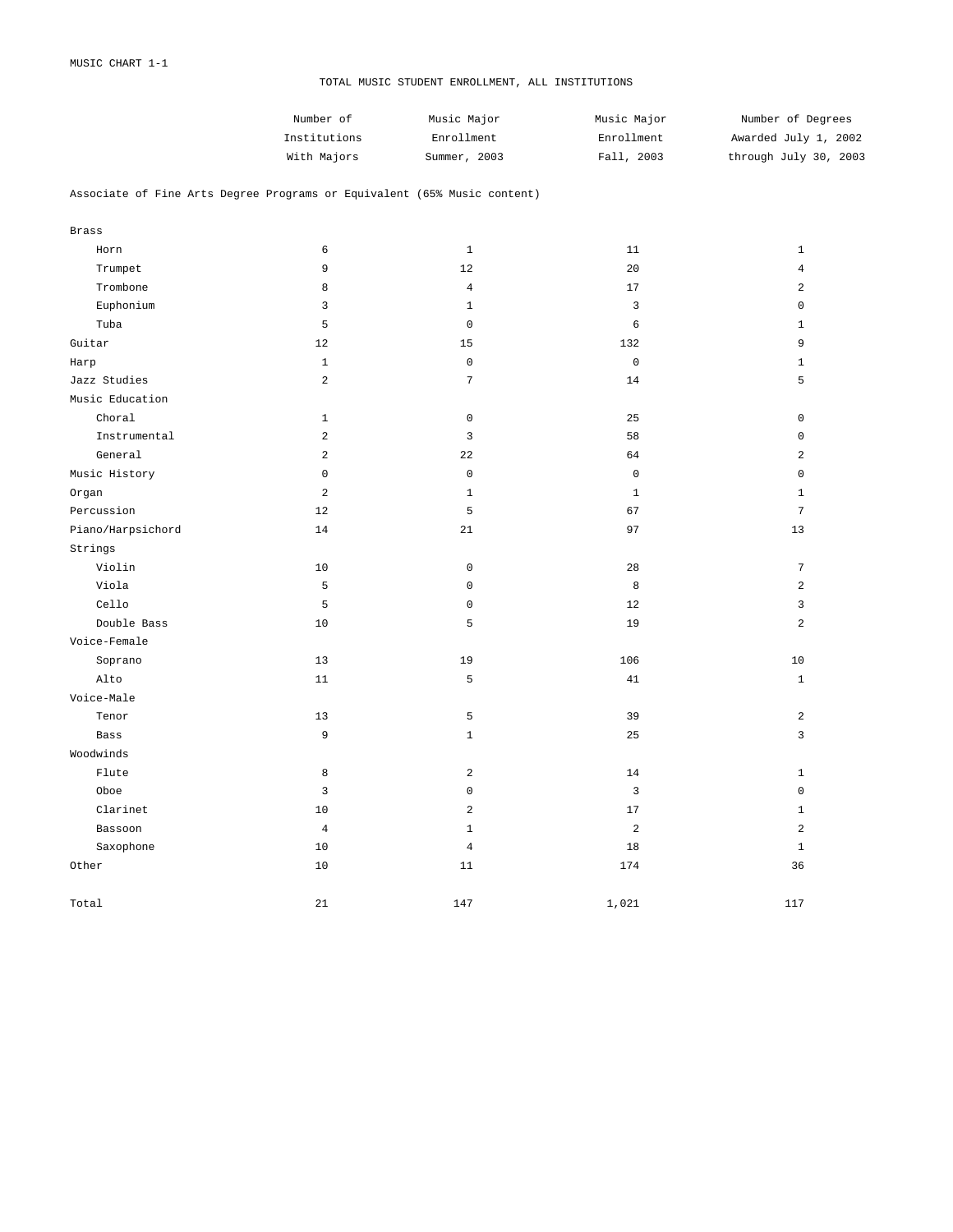| Number of    | Music Major  | Music Major | Number of Degrees     |
|--------------|--------------|-------------|-----------------------|
| Institutions | Enrollment   | Enrollment  | Awarded July 1, 2002  |
| With Majors  | Summer, 2003 | Fall, 2003  | through July 30, 2003 |

Associate Degree Programs in Music Education, Music/Business, and Music Combined with an Outside Field (50% Music content)

| Music Education |                |    |     |    |
|-----------------|----------------|----|-----|----|
| Choral          | 3              | 0  | 70  |    |
| Instrumental    | 2              | 0  | 47  | 6  |
| General         | $\mathfrak{D}$ | 2  | 34  |    |
| Music Business  | 2              | 0  | 30  |    |
| Other           | 2              | 19 | 73  | 9  |
|                 |                |    |     |    |
| Total           | b.             | 21 | 254 | 26 |

### Associate Liberal Arts Degree Programs in Music (33% - 49% Music content)

| Liberal Arts Degree |  | 205 | 44             |
|---------------------|--|-----|----------------|
| Other               |  | 88  | $\overline{a}$ |
|                     |  |     |                |
| Total               |  | 293 | 48             |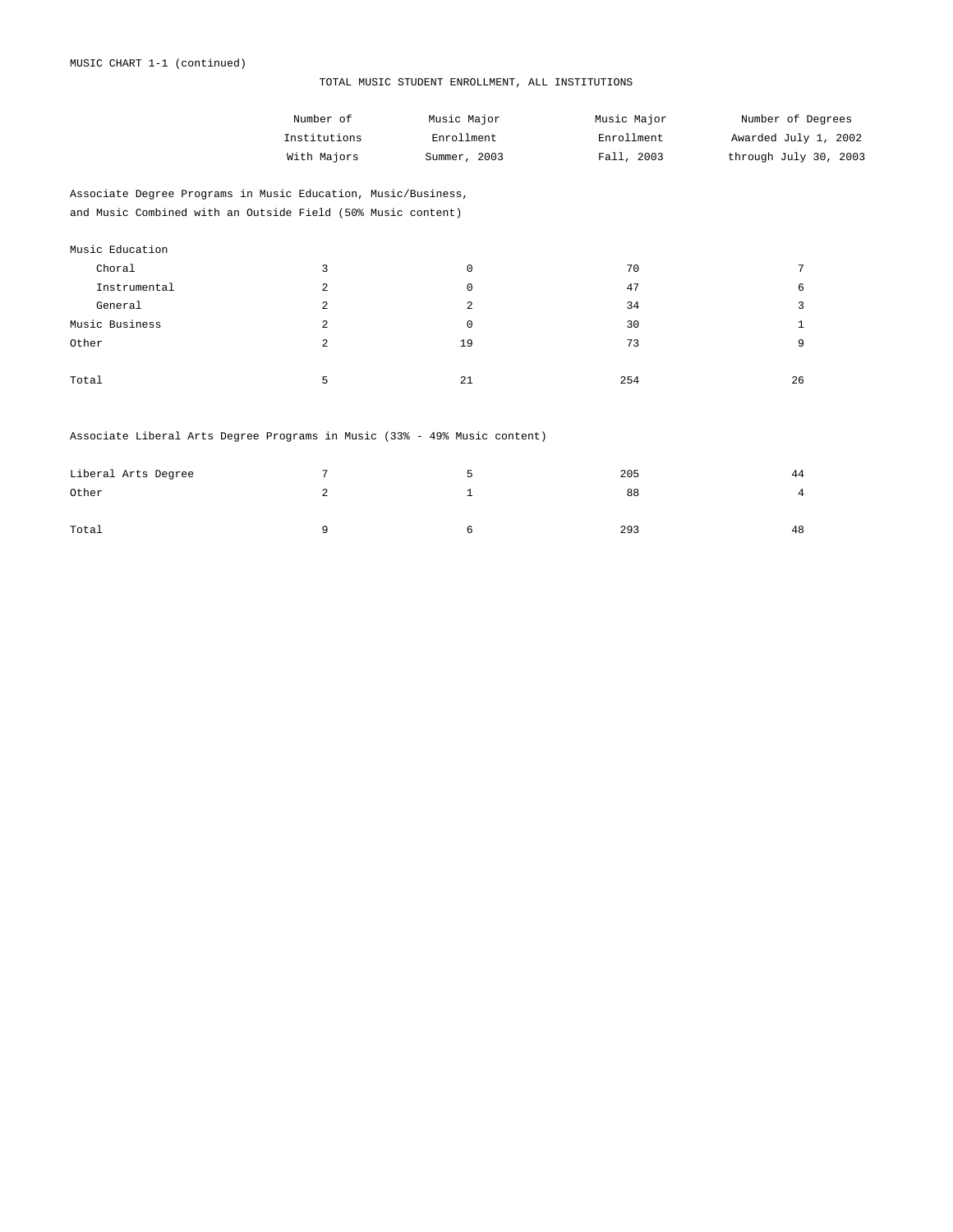| Number of    | Music Major  | Music Major | Number of Degrees     |
|--------------|--------------|-------------|-----------------------|
| Institutions | Enrollment   | Enrollment  | Awarded July 1, 2002  |
| With Majors  | Summer, 2003 | Fall, 2003  | through July 30, 2003 |

Bachelor of Music Degree Programs or Other Professional Degree Programs (65% Music content)

| Accompanying       | 11  | 2          | 25     | 3     |
|--------------------|-----|------------|--------|-------|
| <b>Brass</b>       |     |            |        |       |
| Horn               | 185 | 53         | 651    | 115   |
| Trumpet            | 230 | 84         | 919    | 154   |
| Trombone           | 201 | 57         | 676    | 106   |
| Euphonium          | 84  | $18\,$     | 151    | 15    |
| Tuba               | 156 | 33         | 346    | 42    |
| Composition        | 166 | 116        | 1,229  | 228   |
| Guitar             | 189 | 121        | 926    | 124   |
| Harp               | 71  | $\epsilon$ | 151    | 20    |
| History/Literature | 40  | 20         | 138    | 38    |
| Jazz Studies       | 84  | 295        | 1,957  | 251   |
| Organ              | 115 | 48         | 339    | 51    |
| Percussion         | 244 | 129        | 1,037  | 143   |
| Piano/Harpsichord  | 329 | 287        | 2,391  | 414   |
| Piano Pedagogy     | 64  | 14         | 248    | 40    |
| Sacred Music       | 51  | 52         | 430    | 68    |
| Strings            |     |            |        |       |
| Violin             | 231 | 160        | 1,707  | 280   |
| Viola              | 158 | 37         | 558    | 98    |
| Cello              | 183 | 51         | 732    | 131   |
| Double Bass        | 162 | 47         | 491    | 69    |
| Theory             | 45  | 21         | 136    | 29    |
| Theory/Composition | 63  | 63         | 346    | 65    |
| Voice-Female       |     |            |        |       |
| Soprano            | 351 | 361        | 3,463  | 613   |
| Alto               | 245 | 102        | 1,057  | 142   |
| Voice-Male         |     |            |        |       |
| Tenor              | 278 | 103        | 965    | 145   |
| Bass               | 252 | 81         | 963    | 118   |
| Woodwinds          |     |            |        |       |
| Flute              | 253 | 111        | 1,048  | 210   |
| Oboe               | 174 | 32         | 471    | 68    |
| Clarinet           | 213 | 82         | 844    | 149   |
| Bassoon            | 135 | 32         | 352    | 59    |
| Saxophone          | 206 | 83         | 640    | 100   |
| Other              | 91  | 403        | 2,801  | 309   |
| Total              | 389 | 3,104      | 28,188 | 4,397 |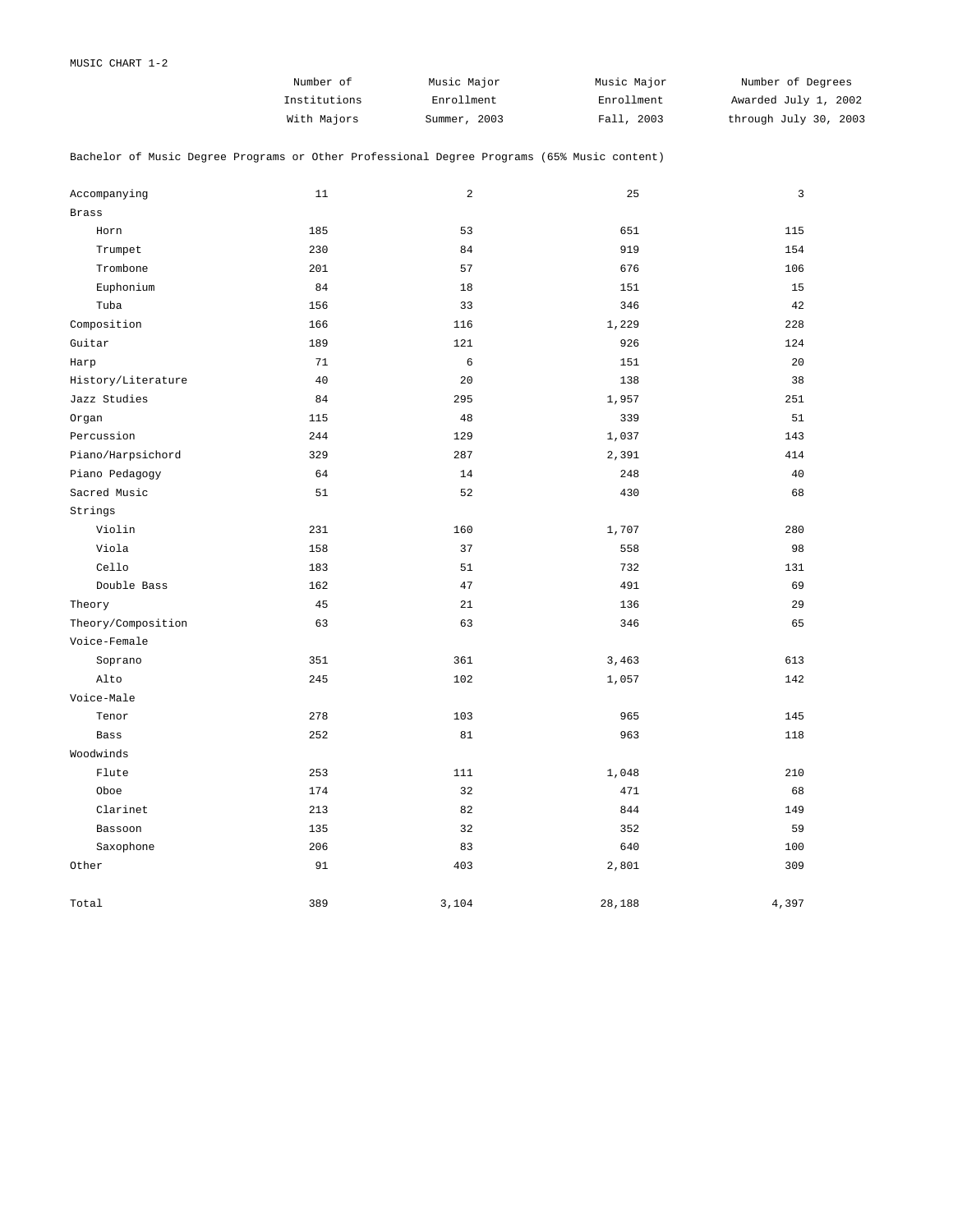| Number of    | Music Major  | Music Major | Number of Degrees     |
|--------------|--------------|-------------|-----------------------|
| Institutions | Enrollment   | Enrollment  | Awarded July 1, 2002  |
| With Majors  | Summer, 2003 | Fall, 2003  | through July 30, 2003 |

Baccalaureate Degree Programs in Music Education, Music Therapy, and Music Combined with an Outside Field (50% Music content)

| 375 | 1,201 | 9,361  | 1,334 |
|-----|-------|--------|-------|
| 361 | 1,919 | 15,244 | 2,170 |
| 163 | 394   | 3,829  | 545   |
| 65  | 252   | 1,706  | 262   |
|     |       |        |       |
| 71  | 302   | 2,169  | 365   |
| 20  | 57    | 712    | 107   |
| 37  | 98    | 851    | 166   |
| 81  | 260   | 2,973  | 330   |
|     |       |        |       |
| 470 | 4,483 | 36,845 | 5,279 |
|     |       |        |       |

Baccalaureate Liberal Arts Degree Programs in Music (33% - 49% Music content)

| Liberal Arts Degree | 404 | 1,419 | 13,265 | 2,093 |
|---------------------|-----|-------|--------|-------|
| Other               | 87  | 308   | 2,500  | 299   |
|                     |     |       |        |       |
| Total               | 437 | 1,727 | 15,765 | 2,392 |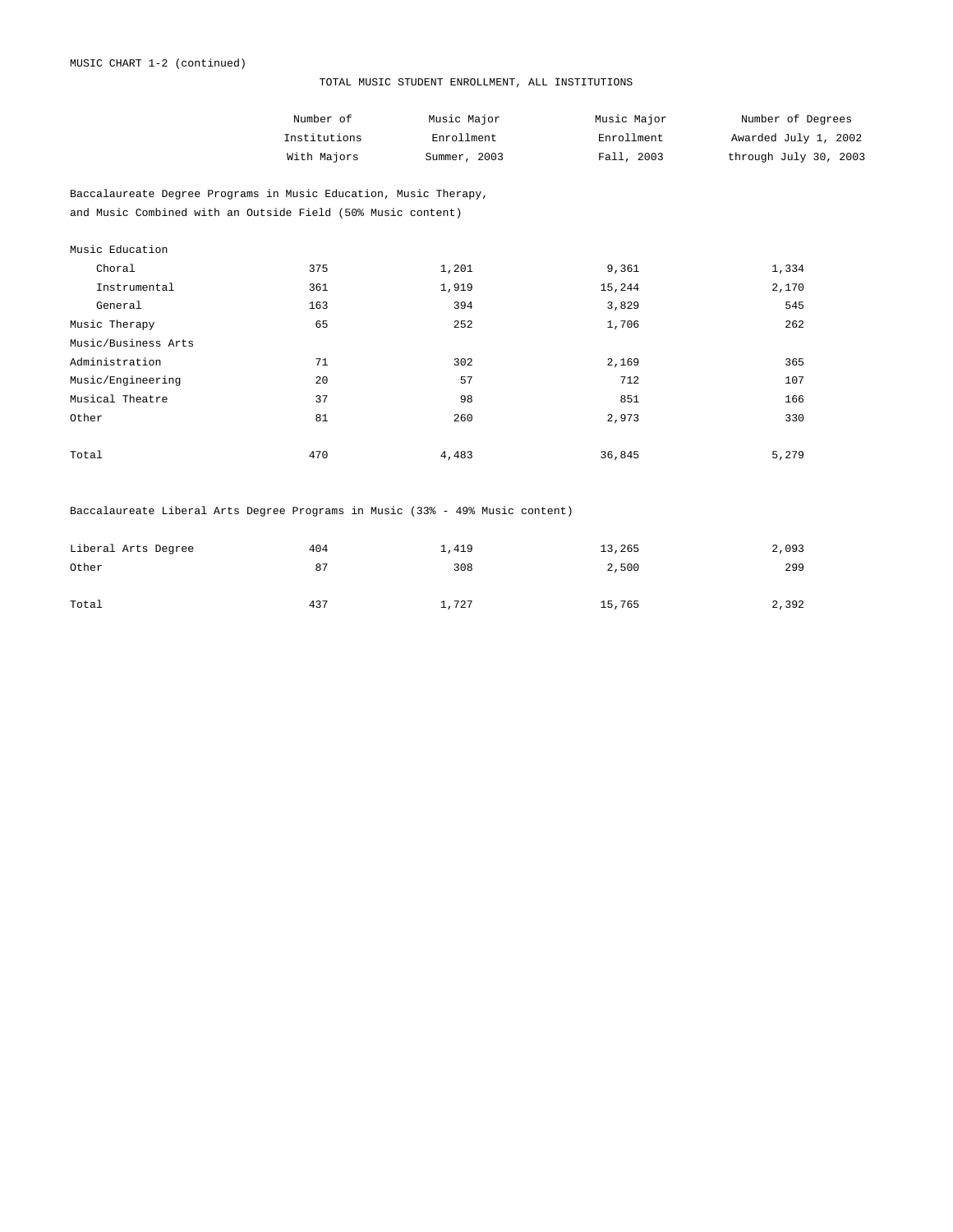|                                     | Number of<br>Institutions<br>With Majors | Music Major<br>Enrollment<br>Summer, 2003 | Music Major<br>Enrollment<br>Fall, 2003 | Number of Degrees<br>Awarded July 1, 2002<br>through July 30, 2003 |
|-------------------------------------|------------------------------------------|-------------------------------------------|-----------------------------------------|--------------------------------------------------------------------|
| Specific Masters Degree Programs    |                                          |                                           |                                         |                                                                    |
| Accompanying<br>Arts Administration | 40<br>$\overline{c}$                     | 33<br>9                                   | 117<br>31                               | 41<br>$\overline{2}$                                               |
| <b>Brass</b>                        |                                          |                                           |                                         |                                                                    |
| Horn                                | 80                                       | 30                                        | 194                                     | 72                                                                 |
| Trumpet                             | 102                                      | 41                                        | 237                                     | 70                                                                 |
| Trombone                            | 93                                       | 28                                        | 187                                     | 62                                                                 |
| Euphonium                           | 26                                       | 9                                         | 28                                      | 9                                                                  |
| Tuba                                | 56                                       | 12                                        | 85                                      | 23                                                                 |
| Composition                         | 120                                      | 89                                        | 580                                     | 190                                                                |
| Conducting                          | 131                                      | 164                                       | 653                                     | 266                                                                |
| Ethnomusicology                     | 10                                       | 17                                        | 62                                      | 15                                                                 |
| Guitar                              | 69                                       | 29                                        | 165                                     | 59                                                                 |
| Harp                                | 27                                       | 3                                         | 35                                      | 10                                                                 |

| Harp                     | 27  | $\mathbf{3}$ | 35    | 10           |
|--------------------------|-----|--------------|-------|--------------|
| Harpsichord              | 8   | 3            | 5     | $\mathbf{1}$ |
| Jazz Studies             | 52  | 80           | 433   | 147          |
| Music Education          |     |              |       |              |
| Choral                   | 98  | 389          | 388   | 120          |
| Instrumental             | 103 | 547          | 629   | 235          |
| General                  | 126 | 1,315        | 1,142 | 441          |
| Music History/Musicology | 71  | 91           | 276   | 65           |
| Music Therapy            | 11  | 49           | 152   | 28           |
| Opera                    | 19  | 14           | 120   | 56           |
| Organ                    | 66  | 35           | 145   | 62           |
| Pedagogy                 | 47  | 53           | 249   | 83           |
| Percussion               | 108 | 53           | 266   | 96           |
| Piano                    | 161 | 174          | 960   | 410          |
| Sacred Music             | 30  | 99           | 331   | 84           |
| Strings                  |     |              |       |              |
| Violin                   | 115 | 80           | 552   | 216          |
| Viola                    | 81  | 31           | 210   | 71           |
| Cello                    | 95  | 21           | 272   | 84           |
| Double Bass              | 57  | 15           | 124   | 42           |
| Theory                   | 64  | 52           | 165   | 45           |
| Voice-Female             |     |              |       |              |
| Soprano                  | 144 | 166          | 880   | 285          |
| Alto                     | 75  | 29           | 180   | 64           |
| Voice-Male               |     |              |       |              |
| Tenor                    | 105 | 56           | 273   | 66           |
| Bass                     | 78  | 39           | 172   | 55           |
| Woodwinds                |     |              |       |              |
| Flute                    | 113 | 28           | 266   | 114          |
| Oboe                     | 68  | 23           | 134   | 44           |
| Clarinet                 | 105 | 50           | 264   | 101          |
| Bassoon                  | 59  | 16           | 101   | 34           |
| Saxophone                | 80  | 23           | 137   | 55           |
| Other                    | 70  | 211          | 685   | 217          |

Total 229 229 4,206 11,885 4,140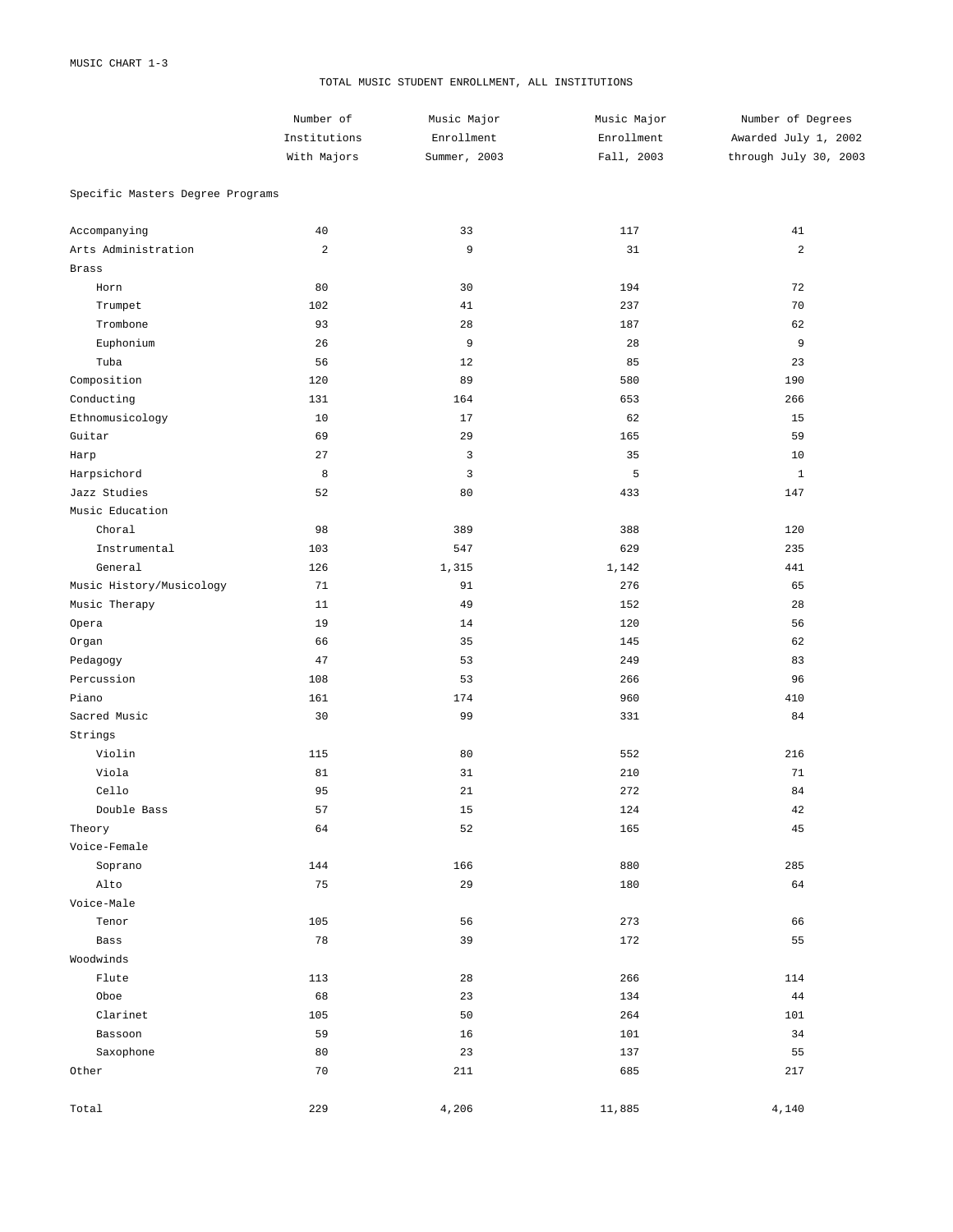|                                 | Number of    | Music Major  | Music Major | Number of Degrees     |
|---------------------------------|--------------|--------------|-------------|-----------------------|
|                                 | Institutions | Enrollment   | Enrollment  | Awarded July 1, 2002  |
|                                 | With Majors  | Summer, 2003 | Fall, 2003  | through July 30, 2003 |
| General Masters Degree Programs |              |              |             |                       |
| General Master's in Music       | 43           | 198          | 564         | 108                   |
| Other                           | 48           | 538          | 541         | 201                   |
| Total                           | 79           | 736          | 1,105       | 309                   |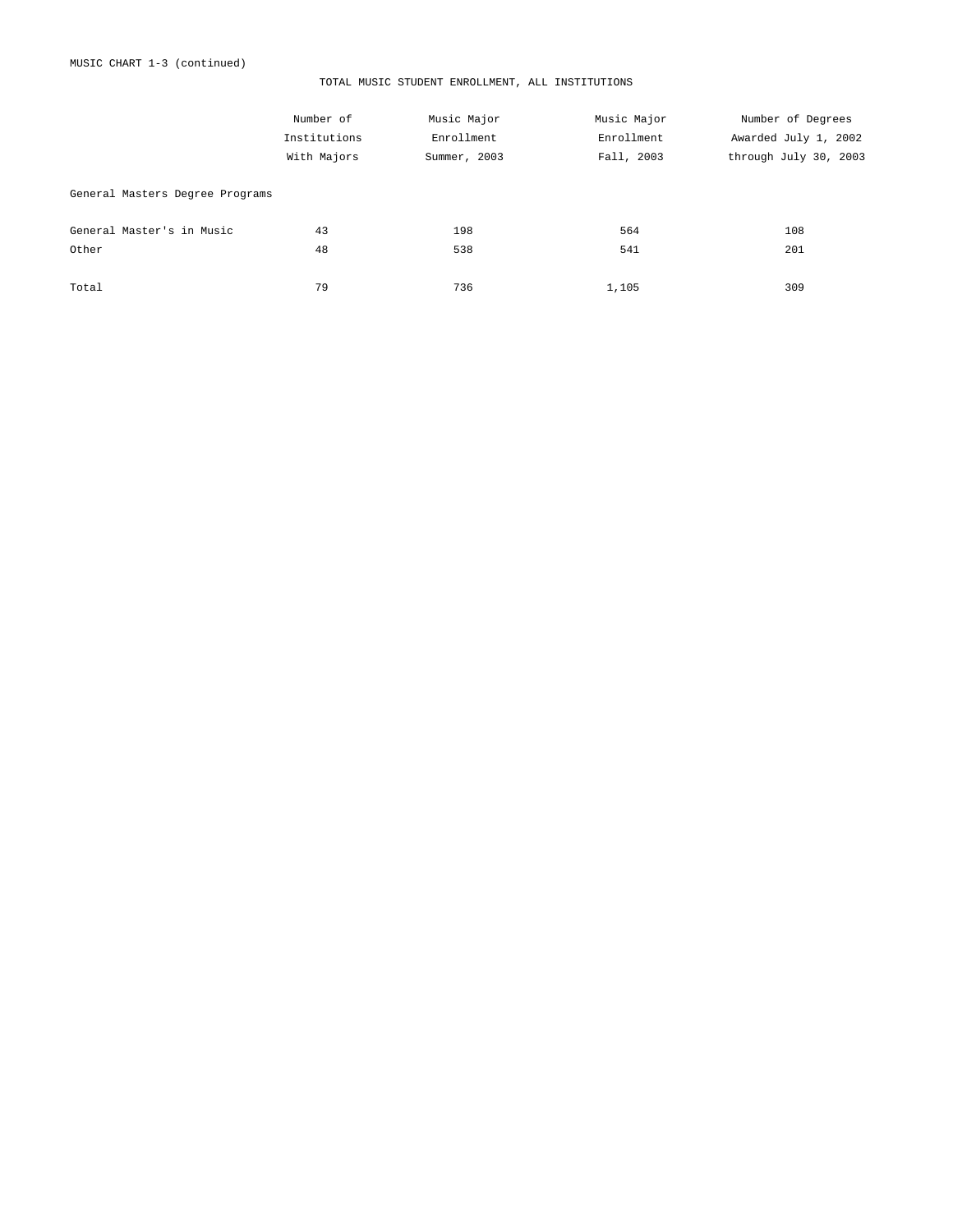|                          | Number of<br>Institutions<br>With Majors | Music Major<br>Enrollment<br>Summer, 2003 | Music Major<br>Enrollment<br>Fall, 2003 | Number of Degrees<br>Awarded July 1, 2002 |
|--------------------------|------------------------------------------|-------------------------------------------|-----------------------------------------|-------------------------------------------|
|                          |                                          |                                           |                                         |                                           |
|                          |                                          |                                           |                                         | through July 30, 2003                     |
| Doctoral Degree Programs |                                          |                                           |                                         |                                           |
| Accompanying             | 15                                       | 22                                        | 89                                      | 11                                        |
| Brass                    |                                          |                                           |                                         |                                           |
| Horn                     | 25                                       | 12                                        | 48                                      | 5                                         |
| Trumpet                  | 37                                       | 35                                        | 118                                     | 16                                        |
| Trombone                 | 29                                       | 32                                        | 80                                      | 8                                         |
| Euphonium                | 6                                        | $\overline{4}$                            | 11                                      | $\mathsf 0$                               |
| Tuba                     | 23                                       | 13                                        | 33                                      | $\,4$                                     |
| Composition              | 46                                       | 87                                        | 370                                     | 73                                        |
| Conducting               | 43                                       | 132                                       | 427                                     | 72                                        |
| Ethnomusicology          | 12                                       | 24                                        | 83                                      | 15                                        |
| Guitar                   | 21                                       | 28                                        | 99                                      | 13                                        |
| Harp                     | 15                                       | 5                                         | 20                                      | $\sqrt{ }$                                |
| Harpsichord              | 6                                        | $\mathbf 1$                               | $7\phantom{.0}$                         | 3                                         |
| Music Education          |                                          |                                           |                                         |                                           |
| Choral                   | 22                                       | 41                                        | 83                                      | 19                                        |
| Instrumental             | 20                                       | 48                                        | 90                                      | 10                                        |
| General                  | 43                                       | 143                                       | 338                                     | 70                                        |
| Musicology               | 29                                       | 69                                        | 293                                     | 29                                        |
| Opera                    | $\mathbf 1$                              | $\overline{a}$                            | $\overline{a}$                          | $\mathbb O$                               |
| Organ                    | 31                                       | 31                                        | 164                                     | 16                                        |
| Percussion               | 38                                       | 33                                        | 103                                     | 19                                        |
| Piano                    | 52                                       | 172                                       | 864                                     | 127                                       |
| Sacred Music             | 8                                        | $11\,$                                    | 68                                      | $11\,$                                    |
| Strings                  |                                          |                                           |                                         |                                           |
| Violin                   | 45                                       | 48                                        | 231                                     | 38                                        |
| Viola                    | 34                                       | 17                                        | 76                                      | 10                                        |
| Cello                    | 42                                       | 26                                        | 121                                     | 26                                        |
| Double Bass              | 18                                       | 7                                         | 30                                      | 5                                         |
| Theory                   | 25                                       | 49                                        | 174                                     | 25                                        |
| Voice-Female             |                                          |                                           |                                         |                                           |
| Soprano                  | 51                                       | 77                                        | 310                                     | 31                                        |
| Alto                     | 23                                       | 11                                        | $4\sqrt{6}$                             | 7                                         |
| Voice-Male               |                                          |                                           |                                         |                                           |
| Tenor                    | 37                                       | $2\,8$                                    | $107$                                   | $10$                                      |
| Bass                     | 38                                       | 19                                        | 74                                      | $\mathsf 9$                               |
| Woodwinds                |                                          |                                           |                                         |                                           |
| Flute                    | 42                                       | 25                                        | 129                                     | 16                                        |
| Oboe                     | 30                                       | 15                                        | 61                                      | $10$                                      |
| Clarinet                 | 36                                       | 30                                        | 129                                     | 15                                        |
| Bassoon                  | $2\,7$                                   | 11                                        | 45                                      | $\bf 4$                                   |
| Saxophone                | 37                                       | 28                                        | 83                                      | $13$                                      |
| Other                    | 22                                       | $5\,1$                                    | 172                                     | 23                                        |
| Total                    | 68                                       | 1,387                                     | 5,178                                   | 770                                       |
| GRAND TOTAL              | 561                                      | 15,817                                    | 100,534                                 | 17,478                                    |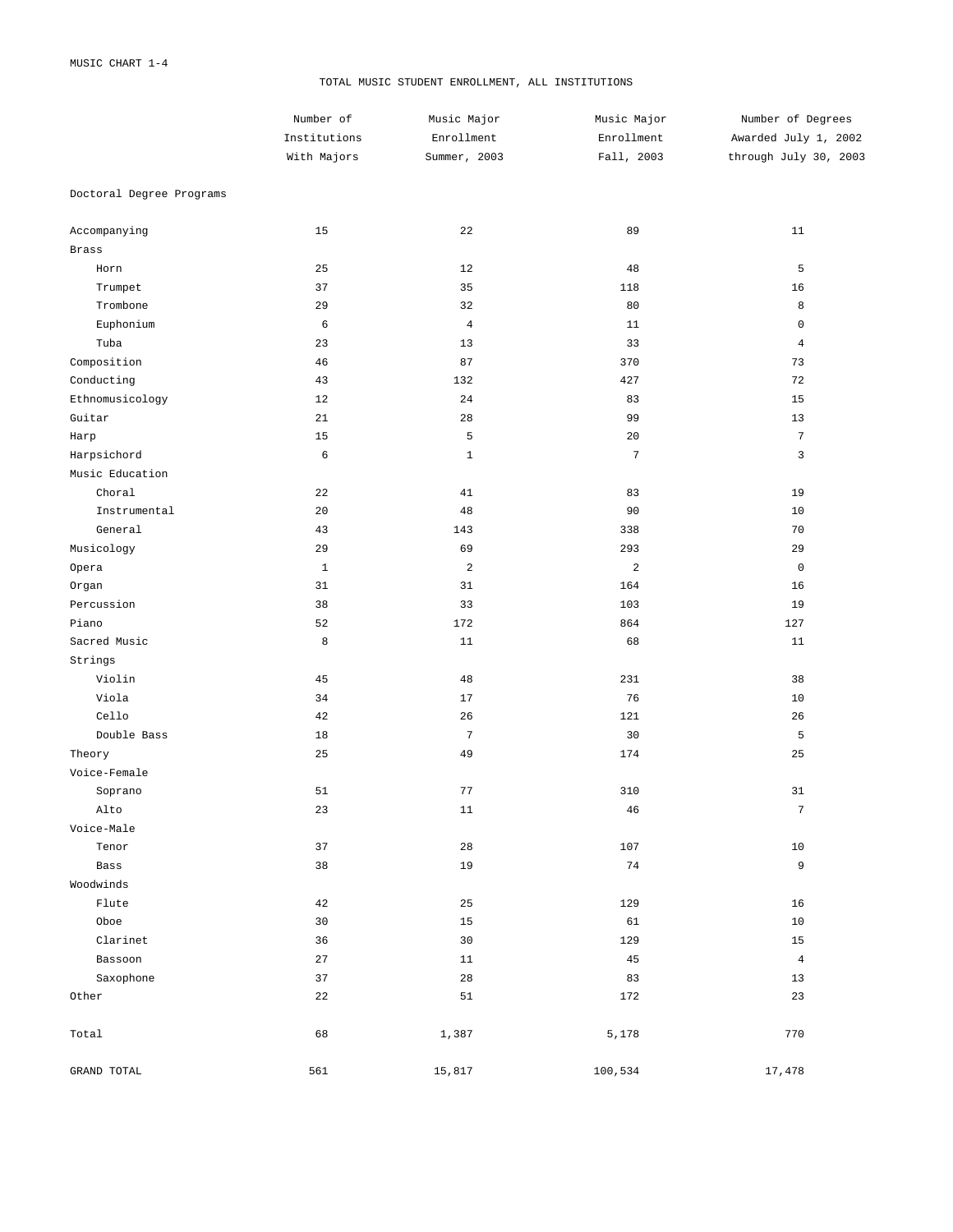## MUSIC MAJOR ENROLLMENT BY SIZE AND TYPE OF INSTITUTION All Private Institutions

|                                                                                                                                        | Number of<br>Institutions<br>With Majors | Music Major<br>Enrollment<br>Summer, 2003 | Music Major<br>Enrollment<br>Fall, 2003 | Number of Degrees<br>Awarded July 1, 2002<br>through July 30, 2003 |
|----------------------------------------------------------------------------------------------------------------------------------------|------------------------------------------|-------------------------------------------|-----------------------------------------|--------------------------------------------------------------------|
| Associate of Fine Arts<br>or Equivalent<br>(65% Music content)                                                                         | 5                                        | 8                                         | 57                                      | 24                                                                 |
| Associate of Music<br>Education, Music Business,<br>and Music Combined with<br>Outside Field<br>(50% Music content)                    | $\overline{a}$                           | 12                                        | 80                                      | 3                                                                  |
| Associate of Liberal Arts<br>Degree Programs in Music<br>$(33% - 49%$ Music content)                                                   | 3                                        | $\mathbf{1}$                              | 45                                      | 15                                                                 |
| Bachelor of Music Degree<br>or Other Professional Degree<br>Program<br>(65% Music content)                                             | 169                                      | 645                                       | 10,583                                  | 1,949                                                              |
| Baccalaureate Degree Programs<br>in Music Education, Music<br>Therapy, and Music Combined<br>with Outside Field<br>(50% Music content) | 207                                      | 779                                       | 9,911                                   | 1,698                                                              |
| Baccalaureate Liberal Arts<br>Degree Programs in Music<br>$(33% - 49%$ Music content)                                                  | 212                                      | 375                                       | 6,263                                   | 1,088                                                              |
| Specific Master's Degree<br>Program                                                                                                    | 61                                       | 960                                       | 3,685                                   | 1,572                                                              |
| General Master's Degree<br>Program<br>(M.S. or M.A.)                                                                                   | 21                                       | 232                                       | 232                                     | 102                                                                |
| Doctoral Degree Program                                                                                                                | 15                                       | 140                                       | 949                                     | 155                                                                |
| Grand Total                                                                                                                            | 256                                      | 3,152                                     | 31,805                                  | 6,606                                                              |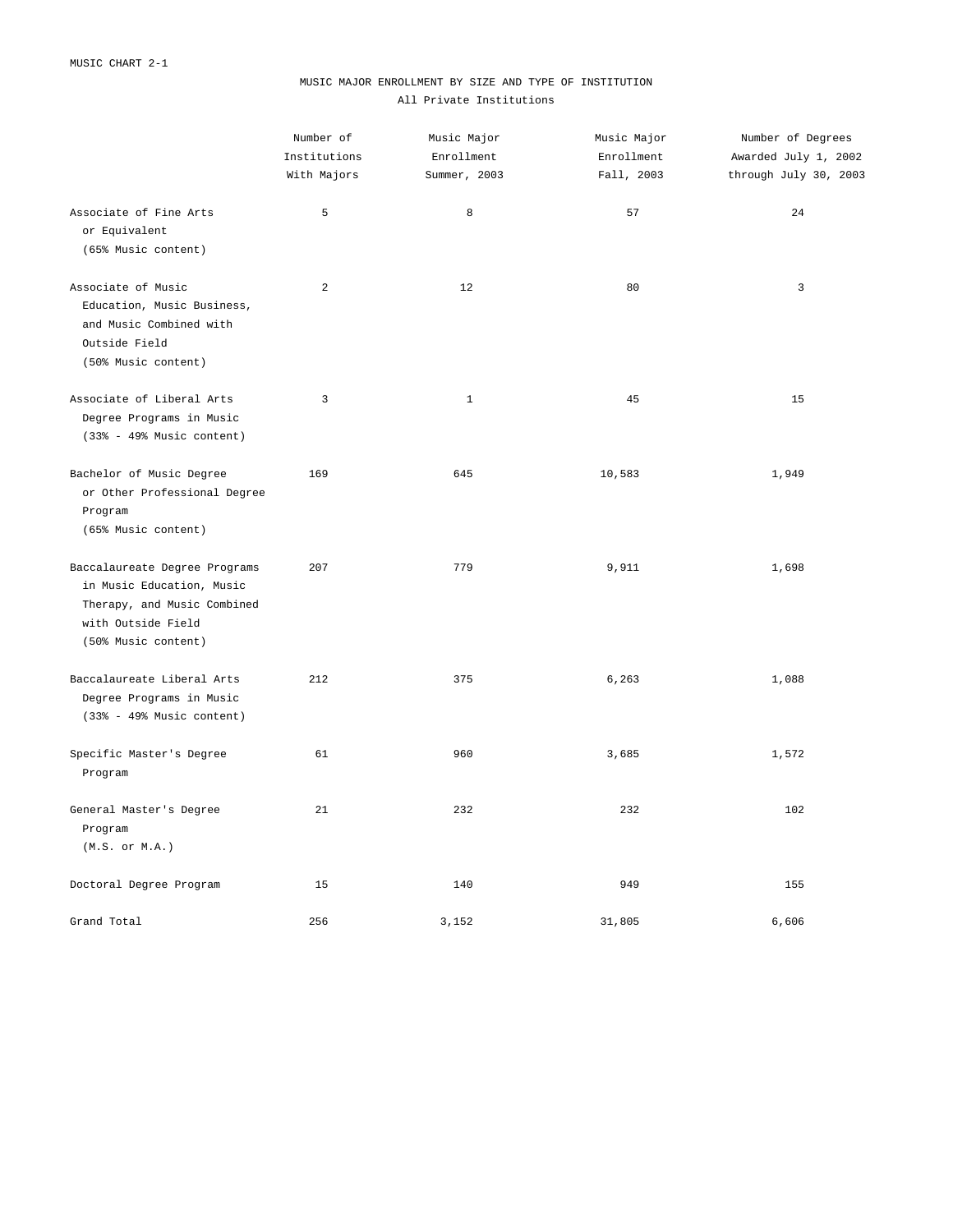# MUSIC MAJOR ENROLLMENT BY SIZE AND TYPE OF INSTITUTION Private Institutions; 1-50 Majors

|                                                                                                                                        | Number of<br>Institutions<br>With Majors | Music Major<br>Enrollment<br>Summer, 2003 | Music Major<br>Enrollment<br>Fall, 2003 | Number of Degrees<br>Awarded July 1, 2002<br>through July 30, 2003 |
|----------------------------------------------------------------------------------------------------------------------------------------|------------------------------------------|-------------------------------------------|-----------------------------------------|--------------------------------------------------------------------|
| Associate of Fine Arts<br>or Equivalent<br>(65% Music content)                                                                         | $\mathbf{1}$                             | $\mathbf 0$                               | $\overline{a}$                          | $\mathbb O$                                                        |
| Associate of Music<br>Education, Music Business,<br>and Music Combined with<br>Outside Field<br>(50% Music content)                    | $\mathbf{1}$                             | 12                                        | 26                                      | 3                                                                  |
| Associate of Liberal Arts<br>Degree Programs in Music<br>$(33% - 49%$ Music content)                                                   | 3                                        | $\mathbf{1}$                              | 45                                      | 15                                                                 |
| Bachelor of Music Degree<br>or Other Professional Degree<br>Program<br>(65% Music content)                                             | 40                                       | 90                                        | 454                                     | 63                                                                 |
| Baccalaureate Degree Programs<br>in Music Education, Music<br>Therapy, and Music Combined<br>with Outside Field<br>(50% Music content) | 64                                       | 94                                        | 919                                     | 130                                                                |
| Baccalaureate Liberal Arts<br>Degree Programs in Music<br>$(33% - 49%$ Music content)                                                  | 73                                       | 83                                        | 1,183                                   | 179                                                                |
| Specific Master's Degree<br>Program                                                                                                    | $\overline{4}$                           | 31                                        | 35                                      | 17                                                                 |
| General Master's Degree<br>Program<br>$(M.S.$ or $M.A.)$                                                                               | $\overline{4}$                           | 3                                         | 15                                      | 5                                                                  |
| Doctoral Degree Program                                                                                                                | $\mathbf{1}$                             | $\mathbb O$                               | $\overline{4}$                          | $\mathbf{1}$                                                       |
| Grand Total                                                                                                                            | 85                                       | 314                                       | 2,683                                   | 413                                                                |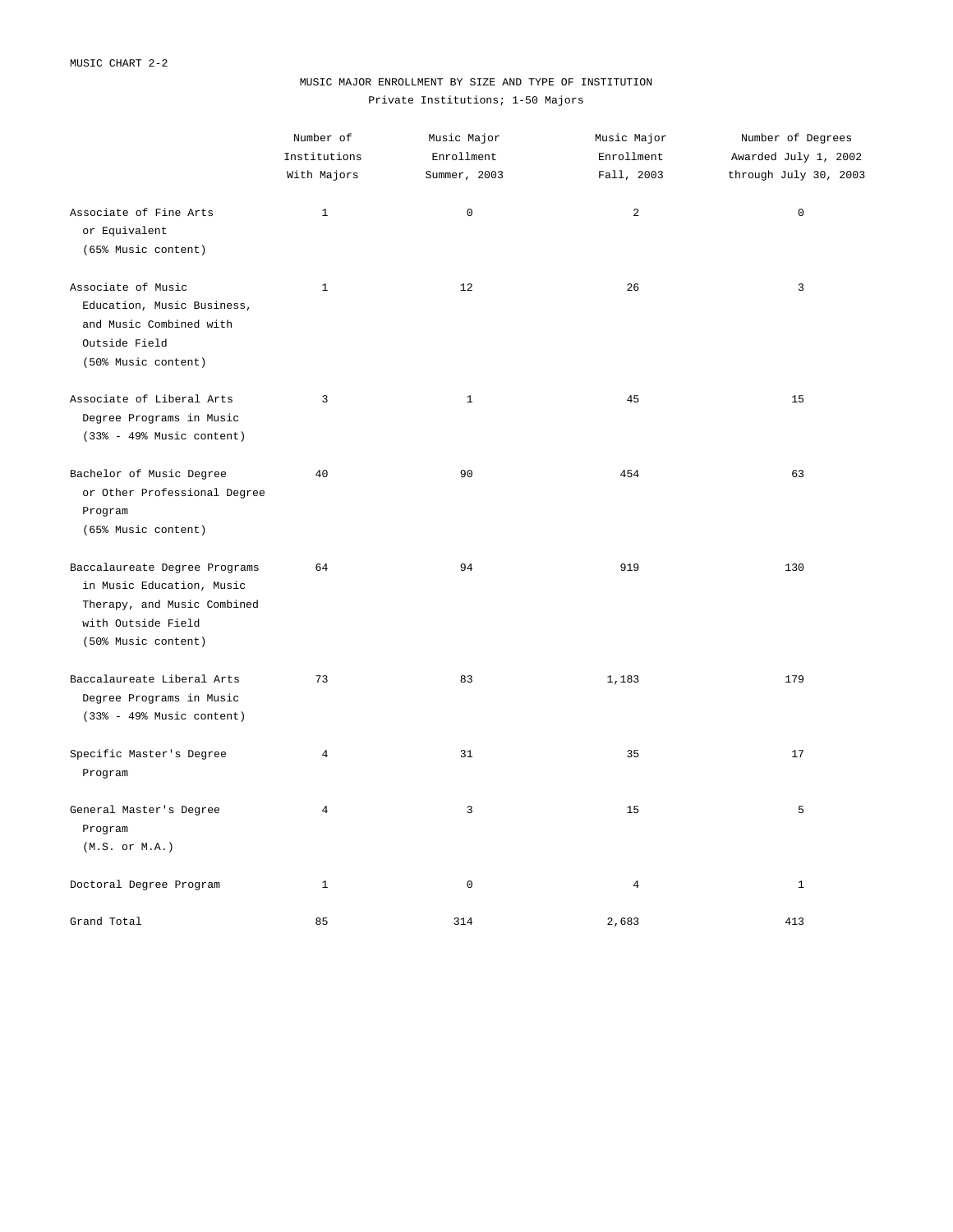# MUSIC MAJOR ENROLLMENT BY SIZE AND TYPE OF INSTITUTION Private Institutions; 51-100 Majors

|                                                                                                                                        | Number of<br>Institutions<br>With Majors | Music Major<br>Enrollment<br>Summer, 2003 | Music Major<br>Enrollment<br>Fall, 2003 | Number of Degrees<br>Awarded July 1, 2002<br>through July 30, 2003 |
|----------------------------------------------------------------------------------------------------------------------------------------|------------------------------------------|-------------------------------------------|-----------------------------------------|--------------------------------------------------------------------|
| Associate of Fine Arts<br>or Equivalent<br>(65% Music content)                                                                         | $\mathbf{1}$                             | $\mathbf 0$                               | $\mathsf 3$                             | $\mathsf 0$                                                        |
| Associate of Music<br>Education, Music Business,<br>and Music Combined with<br>Outside Field<br>(50% Music content)                    | $1\,$                                    | $\mathbb O$                               | 54                                      | $\mathsf 0$                                                        |
| Associate of Liberal Arts<br>Degree Programs in Music<br>$(33% - 49%$ Music content)                                                   | $\mathbf 0$                              | $\mathbb O$                               | $\mathsf 0$                             | $\mathbb O$                                                        |
| Bachelor of Music Degree<br>or Other Professional Degree<br>Program<br>(65% Music content)                                             | 57                                       | 80                                        | 1,248                                   | 173                                                                |
| Baccalaureate Degree Programs<br>in Music Education, Music<br>Therapy, and Music Combined<br>with Outside Field<br>(50% Music content) | 72                                       | 207                                       | 2,652                                   | 389                                                                |
| Baccalaureate Liberal Arts<br>Degree Programs in Music<br>$(33% - 49%$ Music content)                                                  | 77                                       | 101                                       | 2,055                                   | 377                                                                |
| Specific Master's Degree<br>Program                                                                                                    | 9                                        | 83                                        | 266                                     | 60                                                                 |
| General Master's Degree<br>Program<br>(M.S. or M.A.)                                                                                   | 5                                        | 54                                        | 36                                      | 9                                                                  |
| Doctoral Degree Program                                                                                                                | 1                                        | 1                                         | 10                                      | 3                                                                  |
| Grand Total                                                                                                                            | 87                                       | 526                                       | 6,324                                   | 1,011                                                              |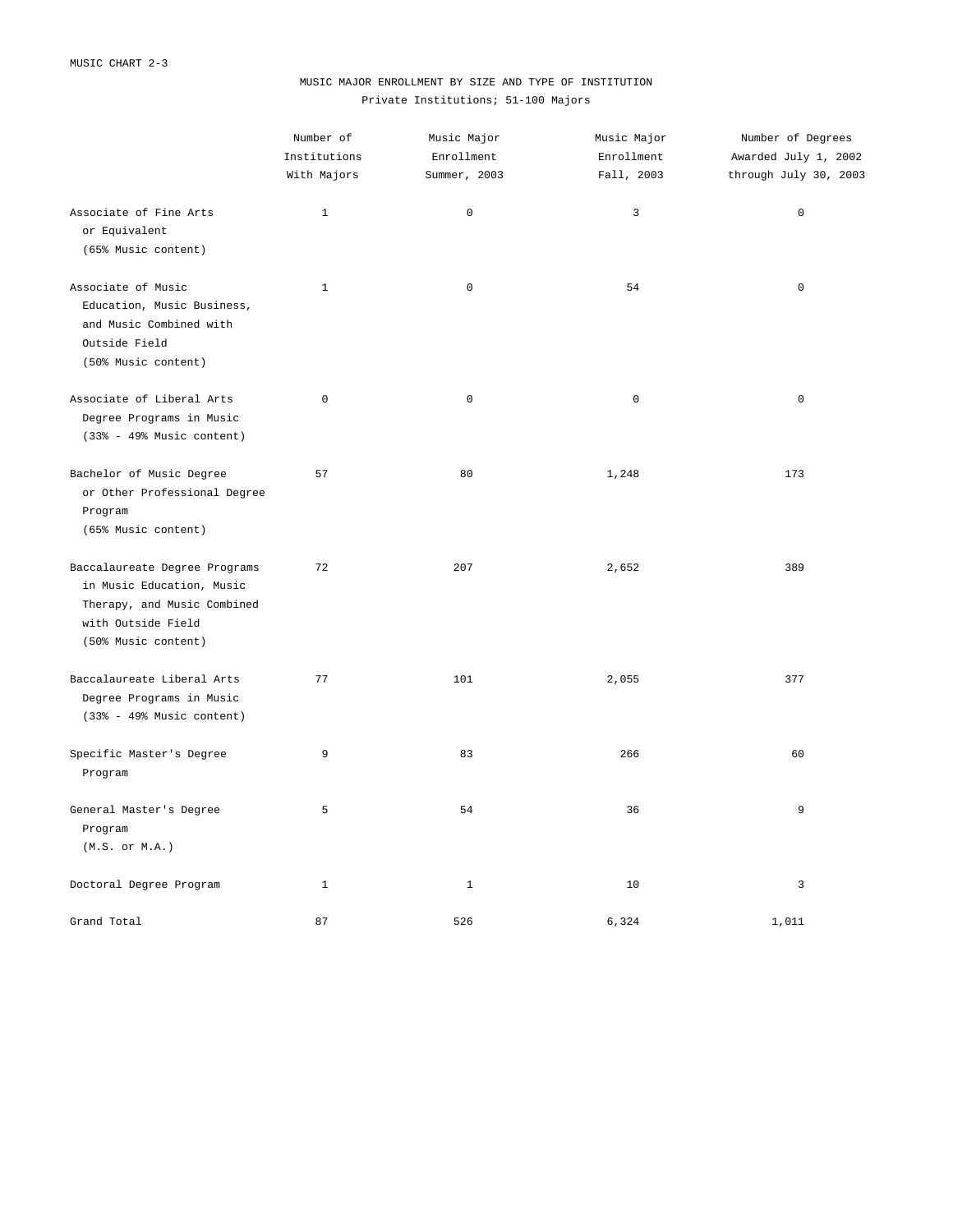# MUSIC MAJOR ENROLLMENT BY SIZE AND TYPE OF INSTITUTION Private Institutions; 101-200 Majors

|                                                                                                                                        | Number of<br>Institutions<br>With Majors | Music Major<br>Enrollment<br>Summer, 2003 | Music Major<br>Enrollment<br>Fall, 2003 | Number of Degrees<br>Awarded July 1, 2002<br>through July 30, 2003 |
|----------------------------------------------------------------------------------------------------------------------------------------|------------------------------------------|-------------------------------------------|-----------------------------------------|--------------------------------------------------------------------|
| Associate of Fine Arts<br>or Equivalent<br>(65% Music content)                                                                         | $\mathbf{1}$                             | 2                                         | $\overline{7}$                          | $\mathbf{1}$                                                       |
| Associate of Music<br>Education, Music Business,<br>and Music Combined with<br>Outside Field<br>(50% Music content)                    | $\mathbf 0$                              | $\mathbb O$                               | $\mathsf 0$                             | $\mathsf 0$                                                        |
| Associate of Liberal Arts<br>Degree Programs in Music<br>$(33% - 49%$ Music content)                                                   | $\mathbf 0$                              | $\mathbb O$                               | $\mathsf 0$                             | $\mathbb O$                                                        |
| Bachelor of Music Degree<br>or Other Professional Degree<br>Program<br>(65% Music content)                                             | 33                                       | 116                                       | 1,907                                   | 392                                                                |
| Baccalaureate Degree Programs<br>in Music Education, Music<br>Therapy, and Music Combined<br>with Outside Field<br>(50% Music content) | 35                                       | 73                                        | 2,083                                   | 358                                                                |
| Baccalaureate Liberal Arts<br>Degree Programs in Music<br>$(33% - 49%$ Music content)                                                  | 33                                       | 21                                        | 1,304                                   | 156                                                                |
| Specific Master's Degree<br>Program                                                                                                    | 14                                       | 299                                       | 305                                     | 135                                                                |
| General Master's Degree<br>Program<br>(M.S. or M.A.)                                                                                   | 6                                        | 113                                       | 79                                      | 45                                                                 |
| Doctoral Degree Program                                                                                                                | $\mathbf{1}$                             | $\mathbb O$                               | 17                                      | $\overline{a}$                                                     |
| Grand Total                                                                                                                            | 41                                       | 624                                       | 5,702                                   | 1,089                                                              |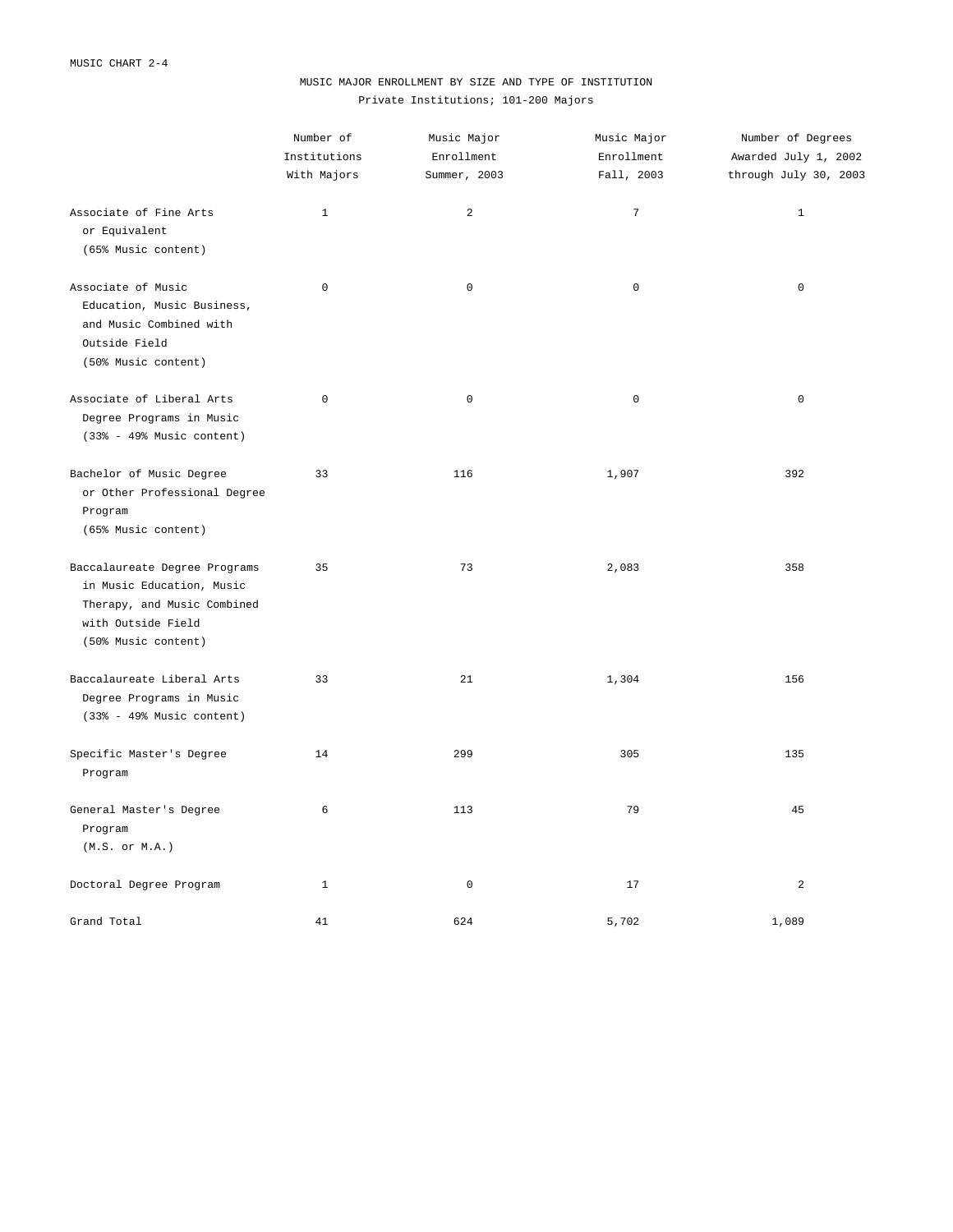# MUSIC MAJOR ENROLLMENT BY SIZE AND TYPE OF INSTITUTION Private Institutions; over 200 Majors

|                                                                                                                                        | Number of<br>Institutions<br>With Majors | Music Major<br>Enrollment<br>Summer, 2003 | Music Major<br>Enrollment<br>Fall, 2003 | Number of Degrees<br>Awarded July 1, 2002<br>through July 30, 2003 |
|----------------------------------------------------------------------------------------------------------------------------------------|------------------------------------------|-------------------------------------------|-----------------------------------------|--------------------------------------------------------------------|
| Associate of Fine Arts<br>or Equivalent<br>(65% Music content)                                                                         | 2                                        | 6                                         | 45                                      | 23                                                                 |
| Associate of Music<br>Education, Music Business,<br>and Music Combined with<br>Outside Field<br>(50% Music content)                    | $\mathbb O$                              | $\mathbb O$                               | $\mathsf 0$                             | $\mathsf 0$                                                        |
| Associate of Liberal Arts<br>Degree Programs in Music<br>$(33% - 49%$ Music content)                                                   | $\mathbf 0$                              | $\mathbf 0$                               | $\mathbb O$                             | $\mathsf 0$                                                        |
| Bachelor of Music Degree<br>or Other Professional Degree<br>Program<br>(65% Music content)                                             | 39                                       | 359                                       | 6,974                                   | 1,321                                                              |
| Baccalaureate Degree Programs<br>in Music Education, Music<br>Therapy, and Music Combined<br>with Outside Field<br>(50% Music content) | 36                                       | 405                                       | 4,257                                   | 821                                                                |
| Baccalaureate Liberal Arts<br>Degree Programs in Music<br>$(33% - 49%$ Music content)                                                  | 29                                       | 170                                       | 1,721                                   | 376                                                                |
| Specific Master's Degree<br>Program                                                                                                    | 34                                       | 547                                       | 3,079                                   | 1,360                                                              |
| General Master's Degree<br>Program<br>(M.S. or M.A.)                                                                                   | 6                                        | 62                                        | 102                                     | 43                                                                 |
| Doctoral Degree Program                                                                                                                | 12                                       | 139                                       | 918                                     | 149                                                                |
| Grand Total                                                                                                                            | 43                                       | 1,688                                     | 17,096                                  | 4,093                                                              |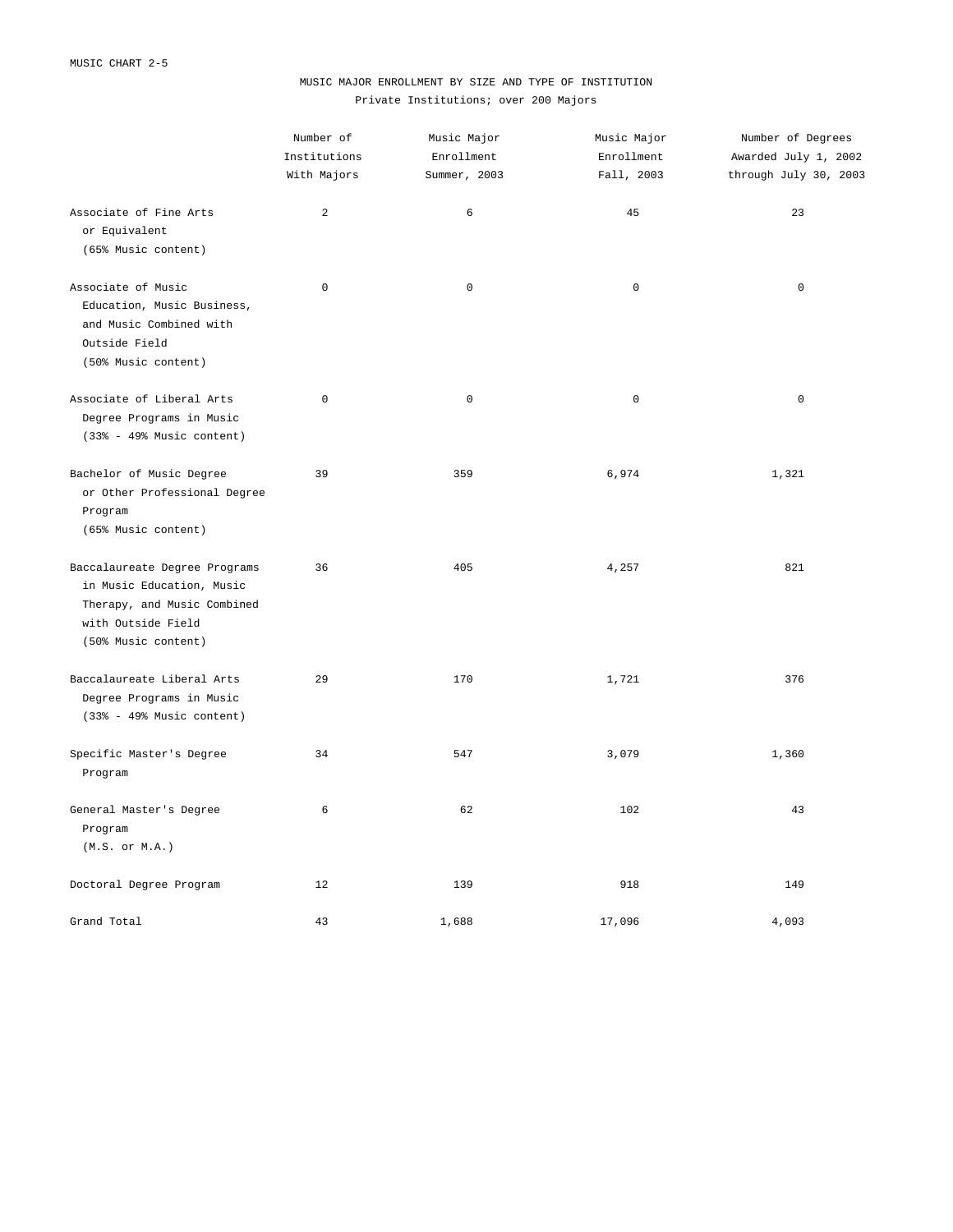## MUSIC MAJOR ENROLLMENT BY SIZE AND TYPE OF INSTITUTION All Public Institutions

|                                                                                                                                        | Number of<br>Institutions<br>With Majors | Music Major<br>Enrollment<br>Summer, 2003 | Music Major<br>Enrollment<br>Fall, 2003 | Number of Degrees<br>Awarded July 1, 2002<br>through July 30, 2003 |
|----------------------------------------------------------------------------------------------------------------------------------------|------------------------------------------|-------------------------------------------|-----------------------------------------|--------------------------------------------------------------------|
| Associate of Fine Arts<br>or Equivalent<br>(65% Music content)                                                                         | 16                                       | 138                                       | 962                                     | 91                                                                 |
| Associate of Music<br>Education, Music Business,<br>and Music Combined with<br>Outside Field<br>(50% Music content)                    | 3                                        | 9                                         | 174                                     | 23                                                                 |
| Associate of Liberal Arts<br>Degree Programs in Music<br>$(33% - 49%$ Music content)                                                   | 6                                        | 5                                         | 248                                     | 33                                                                 |
| Bachelor of Music Degree<br>or Other Professional Degree<br>Program<br>(65% Music content)                                             | 220                                      | 2,343                                     | 16,771                                  | 2,295                                                              |
| Baccalaureate Degree Programs<br>in Music Education, Music<br>Therapy, and Music Combined<br>with Outside Field<br>(50% Music content) | 263                                      | 3,704                                     | 26,934                                  | 3,581                                                              |
| Baccalaureate Liberal Arts<br>Degree Programs in Music<br>$(33% - 49%$ Music content)                                                  | 225                                      | 1,352                                     | 9,502                                   | 1,304                                                              |
| Specific Master's Degree<br>Program                                                                                                    | 167                                      | 3,181                                     | 7,947                                   | 2,506                                                              |
| General Master's Degree<br>Program<br>(M.S. or M.A.)                                                                                   | 58                                       | 504                                       | 873                                     | 207                                                                |
| Doctoral Degree Program                                                                                                                | 53                                       | 1,236                                     | 4,184                                   | 611                                                                |
| Grand Total                                                                                                                            | 305                                      | 12,472                                    | 67,595                                  | 10,651                                                             |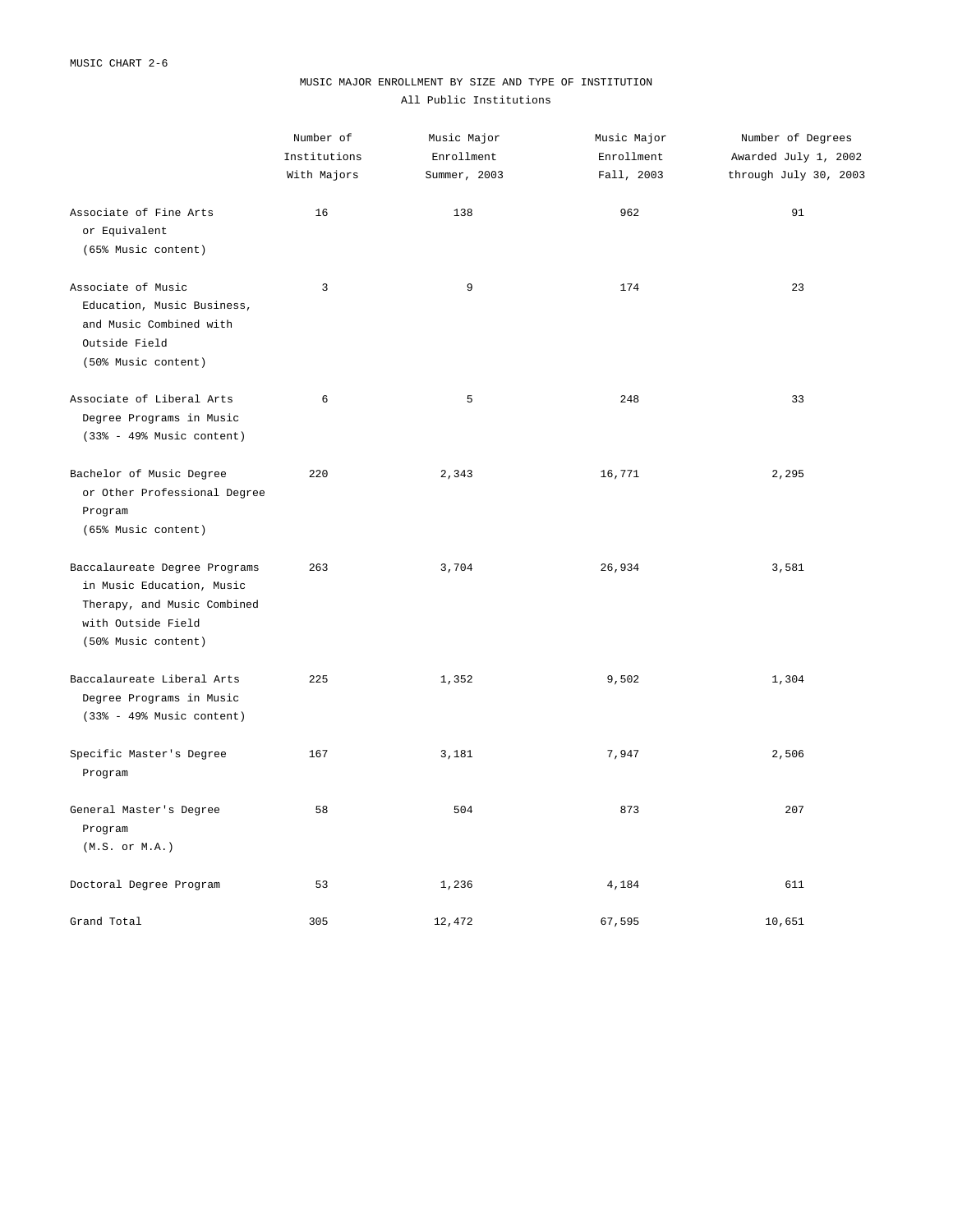# MUSIC MAJOR ENROLLMENT BY SIZE AND TYPE OF INSTITUTION Public Institutions; 1-100 Majors

|                                                                                                                                        | Number of<br>Institutions<br>With Majors | Music Major<br>Enrollment<br>Summer, 2003 | Music Major<br>Enrollment<br>Fall, 2003 | Number of Degrees<br>Awarded July 1, 2002<br>through July 30, 2003 |
|----------------------------------------------------------------------------------------------------------------------------------------|------------------------------------------|-------------------------------------------|-----------------------------------------|--------------------------------------------------------------------|
| Associate of Fine Arts<br>or Equivalent<br>(65% Music content)                                                                         | 11                                       | 126                                       | 560                                     | 45                                                                 |
| Associate of Music<br>Education, Music Business,<br>and Music Combined with<br>Outside Field<br>(50% Music content)                    | 2                                        | 2                                         | 41                                      | 9                                                                  |
| Associate of Liberal Arts<br>Degree Programs in Music<br>$(33% - 49% Music content)$                                                   | 6                                        | 5                                         | 248                                     | 33                                                                 |
| Bachelor of Music Degree<br>or Other Professional Degree<br>Program<br>(65% Music content)                                             | 39                                       | 86                                        | 856                                     | 92                                                                 |
| Baccalaureate Degree Programs<br>in Music Education, Music<br>Therapy, and Music Combined<br>with Outside Field<br>(50% Music content) | 68                                       | 301                                       | 2,740                                   | 332                                                                |
| Baccalaureate Liberal Arts<br>Degree Programs in Music<br>$(33% - 49%$ Music content)                                                  | 68                                       | 327                                       | 2,053                                   | 275                                                                |
| Specific Master's Degree<br>Program                                                                                                    | 12                                       | 75                                        | 100                                     | 29                                                                 |
| General Master's Degree<br>Program<br>(M.S. or M.A.)                                                                                   | 2                                        | 184                                       | 12                                      | 42                                                                 |
| Doctoral Degree Program                                                                                                                | 2                                        | 11                                        | 14                                      | $\mathsf 0$                                                        |
| Grand Total                                                                                                                            | 99                                       | 1,117                                     | 6,624                                   | 857                                                                |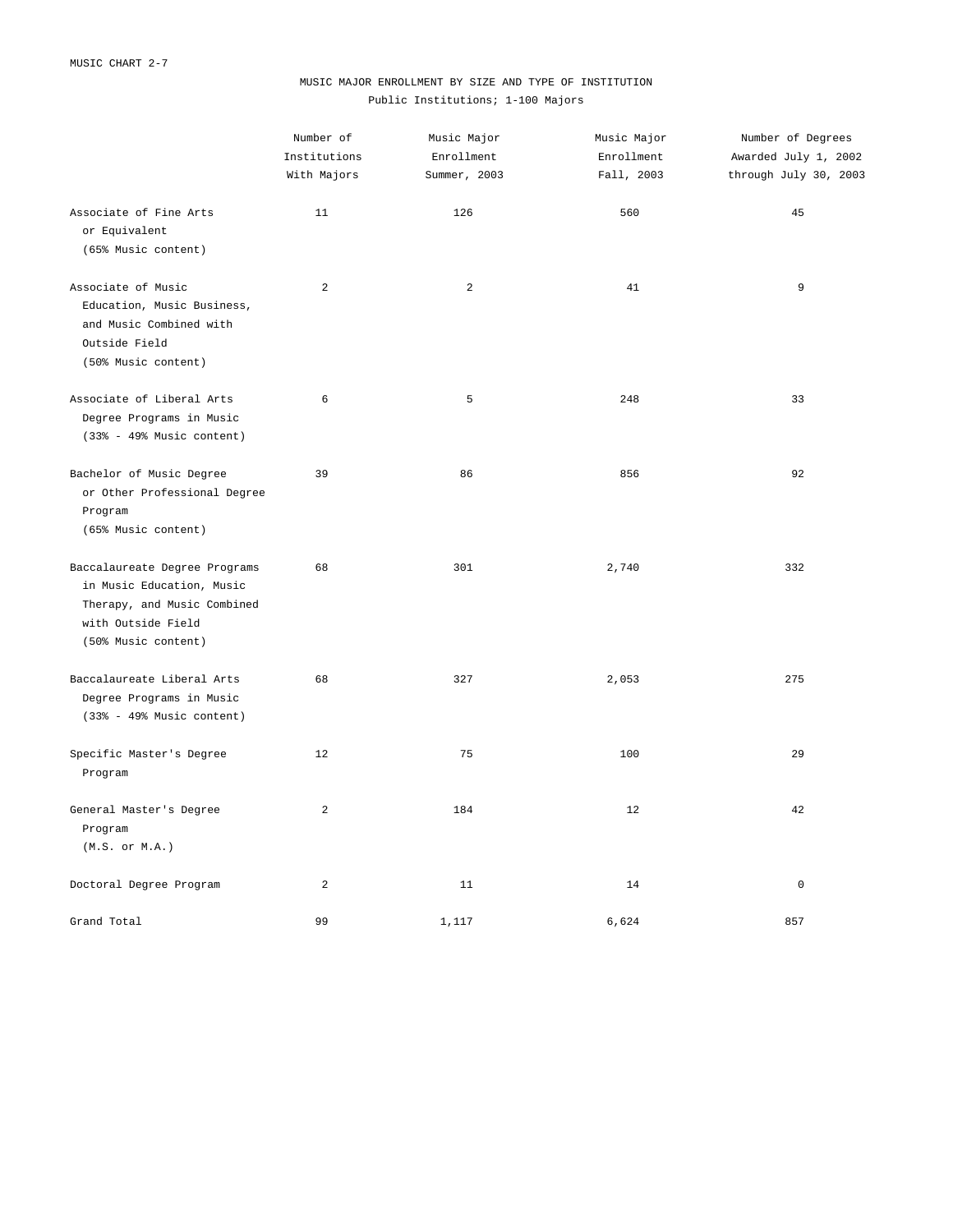# MUSIC MAJOR ENROLLMENT BY SIZE AND TYPE OF INSTITUTION Public Institutions; 101-200 Majors

|                                                                                                                                        | Number of<br>Institutions<br>With Majors | Music Major<br>Enrollment<br>Summer, 2003 | Music Major<br>Enrollment<br>Fall, 2003 | Number of Degrees<br>Awarded July 1, 2002<br>through July 30, 2003 |
|----------------------------------------------------------------------------------------------------------------------------------------|------------------------------------------|-------------------------------------------|-----------------------------------------|--------------------------------------------------------------------|
| Associate of Fine Arts<br>or Equivalent<br>(65% Music content)                                                                         | $\overline{4}$                           | $\overline{4}$                            | 342                                     | 13                                                                 |
| Associate of Music<br>Education, Music Business,<br>and Music Combined with<br>Outside Field<br>(50% Music content)                    | $1\,$                                    | $7\overline{ }$                           | 133                                     | 14                                                                 |
| Associate of Liberal Arts<br>Degree Programs in Music<br>$(33% - 49%$ Music content)                                                   | $\mathbf 0$                              | $\mathbb O$                               | $\mathsf 0$                             | $\mathbb O$                                                        |
| Bachelor of Music Degree<br>or Other Professional Degree<br>Program<br>(65% Music content)                                             | 69                                       | 250                                       | 2,616                                   | 365                                                                |
| Baccalaureate Degree Programs<br>in Music Education, Music<br>Therapy, and Music Combined<br>with Outside Field<br>(50% Music content) | 85                                       | 794                                       | 6,843                                   | 785                                                                |
| Baccalaureate Liberal Arts<br>Degree Programs in Music<br>$(33% - 49%$ Music content)                                                  | 65                                       | 180                                       | 2,476                                   | 284                                                                |
| Specific Master's Degree<br>Program                                                                                                    | 51                                       | 375                                       | 851                                     | 228                                                                |
| General Master's Degree<br>Program<br>(M.S. or M.A.)                                                                                   | 24                                       | 60                                        | 262                                     | 71                                                                 |
| Doctoral Degree Program                                                                                                                | 3                                        | $\mathbb O$                               | 21                                      | $\mathbf{1}$                                                       |
| Grand Total                                                                                                                            | 92                                       | 1,670                                     | 13,544                                  | 1,761                                                              |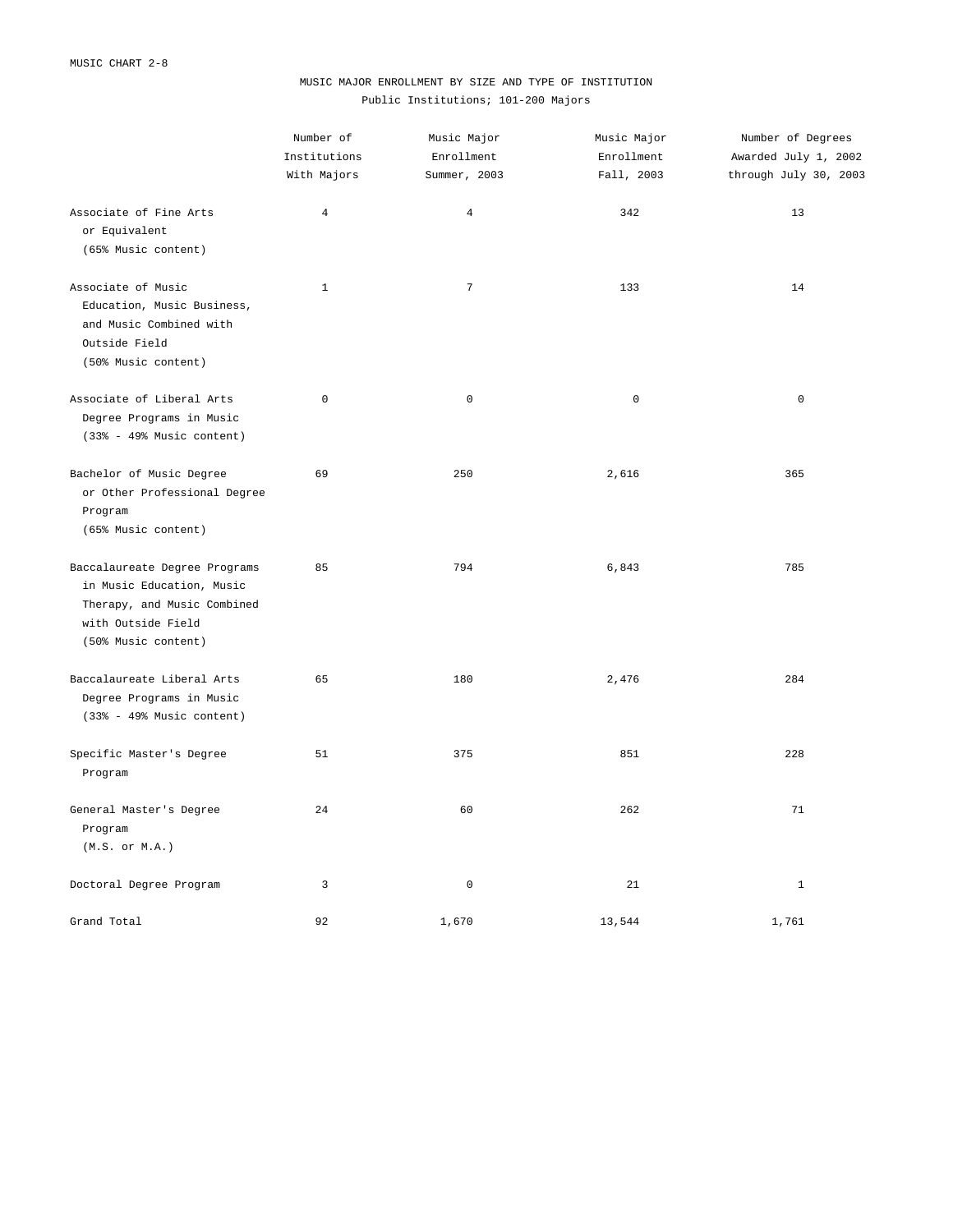# MUSIC MAJOR ENROLLMENT BY SIZE AND TYPE OF INSTITUTION Public Institutions; 201-400 Majors

|                                                                                                                                        | Number of<br>Institutions<br>With Majors | Music Major<br>Enrollment<br>Summer, 2003 | Music Major<br>Enrollment | Number of Degrees<br>Awarded July 1, 2002<br>through July 30, 2003 |
|----------------------------------------------------------------------------------------------------------------------------------------|------------------------------------------|-------------------------------------------|---------------------------|--------------------------------------------------------------------|
|                                                                                                                                        |                                          |                                           | Fall, 2003                |                                                                    |
| Associate of Fine Arts<br>or Equivalent<br>(65% Music content)                                                                         | $\mathbb O$                              | $\mathbb O$                               | $\mathsf{O}\xspace$       | $\mathsf 0$                                                        |
| Associate of Music<br>Education, Music Business,<br>and Music Combined with<br>Outside Field<br>(50% Music content)                    | $\mathbf 0$                              | $\mathbf 0$                               | $\mathsf{O}\xspace$       | $\mathsf 0$                                                        |
| Associate of Liberal Arts<br>Degree Programs in Music<br>$(33% - 49%$ Music content)                                                   | $\mathbb O$                              | $\mathbb O$                               | $\mathsf 0$               | $\mathbb O$                                                        |
| Bachelor of Music Degree<br>or Other Professional Degree<br>Program<br>(65% Music content)                                             | 64                                       | 603                                       | 4,947                     | 641                                                                |
| Baccalaureate Degree Programs<br>in Music Education, Music<br>Therapy, and Music Combined<br>with Outside Field<br>(50% Music content) | 63                                       | 1,099                                     | 8,360                     | 1,103                                                              |
| Baccalaureate Liberal Arts<br>Degree Programs in Music<br>$(33% - 49%$ Music content)                                                  | 52                                       | 238                                       | 2,347                     | 370                                                                |
| Specific Master's Degree<br>Program                                                                                                    | 58                                       | 734                                       | 2,147                     | 681                                                                |
| General Master's Degree<br>Program<br>(M.S. or M.A.)                                                                                   | 19                                       | 114                                       | 274                       | 47                                                                 |
| Doctoral Degree Program                                                                                                                | 16                                       | 127                                       | 596                       | 76                                                                 |
| Grand Total                                                                                                                            | 66                                       | 2,915                                     | 18,671                    | 2,918                                                              |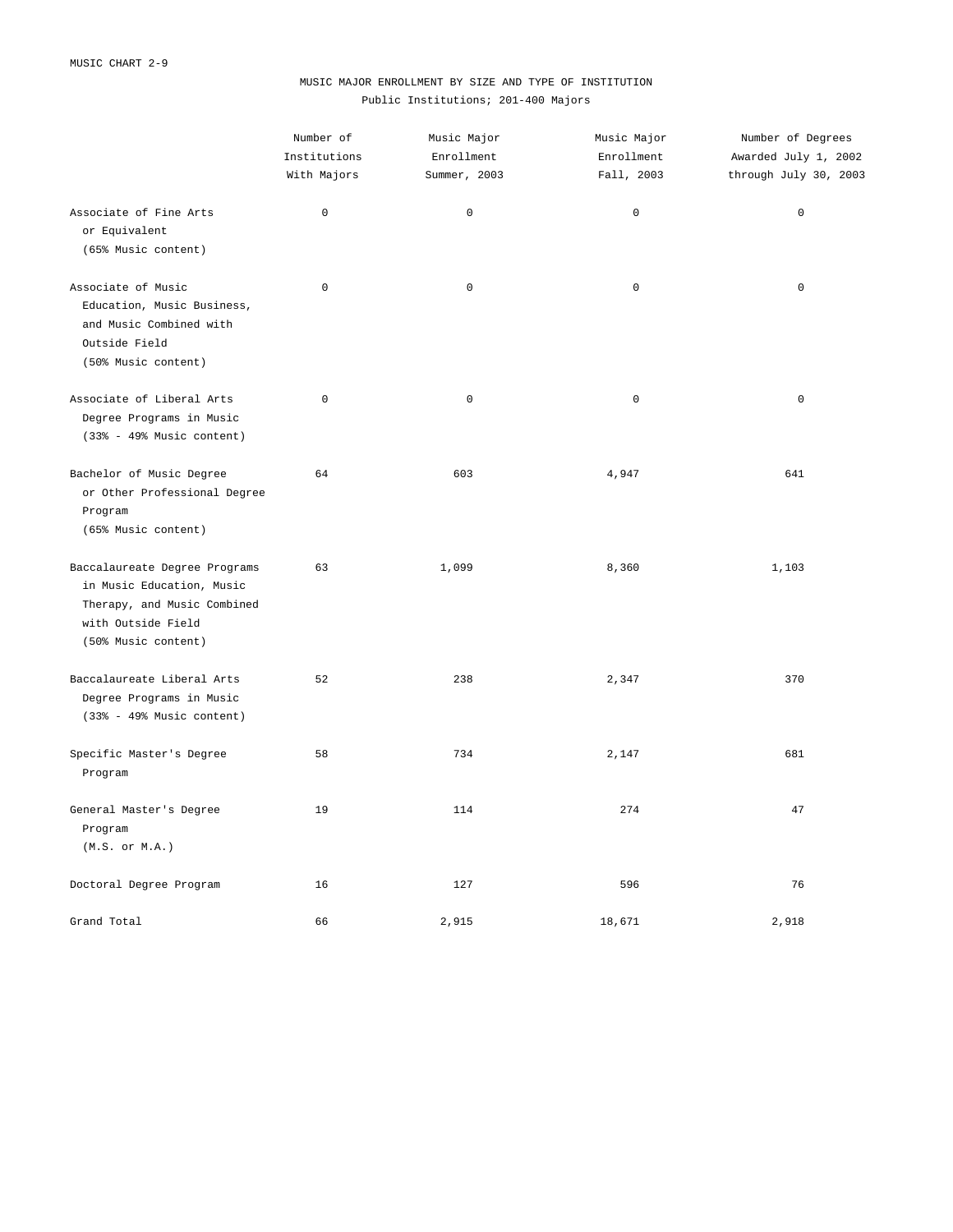# MUSIC MAJOR ENROLLMENT BY SIZE AND TYPE OF INSTITUTION Public Institutions; over 400 Majors

|                                                                                                                                        | Number of<br>Institutions | Music Major<br>Enrollment | Music Major<br>Enrollment | Number of Degrees<br>Awarded July 1, 2002 |  |
|----------------------------------------------------------------------------------------------------------------------------------------|---------------------------|---------------------------|---------------------------|-------------------------------------------|--|
|                                                                                                                                        | With Majors               | Summer, 2003              | Fall, 2003                | through July 30, 2003                     |  |
| Associate of Fine Arts<br>or Equivalent<br>(65% Music content)                                                                         | $\mathbf{1}$              | 8                         | 60                        | 33                                        |  |
| Associate of Music<br>Education, Music Business,<br>and Music Combined with<br>Outside Field<br>(50% Music content)                    | $\mathsf 0$               | $\mathbf 0$               | $\mathbb O$               | $\mathbf 0$                               |  |
| Associate of Liberal Arts<br>Degree Programs in Music<br>$(33% - 49%$ Music content)                                                   | $\mathbb O$               | $\mathbf 0$               | $\mathbb O$               | $\mathbb O$                               |  |
| Bachelor of Music Degree<br>or Other Professional Degree<br>Program<br>(65% Music content)                                             | 48                        | 1,404                     | 8,352                     | 1,197                                     |  |
| Baccalaureate Degree Programs<br>in Music Education, Music<br>Therapy, and Music Combined<br>with Outside Field<br>(50% Music content) | 47                        | 1,510                     | 8,991                     | 1,361                                     |  |
| Baccalaureate Liberal Arts<br>Degree Programs in Music<br>$(33% - 49% Music content)$                                                  | 40                        | 607                       | 2,626                     | 375                                       |  |
| Specific Master's Degree<br>Program                                                                                                    | 46                        | 1,997                     | 4,849                     | 1,568                                     |  |
| General Master's Degree<br>Program<br>(M.S. or M.A.)                                                                                   | 13                        | 146                       | 325                       | 47                                        |  |
| Doctoral Degree Program                                                                                                                | 32                        | 1,098                     | 3,553                     | 534                                       |  |
| Grand Total                                                                                                                            | 48                        | 6,770                     | 28,756                    | 5,115                                     |  |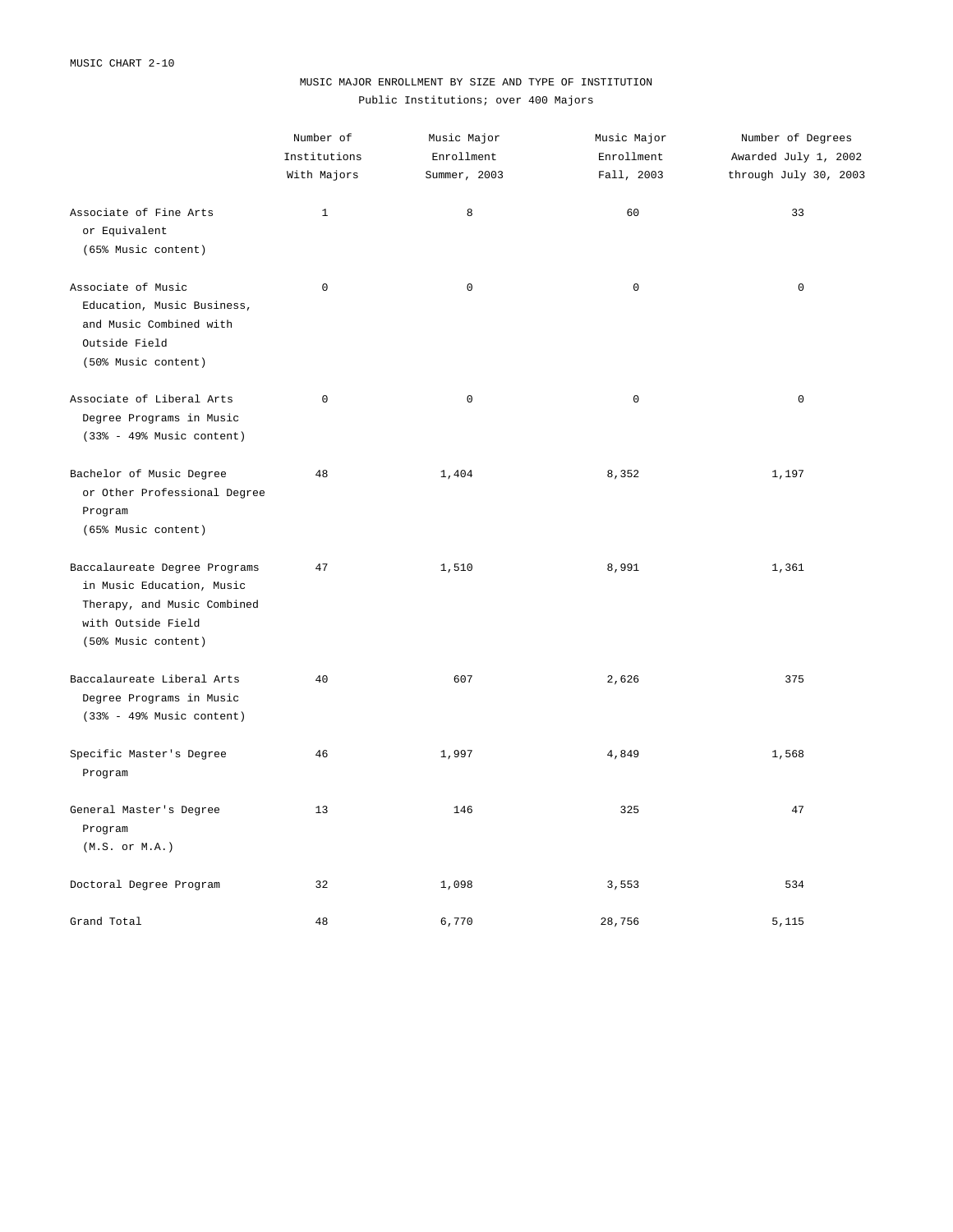## MUSIC MAJOR ENROLLMENT BY SIZE AND TYPE OF INSTITUTION All Institutions

|                                                                                                                                        | Number of<br>Institutions<br>With Majors | Music Major<br>Enrollment<br>Summer, 2003 | Music Major<br>Enrollment<br>Fall, 2003 | Number of Degrees<br>Awarded July 1, 2002<br>through July 30, 2003 |
|----------------------------------------------------------------------------------------------------------------------------------------|------------------------------------------|-------------------------------------------|-----------------------------------------|--------------------------------------------------------------------|
| Associate of Fine Arts<br>or Equivalent<br>(65% Music content)                                                                         | 21                                       | 146                                       | 1,019                                   | 115                                                                |
| Associate of Music<br>Education, Music Business,<br>and Music Combined with<br>Outside Field<br>(50% Music content)                    | 5                                        | 21                                        | 254                                     | 26                                                                 |
| Associate of Liberal Arts<br>Degree Programs in Music<br>(33% - 49% Music content)                                                     | 9                                        | 6                                         | 293                                     | 48                                                                 |
| Bachelor of Music Degree<br>or Other Professional Degree<br>Program<br>(65% Music content)                                             | 389                                      | 2,988                                     | 27,354                                  | 4,244                                                              |
| Baccalaureate Degree Programs<br>in Music Education, Music<br>Therapy, and Music Combined<br>with Outside Field<br>(50% Music content) | 470                                      | 4,483                                     | 36,845                                  | 5,279                                                              |
| Baccalaureate Liberal Arts<br>Degree Programs in Music<br>$(33% - 49%$ Music content)                                                  | 437                                      | 1,727                                     | 15,765                                  | 2,392                                                              |
| Specific Master's Degree<br>Program                                                                                                    | 228                                      | 4,141                                     | 11,632                                  | 4,078                                                              |
| General Master's Degree<br>Program<br>(M.S. or M.A.)                                                                                   | 79                                       | 736                                       | 1,105                                   | 309                                                                |
| Doctoral Degree Program                                                                                                                | 68                                       | 1,376                                     | 5,133                                   | 766                                                                |
| Grand Total                                                                                                                            | 561                                      | 15,624                                    | 99,400                                  | 17,257                                                             |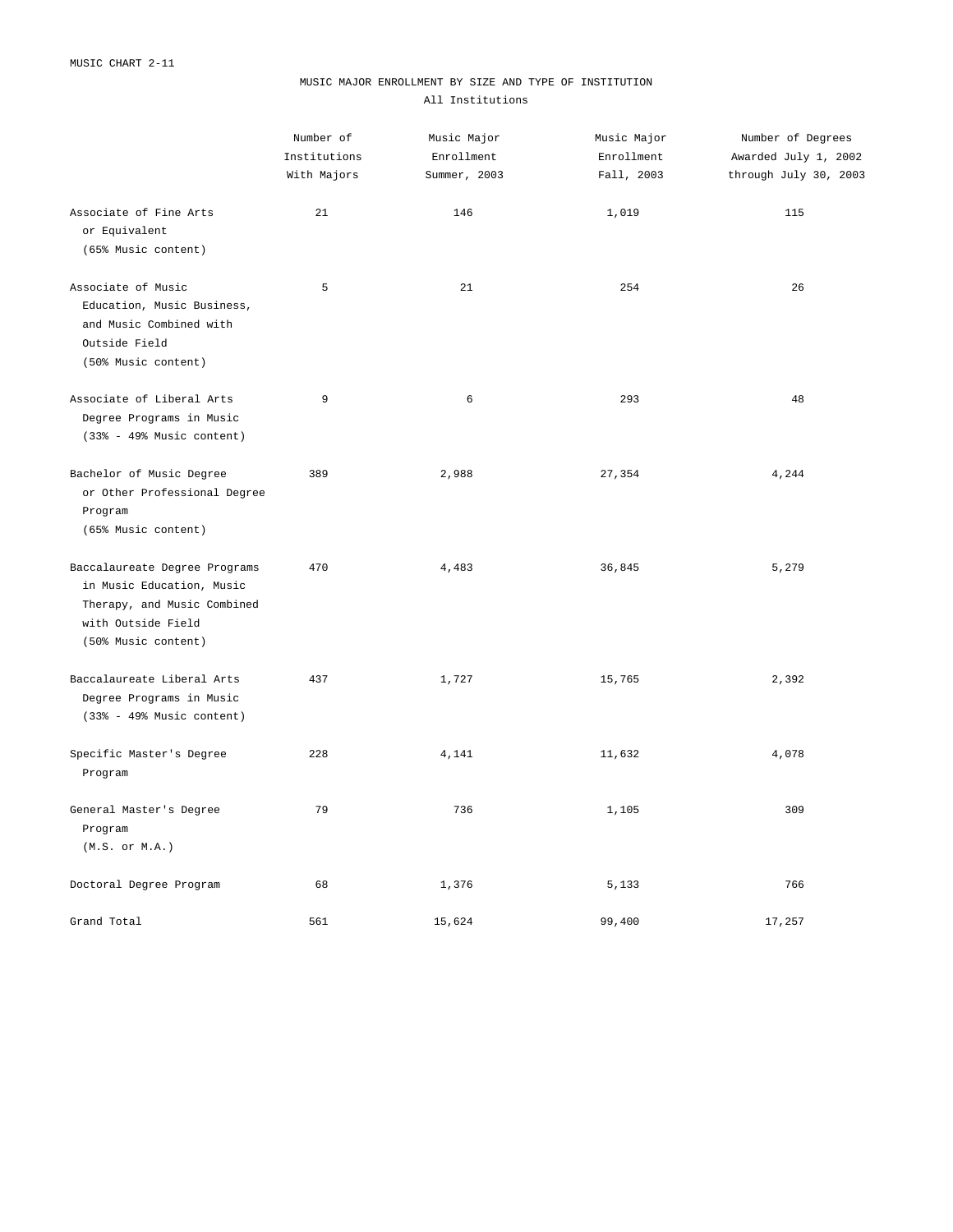### PERCENTAGE OF QUARTER HOURS GENERATED BY NON-MAJOR STUDENTS INSTITUTIONS WITH QUARTER HOUR SYSTEMS

|                      | Number of<br>Institutions<br>Reporting | 5th<br>Percentile | 25th | 50th<br>Percentile Percentile | 75th<br>Percentile | 95th<br>Percentile | Average |
|----------------------|----------------------------------------|-------------------|------|-------------------------------|--------------------|--------------------|---------|
| Private Institutions |                                        |                   |      |                               |                    |                    |         |
| 1-50 Music Majors    | 2                                      | 64%               | 65%  | 66%                           | 67%                | 67%                | 66%     |
| 51-100 Music Majors  | $\overline{4}$                         | 19%               | 39%  | 53%                           | 58%                | 59%                | 45%     |
| 101-200 Music Majors | $\overline{a}$                         | 38%               | 39%  | 41%                           | 42%                | 43%                | 41%     |
| 201+ Music Majors    | 3                                      | $9\frac{6}{6}$    | 12%  | 15%                           | 18%                | 20%                | 15%     |
| Public Institutions  |                                        |                   |      |                               |                    |                    |         |
| 1-100 Music Majors   | $\overline{4}$                         | 20%               | 44%  | 59%                           | 65%                | 65%                | 49%     |
| 101-200 Music Majors | $1\,$                                  | 39%               | 39%  | 39%                           | 39%                | 39%                | 39%     |
| 201-400 Music Majors | 6                                      | $11\%$            | 27%  | 51%                           | 61%                | 65%                | 43%     |
| 401+ Music Majors    | 3                                      | 18%               | 22%  | 27%                           | 38%                | 46%                | $31\%$  |
| All Institutions     | 25                                     | 10 <sup>8</sup>   | 20%  | 43%                           | 60%                | 66%                | $41\%$  |

## PERCENTAGE OF SEMESTER HOURS GENERATED BY NON-MAJOR STUDENTS INSTITUTIONS WITH SEMESTER HOUR SYSTEMS

|                      | Number of    | 5th             | 25th           | 50th       | 75th       | 95th       | Average         |
|----------------------|--------------|-----------------|----------------|------------|------------|------------|-----------------|
|                      | Institutions | Percentile      | Percentile     | Percentile | Percentile | Percentile |                 |
|                      | Reporting    |                 |                |            |            |            |                 |
| Private Institutions |              |                 |                |            |            |            |                 |
| 1-50 Music Majors    | 81           | 20 <sup>8</sup> | 40%            | 53%        | 64%        | 79%        | 51%             |
| 51-100 Music Majors  | 82           | 12%             | 30%            | 38%        | 51%        | 70%        | 40%             |
| 101-200 Music Majors | 38           | 6 <sup>°</sup>  | 19%            | 25%        | 44%        | 59%        | 31%             |
| 201+ Music Majors    | 36           | 1 <sup>°</sup>  | 9 <sub>8</sub> | 18%        | 28%        | 50%        | 20 <sup>8</sup> |
| Public Institutions  |              |                 |                |            |            |            |                 |
| 1-100 Music Majors   | 94           | 33%             | 48%            | 65%        | 74%        | 85%        | 61%             |
| 101-200 Music Majors | 90           | 26%             | 42%            | 54%        | 64%        | 81%        | 53%             |
| 201-400 Music Majors | 59           | 19%             | 34%            | 45%        | 52%        | 61%        | 43%             |
| 401+ Music Majors    | 45           | 16%             | 27%            | 38%        | 48%        | 58%        | 37%             |
| All Institutions     | 525          | 12%             | 32%            | 46%        | 60%        | 79%        | 46%             |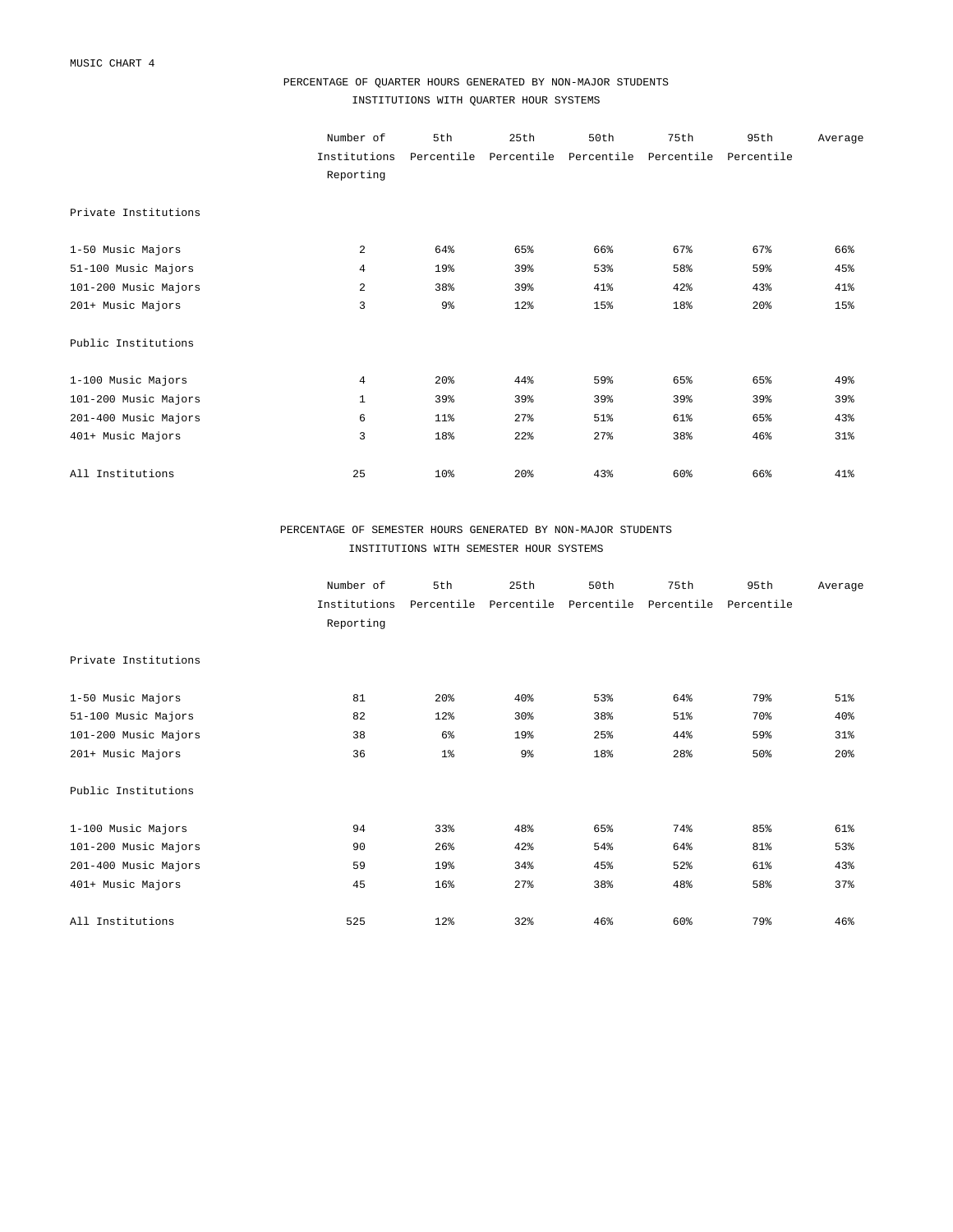Higher Education Arts Data Services DATA SUMMARIES 2003-2004

## **MUSIC FACULTY NUMBERS**

**Chart 5 through Chart 13** provide a variety of calculations of the number of full-time faculty members. The charts calculate the number of faculty members by gender, highest degree earned, academic rank, length of service at the same institution, and tenure status. There is also a chart (12-2) that shows the number of institutions that do not maintain a tenure system.

*Example: Chart 10 - " Music Faculty by Gender and Length of Service: Institutions Categorized by Type of Support," Private Institutions, Female Faculty.* At the 220 private institutions reporting faculty data by gender, 288 female faculty members have been employed full-time for 1-4 years, 210 have been employed for 5-9 years, and 472 have been employed for 10 years or more at the same institution. These figures are based on a total of 970 female faculty members at private institutions, representing 31% of all faculty at schools that reported faculty data by gender.

In many of the charts in this section, total rows have more entries than the sum of the men and women rows because some respondents were unable to provide faculty data by gender. For the same reason, the "male" and "female" charts are not all-inclusive.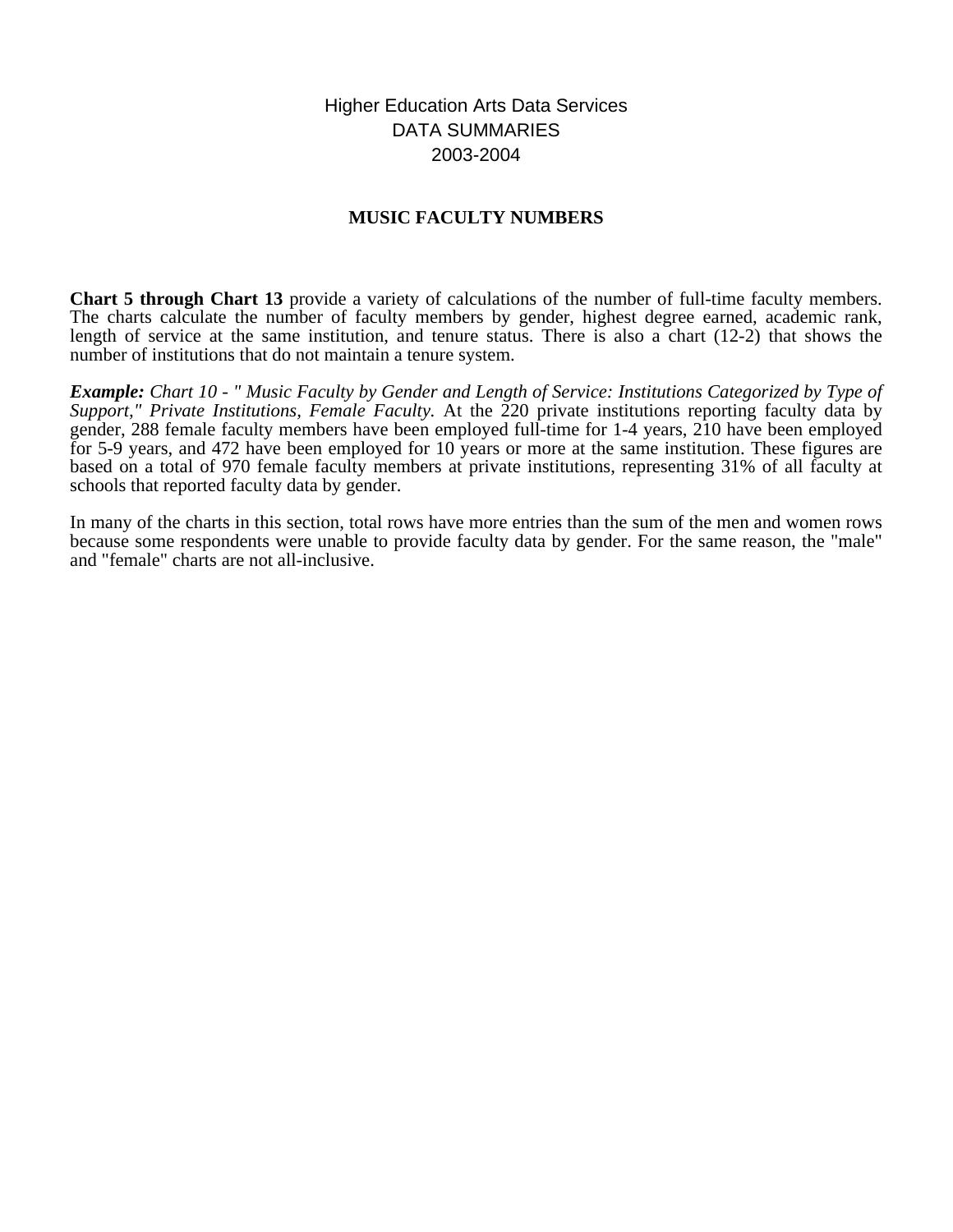#### MUSIC FACULTY BY RANK, GENDER AND HIGHEST DEGREE EARNED

|                              | Number of<br>Institutions Doctorate | With  | With<br>Masters | With           | With<br>Bachelors Associates Certificate | With           | With No<br>Degree | Total | Percent of<br>Total |
|------------------------------|-------------------------------------|-------|-----------------|----------------|------------------------------------------|----------------|-------------------|-------|---------------------|
|                              | Reporting                           |       |                 |                |                                          | /Diploma       |                   |       | Faculty             |
| MEN                          |                                     |       |                 |                |                                          |                |                   |       |                     |
| Professor                    | 425                                 | 1,417 | 554             | 50             | $\mathsf 0$                              | 26             | 14                | 2,061 | 33%                 |
| Associate Professor          | 433                                 | 1,044 | 531             | 36             | $\mathbf{1}$                             | 26             | 5                 | 1,643 | 26%                 |
| Assistant Professor          | 446                                 | 955   | 573             | 32             | $\mathsf 0$                              | 4              | 2                 | 1,566 | 25%                 |
| Instructor                   | 155                                 | 42    | 230             | 29             | $\mathbf{1}$                             | 3              | 118               | 423   | $7\%$               |
| Lecturer                     | 74                                  | 44    | 122             | 22             | $\mathbf{1}$                             | 5              | 6                 | 200   | $3\frac{6}{9}$      |
| Unranked                     | 43                                  | 40    | 89              | 33             | $\overline{4}$                           | 7              | 9                 | 182   | $3\frac{6}{9}$      |
| Visiting Faculty             | 67                                  | 49    | 69              | 5              | $\mathsf 0$                              | $\mathbf{1}$   | $\mathbf{1}$      | 125   | $2\frac{6}{9}$      |
| TOTAL                        | 529                                 | 3,591 | 2,168           | 207            | 7                                        | 72             | 155               | 6,200 |                     |
| Percent with Specific Degree |                                     | 58%   | 35%             | $3\,$          | 0 <sup>8</sup>                           | $1\%$          | $2\frac{6}{9}$    |       |                     |
| <b>WOMEN</b>                 |                                     |       |                 |                |                                          |                |                   |       |                     |
| Professor                    | 294                                 | 409   | 169             | 15             | $\mathsf 0$                              | 8              | 3                 | 604   | 23%                 |
| Associate Professor          | 333                                 | 497   | 219             | 11             | $\mathsf 0$                              | $\overline{a}$ | $\overline{4}$    | 733   | 28%                 |
| Assistant Professor          | 380                                 | 554   | 282             | 6              | $\mathsf 0$                              | 3              | 0                 | 845   | 32%                 |
| Instructor                   | 99                                  | 29    | 117             | 6              | $\mathsf 0$                              | $\mathsf 0$    | 0                 | 152   | 6%                  |
| Lecturer                     | 74                                  | 31    | 83              | $\overline{7}$ | $\mathsf 0$                              | $\overline{a}$ | 0                 | 123   | 5 <sup>8</sup>      |
| Unranked                     | 32                                  | 29    | 55              | 11             | 2                                        | 3              | 2                 | 102   | $4\%$               |
| Visiting Faculty             | 51                                  | 25    | 44              | 3              | $\mathsf 0$                              | $\mathsf 0$    | 0                 | 72    | $3\frac{6}{9}$      |
| TOTAL                        | 502                                 | 1,574 | 969             | 59             | 2                                        | 18             | 9                 | 2,631 |                     |
| Percent with Specific Degree |                                     | 60%   | 37%             | 2 <sup>°</sup> | 0 <sup>8</sup>                           | $1\%$          | 0 %               |       |                     |
| *MEN AND WOMEN COMBINED      |                                     |       |                 |                |                                          |                |                   |       |                     |
| Professor                    | 481                                 | 1,906 | 756             | 76             | $\mathsf 0$                              | 46             | 20                | 2,804 | 30%                 |
| Associate Professor          | 501                                 | 1,610 | 775             | 50             | $\mathbf 1$                              | 29             | 9                 | 2,474 | 27%                 |
| Assistant Professor          | 502                                 | 1,561 | 885             | 38             | $\mathsf 0$                              | $\overline{7}$ | 2                 | 2,493 | 27%                 |
| Instructor                   | 202                                 | 80    | 372             | 45             | $\mathbf 1$                              | $\overline{4}$ | 118               | 620   | $7\%$               |
| Lecturer                     | 107                                 | 75    | 214             | 29             | $\mathbf{1}$                             | $\overline{7}$ | 6                 | 332   | $4\,$               |
| Unranked                     | 60                                  | 70    | 146             | 44             | 6                                        | 10             | 12                | 288   | 3%                  |
| Visiting Faculty             | 94                                  | 76    | 113             | 9              | $\mathsf 0$                              | $\mathbf 1$    | $\mathbf{1}$      | 200   | $2\frac{6}{9}$      |
| TOTAL                        | 555                                 | 5,378 | 3,261           | 291            | 9                                        | 104            | 168               | 9,211 |                     |
| Percent with Specific Degree |                                     | 58%   | 35%             | 3%             | 0 %                                      | $1\%$          | $2\frac{6}{6}$    |       |                     |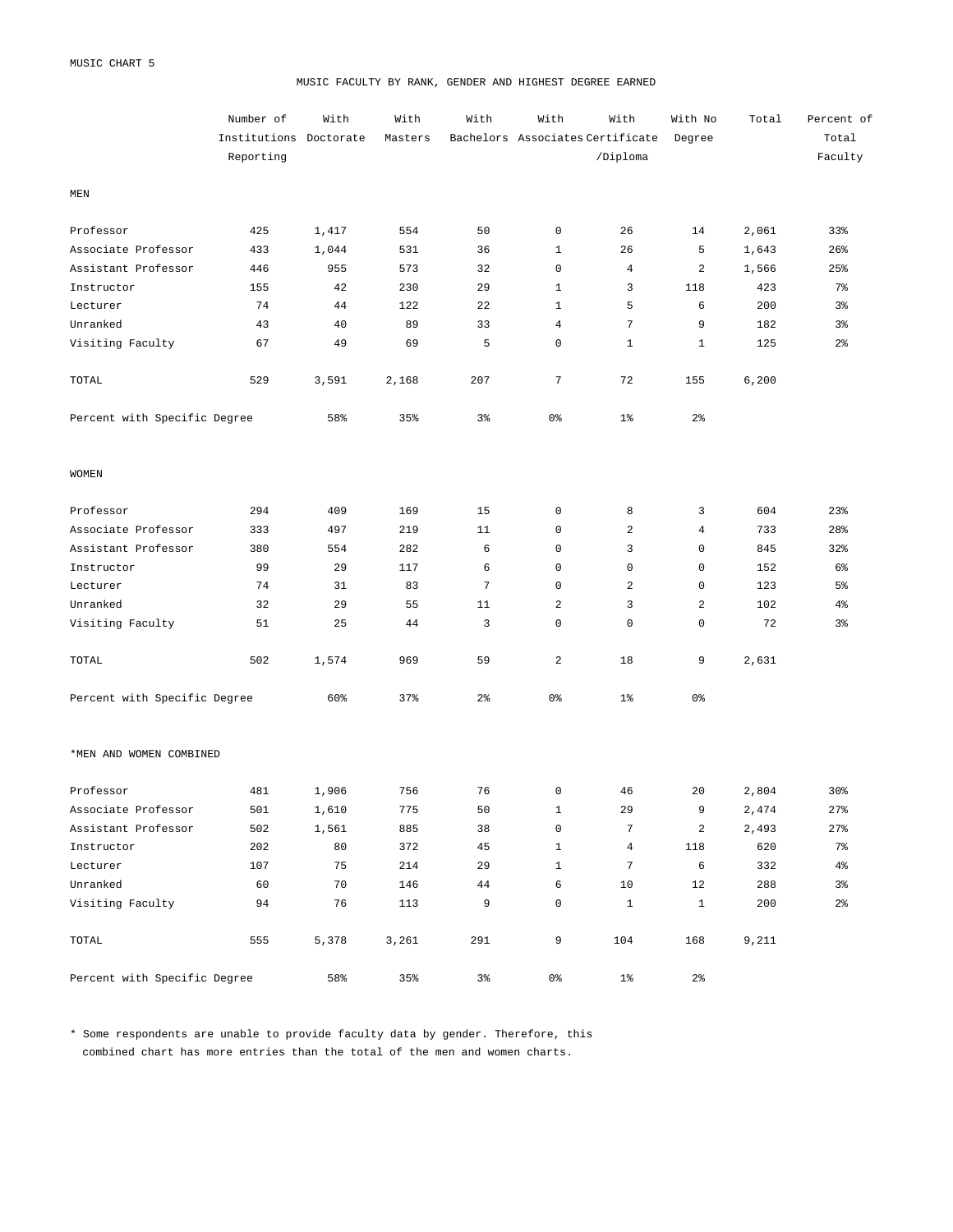## MUSIC FACULTY BY RANK AND HIGHEST DEGREE EARNED INSTITUTIONS CATEGORIZED BY HIGHEST DEGREE GRANTED IN MUSIC

|                                            | Number of              | With         | With         | With            | With                             | With           | With No        | Total        | Percent of     |
|--------------------------------------------|------------------------|--------------|--------------|-----------------|----------------------------------|----------------|----------------|--------------|----------------|
|                                            | Institutions Doctorate |              | Masters      |                 | Bachelors Associates Certificate |                | Degree         |              | Total          |
|                                            | Reporting              |              |              |                 |                                  | /Diploma       |                |              | Faculty        |
| Associate Degree-Granting Institutions     |                        |              |              |                 |                                  |                |                |              |                |
| Professor                                  | 12                     | 11           | 15           | $\mathbf 0$     | $\mathsf 0$                      | $\mathbf 0$    | 0              | 26           | 22%            |
| Associate Professor                        | 13                     | 8            | 14           | $\mathbf 0$     | 0                                | $\mathbf 0$    | 0              | 22           | 19%            |
| Assistant Professor                        | 11                     | 9            | 14           | 2               | 0                                | $\mathbf 0$    | 0              | 25           | 22%            |
| Instructor                                 | 9                      | 6            | 20           | $\mathbf{1}$    | 0                                | $\mathbf 0$    | $\mathbf 0$    | 27           | 23%            |
| Lecturer                                   | $\mathbf{1}$           | $\mathbf 0$  | $\mathbf{1}$ | $\mathbf 0$     | $\mathbf 0$                      | $\mathbf 0$    | $\mathbf 0$    | $\mathbf{1}$ | $1\%$          |
| Unranked                                   | 5                      | 2            | 9            | 2               | $\mathbf{1}$                     | $\mathbf 0$    | $\mathbf 0$    | 14           | 12%            |
| Visiting Faculty                           | $\mathbf{1}$           | $\mathbf{1}$ | 0            | $\mathbf 0$     | $\mathbf 0$                      | $\mathbf 0$    | $\mathbf 0$    | $\mathbf{1}$ | $1\%$          |
| TOTAL                                      | 21                     | 37           | 73           | 5               | $\mathbf{1}$                     | 0              | 0              | 116          |                |
| Percent of total                           |                        | 32%          | 63%          | $4\%$           | $1\%$                            | 0 %            | $0\,$          |              |                |
| Baccalaureate Degree-Granting Institutions |                        |              |              |                 |                                  |                |                |              |                |
| Professor                                  | 232                    | 541          | 111          | $\overline{4}$  | 0                                | 4              | 0              | 660          | 26%            |
| Associate Professor                        | 245                    | 455          | 180          | 2               | 0                                | 2              | $\mathbf{1}$   | 640          | 25%            |
| Assistant Professor                        | 249                    | 474          | 289          | $\overline{4}$  | 0                                | 2              | $\mathbf 0$    | 769          | 30%            |
| Instructor                                 | 88                     | 19           | 145          | 25              | $\mathbf{1}$                     | $\mathbf 0$    | 113            | 303          | 12%            |
| Lecturer                                   | 31                     | 18           | 57           | $\overline{4}$  | 0                                | $\mathbf 0$    | 0              | 79           | $3\frac{6}{9}$ |
| Unranked                                   | 24                     | 6            | 28           | 6               | $\mathbf{1}$                     | $\mathbf{1}$   | $\mathbf 0$    | 42           | $2\frac{6}{9}$ |
| Visiting Faculty                           | 27                     | 13           | 20           | $\mathbf 0$     | 0                                | $\mathbf{1}$   | 0              | 34           | $1\%$          |
| TOTAL                                      | 281                    | 1,526        | 830          | 45              | 2                                | 10             | 114            | 2,527        |                |
| Percent of total                           |                        | 60%          | 33%          | $2\frac{6}{9}$  | 0%                               | 0 %            | 5 <sup>°</sup> |              |                |
| Masters Degree-Granting Institutions       |                        |              |              |                 |                                  |                |                |              |                |
| Professor                                  | 172                    | 781          | 298          | 13              | $\mathsf 0$                      | 9              | 6              | 1,107        | 30%            |
| Associate Professor                        | 177                    | 640          | 286          | 10              | $\mathbf{1}$                     | 7              | $\overline{0}$ | 944          | 26%            |
| Assistant Professor                        | 177                    | 672          | 379          | 11              | $\overline{0}$                   | $\mathbf{1}$   | $\mathbf{1}$   | 1,064        | $29$ $%$       |
| Instructor                                 | 83                     | 41           | 172          | 16              | $\overline{0}$                   | 4              | $\overline{a}$ | 235          | $6\%$          |
| Lecturer                                   | 49                     | 30           | 91           | $7\overline{ }$ | $\overline{0}$                   | 5 <sub>5</sub> | $\mathbf{1}$   | 134          | 4 <sup>°</sup> |
| Unranked                                   | 20                     | 23           | 56           | 15              | $\mathbf 0$                      | $\mathbf{1}$   | 5              | 100          | $3\,$          |
| Visiting Faculty                           | 40                     | 27           | 44           | 6               | 0                                | $\circ$        | $\mathsf{O}$   | 77           | $2\,$          |
| TOTAL                                      | 184                    | 2,214        | 1,326        | 78              | $\mathbf{1}$                     | 27             | 15             | 3,661        |                |
| Percent of total                           |                        | 60%          | 36%          | 2 <sup>°</sup>  | 0%                               | $1\,$          | 0 %            |              |                |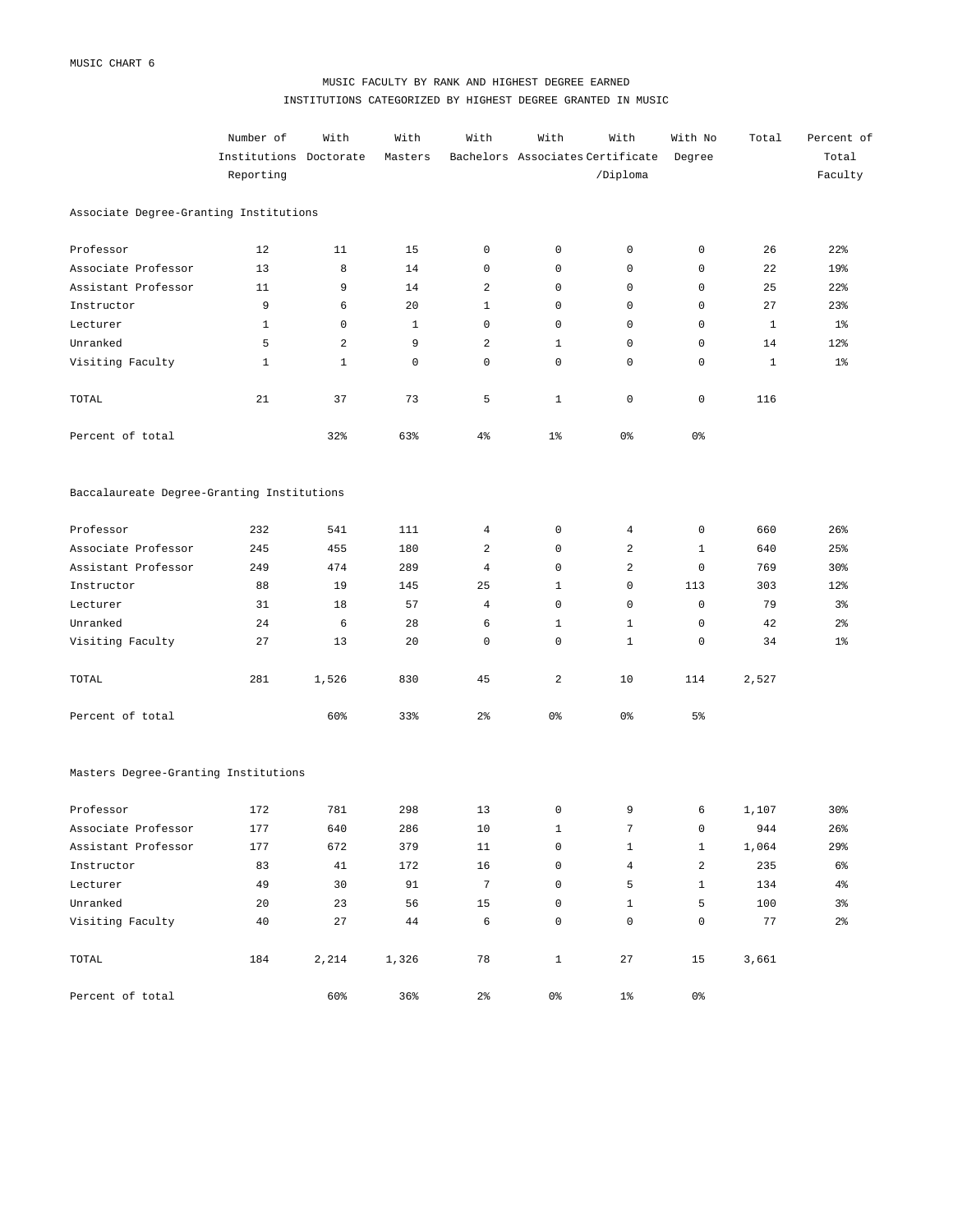## MUSIC FACULTY BY RANK AND HIGHEST DEGREE EARNED INSTITUTIONS CATEGORIZED BY HIGHEST DEGREE GRANTED IN MUSIC

|                                       | Number of              | With  | With    | With  | With           | With                             | With No        | Total | Percent of     |
|---------------------------------------|------------------------|-------|---------|-------|----------------|----------------------------------|----------------|-------|----------------|
|                                       | Institutions Doctorate |       | Masters |       |                | Bachelors Associates Certificate | Degree         |       | Total          |
|                                       | Reporting              |       |         |       |                | /Diploma                         |                |       | Faculty        |
| Doctoral Degree-Granting Institutions |                        |       |         |       |                |                                  |                |       |                |
| Professor                             | 65                     | 573   | 332     | 59    | 0              | 33                               | 14             | 1,011 | 35%            |
| Associate Professor                   | 66                     | 507   | 295     | 38    | $\mathbf 0$    | 20                               | 8              | 868   | 30%            |
| Assistant Professor                   | 65                     | 406   | 203     | 21    | $\mathbf 0$    | $\overline{4}$                   | $\mathbf{1}$   | 635   | 22%            |
| Instructor                            | 22                     | 14    | 35      | 3     | $\mathbf 0$    | 0                                | 3              | 55    | 2 <sup>°</sup> |
| Lecturer                              | 26                     | 27    | 65      | 18    | $\mathbf{1}$   | 2                                | 5              | 118   | 4%             |
| Unranked                              | 11                     | 39    | 53      | 21    | $\overline{4}$ | 8                                | $\overline{7}$ | 132   | 5%             |
| Visiting Faculty                      | 26                     | 35    | 49      | 3     | $\mathbf 0$    | 0                                | $\mathbf{1}$   | 88    | $3\frac{6}{9}$ |
| TOTAL                                 | 69                     | 1,601 | 1,032   | 163   | 5              | 67                               | 39             | 2,907 |                |
| Percent of total                      |                        | 55%   | 36%     | $6\%$ | 0 %            | 2 <sup>°</sup>                   | $1\%$          |       |                |
| All Institutions                      |                        |       |         |       |                |                                  |                |       |                |
| Professor                             | 481                    | 1,906 | 756     | 76    | $\mathbf 0$    | 46                               | 20             | 2,804 | 30%            |
| Associate Professor                   | 501                    | 1,610 | 775     | 50    | $\mathbf{1}$   | 29                               | 9              | 2,474 | 27%            |
| Assistant Professor                   | 502                    | 1,561 | 885     | 38    | $\mathbf 0$    | 7                                | 2              | 2,493 | 27%            |
| Instructor                            | 202                    | 80    | 372     | 45    | $\mathbf{1}$   | $\overline{4}$                   | 118            | 620   | $7\frac{6}{6}$ |
| Lecturer                              | 107                    | 75    | 214     | 29    | $\mathbf{1}$   | 7                                | 6              | 332   | 4%             |
| Unranked                              | 60                     | 70    | 146     | 44    | 6              | 10                               | 12             | 288   | $3\frac{6}{9}$ |
| Visiting Faculty                      | 94                     | 76    | 113     | 9     | $\mathbf 0$    | $\mathbf{1}$                     | $\mathbf{1}$   | 200   | 2 <sup>°</sup> |
| TOTAL                                 | 555                    | 5,378 | 3,261   | 291   | 9              | 104                              | 168            | 9,211 |                |
| Percent of total                      |                        | 58%   | 35%     | 3%    | 0 %            | $1\%$                            | $2\frac{6}{9}$ |       |                |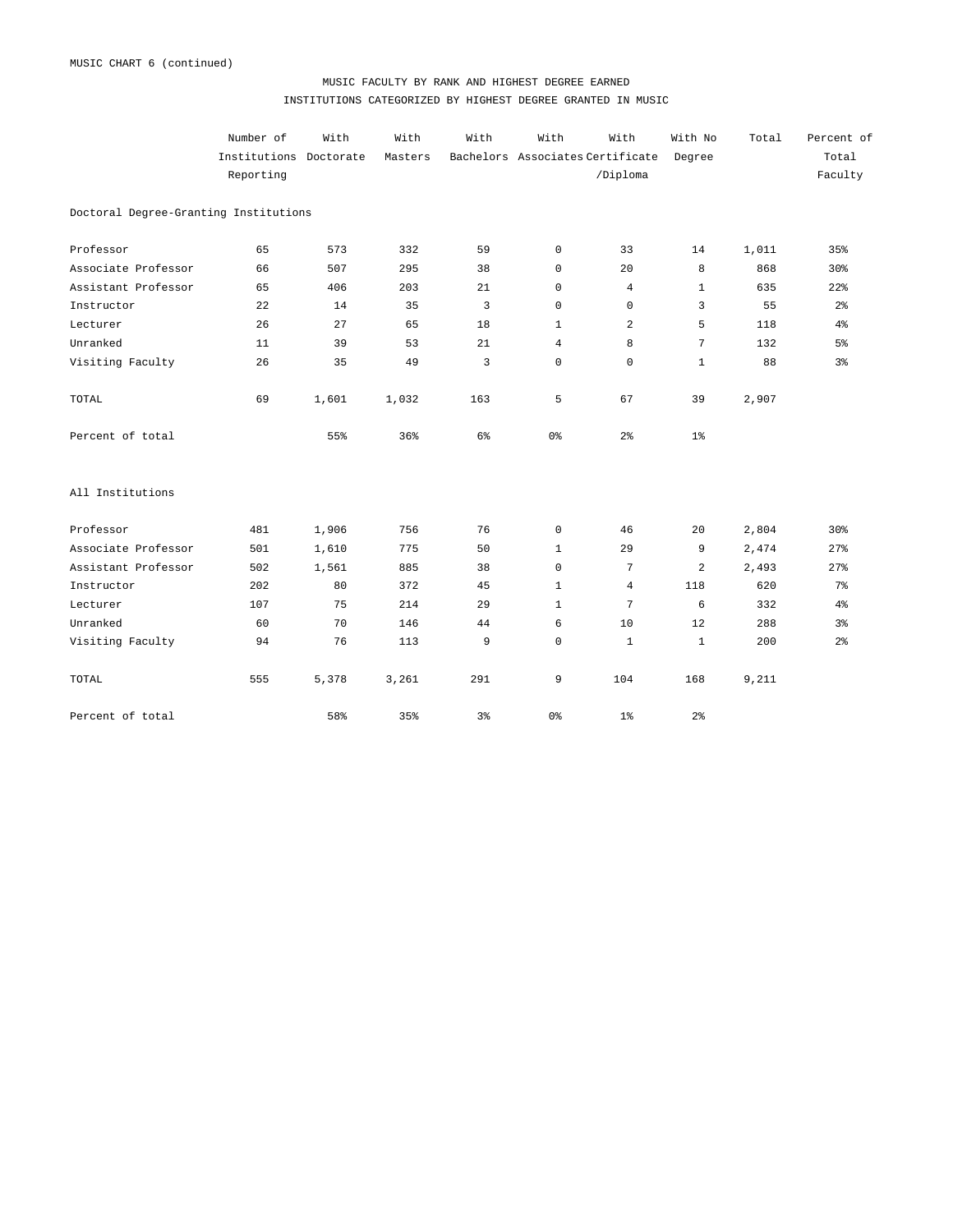MUSIC CHART 7

## MUSIC FACULTY BY GENDER AND ACADEMIC RANK INSTITUTIONS CATEGORIZED BY TYPE OF SUPPORT

|                      | Number of    |       |       |                     | Professor Associate Assistant Instructor Lecturer |                | Unranked       | Visiting       | Total | Percent of |
|----------------------|--------------|-------|-------|---------------------|---------------------------------------------------|----------------|----------------|----------------|-------|------------|
|                      | Institutions |       |       | Professor Professor |                                                   |                |                | Faculty        |       | Total      |
|                      | Reporting    |       |       |                     |                                                   |                |                |                |       | Faculty    |
| Private Institutions |              |       |       |                     |                                                   |                |                |                |       |            |
| Men                  | 234          | 700   | 540   | 438                 | 188                                               | 78             | 133            | 22             | 2,099 | 67%        |
| Women                | 217          | 210   | 249   | 304                 | 43                                                | 47             | 66             | 15             | 934   | 30%        |
| * TOTAL              | 250          | 938   | 822   | 767                 | 255                                               | 128            | 202            | 37             | 3,149 |            |
| Percent of total     |              | 30%   | 26%   | 24%                 | 8 <sup>°</sup>                                    | $4\%$          | $6\%$          | 1 <sup>°</sup> |       |            |
| Public Institutions  |              |       |       |                     |                                                   |                |                |                |       |            |
| Men                  | 295          | 1,361 | 1,100 | 1,050               | 235                                               | 122            | 49             | 103            | 4,020 | 67%        |
| Women                | 282          | 394   | 484   | 541                 | 109                                               | 76             | 19             | 57             | 1,680 | 28%        |
| * TOTAL              | 304          | 1,866 | 1,649 | 1,651               | 365                                               | 204            | 69             | 163            | 5,967 |            |
| Percent of total     |              | 31%   | 28%   | 28%                 | 6 <sup>°</sup>                                    | 3 <sup>°</sup> | 1 <sup>°</sup> | 3 <sup>°</sup> |       |            |
| All Institutions     |              |       |       |                     |                                                   |                |                |                |       |            |
| Men                  | 529          | 2,061 | 1,640 | 1,488               | 423                                               | 200            | 182            | 125            | 6,119 | 67%        |
| Women                | 499          | 604   | 733   | 845                 | 152                                               | 123            | 85             | 72             | 2,614 | 29%        |
| * TOTAL              | 554          | 2,804 | 2,471 | 2,418               | 620                                               | 332            | 271            | 200            | 9,116 |            |
| Percent of total     |              | 31%   | 27%   | 27%                 | 7 <sup>8</sup>                                    | 4 <sup>°</sup> | 3 <sup>°</sup> | 2 <sup>°</sup> |       |            |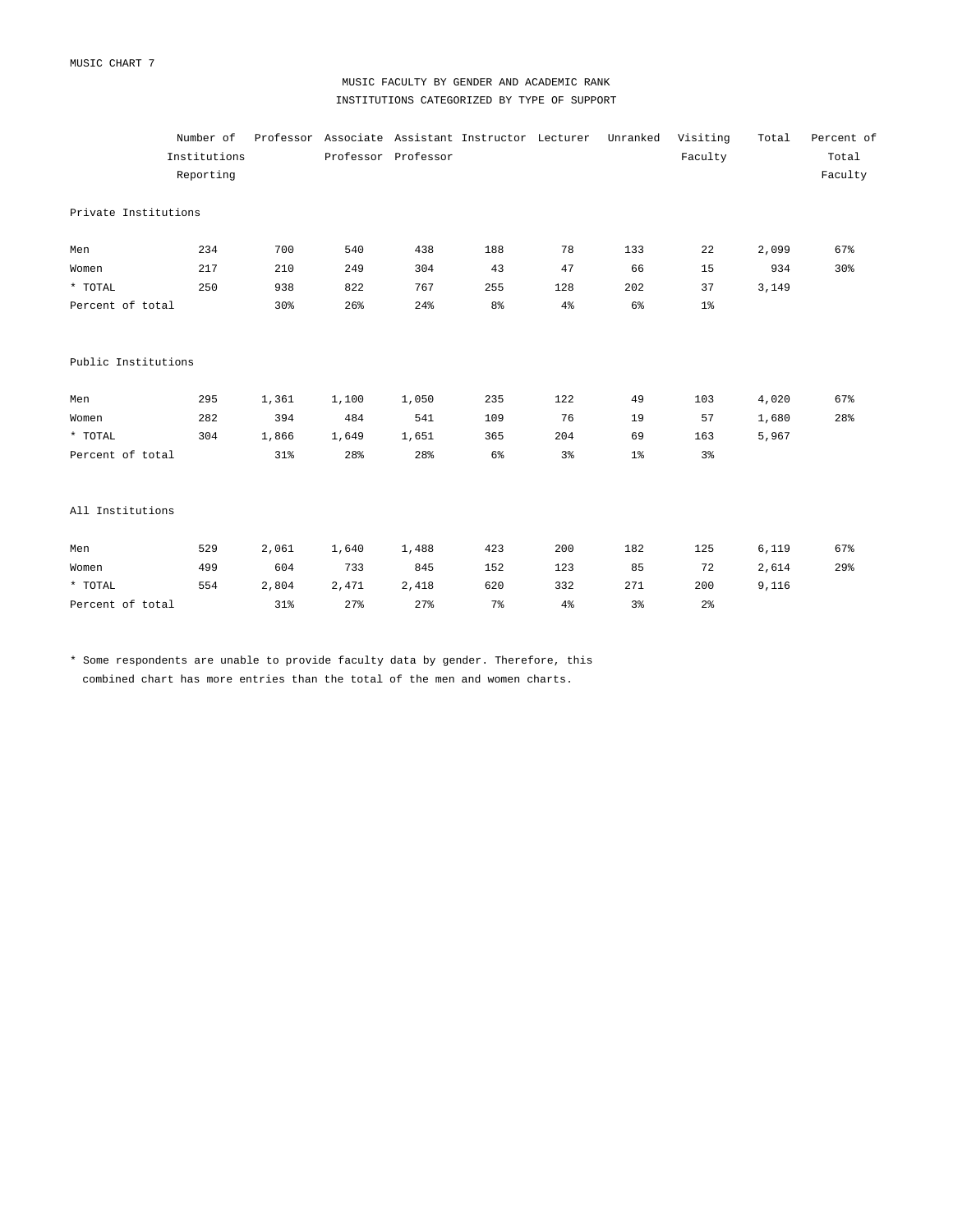## MUSIC FACULTY BY GENDER AND HIGHEST DEGREE EARNED INSTITUTIONS CATEGORIZED BY TYPE OF SUPPORT

|                      | Number of              | With  | With    | With           | With            | With                                    | With No        | Total | Percent of |
|----------------------|------------------------|-------|---------|----------------|-----------------|-----------------------------------------|----------------|-------|------------|
|                      | Institutions Doctorate |       | Masters |                |                 | Bachelors Associates Certificate Degree |                |       | Total      |
|                      | Reporting              |       |         |                |                 | /Diploma                                |                |       | Faculty    |
| Private Institutions |                        |       |         |                |                 |                                         |                |       |            |
| Men                  | 234                    | 1,163 | 649     | 106            | 2               | 32                                      | 140            | 2,092 | 66%        |
| Women                | 219                    | 515   | 388     | 25             | $\overline{a}$  | 11                                      | $\overline{3}$ | 944   | 30%        |
| $^{\star}$ TOTAL     | 251                    | 1,745 | 1,075   | 139            | $\overline{4}$  | 43                                      | 143            | 3,149 |            |
| Percent of total     |                        | 55%   | 34%     | $4\frac{6}{6}$ | 0 %             | $1\%$                                   | $5\%$          |       |            |
| Public Institutions  |                        |       |         |                |                 |                                         |                |       |            |
| Men                  | 295                    | 2,428 | 1,519   | 101            | 5               | 40                                      | 15             | 4,108 | 68%        |
| Women                | 283                    | 1,059 | 581     | 34             | $\mathbf 0$     | $\overline{7}$                          | 6              | 1,687 | 28%        |
| $^{\star}$ TOTAL     | 304                    | 3,633 | 2,186   | 152            | 5               | 61                                      | 25             | 6,062 |            |
| Percent of total     |                        | 60%   | 36%     | $3\frac{6}{9}$ | 0 <sup>°</sup>  | $1\%$                                   | 0 <sup>°</sup> |       |            |
| All Institutions     |                        |       |         |                |                 |                                         |                |       |            |
| Men                  | 529                    | 3,591 | 2,168   | 207            | $7\phantom{.0}$ | 72                                      | 155            | 6,200 | 67%        |
| Women                | 502                    | 1,574 | 969     | 59             | 2               | 18                                      | 9              | 2,631 | 29%        |
| $^\star$ TOTAL       | 555                    | 5,378 | 3,261   | 291            | 9               | 104                                     | 168            | 9,211 |            |
| Percent of total     |                        | 58%   | 35%     | 3%             | 0 %             | $1\%$                                   | $2\frac{6}{9}$ |       |            |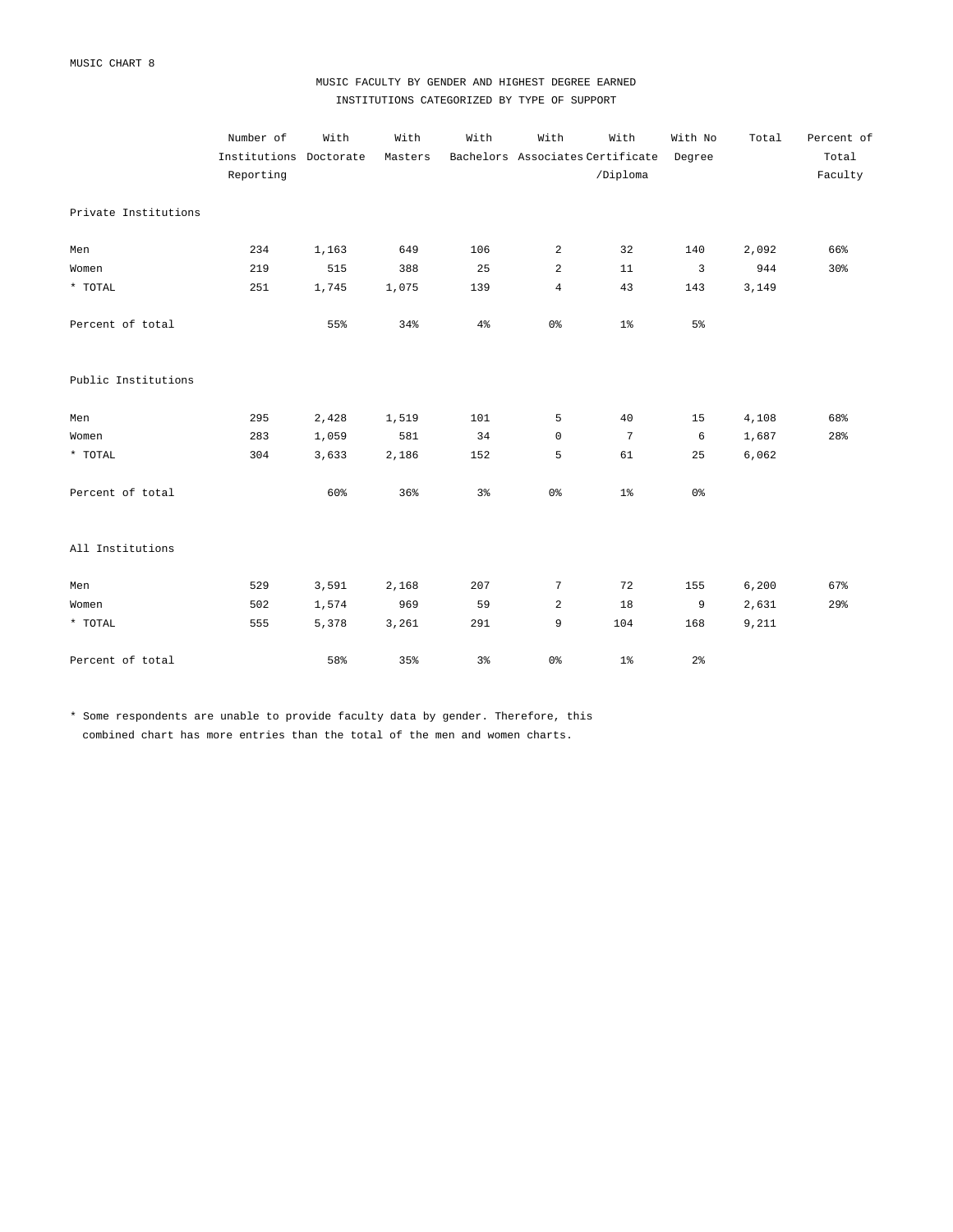## MUSIC FACULTY BY GENDER AND HIGHEST DEGREE EARNED INSTITUTIONS CATEGORIZED BY HIGHEST DEGREE GRANTED IN MUSIC

|                                            | Number of              | With  | With    | With           | With                    | With                             | With No             | Total | Percent of |
|--------------------------------------------|------------------------|-------|---------|----------------|-------------------------|----------------------------------|---------------------|-------|------------|
|                                            | Institutions Doctorate |       | Masters |                |                         | Bachelors Associates Certificate | Degree              |       | Total      |
|                                            | Reporting              |       |         |                |                         | /Diploma                         |                     |       | Faculty    |
| Associate Degree-Granting Institutions     |                        |       |         |                |                         |                                  |                     |       |            |
| Men                                        | 20                     | 22    | 51      | $\overline{4}$ | $\mathbf{1}$            | $\mathsf{O}\xspace$              | $\mathsf{O}\xspace$ | 78    | 67%        |
| Women                                      | 15                     | 14    | 18      | $\mathbf{1}$   | $\mathbb O$             | 0                                | $\mathsf 0$         | 33    | 28%        |
| * TOTAL                                    | 21                     | 37    | 73      | 5              | $\mathbf{1}$            | 0                                | $\mathsf 0$         | 116   |            |
| Percent of total                           |                        | 32%   | 63%     | $4\%$          | 1 <sup>°</sup>          | 0 %                              | 0 %                 |       |            |
| Baccalaureate Degree-Granting Institutions |                        |       |         |                |                         |                                  |                     |       |            |
| Men                                        | 266                    | 1,011 | 500     | 28             | $\sqrt{2}$              | $\sqrt{ }$                       | 113                 | 1,661 | 66%        |
| Women                                      | 244                    | 452   | 296     | 8              | $\mathbf 0$             | 3                                | $\mathbf{1}$        | 760   | 30%        |
| * TOTAL                                    | 281                    | 1,526 | 830     | 45             | $\overline{\mathbf{c}}$ | 10                               | 114                 | 2,527 |            |
| Percent of total                           |                        | 60%   | 33%     | $2\frac{6}{9}$ | 0 <sup>8</sup>          | 0 %                              | 5%                  |       |            |
| Masters Degree-Granting Institutions       |                        |       |         |                |                         |                                  |                     |       |            |
| Men                                        | 176                    | 1,459 | 879     | 56             | $\mathbf{1}$            | 20                               | 13                  | 2,428 | 66%        |
| Women                                      | 176                    | 655   | 406     | 20             | $\mathsf 0$             | 6                                | $\mathbf{1}$        | 1,088 | 30%        |
| * TOTAL                                    | 184                    | 2,214 | 1,326   | 78             | $\mathbf{1}$            | 27                               | 15                  | 3,661 |            |
| Percent of total                           |                        | 60%   | 36%     | $2\frac{6}{9}$ | 0 <sup>°</sup>          | $1\%$                            | $0\,$               |       |            |
| Doctoral Degree-Granting Institutions      |                        |       |         |                |                         |                                  |                     |       |            |
| Men                                        | 67                     | 1,099 | 738     | 119            | 3                       | 45                               | 29                  | 2,033 | 70%        |
| Women                                      | 67                     | 453   | 249     | 30             | $\overline{\mathbf{c}}$ | 9                                | $7\phantom{.0}$     | 750   | 26%        |
| * TOTAL                                    | 69                     | 1,601 | 1,032   | 163            | 5                       | 67                               | 39                  | 2,907 |            |
| Percent of total                           |                        | 55%   | 36%     | 6%             | 0 <sup>°</sup>          | $2\frac{6}{9}$                   | $1\%$               |       |            |
| All Institutions                           |                        |       |         |                |                         |                                  |                     |       |            |
| Men                                        | 529                    | 3,591 | 2,168   | 207            | $7\phantom{.0}$         | 72                               | 155                 | 6,200 | 67%        |
| Women                                      | 502                    | 1,574 | 969     | 59             | $\overline{\mathbf{c}}$ | 18                               | 9                   | 2,631 | 29%        |
| * TOTAL                                    | 555                    | 5,378 | 3,261   | 291            | 9                       | 104                              | 168                 | 9,211 |            |
| Percent of total                           |                        | 58%   | 35%     | 3%             | 0 <sup>°</sup>          | 1 <sup>°</sup>                   | $2\frac{6}{9}$      |       |            |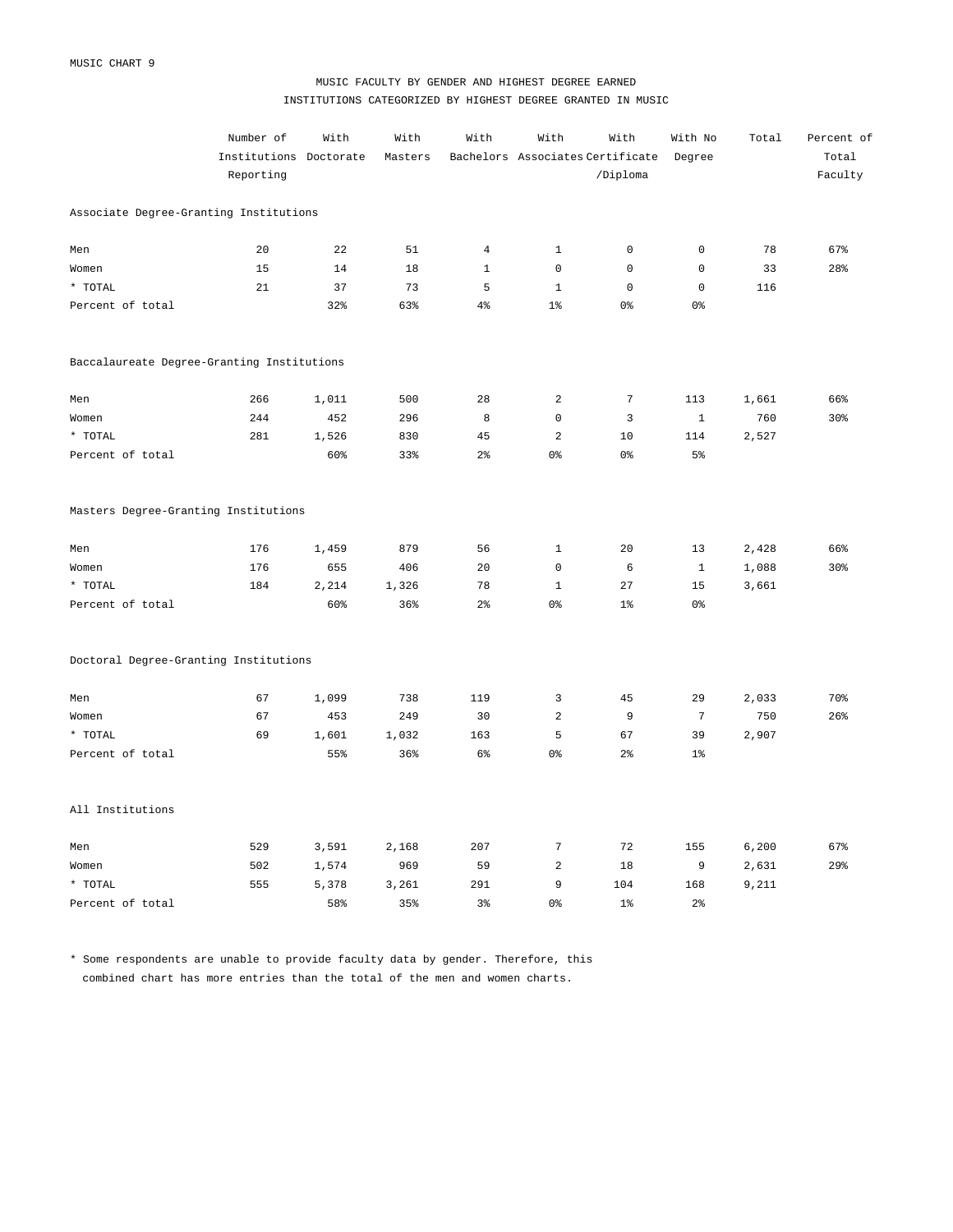## MUSIC FACULTY BY GENDER AND LENGTH OF SERVICE INSTITUTIONS CATEGORIZED BY TYPE OF SUPPORT

|                      | Number of    | 1-4 Years | 5-9 Years | 10+ Years | Total | Percent of Total |
|----------------------|--------------|-----------|-----------|-----------|-------|------------------|
|                      | Institutions | Service   | Service   | Service   |       | Faculty          |
|                      | Reporting    |           |           |           |       |                  |
| Private Institutions |              |           |           |           |       |                  |
| Men                  | 235          | 590       | 439       | 1,121     | 2,150 | 68%              |
| Women                | 220          | 288       | 210       | 472       | 970   | $31\%$           |
| * TOTAL              | 252          | 901       | 683       | 1,649     | 3,233 |                  |
| Percent of total     |              | 29%       | 22%       | 52%       |       |                  |
| Public Institutions  |              |           |           |           |       |                  |
| Men                  | 295          | 1,240     | 783       | 2,079     | 4,102 | 68%              |
| Women                | 283          | 621       | 369       | 697       | 1,687 | 28%              |
| $^{\star}$ TOTAL     | 304          | 1,913     | 1,198     | 2,945     | 6,056 |                  |
| Percent of total     |              | 32%       | 20%       | 49%       |       |                  |
| All Institutions     |              |           |           |           |       |                  |
| Men                  | 530          | 1,830     | 1,222     | 3,200     | 6,252 | 68%              |
| Women                | 503          | 909       | 579       | 1,169     | 2,657 | 29%              |
| * TOTAL              | 556          | 2,814     | 1,881     | 4,594     | 9,289 |                  |
| Percent of total     |              | 31%       | 20%       | 50%       |       |                  |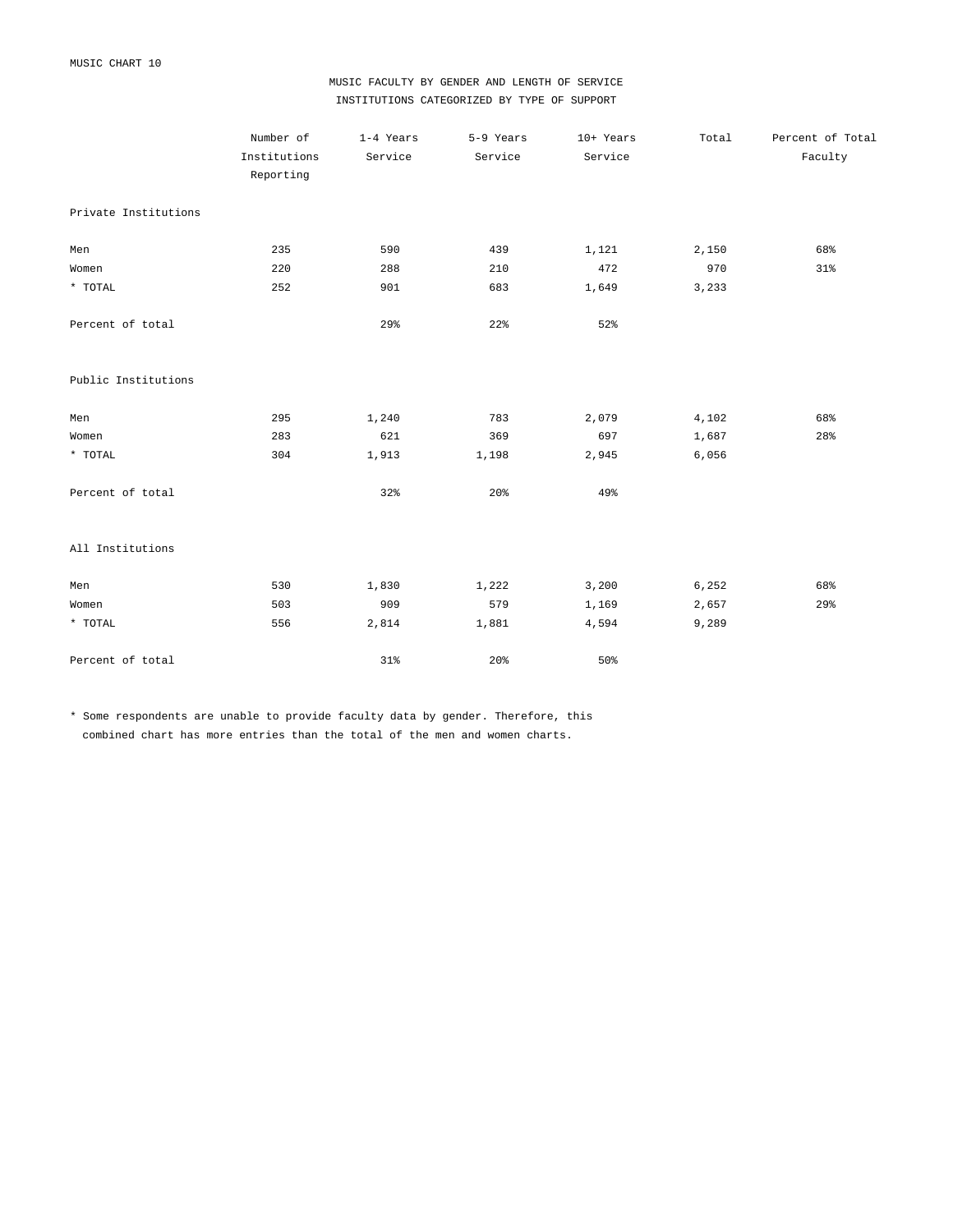## MUSIC FACULTY BY RANK AND LENGTH OF SERVICE INSTITUTIONS CATEGORIZED BY HIGHEST DEGREE GRANTED IN MUSIC

|                                            | Number of    | 1-4 Years           | 5-9 Years           | 10+ Years      | Total          | Percent of Total |
|--------------------------------------------|--------------|---------------------|---------------------|----------------|----------------|------------------|
|                                            | Institutions | Service             | Service             | Service        |                | Faculty          |
|                                            | Reporting    |                     |                     |                |                |                  |
| Associate Degree-Granting Institutions     |              |                     |                     |                |                |                  |
| Professor                                  | 12           | $\mathsf{O}\xspace$ | $\mathbf{1}$        | 25             | 26             | 23%              |
| Associate Professor                        | 13           | $\overline{4}$      | 6                   | 12             | 22             | 19%              |
| Assistant Professor                        | 11           | 9                   | 8                   | 8              | 25             | $22$ $%$         |
| Instructor                                 | 9            | 16                  | $\overline{4}$      | $\sqrt{ }$     | 27             | 23%              |
| Lecturer                                   | $\mathsf 0$  | $\mathsf{O}\xspace$ | $\mathsf{O}\xspace$ | $\mathsf 0$    | $\mathbf 0$    | 0 <sup>°</sup>   |
| Unranked                                   | 5            | 5                   | $\overline{4}$      | 5              | 14             | 12%              |
| Visiting Faculty                           | $\mathbf{1}$ | $\mathbf{1}$        | $\mathbb O$         | 0              | $\mathbf{1}$   | 1%               |
| TOTAL                                      | 21           | 35                  | 23                  | 57             | 115            |                  |
| Percent of total                           |              | 30%                 | 20%                 | 50%            |                |                  |
| Baccalaureate Degree-Granting Institutions |              |                     |                     |                |                |                  |
| Professor                                  | 232          | 32                  | 49                  | 579            | 660            | 27%              |
| Associate Professor                        | 245          | 82                  | 192                 | 366            | 640            | 26%              |
| Assistant Professor                        | 249          | 468                 | 183                 | 117            | 768            | 31%              |
| Instructor                                 | 88           | 141                 | 102                 | 60             | 303            | 12%              |
| Lecturer                                   | $\mathbf 0$  | $\mathsf 0$         | $\mathbb O$         | $\mathsf 0$    | $\mathbf 0$    | $0\,$            |
| Unranked                                   | 24           | 12                  | 18                  | 12             | 42             | $2\frac{6}{6}$   |
| Visiting Faculty                           | 27           | 25                  | $\overline{4}$      | 5              | 34             | $1\%$            |
| TOTAL                                      | 281          | 760                 | 548                 | 1,139          | 2,447          |                  |
| Percent of total                           |              | 31%                 | 22%                 | 47%            |                |                  |
| Masters Degree-Granting Institutions       |              |                     |                     |                |                |                  |
| Professor                                  | 172          | 35                  | 53                  | 1,019          | 1,107          | $31\%$           |
| Associate Professor                        | 177          | 100                 | 326                 | 516            | 942            | 27%              |
| Assistant Professor                        | 177          | 665                 | 268                 | 131            | 1,064          | 30 <sup>o</sup>  |
| Instructor                                 | 83           | 144                 | 43                  | 48             | 235            | $7\%$            |
| Lecturer                                   | $\mathsf 0$  | $\circ$             | $\overline{0}$      | $\overline{0}$ | $\overline{0}$ | 0 %              |
| Unranked                                   | 20           | 28                  | 19                  | 53             | 100            | $3\frac{6}{9}$   |
| Visiting Faculty                           | 40           | 69                  | $7\phantom{.0}$     | $\mathbf{1}$   | 77             | $2\frac{6}{9}$   |
| TOTAL                                      | 184          | 1,041               | 716                 | 1,768          | 3,525          |                  |
| Percent of total                           |              | 30%                 | $20\%$              | 50%            |                |                  |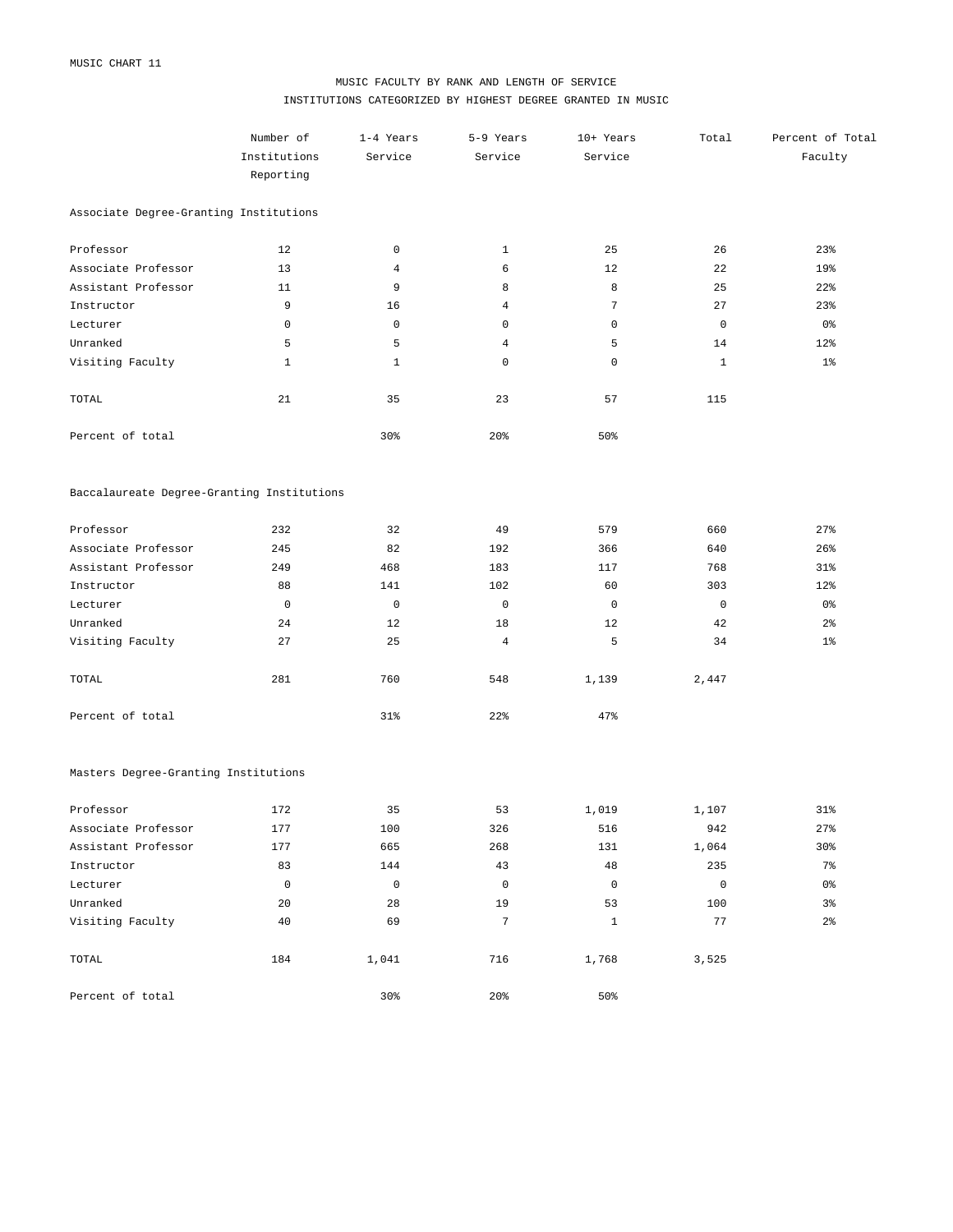## MUSIC FACULTY BY RANK AND LENGTH OF SERVICE INSTITUTIONS CATEGORIZED BY HIGHEST DEGREE GRANTED IN MUSIC

|                                       | Number of    | 1-4 Years   | 5-9 Years   | 10+ Years       | Total          | Percent of Total |
|---------------------------------------|--------------|-------------|-------------|-----------------|----------------|------------------|
|                                       | Institutions | Service     | Service     | Service         |                | Faculty          |
|                                       | Reporting    |             |             |                 |                |                  |
| Doctoral Degree-Granting Institutions |              |             |             |                 |                |                  |
| Professor                             | 65           | 57          | 71          | 883             | 1,011          | 35%              |
| Associate Professor                   | 66           | 123         | 250         | 495             | 868            | 30 <sup>8</sup>  |
| Assistant Professor                   | 65           | 456         | 144         | 35              | 635            | 22%              |
| Instructor                            | 22           | 32          | 16          | $7\phantom{.0}$ | 55             | 2 <sup>°</sup>   |
| Lecturer                              | $\mathsf 0$  | $\mathsf 0$ | $\mathbb O$ | $\mathbb O$     | $\mathsf{O}$   | 0 <sup>8</sup>   |
| Unranked                              | 12           | 51          | 35          | 130             | 216            | 8 <sup>°</sup>   |
| Visiting Faculty                      | 26           | 76          | 8           | $\,4$           | 88             | 3%               |
| TOTAL                                 | 70           | 795         | 524         | 1,554           | 2,873          |                  |
| Percent of total                      |              | 28%         | 18%         | 54%             |                |                  |
| All Institutions                      |              |             |             |                 |                |                  |
| Professor                             | 481          | 124         | 174         | 2,506           | 2,804          | 31%              |
| Associate Professor                   | 501          | 309         | 774         | 1,389           | 2,472          | 28%              |
| Assistant Professor                   | 502          | 1,598       | 603         | 291             | 2,492          | 28%              |
| Instructor                            | 202          | 333         | 165         | 122             | 620            | 7 <sup>°</sup>   |
| Lecturer                              | $\mathbf 0$  | $\mathsf 0$ | $\mathbb O$ | $\mathbf 0$     | $\overline{0}$ | 0 %              |
| Unranked                              | 61           | 96          | 76          | 200             | 372            | 4%               |
| Visiting Faculty                      | 94           | 171         | 19          | 10              | 200            | $2\,$            |
| TOTAL                                 | 556          | 2,631       | 1,811       | 4,518           | 8,960          |                  |
| Percent of total                      |              | 29%         | 20%         | 50%             |                |                  |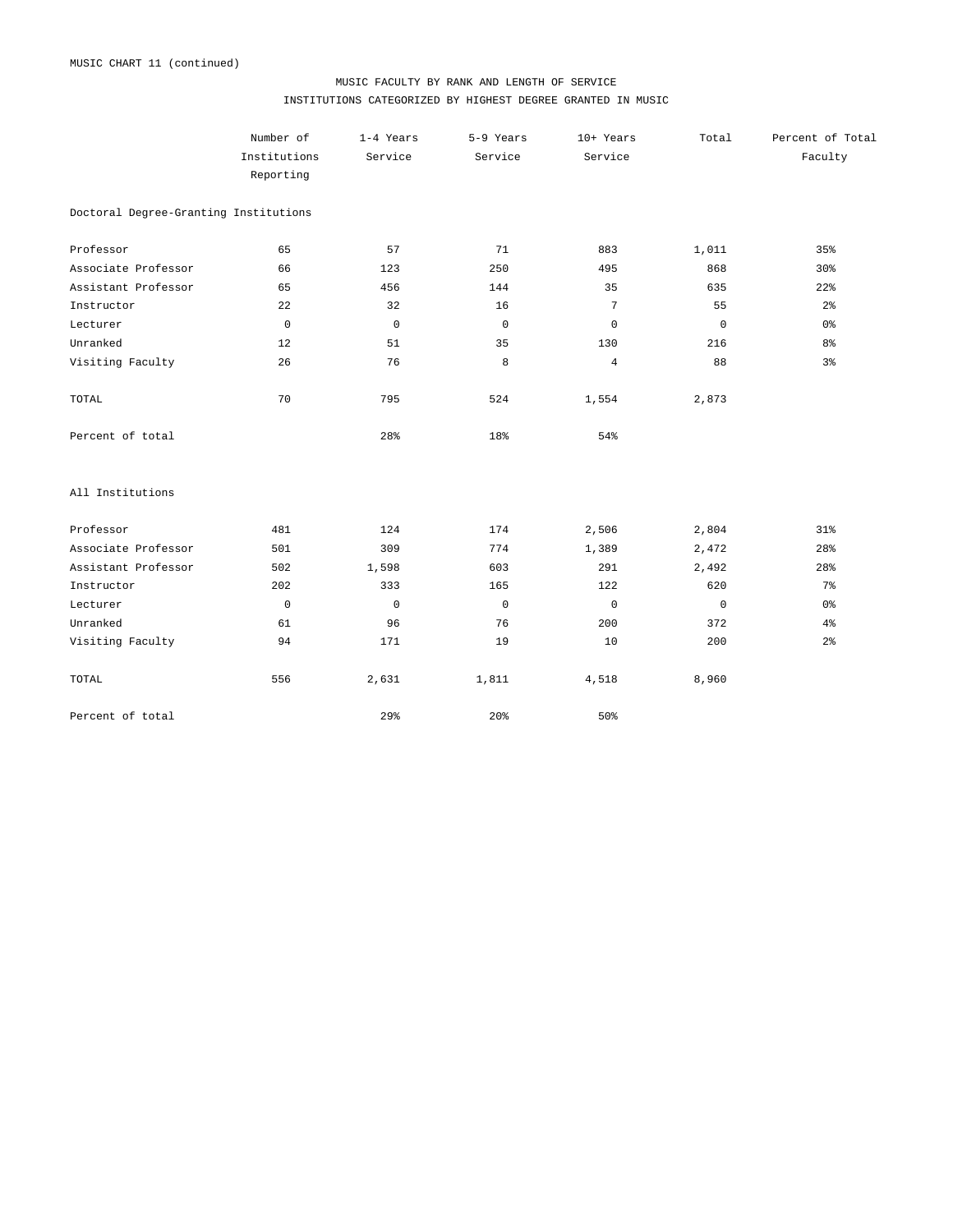## MUSIC FACULTY BY GENDER AND TENURE STATUS INSTITUTIONS CATEGORIZED BY TYPE OF SUPPORT

|                      | Number of    | Tenured | Non-Tenured | Total Faculty | Percent of Total |
|----------------------|--------------|---------|-------------|---------------|------------------|
|                      | Institutions |         |             |               | Faculty          |
|                      | Reporting    |         |             |               |                  |
| Private Institutions |              |         |             |               |                  |
| Men                  | 234          | 998     | 1,094       | 2,092         | 66%              |
| Women                | 219          | 360     | 584         | 944           | 30%              |
| * TOTAL              | 251          | 1,418   | 1,731       | 3,149         |                  |
| Percent of total     |              | 45%     | 55%         |               |                  |
| Public Institutions  |              |         |             |               |                  |
| Men                  | 295          | 2,452   | 1,652       | 4,104         | 68%              |
| Women                | 283          | 876     | 811         | 1,687         | 28%              |
| $\star$ TOTAL        | 304          | 3,499   | 2,559       | 6,058         |                  |
| Percent of total     |              | 58%     | 42%         |               |                  |
| All Institutions     |              |         |             |               |                  |
| Men                  | 529          | 3,450   | 2,746       | 6,196         | 67%              |
| Women                | 502          | 1,236   | 1,395       | 2,631         | 29%              |
| * TOTAL              | 555          | 4,917   | 4,290       | 9,207         |                  |
| Percent of total     |              | 53%     | 47%         |               |                  |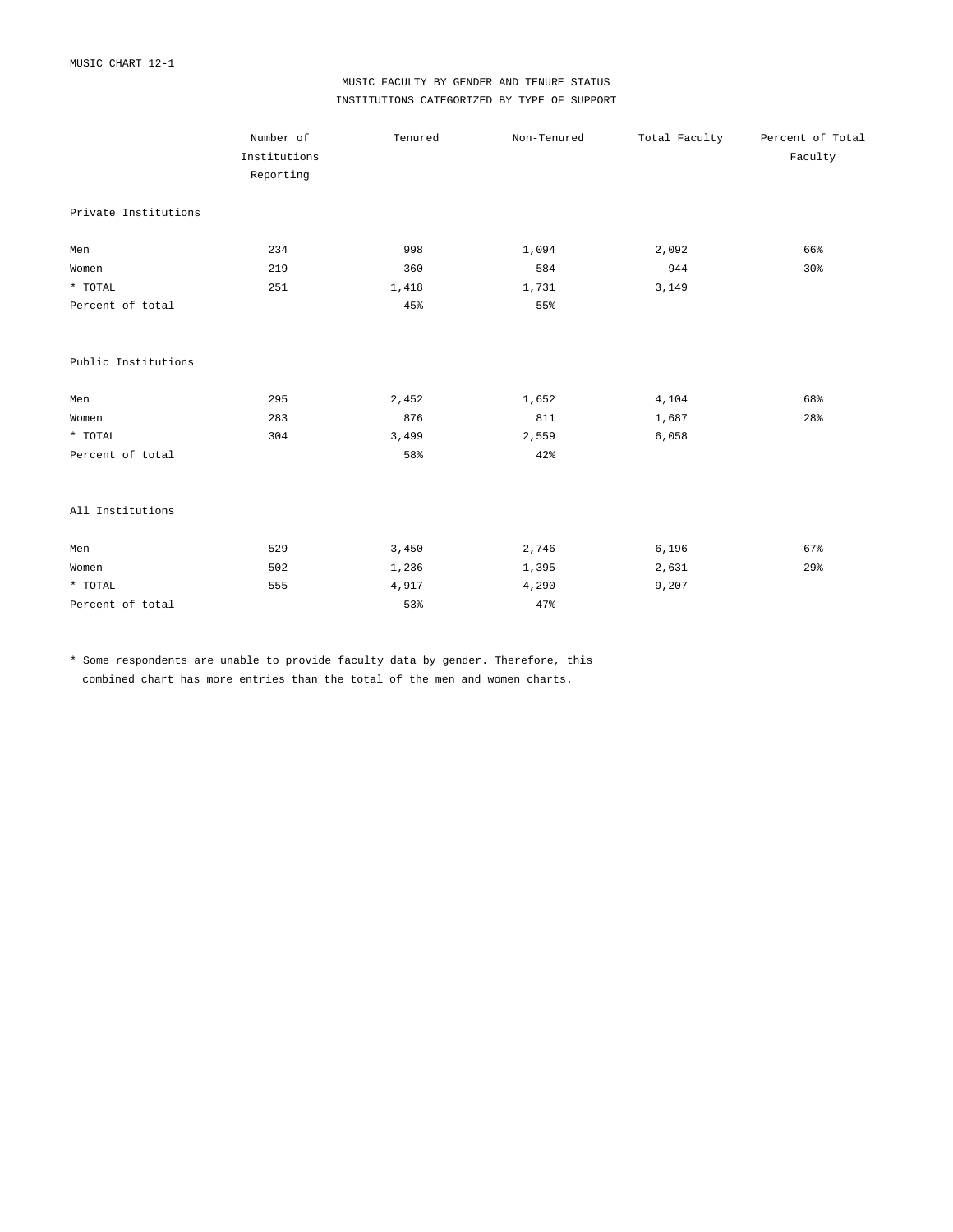## PERCENTAGE OF INSTITUTIONS WITHOUT THE TENURE SYSTEM INSTITUTIONS CATEGORIZED BY SIZE AND TYPE OF INSTITUTION

|                      | Number of Institutions | Number of Institutions | Percent of Institutions |
|----------------------|------------------------|------------------------|-------------------------|
|                      | Reporting              | Non-Tenured            | Non-Tenured             |
| Private Institutions |                        |                        |                         |
| 1-50 Music Majors    | 82                     | 8                      | 10 <sup>8</sup>         |
| 51-100 Music Majors  | 86                     | 10                     | 12%                     |
| 101-200 Music Majors | 41                     | 5                      | 12%                     |
| 201+ Music Majors    | 43                     | $\overline{7}$         | 16%                     |
| Public Institutions  |                        |                        |                         |
| 1-100 Music Majors   | 98                     | $\mathbf 0$            | 0 <sup>°</sup>          |
| 101-200 Music Majors | 92                     | $\mathbf{1}$           | $1\%$                   |
| 201-400 Music Majors | 66                     | $\mathbf 0$            | 0 <sup>°</sup>          |
| 401+ Music Majors    | 48                     | $\mathbf 0$            | 0 <sup>°</sup>          |
| All Institutions     | 556                    | 31                     | 6 <sup>°</sup>          |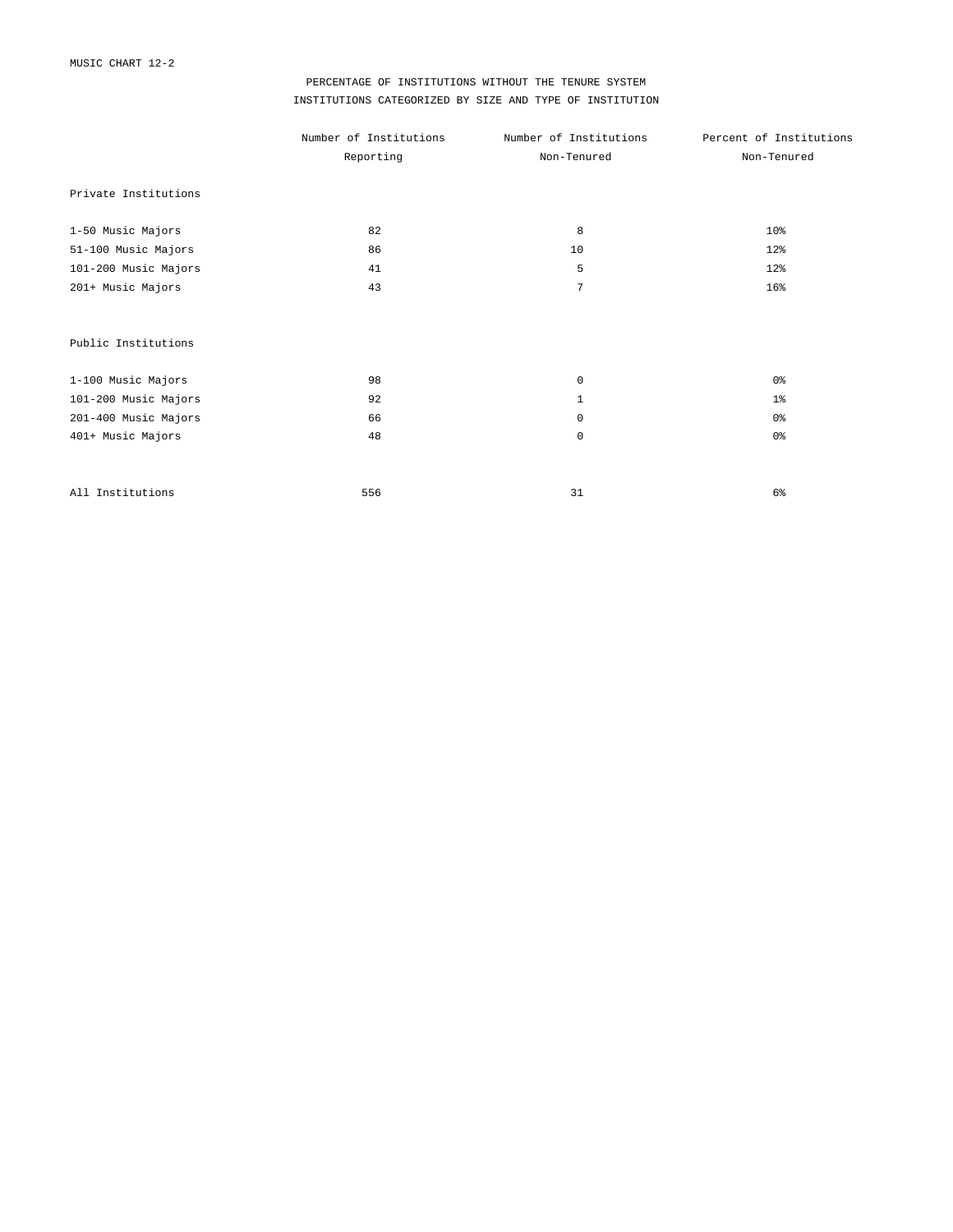## MUSIC FACULTY BY GENDER AND TENURE STATUS INSTITUTIONS CATEGORIZED BY HIGHEST DEGREE GRANTED IN MUSIC

|                                            | Number of    | Tenured | Non-Tenured | Total Faculty | Percent of Total |
|--------------------------------------------|--------------|---------|-------------|---------------|------------------|
|                                            | Institutions |         |             |               | Faculty          |
|                                            | Reporting    |         |             |               |                  |
| Associate Degree-Granting Institutions     |              |         |             |               |                  |
| Men                                        | 20           | 51      | 27          | 78            | 67%              |
| Women                                      | 15           | 19      | 14          | 33            | 28%              |
| * TOTAL                                    | 21           | 73      | 43          | 116           |                  |
| Percent of total                           |              | 63%     | 37%         |               |                  |
| Baccalaureate Degree-Granting Institutions |              |         |             |               |                  |
| Men                                        | 266          | 787     | 873         | 1,660         | 66%              |
| Women                                      | 244          | 303     | 457         | 760           | 30%              |
| * TOTAL                                    | 281          | 1,146   | 1,380       | 2,526         |                  |
| Percent of total                           |              | 45%     | 55%         |               |                  |
| Masters Degree-Granting Institutions       |              |         |             |               |                  |
| Men                                        | 176          | 1,423   | 1,002       | 2,425         | 66%              |
| Women                                      | 176          | 532     | 556         | 1,088         | 30%              |
| * TOTAL                                    | 184          | 2,038   | 1,620       | 3,658         |                  |
| Percent of total                           |              | 56%     | 44%         |               |                  |
| Doctoral Degree-Granting Institutions      |              |         |             |               |                  |
| Men                                        | 67           | 1,189   | 844         | 2,033         | 70%              |
| Women                                      | 67           | 382     | 368         | 750           | 26%              |
| * TOTAL                                    | 69           | 1,660   | 1,247       | 2,907         |                  |
| Percent of total                           |              | 57%     | 43%         |               |                  |
| All Institutions                           |              |         |             |               |                  |
| Men                                        | 529          | 3,450   | 2,746       | 6,196         | 67%              |
| Women                                      | 502          | 1,236   | 1,395       | 2,631         | 29%              |
| * TOTAL                                    | 555          | 4,917   | 4,290       | 9,207         |                  |
| Percent of total                           |              | 53%     | 47%         |               |                  |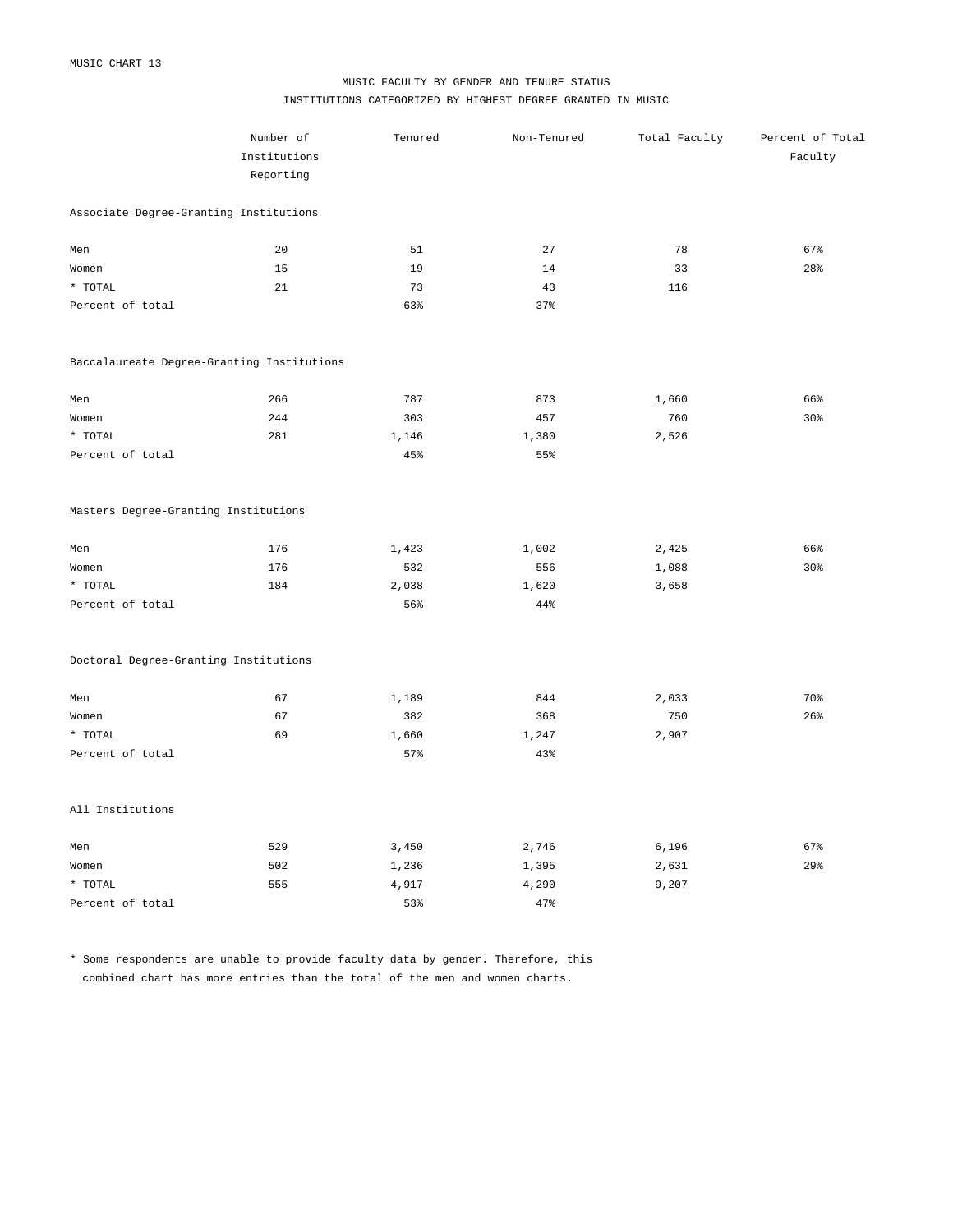Higher Education Arts Data Services DATA SUMMARIES 2003-2004

# **MUSIC FACULTY SALARIES AND PART-TIME FACULTY DATA**

**Chart 14 through Chart 19** provide data on salaries for faculty members, and more detailed information on part-time faculty members.

**Chart 14 through Chart 16** provide salary statistics for the 2003-2004 academic year by rank for male, female, and all full-time faculty members. The charts include lowest and highest individual salaries, as well as average institutional salaries and the various percentiles. Salaries are based on a nine-month academic year excluding benefits.

*Example: Chart 15-2 - "Full-Time Faculty Salaries: Female - Public Institutions," 101-200 Music Majors.* Sixty institutions in this category reported female Associate Professors. Their average salary was \$49,097. The lowest individual salary of any female Associate Professor of Music in this category was \$36,478 and the highest individual salary was \$67,828. The remainder of the figures represent percentile rankings of the average salaries for female Associate Professors employed by institutions in this category.

**Chart 17 through Chart 19** provide data on part-time instruction at each school: average number of persons employed, average full-time equivalence (FTE), average part-time salaries, and average percentage of total instructional FTE (full- and part-time). There are sections for part-time faculty with faculty status (individuals who have rank and are considered faculty members by the institution), adjunct faculty and teaching associates (individuals without faculty rank who teach at the institution and who are not graduate students), and graduate teaching assistants and teaching associates (graduate students who teach courses at the institution). Chart 17 provides data for part-time male faculty, Chart 18 provides data for part-time female faculty, and Chart 19 covers all part-time faculty.

*Example: Chart 19 - "Part-Time Instruction: All Part-Time Faculty," Adjunct Faculty or Teaching Associates, Private Institutions, 1-50 Music Majors.* At 70 institutions with part-time adjunct faculty or teaching associates, the average number of persons is 10.47. The average combined part-time workload of all adjunct faculty or teaching associates at an institution was 2.77. The average salary expenditure for individuals in this category was \$4,212, and the adjunct faculty or teaching associates represented an average of 33% of the total instructional FTE.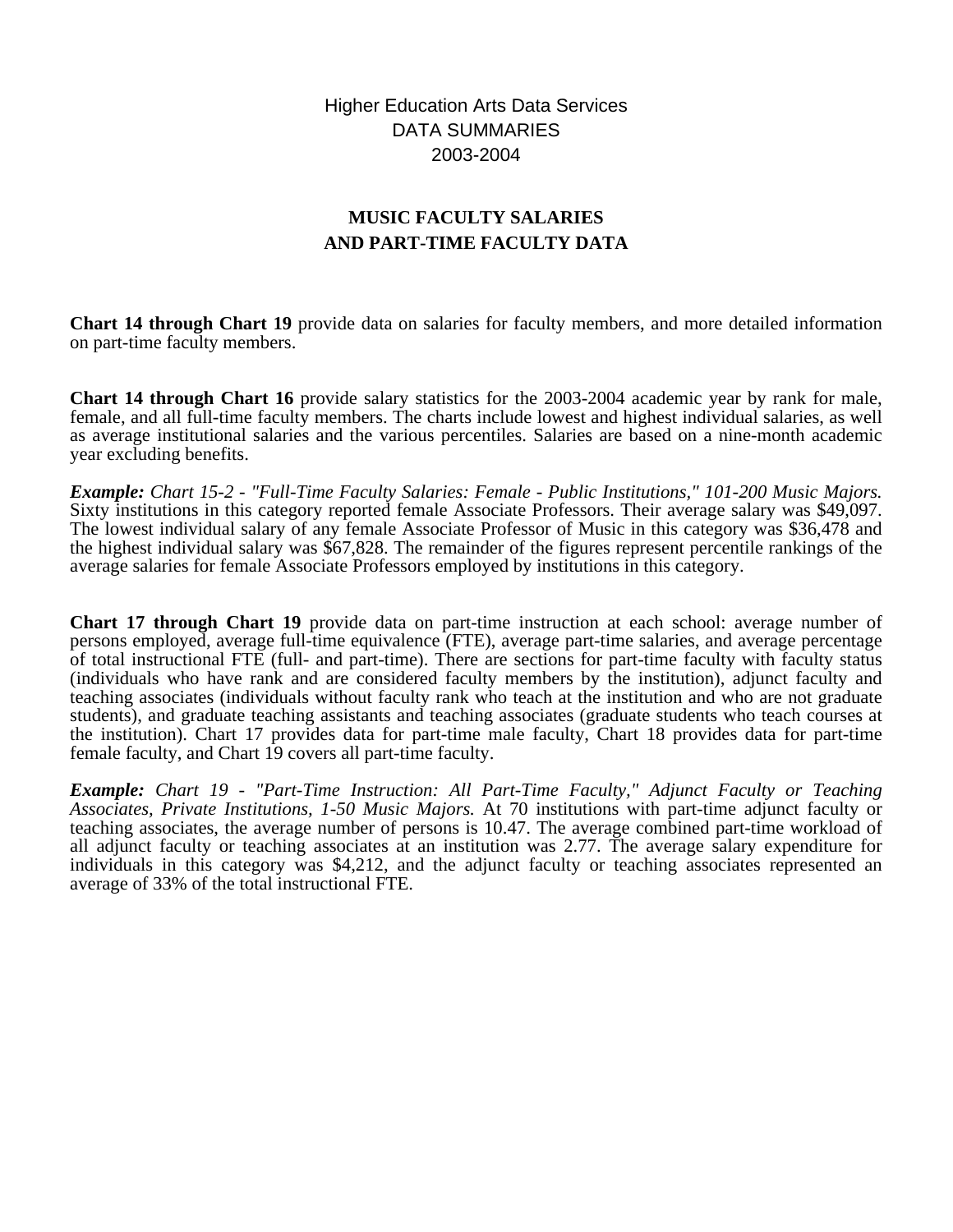## FULL-TIME MUSIC FACULTY SALARIES: MALE PRIVATE INSTITUTIONS

|                          | Number of       | Lowest          | 5th          | 25th              | 50th        | 75th              | 95th    | Highest                                                                                   | Average All  |
|--------------------------|-----------------|-----------------|--------------|-------------------|-------------|-------------------|---------|-------------------------------------------------------------------------------------------|--------------|
|                          | Institutions    |                 |              |                   |             |                   |         | Individual Percentile Percentile Percentile Percentile Percentile Individual Institutions |              |
|                          | Reporting       | Salary          | Average      | Average           | Average     | Average           | Average | Salary                                                                                    |              |
|                          |                 |                 | Salary       | Salary            | Salary      | Salary            | Salary  |                                                                                           |              |
| 1-50 Music Majors        |                 |                 |              |                   |             |                   |         |                                                                                           |              |
| Professor                | 44              | \$<br>34,000    | \$<br>42,835 | \$<br>$48,319$ \$ | 55,283      | \$<br>64,479      | \$      | 93,734 \$107,060                                                                          | \$<br>59,075 |
| Associate Professor      | 44              | 28,000          | 38,220       | 43,164            | 47,000      | 52,455            | 58,001  | 77,039                                                                                    | 47,965       |
| Assistant Professor      | 39              | 28,500          | 31,253       | 36,562            | 39,197      | 43,536            | 50,701  | 68,895                                                                                    | 40,306       |
| Instructor               | 6               | 28,000          | 28,500       | 30,147            | 35,294      | 40,034            | 49,762  | 53,000                                                                                    | 36,939       |
| Lecturer                 | 2               | 18,000          | 19,200       | 24,000            | 30,000      | 38,056            | 44,502  | 46,113                                                                                    | 31,371       |
| Unranked                 | 3               | 15,545          | 18,426       | 29,950            | 44,355      | 55,028            | 63,566  | 65,700                                                                                    | 41,867       |
| Visiting Faculty         | $\mathbf{1}$    | 38,000          | 38,000       | 38,000            | 38,000      | 38,000            | 38,000  | 38,000                                                                                    | 38,000       |
| 51-100 Music Majors      |                 |                 |              |                   |             |                   |         |                                                                                           |              |
| Professor                | 59              | \$<br>18,088    | \$<br>42,283 | \$<br>52,392 \$   | 57,800      | \$<br>$66,194$ \$ |         | 77,904 \$100,515                                                                          | \$<br>59,040 |
| Associate Professor      | 64              | 27,780          | 37,311       | 42,454            | 46,519      | 51,104            | 62,871  | 78,000                                                                                    | 47,603       |
| Assistant Professor      | 65              | 28,000          | 33,101       | 37,302            | 40,800      | 44,044            | 54,156  | 74,000                                                                                    | 41,750       |
| Instructor               | 15              | 24,000          | 27,300       | 33,750            | 37,440      | 41,235            | 43,260  | 49,173                                                                                    | 37,257       |
| Lecturer                 | 4               | 19,602          | 22,498       | 34,081            | 41,746      | 43,200            | 52,662  | 55,027                                                                                    | 38,731       |
| Unranked                 | 5               | 27,038          | 29,088       | 35,403            | 36,452      | 37,369            | 52,123  | 57,000                                                                                    | 38,278       |
| Visiting Faculty         | 6               | 30,300          | 33,435       | 39,739            | 40,000      | 40,844            | 47,398  | 50,000                                                                                    | 40,286       |
| 101-200 Music Majors     |                 |                 |              |                   |             |                   |         |                                                                                           |              |
| Professor                | 32              | \$<br>40,012 \$ | $46,064$ \$  | $55,758$ \$       | $62,500$ \$ | $70,556$ \$       |         | 87,052 \$ 109,161                                                                         | \$<br>64,105 |
| Associate Professor      | 28              | 40,194          | 42,025       | 46,667            | 52,047      | 57,220            | 72,826  | 99,773                                                                                    | 53,380       |
| Assistant Professor      | 30              | 31,600          | 35,035       | 39,856            | 43,281      | 48,173            | 55,162  | 70,000                                                                                    | 44,161       |
| Instructor               | 9               | 29,056          | 29,671       | 34,275            | 37,056      | 39,850            | 43,110  | 48,242                                                                                    | 36,978       |
| Lecturer                 | 3               | 27,500          | 27,500       | 31,625            | 41,855      | 45,268            | 52,061  | 54,060                                                                                    | 39,795       |
| Unranked                 | $\mathbf{1}$    | 56,904          | 56,904       | 56,904            | 56,904      | 56,904            | 56,904  | 56,904                                                                                    | 56,904       |
| Visiting Faculty         | 3               | 35,000          | 35,150       | 35,750            | 36,500      | 43,858            | 49,744  | 51,215                                                                                    | 40,905       |
| 201+ Music Majors        |                 |                 |              |                   |             |                   |         |                                                                                           |              |
| Professor                | 36              |                 |              |                   |             |                   |         | 33,000 \$ 51,290 \$ 63,763 \$ 71,093 \$ 87,834 \$ 125,755 \$ 172,349                      | 78,170       |
| Associate Professor      | 34              | 28,014          | 41,670       | 49,289            | 56,000      | 64,700            | 86,293  | 110,000                                                                                   | 58,588       |
| Assistant Professor      | 34              | 32,107          | 37,418       | 43,072            | 46,600      | 52,528            | 62,048  | 82,500                                                                                    | 48,198       |
| Instructor               | 11              | 19,200          | 28,200       | 34,782            | 35,700      | 39,922            | 43,910  | 49,241                                                                                    | 35,078       |
| Lecturer                 | 10              | 21,600          | 21,600       | 28,577            | 39,866      | 49,902            | 67,894  | 78,000                                                                                    | 40,792       |
| Unranked                 | $7\phantom{.0}$ | 25,620          | 25,620       | 33,446            | 51,900      | 80,345            | 131,534 | 153,000                                                                                   | 61,274       |
| Visiting Faculty         | 6               | 37,400          | 38,570       | 40,500            | 50,000      | 66,225            | 83,592  | 91,000                                                                                    | 55,324       |
| All Private Institutions |                 |                 |              |                   |             |                   |         |                                                                                           |              |
| Professor                | 171             |                 |              |                   |             |                   |         | $$18,088$ $$45,611$ $$56,620$ $$66,396$ $$77,677$ $$111,473$ $$172,349$                   | \$70,077     |
| Associate Professor      | 170             | 27,780          | 39,498       | 45,718            | 51,917      | 59,016            | 79,551  | 110,000                                                                                   | 54,026       |
| Assistant Professor      | 168             | 28,000          | 33,616       | 38,927            | 43,394      | 48,192            | 58,090  | 82,500                                                                                    | 44,428       |
| Instructor               | 41              | 19,200          | 28,000       | 33,750            | 37,000      | 40,000            | 47,379  | 53,000                                                                                    | 36,401       |
| Lecturer                 | 19              | 18,000          | 21,600       | 28,577            | 40,632      | 47,960            | 64,228  | 78,000                                                                                    | 40,196       |
| Unranked                 | 16              | 15,545          | 25,620       | 33,663            | 51,095      | 77,703            | 131,093 | 153,000                                                                                   | 60,219       |
| Visiting Faculty         | 16              | 30,300          | 35,075       | 39,418            | 40,135      | 50,000            | 74,225  | 91,000                                                                                    | 47,102       |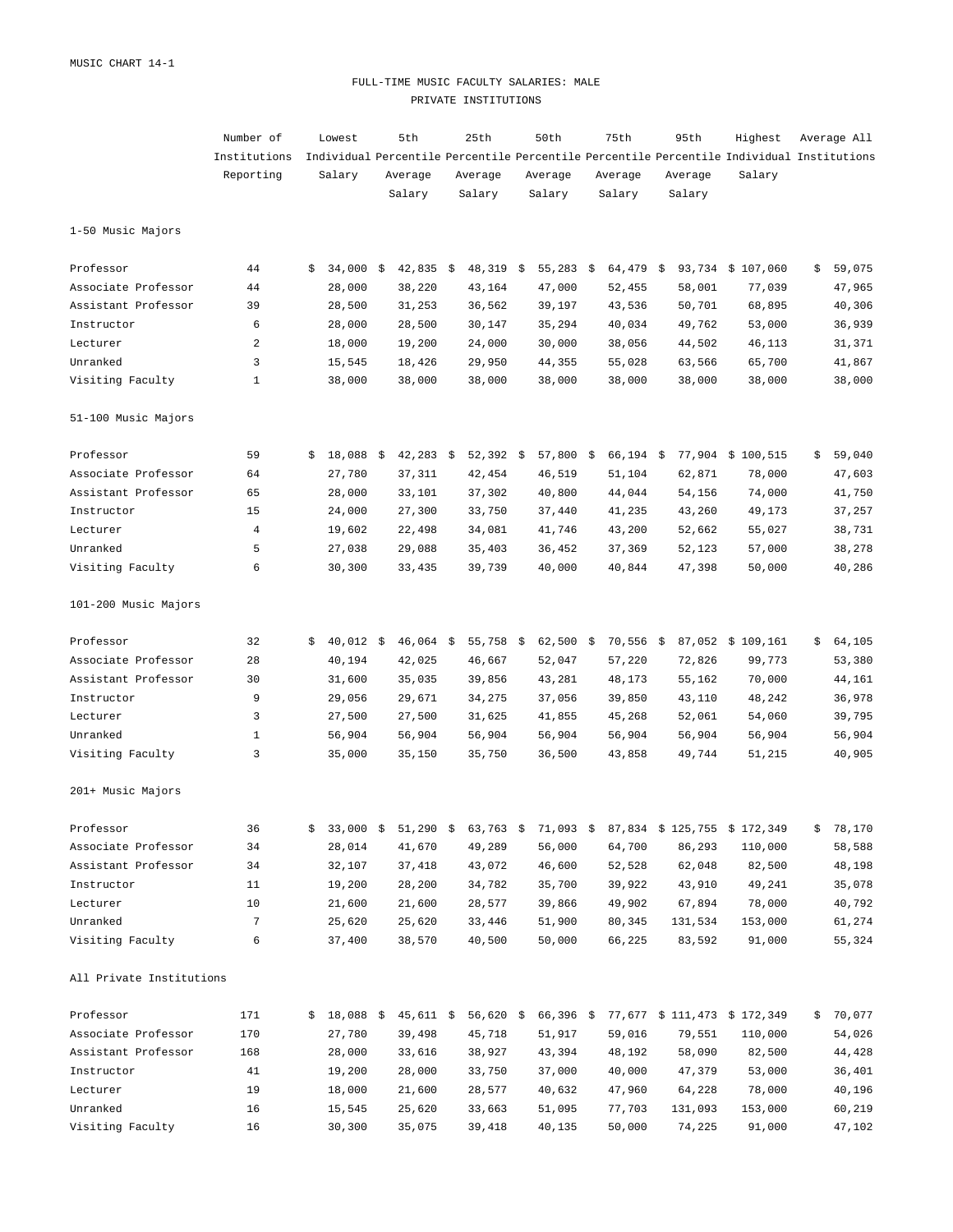## FULL-TIME MUSIC FACULTY SALARIES: MALE PUBLIC INSTITUTIONS

|                         | Number of    |    | Lowest           |     | 5th         |    | 25th        | 50th        | 75th      | 95th    | Highest                                                                                   | Average All  |
|-------------------------|--------------|----|------------------|-----|-------------|----|-------------|-------------|-----------|---------|-------------------------------------------------------------------------------------------|--------------|
|                         | Institutions |    |                  |     |             |    |             |             |           |         | Individual Percentile Percentile Percentile Percentile Percentile Individual Institutions |              |
|                         | Reporting    |    | Salary           |     | Average     |    | Average     | Average     | Average   | Average | Salary                                                                                    |              |
|                         |              |    |                  |     | Salary      |    | Salary      | Salary      | Salary    | Salary  |                                                                                           |              |
| 1-100 Music Majors      |              |    |                  |     |             |    |             |             |           |         |                                                                                           |              |
| Professor               | 69           | \$ | 24,199           | -\$ | $45,534$ \$ |    | 52,988 \$   | 59,032 \$   | 69,917 \$ |         | 90,544 \$124,633                                                                          | \$<br>62,068 |
| Associate Professor     | 70           |    | 28,692           |     | 39,760      |    | 43,957      | 48,574      | 53,352    | 72,881  | 87,707                                                                                    | 50,595       |
| Assistant Professor     | 81           |    | 29,498           |     | 35,678      |    | 38,577      | 42,254      | 45,345    | 57,506  | 68,748                                                                                    | 39,501       |
| Instructor              | 31           |    | 25,000           |     | 28,465      |    | 34,430      | 37,862      | 46,129    | 58,040  | 63,000                                                                                    | 40,324       |
| Lecturer                | 9            |    | 23,000           |     | 28,931      |    | 33,137      | 35,001      | 37,900    | 41,746  | 44,000                                                                                    | 35,040       |
| Unranked                | 7            |    | 25,683           |     | 25,683      |    | 32,122      | 40,148      | 47,320    | 65,157  | 68,778                                                                                    | 41,595       |
| Visiting Faculty        | 9            |    | 30,000           |     | 31,300      |    | 35,010      | 36,000      | 37,368    | 40,375  | 42,000                                                                                    | 35,922       |
| 101-200 Music Majors    |              |    |                  |     |             |    |             |             |           |         |                                                                                           |              |
| Professor               | 74           | \$ | $37,282 \quad $$ |     | $49,144$ \$ |    | 54,930 \$   | $60,350$ \$ | 66,620 \$ |         | 83,084 \$108,281                                                                          | \$<br>62,141 |
| Associate Professor     | 82           |    | 35,469           |     | 40,979      |    | 46,311      | 49,683      | 53,710    | 67,030  | 108,878                                                                                   | 51,012       |
| Assistant Professor     | 84           |    | 29,755           |     | 35,264      |    | 38,722      | 41,816      | 45,000    | 54,729  | 70,000                                                                                    | 43,973       |
| Instructor              | 37           |    | 15,562           |     | 27,758      |    | 33,788      | 37,755      | 42,933    | 62,340  | 70,000                                                                                    | 39,774       |
| Lecturer                | 14           |    | 21,253           |     | 27,489      |    | 31,632      | 36,878      | 42,030    | 50,644  | 53,057                                                                                    | 37,273       |
| Unranked                | 8            |    | 27,000           |     | 27,000      |    | 33,750      | 49,690      | 67,345    | 87,599  | 95,395                                                                                    | 53,034       |
| Visiting Faculty        | 12           |    | 18,150           |     | 18,150      |    | 31,702      | 35,705      | 39,500    | 47,812  | 54,372                                                                                    | 34,595       |
| 201-400 Music Majors    |              |    |                  |     |             |    |             |             |           |         |                                                                                           |              |
| Professor               | 61           | \$ | $43,229$ \$      |     | $51,470$ \$ |    | $58,502$ \$ | $64,409$ \$ | 74,211 \$ |         | 90,488 \$129,133                                                                          | \$<br>67,509 |
| Associate Professor     | 56           |    | 22,874           |     | 41,393      |    | 46,959      | 52,547      | 57,922    | 73,967  | 119,340                                                                                   | 53,705       |
| Assistant Professor     | 59           |    | 25,200           |     | 35,920      |    | 40,004      | 42,554      | 46,473    | 58,062  | 73,351                                                                                    | 52,794       |
| Instructor              | 18           |    | 22,533           |     | 29,415      |    | 33,010      | 35,481      | 41,888    | 50,000  | 50,000                                                                                    | 37,146       |
| Lecturer                | 13           |    | 21,566           |     | 22,200      |    | 27,672      | 33,003      | 39,060    | 52,687  | 88,005                                                                                    | 35,808       |
| Unranked                | 5            |    | 32,409           |     | 32,807      |    | 35,502      | 42,500      | 55,788    | 61,346  | 62,000                                                                                    | 45,466       |
| Visiting Faculty        | 13           |    | 16,400           |     | 29,062      |    | 35,000      | 35,499      | 37,189    | 42,546  | 50,000                                                                                    | 35,541       |
| 401+ Music Majors       |              |    |                  |     |             |    |             |             |           |         |                                                                                           |              |
| Professor               | 46           | s  | 39,960 \$        |     | 52,441      | Ş. |             |             |           |         | 58,720 \$ 67,966 \$ 82,956 \$ 111,287 \$ 137,760                                          | \$72,851     |
| Associate Professor     | 46           |    | 34,374           |     | 41,998      |    | 48,698      | 53,266      | 60,792    | 76,658  | 98,920                                                                                    | 55,699       |
| Assistant Professor     | 46           |    | 16,794           |     | 36,450      |    | 41,208      | 44,952      | 48,708    | 62,313  | 80,240                                                                                    | 52,608       |
| Instructor              | 19           |    | 25,000           |     | 26,500      |    | 30,445      | 37,212      | 41,379    | 46,184  | 53,860                                                                                    | 36,597       |
| Lecturer                | 18           |    | 24,300           |     | 26,130      |    | 31,476      | 37,400      | 42,377    | 55,350  | 67,000                                                                                    | 37,964       |
| Unranked                | 5            |    | 24,000           |     | 25,740      |    | 36,492      | 39,646      | 51,062    | 58,844  | 62,931                                                                                    | 42,056       |
| Visiting Faculty        | 16           |    | 20,400           |     | 24,636      |    | 33,496      | 35,500      | 43,317    | 54,264  | 112,000                                                                                   | 39,867       |
| All Public Institutions |              |    |                  |     |             |    |             |             |           |         |                                                                                           |              |
| Professor               | 250          |    |                  |     |             |    |             |             |           |         | $$24,199$ $$50,107$ $$57,095$ $$63,774$ $$75,721$ $$100,652$ $$137,760$                   | \$<br>68,141 |
| Associate Professor     | 254          |    | 22,874           |     | 41,299      |    | 46,959      | 51,636      | 57,394    | 73,967  | 119,340                                                                                   | 53,573       |
| Assistant Professor     | 270          |    | 16,794           |     | 35,742      |    | 39,878      | 42,912      | 46,814    | 58,579  | 80,240                                                                                    | 47,813       |
| Instructor              | 105          |    | 15,562           |     | 27,300      |    | 33,192      | 37,430      | 42,556    | 58,040  | 70,000                                                                                    | 38,879       |
| Lecturer                | 54           |    | 21,253           |     | 24,235      |    | 30,627      | 36,000      | 41,198    | 51,513  | 88,005                                                                                    | 36,903       |
| Unranked                | 25           |    | 24,000           |     | 26,012      |    | 32,807      | 42,254      | 54,596    | 75,330  | 95,395                                                                                    | 46,159       |
| Visiting Faculty        | 50           |    | 16,400           |     | 22,318      |    | 33,500      | 35,700      | 39,000    | 50,570  | 112,000                                                                                   | 37,236       |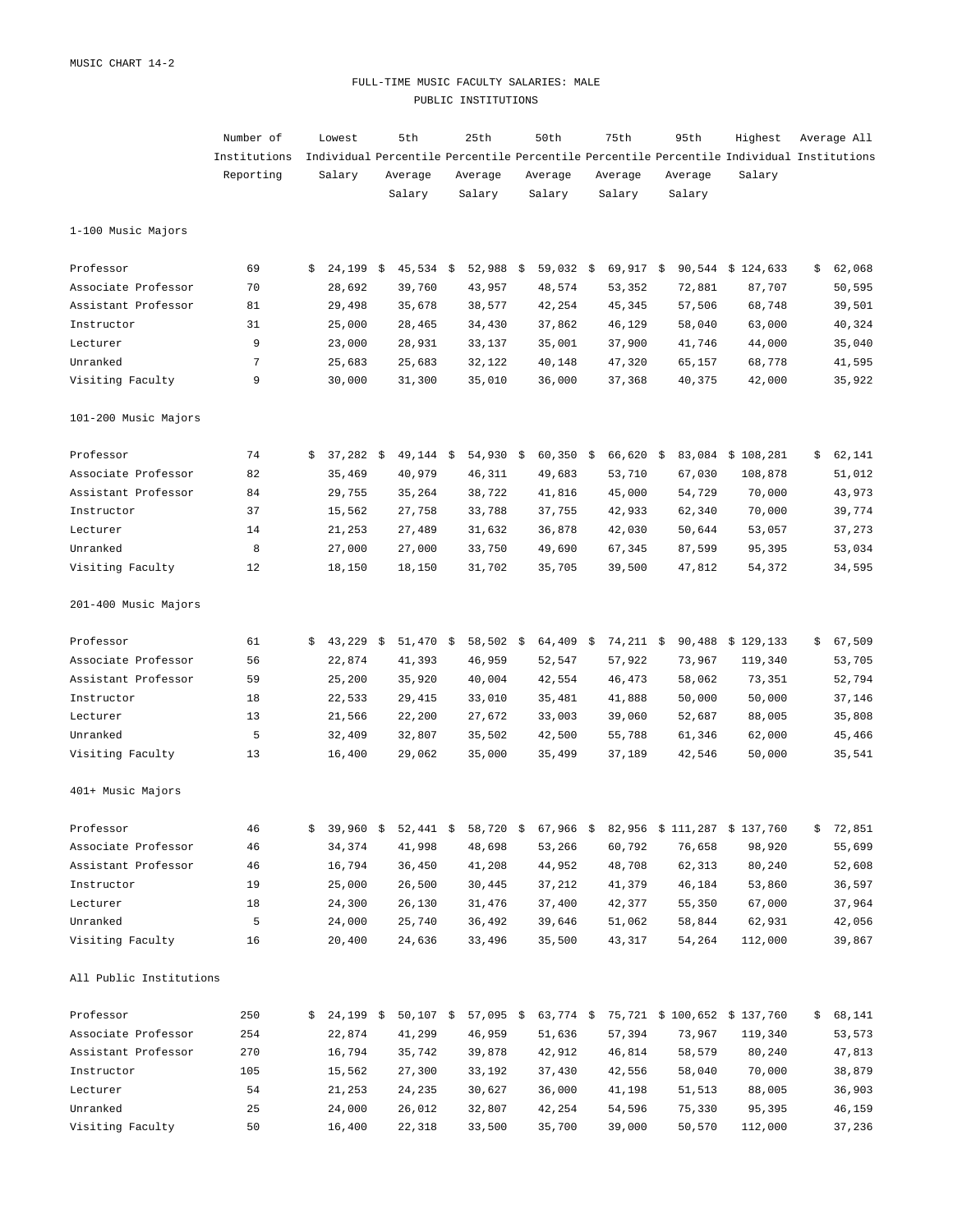## FULL-TIME MUSIC FACULTY SALARIES: FEMALE PRIVATE INSTITUTIONS

|                          | Number of      |    | Lowest      | 5th         | 25th        | 50th        | 75th                                                                 | 95th        | Highest                                                                                   | Average All  |
|--------------------------|----------------|----|-------------|-------------|-------------|-------------|----------------------------------------------------------------------|-------------|-------------------------------------------------------------------------------------------|--------------|
|                          | Institutions   |    |             |             |             |             |                                                                      |             | Individual Percentile Percentile Percentile Percentile Percentile Individual Institutions |              |
|                          | Reporting      |    | Salary      | Average     | Average     | Average     | Average                                                              | Average     | Salary                                                                                    |              |
|                          |                |    |             | Salary      | Salary      | Salary      | Salary                                                               | Salary      |                                                                                           |              |
| 1-50 Music Majors        |                |    |             |             |             |             |                                                                      |             |                                                                                           |              |
| Professor                | 29             | Ŝ. | $42,300$ \$ | $43,684$ \$ | $47,599$ \$ | 52,590      | \$<br>$58,200$ \$                                                    | $71,859$ \$ | 74,336                                                                                    | \$<br>54,651 |
| Associate Professor      | 28             |    | 32,311      | 35,230      | 42,500      | 46,757      | 51,954                                                               | 58,959      | 67,680                                                                                    | 46,592       |
| Assistant Professor      | 32             |    | 26,500      | 28,546      | 36,050      | 39,000      | 42,448                                                               | 47,647      | 50,000                                                                                    | 39,044       |
| Instructor               | $\overline{4}$ |    | 28,123      | 28,445      | 29,733      | 29,733      | 30,000                                                               | 32,647      | 33,309                                                                                    | 30,180       |
| Lecturer                 | 2              |    | 34,500      | 34,832      | 36,162      | 37,824      | 39,485                                                               | 40,815      | 41,147                                                                                    | 37,824       |
| Unranked                 | 2              |    | 33,110      | 33,173      | 33,426      | 33,742      | 34,057                                                               | 34,310      | 34,373                                                                                    | 33,742       |
| Visiting Faculty         | $\overline{4}$ |    | 35,000      | 35,450      | 37,250      | 41,725      | 46,005                                                               | 47,337      | 47,670                                                                                    | 41,530       |
| 51-100 Music Majors      |                |    |             |             |             |             |                                                                      |             |                                                                                           |              |
| Professor                | 40             | Ŝ. | $35,874$ \$ | $42,563$ \$ | $48,240$ \$ | 53,320 \$   | 58,925 \$                                                            | $68,503$ \$ | 71,236                                                                                    | \$<br>53,629 |
| Associate Professor      | 41             |    | 35,000      | 37,218      | 41,713      | 44,967      | 50,070                                                               | 58,847      | 89,500                                                                                    | 46,650       |
| Assistant Professor      | 49             |    | 24,850      | 30,975      | 36,864      | 40,294      | 44,337                                                               | 50,963      | 55,668                                                                                    | 40,602       |
| Instructor               | 10             |    | 23,320      | 24,580      | 28,875      | 31,850      | 33,585                                                               | 40,441      | 51,406                                                                                    | 32,109       |
| Lecturer                 | 9              |    | 28,366      | 31,124      | 40,650      | 43,903      | 45,570                                                               | 48,160      | 49,430                                                                                    | 41,966       |
| Unranked                 | 6              |    | 21,424      | 24,424      | 30,237      | 33,761      | 34,842                                                               | 41,883      | 45,298                                                                                    | 33,088       |
| Visiting Faculty         | 5              |    | 24,000      | 25,608      | 32,040      | 36,635      | 40,000                                                               | 42,046      | 42,558                                                                                    | 35,047       |
| 101-200 Music Majors     |                |    |             |             |             |             |                                                                      |             |                                                                                           |              |
| Professor                | 19             | \$ | $38,750$ \$ | 48,275 \$   | 54,238 \$   | $57,000$ \$ | $61,455$ \$                                                          | $81,122$ \$ | 84,823                                                                                    | \$<br>59,083 |
| Associate Professor      | 27             |    | 34,000      | 39,762      | 46,845      | 49,238      | 53,969                                                               | 60,581      | 69,256                                                                                    | 50,086       |
| Assistant Professor      | 29             |    | 30,000      | 34,261      | 40,395      | 43,041      | 47,636                                                               | 52,397      | 62,194                                                                                    | 43,553       |
| Instructor               | 6              |    | 27,300      | 29,490      | 35,300      | 36,893      | 42,085                                                               | 43,460      | 44,000                                                                                    | 37,566       |
| Lecturer                 | 3              |    | 30,900      | 32,027      | 35,829      | 37,000      | 42,318                                                               | 49,962      | 52,000                                                                                    | 39,456       |
| Unranked                 | $\mathbf{1}$   |    | 55,979      | 55,979      | 55,979      | 55,979      | 55,979                                                               | 55,979      | 55,979                                                                                    | 55,979       |
| Visiting Faculty         | $\mathbf{1}$   |    | 36,500      | 36,500      | 36,500      | 36,500      | 36,500                                                               | 36,500      | 36,500                                                                                    | 36,500       |
| 201+ Music Majors        |                |    |             |             |             |             |                                                                      |             |                                                                                           |              |
| Professor                | 25             |    |             |             |             |             | 33,000 \$ 50,465 \$ 62,638 \$ 69,264 \$ 81,872 \$ 105,986 \$ 136,048 |             |                                                                                           | \$73,176     |
| Associate Professor      | 29             |    | 38,735      | 43,512      | 49,758      | 54,995      | 64,728                                                               | 78,635      | 86,230                                                                                    | 57,936       |
| Assistant Professor      | 33             |    | 32,476      | 35,789      | 41,300      | 45,000      | 49,476                                                               | 55,000      | 64,000                                                                                    | 45,288       |
| Instructor               | 6              |    | 19,200      | 27,460      | 32,896      | 35,852      | 38,664                                                               | 42,817      | 47,150                                                                                    | 35,292       |
| Lecturer                 | 9              |    | 23,600      | 24,624      | 31,000      | 34,150      | 38,760                                                               | 62,700      | 65,000                                                                                    | 36,362       |
| Unranked                 | 7              |    | 26,195      | 26,260      | 35,086      | 52,052      | 64,183                                                               | 107,431     | 120,000                                                                                   | 54,010       |
| Visiting Faculty         | 4              |    | 28,328      | 28,579      | 29,582      | 35,500      | 43,000                                                               | 47,800      | 49,000                                                                                    | 37,082       |
| All Private Institutions |                |    |             |             |             |             |                                                                      |             |                                                                                           |              |
| Professor                | 113            |    |             |             |             |             |                                                                      |             | $$33,000$$ $$44,102$$ $$52,368$$ $$59,588$$ $$69,514$$ $$95,058$$ $$136,048$              | \$62,869     |
| Associate Professor      | 125            |    | 32,311      | 37,575      | 44,557      | 50,068      | 57,264                                                               | 73,341      | 89,500                                                                                    | 52,078       |
| Assistant Professor      | 143            |    | 24,850      | 32,063      | 38,000      | 42,280      | 46,336                                                               | 53,396      | 64,000                                                                                    | 42,612       |
| Instructor               | 26             |    | 19,200      | 25,000      | 30,450      | 33,263      | 36,573                                                               | 43,820      | 51,406                                                                                    | 33,883       |
| Lecturer                 | 23             |    | 23,600      | 25,000      | 32,360      | 37,000      | 43,903                                                               | 52,000      | 65,000                                                                                    | 38,465       |
| Unranked                 | 16             |    | 21,424      | 26,260      | 34,155      | 46,930      | 62,902                                                               | 105,274     | 120,000                                                                                   | 51,951       |
| Visiting Faculty         | 14             |    | 24,000      | 26,813      | 32,780      | 37,318      | 42,168                                                               | 48,136      | 49,000                                                                                    | 37,584       |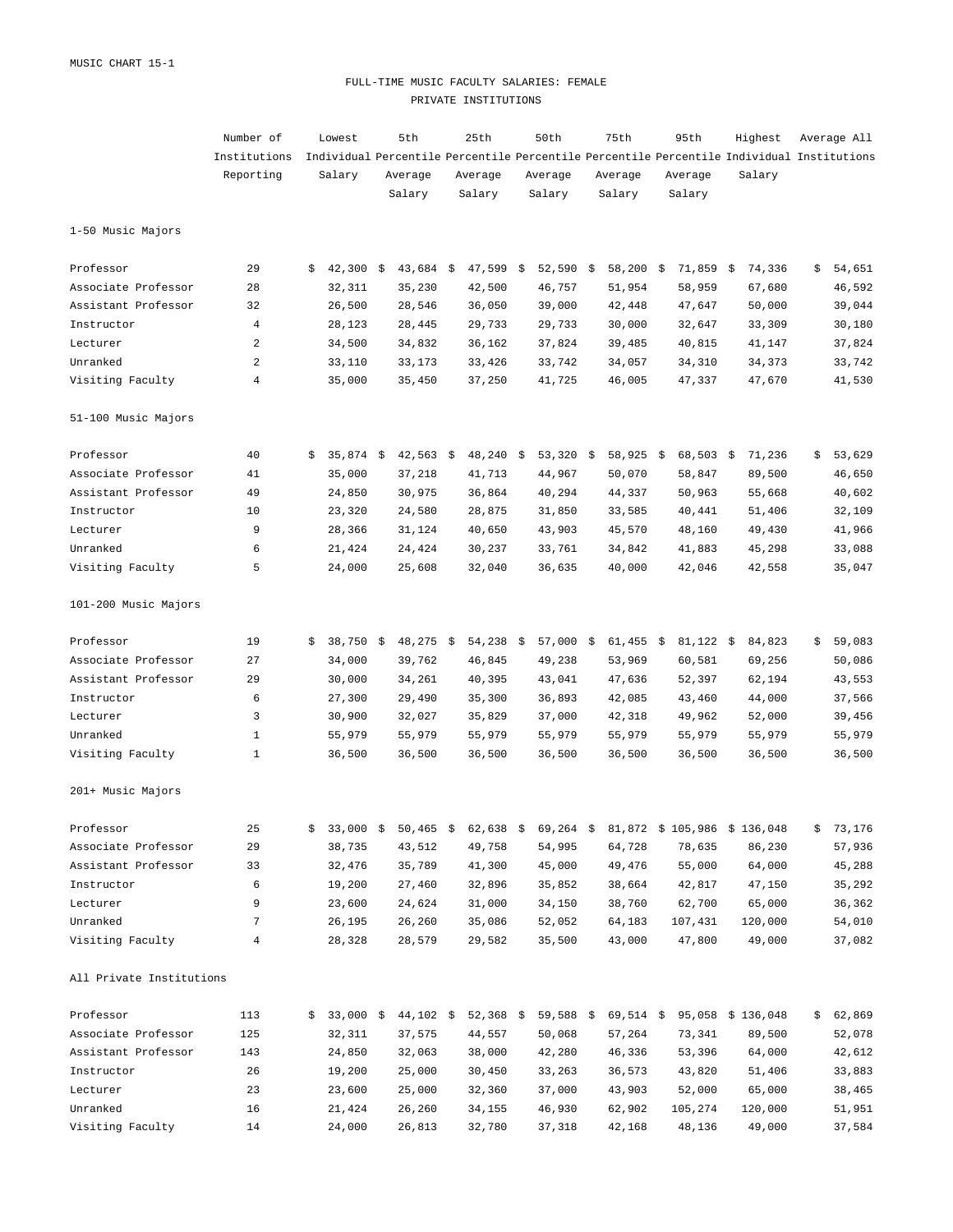## FULL-TIME MUSIC FACULTY SALARIES: FEMALE PUBLIC INSTITUTIONS

|                         | Number of      |    | Lowest      | 5th               | 25th                 | 50th        | 75th        | 95th        | Highest                                                                                   | Average All  |
|-------------------------|----------------|----|-------------|-------------------|----------------------|-------------|-------------|-------------|-------------------------------------------------------------------------------------------|--------------|
|                         | Institutions   |    |             |                   |                      |             |             |             | Individual Percentile Percentile Percentile Percentile Percentile Individual Institutions |              |
|                         | Reporting      |    | Salary      | Average           | Average              | Average     | Average     | Average     | Salary                                                                                    |              |
|                         |                |    |             | Salary            | Salary               | Salary      | Salary      | Salary      |                                                                                           |              |
| 1-100 Music Majors      |                |    |             |                   |                      |             |             |             |                                                                                           |              |
| Professor               | 34             | Ŝ. | 40,877      | \$<br>$43,145$ \$ | $53,164$ \$          | 55,872 \$   | $65,260$ \$ | 86,961 \$   | 94,810                                                                                    | \$<br>60,482 |
| Associate Professor     | 43             |    | 33,589      | 37,097            | 43,866               | 47,208      | 53,142      | 66,832      | 73,967                                                                                    | 49,375       |
| Assistant Professor     | 55             |    | 23,816      | 32,273            | 37,474               | 40,000      | 44,000      | 50,748      | 63,632                                                                                    | 40,867       |
| Instructor              | 25             |    | 20,724      | 25,696            | 32,185               | 35,000      | 39,970      | 51,060      | 66,750                                                                                    | 36,729       |
| Lecturer                | 5              |    | 25,496      | 25,663            | 26,330               | 32,000      | 34,290      | 36,034      | 36,470                                                                                    | 30,917       |
| Unranked                | $\overline{4}$ |    | 25,000      | 25,000            | 25,000               | 31,300      | 42,432      | 60,486      | 65,000                                                                                    | 37,746       |
| Visiting Faculty        | 8              |    | 28,000      | 29,400            | 32,650               | 37,000      | 40,500      | 47,200      | 50,000                                                                                    | 37,358       |
| 101-200 Music Majors    |                |    |             |                   |                      |             |             |             |                                                                                           |              |
| Professor               | 51             | Ŝ. | $43,000$ \$ | $47,669$ \$       | 54,750 $\frac{1}{2}$ | $60,327$ \$ | $68,686$ \$ | $81,420$ \$ | 91,600                                                                                    | \$<br>62,190 |
| Associate Professor     | 60             |    | 36,478      | 40,328            | 44,619               | 47,858      | 52,752      | 61,729      | 67,828                                                                                    | 49,097       |
| Assistant Professor     | 71             |    | 30,000      | 34,546            | 38,278               | 41,000      | 44,360      | 49,316      | 60,000                                                                                    | 41,507       |
| Instructor              | 20             |    | 16,622      | 26,278            | 32,469               | 34,766      | 40,107      | 48,837      | 54,513                                                                                    | 35,989       |
| Lecturer                | 14             |    | 20,014      | 23,150            | 30,000               | 34,830      | 41,427      | 47,945      | 57,756                                                                                    | 35,975       |
| Unranked                | 6              |    | 22,725      | 24,221            | 33,000               | 35,500      | 45,326      | 68,349      | 72,870                                                                                    | 41,125       |
| Visiting Faculty        | 8              |    | 18,150      | 23,075            | 31,000               | 33,349      | 35,001      | 38,280      | 39,500                                                                                    | 32,278       |
| 201-400 Music Majors    |                |    |             |                   |                      |             |             |             |                                                                                           |              |
| Professor               | 49             | Ŝ. | $44,699$ \$ | $51,721$ \$       | $57,743$ \$          | $62,442$ \$ | $72,378$ \$ | $87,064$ \$ | 97,069                                                                                    | \$<br>65,286 |
| Associate Professor     | 54             |    | 40,865      | 42,760            | 46,658               | 51,543      | 56,840      | 69,850      | 89,682                                                                                    | 52,768       |
| Assistant Professor     | 59             |    | 29,000      | 35,853            | 39,534               | 41,551      | 45,768      | 50,655      | 57,913                                                                                    | 42,617       |
| Instructor              | 12             |    | 33,500      | 33,681            | 34,992               | 36,350      | 38,001      | 44,500      | 50,000                                                                                    | 37,380       |
| Lecturer                | 10             |    | 15,250      | 17,635            | 25,050               | 31,818      | 33,160      | 39,315      | 41,000                                                                                    | 29,437       |
| Unranked                | $\mathbf{1}$   |    | 46,125      | 46,125            | 46,125               | 46,125      | 46,125      | 46,125      | 46,125                                                                                    | 46,125       |
| Visiting Faculty        | 5              |    | 32,000      | 32,002            | 34,020               | 35,700      | 37,925      | 53,125      | 60,000                                                                                    | 38,676       |
| 401+ Music Majors       |                |    |             |                   |                      |             |             |             |                                                                                           |              |
| Professor               | 42             |    |             |                   |                      |             |             |             | $50,671$ \$ 55,797 \$ 61,367 \$ 67,489 \$ 79,137 \$ 98,179 \$ 130,270                     | \$71,777     |
| Associate Professor     | 43             |    | 39,578      | 43,657            | 49,301               | 52,608      | 60,164      | 72,800      | 103,104                                                                                   | 55,166       |
| Assistant Professor     | 44             |    | 15,225      | 34,550            | 41,316               | 45,004      | 48,000      | 53,563      | 64,168                                                                                    | 44,351       |
| Instructor              | 13             |    | 27,660      | 31,566            | 36,500               | 40,000      | 41,850      | 44,463      | 45,517                                                                                    | 38,668       |
| Lecturer                | 18             |    | 22,610      | 24,300            | 32,875               | 38,346      | 41,675      | 50,378      | 67,000                                                                                    | 38,146       |
| Unranked                | $\overline{4}$ |    | 22,952      | 25,647            | 29,840               | 33,110      | 40,259      | 49,595      | 52,076                                                                                    | 35,598       |
| Visiting Faculty        | 13             |    | 30,000      | 30,000            | 32,760               | 35,000      | 42,384      | 60,075      | 61,500                                                                                    | 39,298       |
| All Public Institutions |                |    |             |                   |                      |             |             |             |                                                                                           |              |
| Professor               | 176            |    |             |                   |                      |             |             |             | $$40,877$ $$49,563$ $$57,500$ $$63,810$ $$73,722$ $$91,107$ $$130,270$                    | \$66,456     |
| Associate Professor     | 200            |    | 33,589      | 41,225            | 46,080               | 50,946      | 56,398      | 69,633      | 103,104                                                                                   | 52,488       |
| Assistant Professor     | 229            |    | 15,225      | 34,365            | 39,000               | 42,008      | 45,992      | 52,346      | 64,168                                                                                    | 42,579       |
| Instructor              | 70             |    | 16,622      | 27,000            | 32,617               | 36,160      | 40,000      | 49,742      | 66,750                                                                                    | 36,857       |
| Lecturer                | 47             |    | 15,250      | 22,200            | 29,070               | 34,290      | 40,817      | 48,856      | 67,000                                                                                    | 35,088       |
| Unranked                | 15             |    | 22,725      | 23,259            | 29,075               | 35,000      | 43,355      | 64,243      | 72,870                                                                                    | 38,327       |
| Visiting Faculty        | 34             |    | 18,150      | 28,700            | 32,031               | 35,001      | 40,000      | 57,200      | 61,500                                                                                    | 37,250       |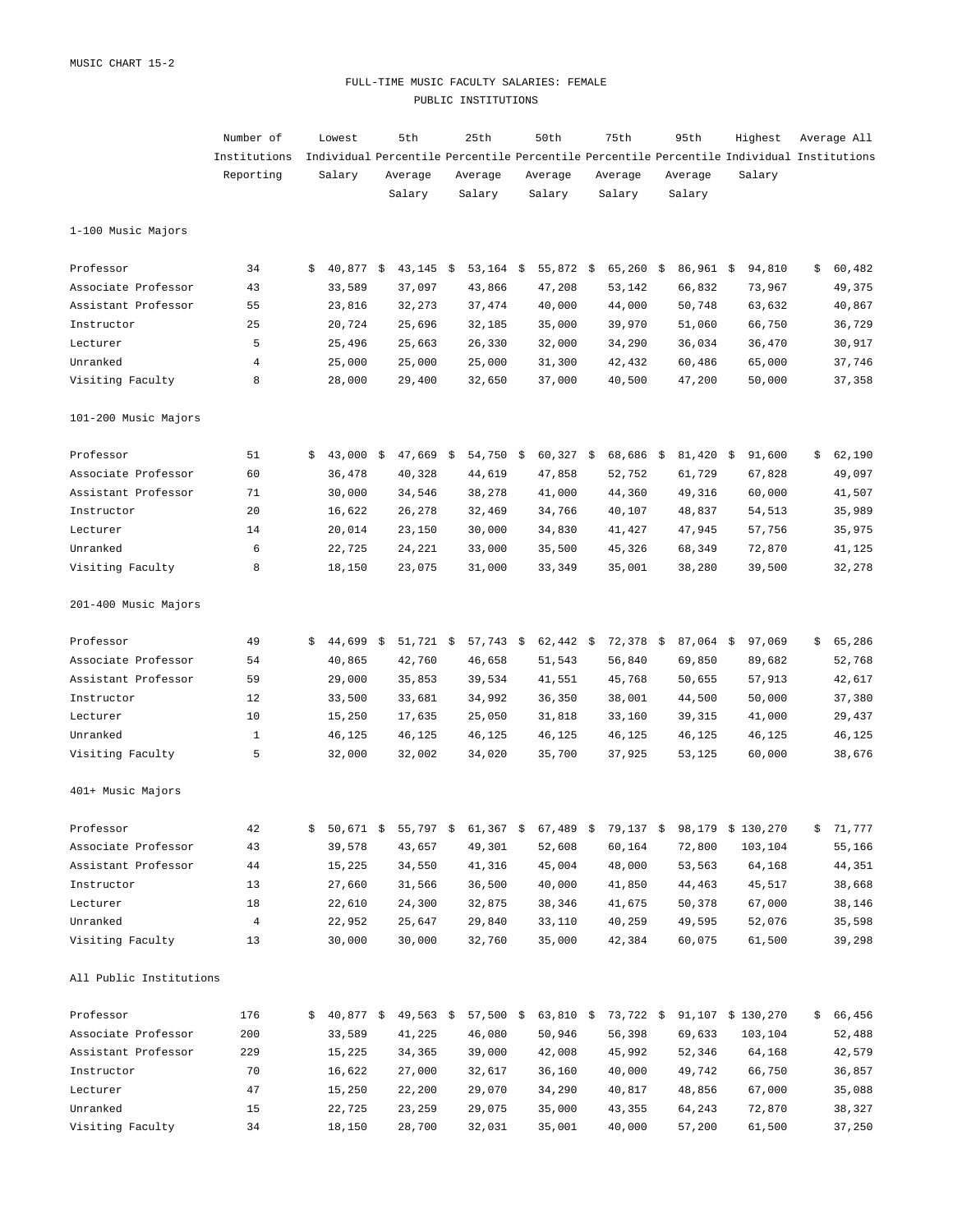## FULL-TIME MUSIC FACULTY SALARIES: ALL FACULTY PRIVATE INSTITUTIONS

|                          | Number of      |    | Lowest               | 5th         | 25th        | 50th        | 75th        | 95th    | Highest                                                                                   | Average All  |
|--------------------------|----------------|----|----------------------|-------------|-------------|-------------|-------------|---------|-------------------------------------------------------------------------------------------|--------------|
|                          | Institutions   |    |                      |             |             |             |             |         | Individual Percentile Percentile Percentile Percentile Percentile Individual Institutions |              |
|                          | Reporting      |    | Salary               | Average     | Average     | Average     | Average     | Average | Salary                                                                                    |              |
|                          |                |    |                      | Salary      | Salary      | Salary      | Salary      | Salary  |                                                                                           |              |
| 1-50 Music Majors        |                |    |                      |             |             |             |             |         |                                                                                           |              |
| Professor                | 59             | S  | $34,000$ \$          | $42,990$ \$ | 48,111 \$   | 54,200 \$   | $63,228$ \$ |         | 92,723 \$ 107,060                                                                         | \$<br>57,835 |
| Associate Professor      | 63             |    | 28,000               | 36,245      | 42,812      | 46,757      | 52,006      | 58,727  | 77,039                                                                                    | 47,424       |
| Assistant Professor      | 57             |    | 20,471               | 29,341      | 36,025      | 39,000      | 42,925      | 49,662  | 68,895                                                                                    | 39,542       |
| Instructor               | 11             |    | 25,000               | 26,650      | 29,330      | 30,000      | 34,982      | 45,875  | 53,000                                                                                    | 33,128       |
| Lecturer                 | $\overline{4}$ |    | 18,000               | 19,550      | 25,648      | 32,250      | 39,485      | 44,872  | 46,113                                                                                    | 32,326       |
| Unranked                 | 4              |    | 15,545               | 19,058      | 33,110      | 34,373      | 44,355      | 61,431  | 65,700                                                                                    | 38,617       |
| Visiting Faculty         | 5              |    | 35,000               | 35,600      | 38,000      | 38,000      | 45,450      | 47,226  | 47,670                                                                                    | 40,824       |
| 51-100 Music Majors      |                |    |                      |             |             |             |             |         |                                                                                           |              |
| Professor                | 73             | S. | $18,088 \text{ }$ \$ | $42,560$ \$ | $50,013$ \$ | $56,000$ \$ | $62,994$ \$ |         | 74,585 \$100,515                                                                          | \$<br>57,268 |
| Associate Professor      | 75             |    | 27,780               | 37,231      | 42,000      | 46,000      | 50,400      | 60,326  | 89,500                                                                                    | 47,202       |
| Assistant Professor      | 76             |    | 24,850               | 31,861      | 37,240      | 40,379      | 44,155      | 53,358  | 74,000                                                                                    | 41,232       |
| Instructor               | 20             |    | 23,320               | 24,800      | 31,700      | 34,550      | 39,058      | 44,443  | 51,406                                                                                    | 35,031       |
| Lecturer                 | 12             |    | 19,602               | 27,051      | 35,386      | 42,870      | 45,680      | 50,270  | 55,027                                                                                    | 40,455       |
| Unranked                 | 9              |    | 21,424               | 24,452      | 30,156      | 34,610      | 36,452      | 48,809  | 57,000                                                                                    | 34,675       |
| Visiting Faculty         | 10             |    | 24,000               | 27,780      | 36,635      | 40,000      | 40,270      | 45,539  | 50,000                                                                                    | 38,271       |
| 101-200 Music Majors     |                |    |                      |             |             |             |             |         |                                                                                           |              |
| Professor                | 37             | S  | $38,750$ \$          | $46,286$ \$ | $55,357$ \$ | $62,118$ \$ | $71,596$ \$ |         | 84,823 \$109,161                                                                          | \$<br>63,734 |
| Associate Professor      | 35             |    | 34,000               | 41,894      | 46,868      | 52,284      | 58,852      | 68,806  | 99,773                                                                                    | 53,510       |
| Assistant Professor      | 38             |    | 30,000               | 34,666      | 39,936      | 43,269      | 48,184      | 55,807  | 70,000                                                                                    | 44,010       |
| Instructor               | 16             |    | 20,000               | 27,651      | 34,600      | 36,952      | 40,000      | 43,640  | 48,242                                                                                    | 36,538       |
| Lecturer                 | 4              |    | 30,900               | 32,779      | 37,000      | 41,070      | 44,724      | 50,174  | 52,000                                                                                    | 41,136       |
| Unranked                 | 4              |    | 48,187               | 48,684      | 50,672      | 53,740      | 56,210      | 56,765  | 56,904                                                                                    | 53,142       |
| Visiting Faculty         | 3              |    | 35,000               | 35,225      | 36,125      | 36,500      | 40,179      | 49,008  | 51,215                                                                                    | 39,804       |
| 201+ Music Majors        |                |    |                      |             |             |             |             |         |                                                                                           |              |
| Professor                | 37             |    |                      |             |             |             |             |         | \$ 33,000 \$ 51,121 \$ 63,232 \$ 70,277 \$ 85,836 \$ 122,325 \$ 172,349                   | \$77,153     |
| Associate Professor      | 36             |    | 28,014               | 42,262      | 49,583      | 56,000      | 64,674      |         | 84,306 110,000                                                                            | 58,297       |
| Assistant Professor      | 36             |    | 32,107               | 36,755      | 42,000      | 45,998      | 50,947      | 59,454  | 82,500                                                                                    | 46,945       |
| Instructor               | 13             |    | 19,200               | 26,680      | 33,837      | 35,776      | 39,470      |         | 44,410 49,241                                                                             | 35,235       |
| Lecturer                 | 14             |    | 21,600               | 21,607      | 28,904      | 37,352      | 47,686      | 64,854  | 78,000                                                                                    | 39,671       |
| Unranked                 | 8              |    | 25,620               | 25,620      | 34,270      | 52,052      | 74,390      | 121,629 | 153,000                                                                                   | 58,871       |
| Visiting Faculty         | 9              |    | 28,328               | 29,415      | 40,000      | 45,500      | 57,500      | 80,299  | 91,000                                                                                    | 49,438       |
| All Private Institutions |                |    |                      |             |             |             |             |         |                                                                                           |              |
| Professor                | 206            |    |                      |             |             |             |             |         | $$18,088$ \$45,065 \$55,466 \$64,703 \$75,586 \$107,472 \$172,349                         | \$68,326     |
| Associate Professor      | 209            |    | 27,780               | 38,810      | 45,390      | 51,542      |             |         | 58,799 77,606 110,000                                                                     | 53,535       |
| Assistant Professor      | 207            |    | 20,471               | 33,000      | 38,522      | 42,860      | 47,515      | 56,171  | 82,500                                                                                    | 43,624       |
| Instructor               | 60             |    | 19,200               | 25,000      | 32,000      | 35,700      | 39,714      |         | 45,417 53,000                                                                             | 35,233       |
| Lecturer                 | 34             |    | 18,000               | 21,600      | 30,925      | 39,200      | 45,680      | 62,826  | 78,000                                                                                    | 39,569       |
| Unranked                 | 25             |    | 15,545               | 25,620      | 33,822      | 50,000      | 71,533      | 120,756 | 153,000                                                                                   | 57,208       |
| Visiting Faculty         | 27             |    | 24,000               | 29,582      | 36,601      | 40,000      | 48,002      | 69,859  | 91,000                                                                                    | 43,309       |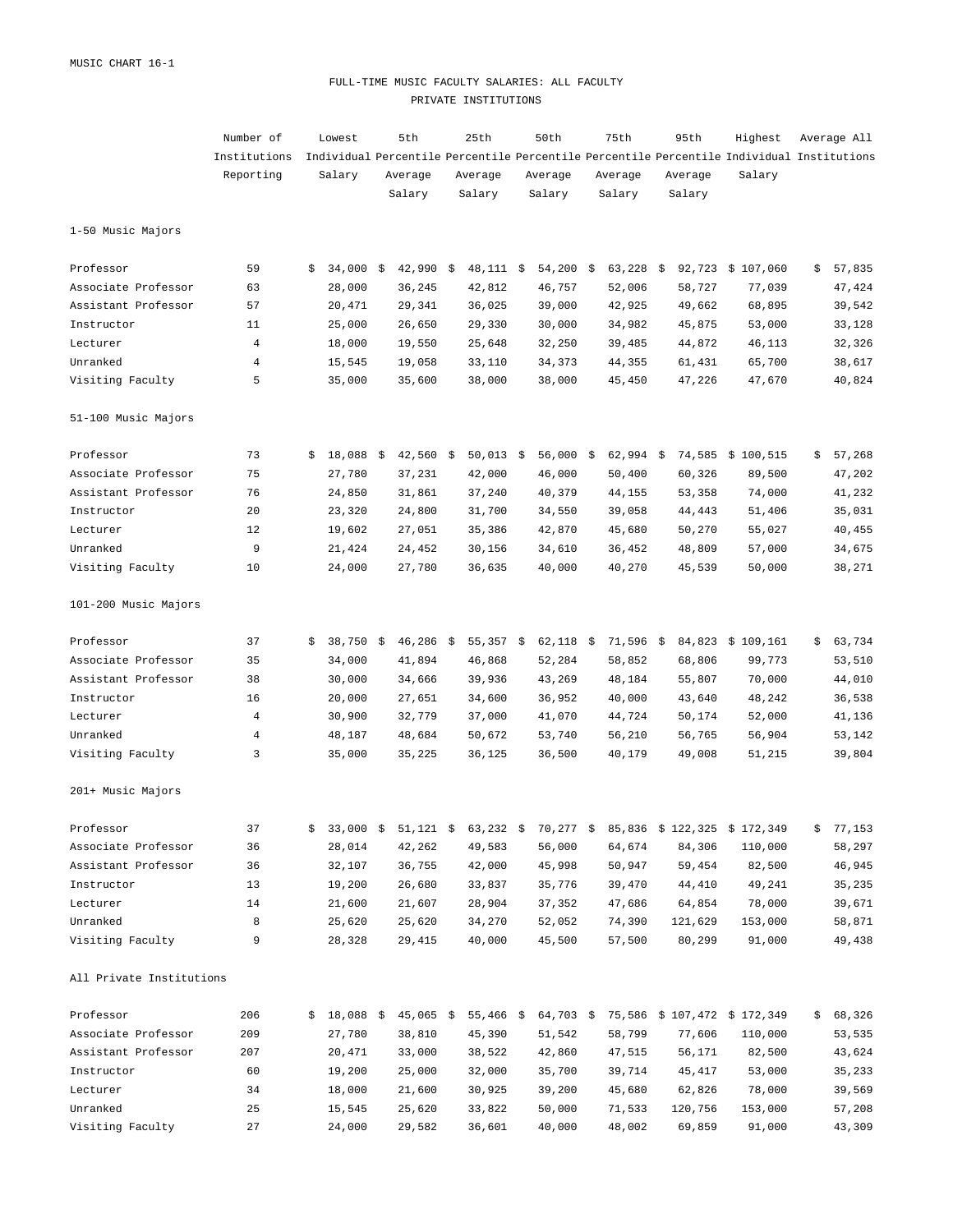## FULL-TIME MUSIC FACULTY SALARIES: ALL FACULTY PUBLIC INSTITUTIONS

|                         | Number of    | Lowest    | 5th         | 25th                 | 50th        | 75th      | 95th    | Highest                                                                                   | Average All  |
|-------------------------|--------------|-----------|-------------|----------------------|-------------|-----------|---------|-------------------------------------------------------------------------------------------|--------------|
|                         | Institutions |           |             |                      |             |           |         | Individual Percentile Percentile Percentile Percentile Percentile Individual Institutions |              |
|                         | Reporting    | Salary    | Average     | Average              | Average     | Average   | Average | Salary                                                                                    |              |
|                         |              |           | Salary      | Salary               | Salary      | Salary    | Salary  |                                                                                           |              |
| 1-100 Music Majors      |              |           |             |                      |             |           |         |                                                                                           |              |
| Professor               | 77           | 24,199 \$ | $43,780$ \$ | 52,918 \$            | $57,280$ \$ | 68,092 \$ |         | 89,460 \$124,633                                                                          | \$<br>61,510 |
| Associate Professor     | 83           | 28,692    | 38,520      | 44,100               | 48,225      | 53,253    | 71,624  | 87,707                                                                                    | 49,869       |
| Assistant Professor     | 88           | 23,816    | 34,970      | 38,081               | 41,500      | 44,934    | 55,332  | 68,748                                                                                    | 42,353       |
| Instructor              | 44           | 20,724    | 27,000      | 32,640               | 36,834      | 43,368    | 58,040  | 66,750                                                                                    | 38,916       |
| Lecturer                | 12           | 23,000    | 25,663      | 29,590               | 34,785      | 36,782    | 41,197  | 44,000                                                                                    | 33,868       |
| Unranked                | 8            | 25,000    | 25,000      | 31,300               | 38,046      | 46,970    | 65,000  | 68,778                                                                                    | 40,678       |
| Visiting Faculty        | 14           | 28,000    | 30,100      | 33,320               | 36,000      | 38,183    | 42,000  | 50,000                                                                                    | 36,444       |
| 101-200 Music Majors    |              |           |             |                      |             |           |         |                                                                                           |              |
| Professor               | 81           | 37,282 \$ | $48,904$ \$ | $54,930 \text{ }$ \$ | $60,354$ \$ | 66,899 \$ |         | 83,045 \$108,281                                                                          | \$<br>62,197 |
| Associate Professor     | 87           | 35,469    | 40,820      | 45,708               | 49,219      | 53,480    | 63,486  | 108,878                                                                                   | 50,439       |
| Assistant Professor     | 88           | 29,755    | 34,944      | 38,602               | 41,521      | 44,951    | 53,158  | 70,000                                                                                    | 42,326       |
| Instructor              | 41           | 15,562    | 26,696      | 33,023               | 37,000      | 42,139    | 59,073  | 70,000                                                                                    | 38,579       |
| Lecturer                | 18           | 20,014    | 24,950      | 30,261               | 36,348      | 41,817    | 50,501  | 57,756                                                                                    | 36,744       |
| Unranked                | 12           | 22,725    | 27,000      | 33,750               | 47,931      | 61,341    | 83,672  | 95,395                                                                                    | 49,065       |
| Visiting Faculty        | 16           | 18,150    | 18,150      | 30,540               | 35,000      | 37,765    | 44,250  | 54,372                                                                                    | 32,592       |
| 201-400 Music Majors    |              |           |             |                      |             |           |         |                                                                                           |              |
| Professor               | 65           | 43,229 \$ | 51,428 \$   | 58,232 \$            | $64,174$ \$ | 74,158 \$ |         | 91,075 \$ 129,133                                                                         | \$<br>67,251 |
| Associate Professor     | 64           | 22,874    | 41,864      | 46,796               | 51,858      | 57,448    | 73,967  | 119,340                                                                                   | 53,308       |
| Assistant Professor     | 65           | 25,200    | 35,903      | 39,829               | 42,443      | 46,403    | 55,613  | 73,351                                                                                    | 43,646       |
| Instructor              | 23           | 22,533    | 29,860      | 33,829               | 36,000      | 41,238    | 50,000  | 50,000                                                                                    | 37,361       |
| Lecturer                | 17           | 15,250    | 21,566      | 26,063               | 31,682      | 36,500    | 47,220  | 88,005                                                                                    | 32,892       |
| Unranked                | 6            | 23,384    | 26,543      | 33,604               | 42,500      | 49,440    | 61,084  | 62,000                                                                                    | 41,566       |
| Visiting Faculty        | 16           | 16,400    | 31,169      | 34,265               | 35,600      | 37,925    | 44,891  | 60,000                                                                                    | 36,342       |
| 401+ Music Majors       |              |           |             |                      |             |           |         |                                                                                           |              |
| Professor               | 48           |           |             |                      |             |           |         | $$39,960$$ \$ 52,676 \$ 59,774 \$ 69,700 \$ 85,251 \$ 114,428 \$ 137,760                  | \$74,412     |
| Associate Professor     | 48           | 34,374    | 43,033      | 48,948               | 53,300      | 61,512    | 75,809  | 103,104                                                                                   | 55,927       |
| Assistant Professor     | 47           | 15,225    | 36,444      | 41,291               | 44,970      | 48,336    | 59,404  | 80,240                                                                                    | 45,465       |
| Instructor              | 23           | 25,000    | 27,184      | 32,125               | 37,811      | 41,614    | 45,574  | 53,860                                                                                    | 37,276       |
| Lecturer                | 24           | 22,610    | 24,930      | 31,858               | 38,001      | 42,114    | 51,850  | 67,000                                                                                    | 38,070       |
| Unranked                | 8            | 22,952    | 23,843      | 29,840               | 37,828      | 45,287    | 53,704  | 62,931                                                                                    | 38,095       |
| Visiting Faculty        | 20           | 14,500    | 23,342      | 32,654               | 35,000      | 42,631    | 60,750  | 112,000                                                                                   | 38,950       |
| All Public Institutions |              |           |             |                      |             |           |         |                                                                                           |              |
| Professor               | 271          |           |             |                      |             |           |         | $$24,199$ \$ 50,155 \$ 57,438 \$ 64,414 \$ 76,508 \$ 101,556 \$ 137,760                   | \$68,787     |
| Associate Professor     | 282          | 22,874    | 41,293      | 46,799               | 51,464      | 57,335    | 73,796  | 119,340                                                                                   | 53,349       |
| Assistant Professor     | 288          | 15,225    | 35,282      | 39,540               | 42,680      | 46,507    | 56,020  | 80,240                                                                                    | 43,659       |
| Instructor              | 131          | 15,562    | 27,000      | 33,000               | 37,000      | 42,000    | 56,361  | 70,000                                                                                    | 38,242       |
| Lecturer                | 71           | 15,250    | 22,569      | 30,000               | 35,350      | 40,969    | 50,686  | 88,005                                                                                    | 36,135       |
| Unranked                | 34           | 22,725    | 24,500      | 31,445               | 39,681      | 51,126    | 72,870  | 95,395                                                                                    | 42,792       |
| Visiting Faculty        | 66           | 14,500    | 22,203      | 33,000               | 35,499      | 39,500    | 53,400  | 112,000                                                                                   | 36,874       |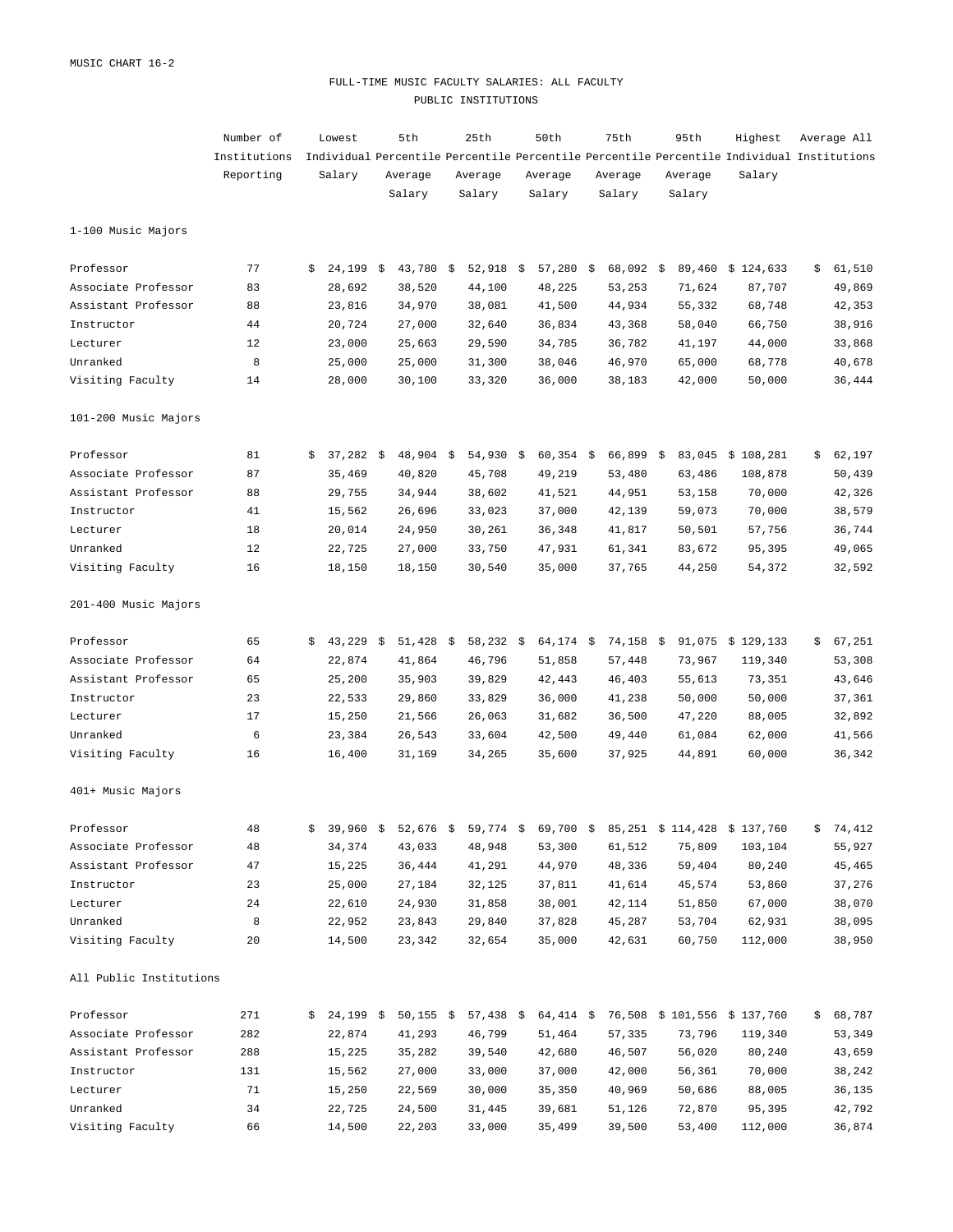#### PART-TIME MUSIC INSTRUCTION: MALE

|                                         | Number of    | Average Number of | Average FTE | Average Part-Time | Average           |
|-----------------------------------------|--------------|-------------------|-------------|-------------------|-------------------|
|                                         | Institutions | Persons           |             | Salaries          | Percentage of     |
|                                         | Reporting    |                   |             |                   | Total             |
|                                         |              |                   |             |                   | Instructional FTE |
| WITH FACULTY STATUS                     |              |                   |             |                   |                   |
| Private Institutions                    |              |                   |             |                   |                   |
| 1-50 Music Majors                       | 23           | 3.17              | 0.94        | \$11,356          | 17%               |
| 51-100 Music Majors                     | 28           | 4.93              | 2.52        | 9,313             | 13%               |
| 101-200 Music Majors                    | 11           | 6.36              | 3.61        | 10,437            | 13%               |
| 201+ Music Majors                       | 26           | 24.42             | 8.88        | 13,682            | 17%               |
| Public Institutions                     |              |                   |             |                   |                   |
| 1-100 Music Majors                      | 15           | 2.73              | 1.07        | \$12,866          | 8 <sup>°</sup>    |
| 101-200 Music Majors                    | 38           | 3.58              | 1.60        | 14,277            | 8 <sup>°</sup>    |
| 201-400 Music Majors                    | 26           | 5.81              | 2.52        | 13,724            | $7\%$             |
| 401+ Music Majors                       | 30           | 8.80              | 3.06        | 11,713            | $6\%$             |
| All Institutions                        | 197          | 7.65              | 3.03        | \$12,710          | $11$ %            |
| ADJUNCT FACULTY OR TEACHING ASSOCIATES  |              |                   |             |                   |                   |
| Private Institutions                    |              |                   |             |                   |                   |
| 1-50 Music Majors                       | 61           | 5.54              | 1.52        | \$3,749           | 18%               |
| 51-100 Music Majors                     | 70           | 7.70              | 2.31        | 4,620             | 17%               |
| 101-200 Music Majors                    | 30           | 11.40             | 3.75        | 5,950             | 17%               |
| 201+ Music Majors                       | 23           | 13.78             | 5.25        | 12,438            | $11\%$            |
| Public Institutions                     |              |                   |             |                   |                   |
| 1-100 Music Majors                      | 78           | 5.38              | 1.61        | \$4,798           | 15%               |
| 101-200 Music Majors                    | 68           | 7.84              | 2.50        | 6,448             | 12%               |
| 201-400 Music Majors                    | 43           | 12.37             | 3.88        | 5,893             | $11$ %            |
| 401+ Music Majors                       | 28           | 10.79             | 3.09        | 7,717             | $6\%$             |
| All Institutions                        | 401          | 8.29              | 2.59        | 6,215<br>\$       | 14%               |
| GRADUATE TEACHING ASSISTANTS/ASSOCIATES |              |                   |             |                   |                   |
| Private Institutions                    |              |                   |             |                   |                   |
| 1-50 Music Majors                       | $\mathbf 0$  | 0.00              | 0.00        | \$<br>$\mathbf 0$ | 0 %               |
| 51-100 Music Majors                     | 4            | 3.00              | 0.79        | 3,682             | 5%                |
| 101-200 Music Majors                    | 4            | 1.00              | 0.19        | 4,818             | $1\%$             |
| 201+ Music Majors                       | 15           | 20.60             | 5.03        | 5,142             | 5 <sup>°</sup>    |
| Public Institutions                     |              |                   |             |                   |                   |
| 1-100 Music Majors                      | 5            | 4.00              | 1.50        | \$9,292           | 8 <sup>°</sup>    |
| 101-200 Music Majors                    | 31           | 3.84              | 1.27        | 6,138             | 5%                |
| 201-400 Music Majors                    | 43           | 9.98              | 2.54        | 6,677             | 6%                |
| 401+ Music Majors                       | 37           | 31.27             | 9.84        | 5,906             | 11%               |
| All Institutions                        | 139          | 14.75             | 4.31        | \$5,984           | $7\%$             |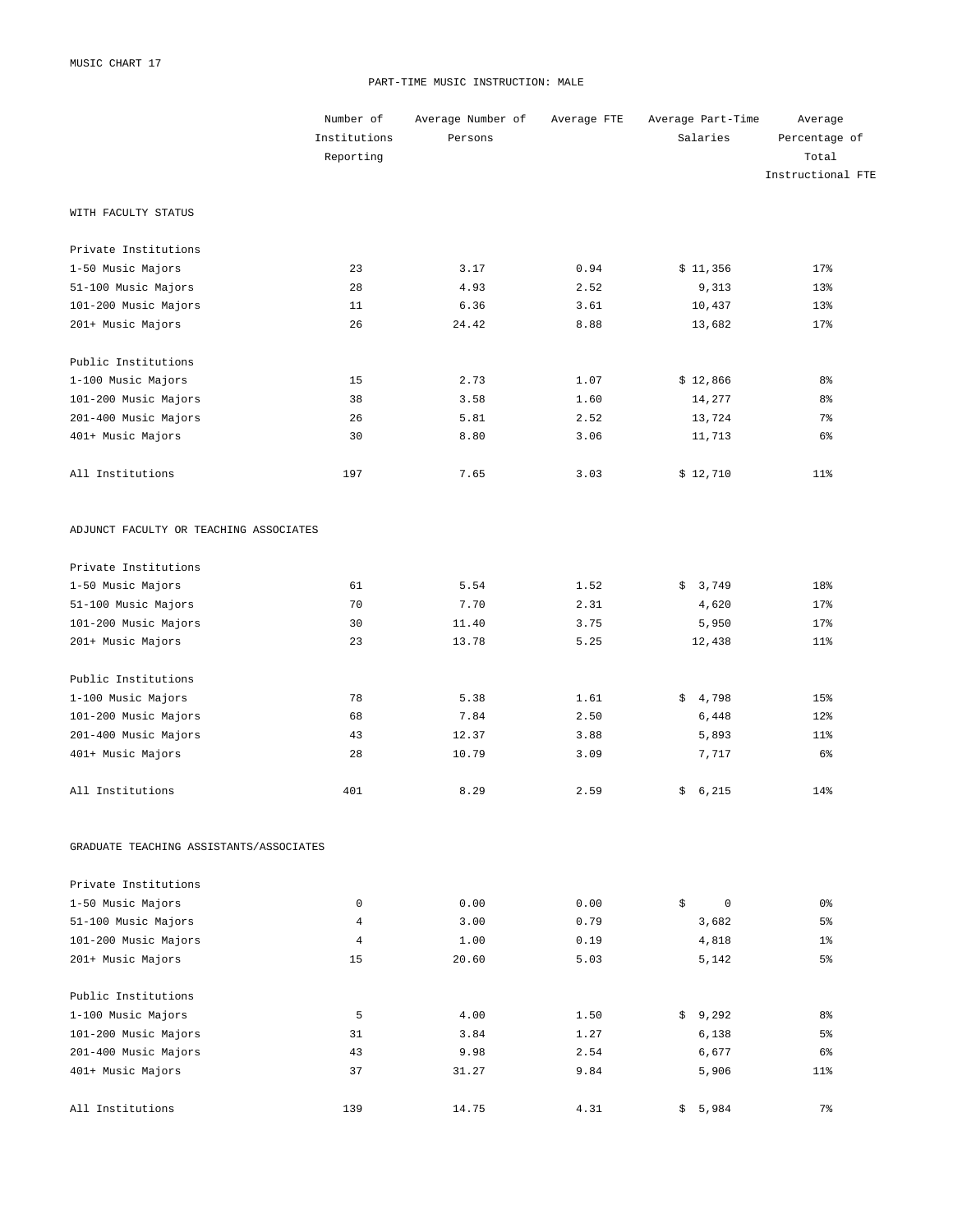#### PART-TIME MUSIC INSTRUCTION: FEMALE

|                                         | Number of    | Average Number of | Average FTE | Average Part-Time | Average           |
|-----------------------------------------|--------------|-------------------|-------------|-------------------|-------------------|
|                                         | Institutions | Persons           |             | Salaries          | Percentage of     |
|                                         | Reporting    |                   |             |                   | Total             |
|                                         |              |                   |             |                   | Instructional FTE |
| WITH FACULTY STATUS                     |              |                   |             |                   |                   |
| Private Institutions                    |              |                   |             |                   |                   |
| 1-50 Music Majors                       | 32           | 2.16              | 0.98        | \$10,795          | 15%               |
| 51-100 Music Majors                     | 23           | 5.70              | 2.86        | 7,823             | 14%               |
| 101-200 Music Majors                    | 10           | 6.90              | 4.10        | 9,399             | 15%               |
| 201+ Music Majors                       | 23           | 14.04             | 5.77        | 14,101            | $11$ %            |
| Public Institutions                     |              |                   |             |                   |                   |
| 1-100 Music Majors                      | 17           | 2.24              | 1.09        | \$12,983          | 10 <sup>8</sup>   |
| 101-200 Music Majors                    | 32           | 3.81              | 1.84        | 14,097            | 9%                |
| 201-400 Music Majors                    | 28           | 4.18              | 1.79        | 12,959            | $6\%$             |
| 401+ Music Majors                       | 31           | 5.84              | 2.36        | 12,238            | 5 <sup>°</sup>    |
| All Institutions                        | 196          | 5.36              | 2.40        | \$12,302          | 10 <sup>8</sup>   |
| ADJUNCT FACULTY OR TEACHING ASSOCIATES  |              |                   |             |                   |                   |
| Private Institutions                    |              |                   |             |                   |                   |
| 1-50 Music Majors                       | 60           | 5.25              | 1.43        | \$4,246           | 18%               |
| 51-100 Music Majors                     | 64           | 7.50              | 2.36        | 5,365             | 17%               |
| 101-200 Music Majors                    | 31           | 8.74              | 2.99        | 6,766             | 14%               |
| 201+ Music Majors                       | 22           | 11.18             | 4.74        | 9,545             | $11$ %            |
| Public Institutions                     |              |                   |             |                   |                   |
| 1-100 Music Majors                      | 74           | 4.82              | 1.33        | \$4,398           | 12%               |
| 101-200 Music Majors                    | 69           | 5.75              | 1.98        | 5,968             | 10 <sup>8</sup>   |
| 201-400 Music Majors                    | 43           | 7.56              | 2.74        | 7,089             | 8 <sup>°</sup>    |
| 401+ Music Majors                       | 27           | 6.89              | 2.15        | 8,358             | $4\%$             |
| All Institutions                        | 390          | 6.61              | 2.17        | \$6,167           | 13%               |
| GRADUATE TEACHING ASSISTANTS/ASSOCIATES |              |                   |             |                   |                   |
| Private Institutions                    |              |                   |             |                   |                   |
| 1-50 Music Majors                       | 1            | 1.00              | 0.30        | \$2,400           | $4\,$             |
| 51-100 Music Majors                     | 3            | 2.00              | 0.67        | 3,615             | $4\,$             |
| 101-200 Music Majors                    | 3            | 4.33              | 0.38        | 5,293             | $1\%$             |
| 201+ Music Majors                       | 13           | 19.62             | 5.64        | 4,174             | 6%                |
| Public Institutions                     |              |                   |             |                   |                   |
| 1-100 Music Majors                      | 7            | 2.43              | 0.84        | \$6,551           | 5%                |
| 101-200 Music Majors                    | 32           | 3.19              | 1.01        | 5,711             | $4\%$             |
| 201-400 Music Majors                    | 40           | 8.78              | 2.82        | 7,705             | 6%                |
| 401+ Music Majors                       | 36           | 28.64             | 8.28        | 5,683             | 10 <sub>8</sub>   |
| All Institutions                        | 135          | 13.16             | 3.90        | \$5,865           | 6%                |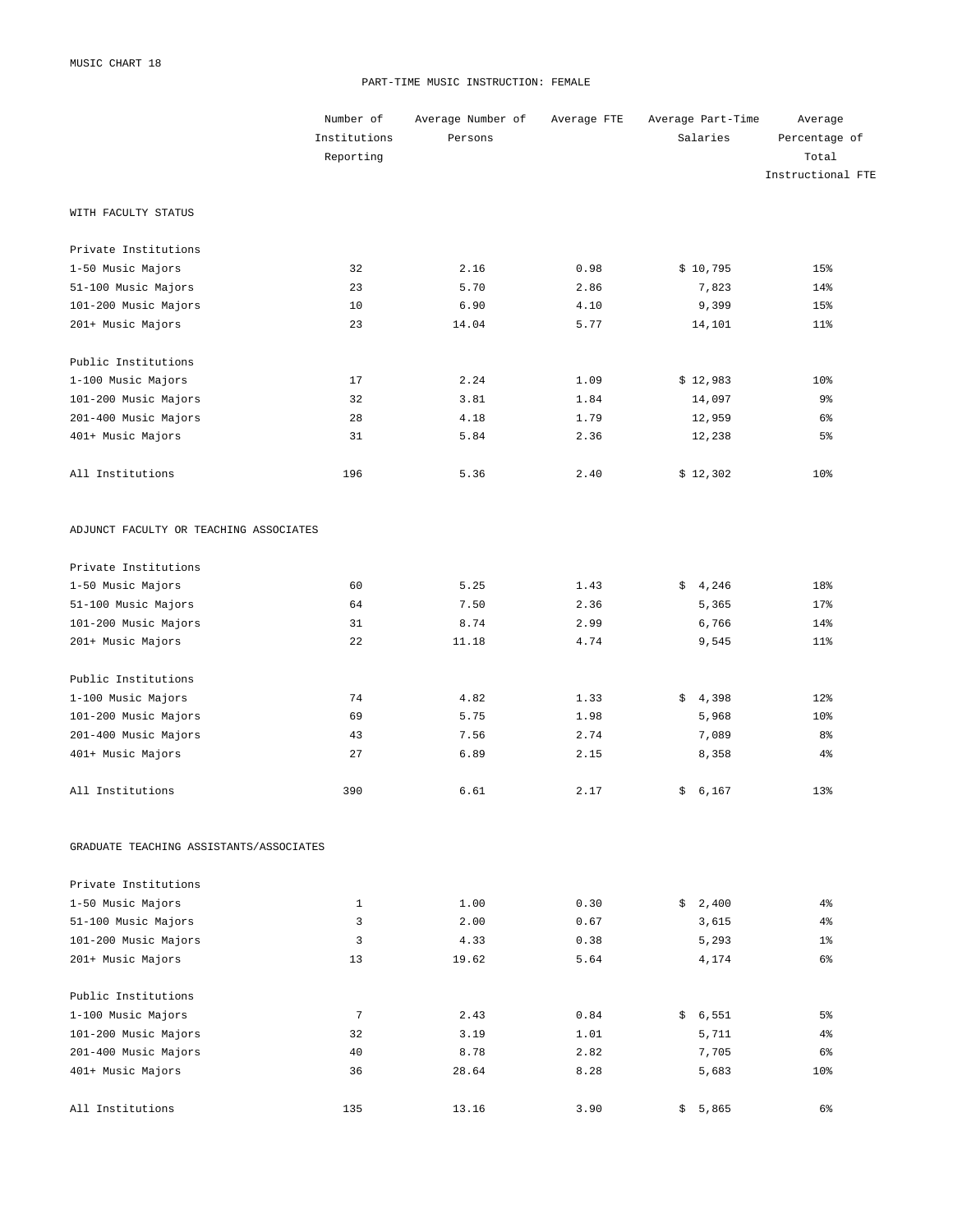#### PART-TIME MUSIC INSTRUCTION: ALL PART-TIME FACULTY

|                                         | Number of      | Average Number of | Average FTE | Average Part-Time | Average           |
|-----------------------------------------|----------------|-------------------|-------------|-------------------|-------------------|
|                                         | Institutions   | Persons           |             | Salaries          | Percentage of     |
|                                         | Reporting      |                   |             |                   | Total             |
|                                         |                |                   |             |                   | Instructional FTE |
| WITH FACULTY STATUS                     |                |                   |             |                   |                   |
| Private Institutions                    |                |                   |             |                   |                   |
| 1-50 Music Majors                       | 42             | 3.55              | 1.34        | \$11,324          | 22%               |
| 51-100 Music Majors                     | 31             | 8.68              | 4.40        | 8,588             | 22%               |
| 101-200 Music Majors                    | 16             | 14.12             | 7.78        | 13,320            | 25%               |
| 201+ Music Majors                       | 31             | 40.81             | 14.98       | 13,701            | 27%               |
| Public Institutions                     |                |                   |             |                   |                   |
| 1-100 Music Majors                      | 25             | 4.00              | 1.47        | \$11,183          | 13%               |
| 101-200 Music Majors                    | 46             | 6.65              | 2.98        | 13,046            | 14%               |
| 201-400 Music Majors                    | 36             | 7.81              | 3.37        | 13,352            | 10%               |
| 401+ Music Majors                       | 38             | 12.45             | 4.73        | 12,757            | 9%                |
| All Institutions                        | 265            | 11.58             | 4.74        | \$12,784          | 17%               |
| ADJUNCT FACULTY OR TEACHING ASSOCIATES  |                |                   |             |                   |                   |
| Private Institutions                    |                |                   |             |                   |                   |
| 1-50 Music Majors                       | 70             | 10.47             | 2.77        | \$4,212           | 33%               |
| 51-100 Music Majors                     | 73             | 15.08             | 4.74        | 5,093             | 34%               |
| 101-200 Music Majors                    | 35             | 19.60             | 6.38        | 6,559             | 29%               |
| 201+ Music Majors                       | 27             | 25.33             | 9.68        | 11,068            | 22%               |
| Public Institutions                     |                |                   |             |                   |                   |
| 1-100 Music Majors                      | 89             | 9.49              | 2.74        | \$4,590           | 25%               |
| 101-200 Music Majors                    | 72             | 12.94             | 4.27        | 6,239             | 21%               |
| 201-400 Music Majors                    | 50             | 20.10             | 6.78        | 6,239             | 19%               |
| 401+ Music Majors                       | 32             | 20.34             | 6.46        | 8,553             | 10%               |
| All Institutions                        | 448            | 14.81             | 4.73        | \$6,373           | 26%               |
| GRADUATE TEACHING ASSISTANTS/ASSOCIATES |                |                   |             |                   |                   |
| Private Institutions                    |                |                   |             |                   |                   |
| 1-50 Music Majors                       | 1              | 1.00              | 0.30        | \$2,400           | $4\%$             |
| 51-100 Music Majors                     | $\overline{4}$ | 4.50              | 1.29        | 3,660             | 8%                |
| 101-200 Music Majors                    | $\overline{4}$ | 4.25              | 0.47        | 5,181             | $2\frac{6}{9}$    |
| 201+ Music Majors                       | 18             | 39.61             | 9.73        | 4,803             | 10 <sup>8</sup>   |
| Public Institutions                     |                |                   |             |                   |                   |
| 1-100 Music Majors                      | 7              | 5.29              | 1.92        | \$8,032           | $11\%$            |
| 101-200 Music Majors                    | 35             | 6.31              | 2.04        | 5,941             | 8 <sup>°</sup>    |
| 201-400 Music Majors                    | 46             | 17.48             | 5.03        | 7,156             | 11%               |
| 401+ Music Majors                       | 40             | 62.90             | 19.89       | 5,972             | 21%               |
| All Institutions                        | 155            | 27.92             | 8.35        | \$6,002           | 13%               |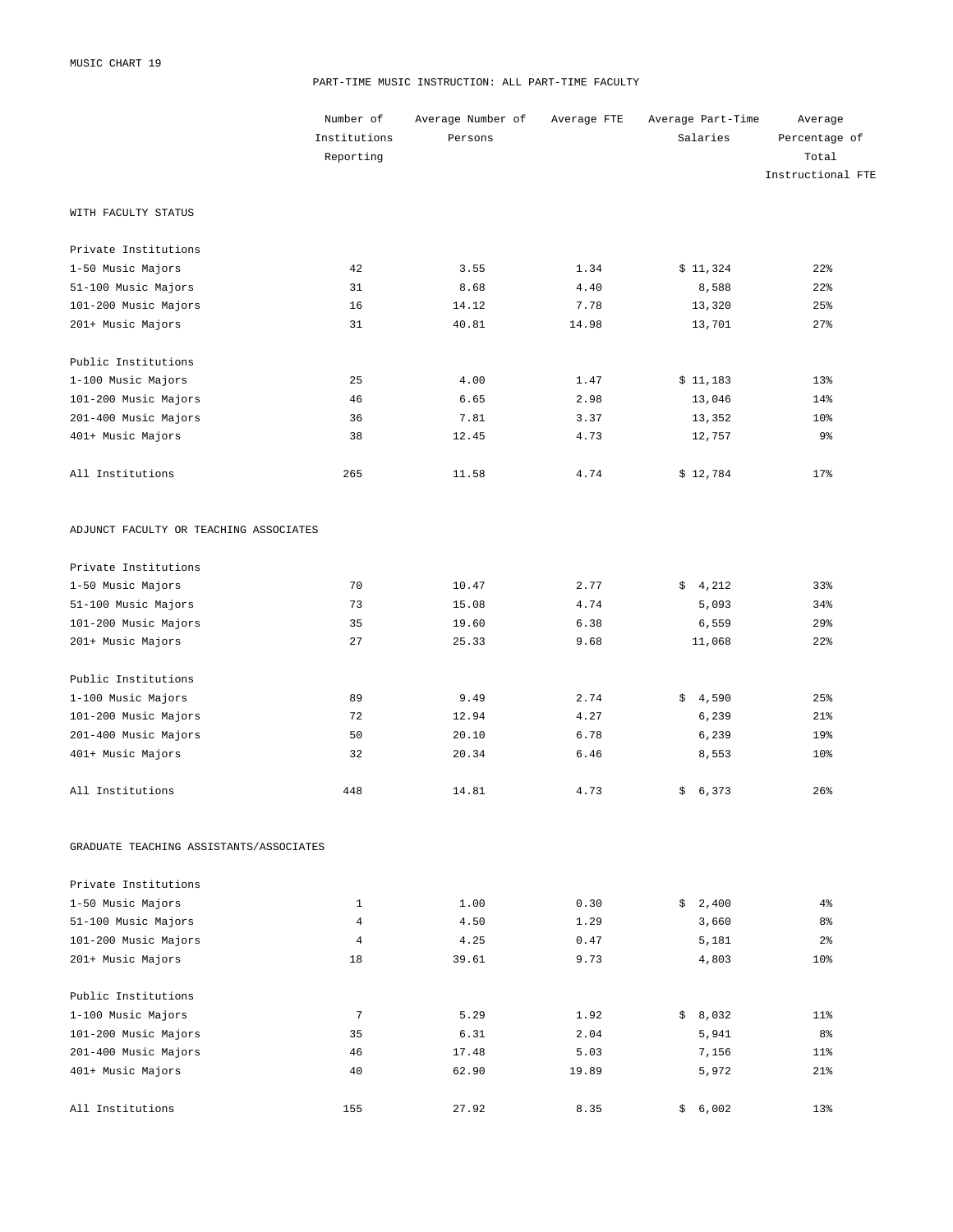## PART-TIME MUSIC PERFORMANCE STAFF HIGHEST DEGREE EARNED

|                      | Number of    | With      | With    | With      | With           | With                    | With No | Total |
|----------------------|--------------|-----------|---------|-----------|----------------|-------------------------|---------|-------|
|                      | Institutions | Doctorate | Masters | Bachelors |                | Associates Certificate/ | Degree  |       |
|                      | Reporting    |           |         |           |                | Diploma                 |         |       |
|                      |              |           |         |           |                |                         |         |       |
| Private Institutions |              |           |         |           |                |                         |         |       |
|                      |              |           |         |           |                |                         |         |       |
| 1-50 Music Majors    | 62           | 80        | 442     | 127       | $\mathbf{1}$   | 6                       | 8       | 664   |
| 51-100 Music Majors  | 67           | 124       | 773     | 258       | $\overline{a}$ | 11                      | 17      | 1,185 |
| 101-200 Music Majors | 33           | 84        | 419     | 174       | 0              | 28                      | 19      | 724   |
| 201+ Music Majors    | 37           | 148       | 697     | 358       | 6              | 37                      | 71      | 1,317 |
|                      |              |           |         |           |                |                         |         |       |
| Public Institutions  |              |           |         |           |                |                         |         |       |
|                      |              |           |         |           |                |                         |         |       |
| 1-100 Music Majors   | 64           | 78        | 451     | 169       | 6              | 10                      | 24      | 738   |
| 101-200 Music Majors | 63           | 127       | 491     | 191       | 2              | 7                       | 21      | 839   |
| 201-400 Music Majors | 49           | 83        | 558     | 141       | $\mathbf{1}$   | 13                      | 21      | 817   |
| 401+ Music Majors    | 33           | 82        | 407     | 202       | $\overline{a}$ | 12                      | 56      | 761   |
|                      |              |           |         |           |                |                         |         |       |
| All Institutions     | 408          | 806       | 4,238   | 1,620     | 20             | 124                     | 237     | 7,045 |

#### LENGTH OF SERVICE

|                      | Number of    | 1-4 Years | 5-9 Years | 10+ Years | Total |
|----------------------|--------------|-----------|-----------|-----------|-------|
|                      | Institutions |           |           |           |       |
|                      | Reporting    |           |           |           |       |
| Private Institutions |              |           |           |           |       |
| 1-50 Music Majors    | 62           | 375       | 172       | 117       | 664   |
| 51-100 Music Majors  | 67           | 546       | 341       | 298       | 1,185 |
| 101-200 Music Majors | 33           | 330       | 194       | 200       | 724   |
| 201+ Music Majors    | 37           | 575       | 302       | 440       | 1,317 |
| Public Institutions  |              |           |           |           |       |
| 1-100 Music Majors   | 64           | 398       | 175       | 165       | 738   |
| 101-200 Music Majors | 63           | 398       | 236       | 205       | 839   |
| 201-400 Music Majors | 49           | 403       | 238       | 176       | 817   |
| 401+ Music Majors    | 33           | 329       | 208       | 224       | 761   |
| All Institutions     | 408          | 3,354     | 1,866     | 1,825     | 7,045 |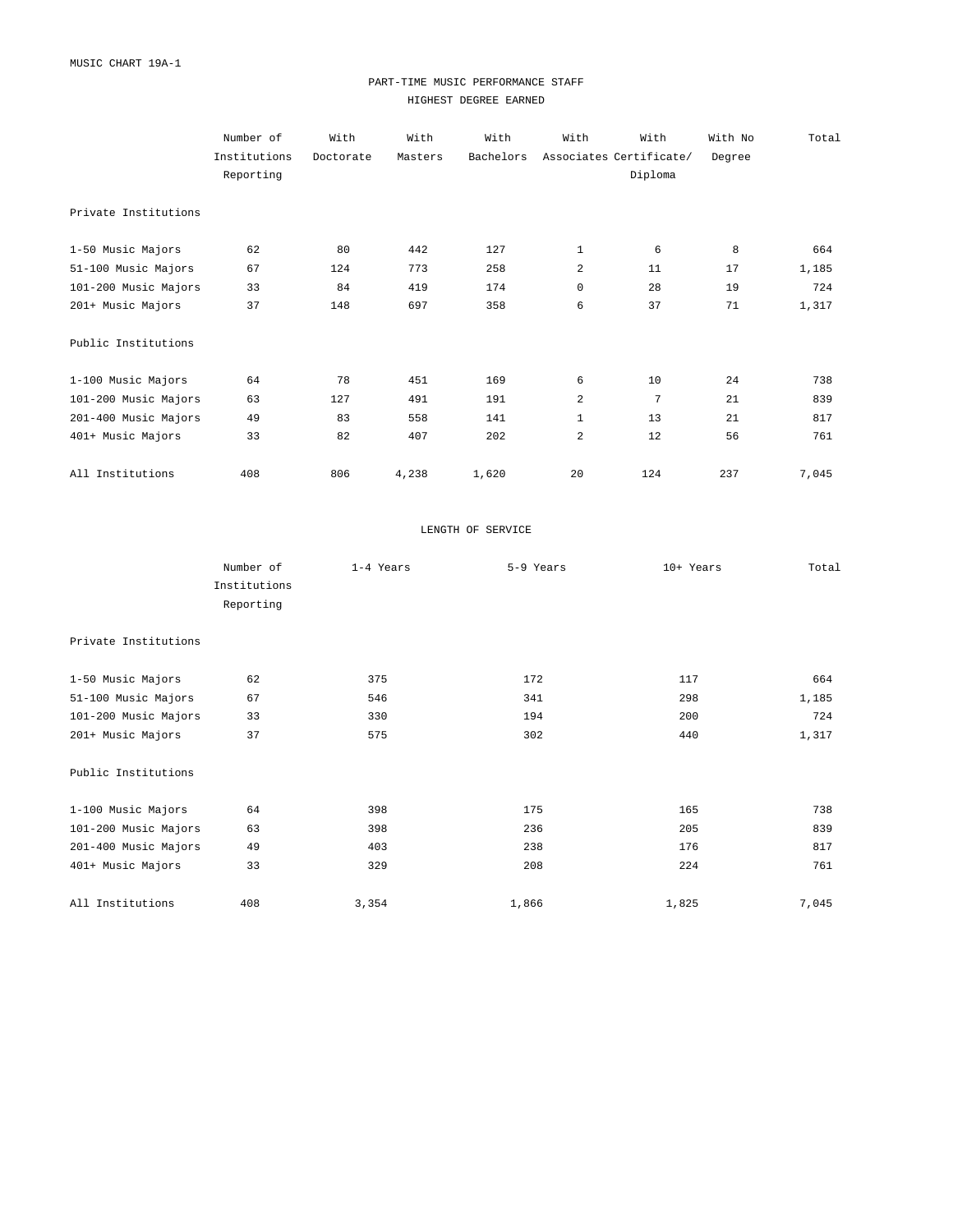### PART-TIME MUSIC PERFORMANCE STAFF HOURLY WAGES

|                      | Number of    |    | Lowest |    | 5th                                                    |    | 25th  |    | 50th  |    | 75th  |    | 95th     | Highest  | Average All  |
|----------------------|--------------|----|--------|----|--------------------------------------------------------|----|-------|----|-------|----|-------|----|----------|----------|--------------|
|                      | Institutions |    | Hourly |    | Percentile Percentile Percentile Percentile Percentile |    |       |    |       |    |       |    |          | Hourly   | Institutions |
|                      | Reporting    |    | Wage   |    |                                                        |    |       |    |       |    |       |    |          | Wage     |              |
| Private Institutions |              |    |        |    |                                                        |    |       |    |       |    |       |    |          |          |              |
| 1-50 Music Majors    | 62           | Ŝ. | 15.00  | Ŝ. | 18.00                                                  | Ŝ. | 30.00 | Ŝ. | 36.00 | Ŝ. | 40.00 | Ŝ. | 74.00    | \$147.00 | \$39.53      |
| 51-100 Music Majors  | 67           |    | 13.75  |    | 19.00                                                  |    | 30.00 |    | 35.00 |    | 41.00 |    | 51.00    | 100.00   | 36.07        |
| 101-200 Music Majors | 32           |    | 20.00  |    | 30.00                                                  |    | 35.00 |    | 46.00 |    | 59.00 |    | 113.25   | 135.00   | 51.73        |
| 201+ Music Majors    | 36           |    | 13.86  |    | 30.00                                                  |    | 40.00 |    | 54.00 |    | 80.00 |    | 128.50   | 200.00   | 61.88        |
| Public Institutions  |              |    |        |    |                                                        |    |       |    |       |    |       |    |          |          |              |
| 1-100 Music Majors   | 64           | Ŝ. | 10.00  | Ŝ. | 20.00                                                  | Ŝ. | 26.00 | Ŝ. | 31.00 | Ŝ. | 39.25 | Ŝ. | 96.70    | \$200.00 | \$37.64      |
| 101-200 Music Majors | 63           |    | 10.44  |    | 18.00                                                  |    | 28.00 |    | 36.00 |    | 43.00 |    | 72.50    | 200.00   | 43.98        |
| 201-400 Music Majors | 49           |    | 4.50   |    | 23.00                                                  |    | 30.00 |    | 42.00 |    | 50.00 |    | 71.20    | 125.00   | 42.56        |
| 401+ Music Majors    | 33           |    | 13.21  |    | 25.00                                                  |    | 28.00 |    | 44.00 |    | 66.00 |    | 110.00   | 200.00   | 52.94        |
| All Institutions     | 406          | \$ | 4.50   | Ŝ  | 20.00                                                  | \$ | 31.00 | \$ | 40.00 | \$ | 52.00 |    | \$101.00 | \$200.00 | \$44.69      |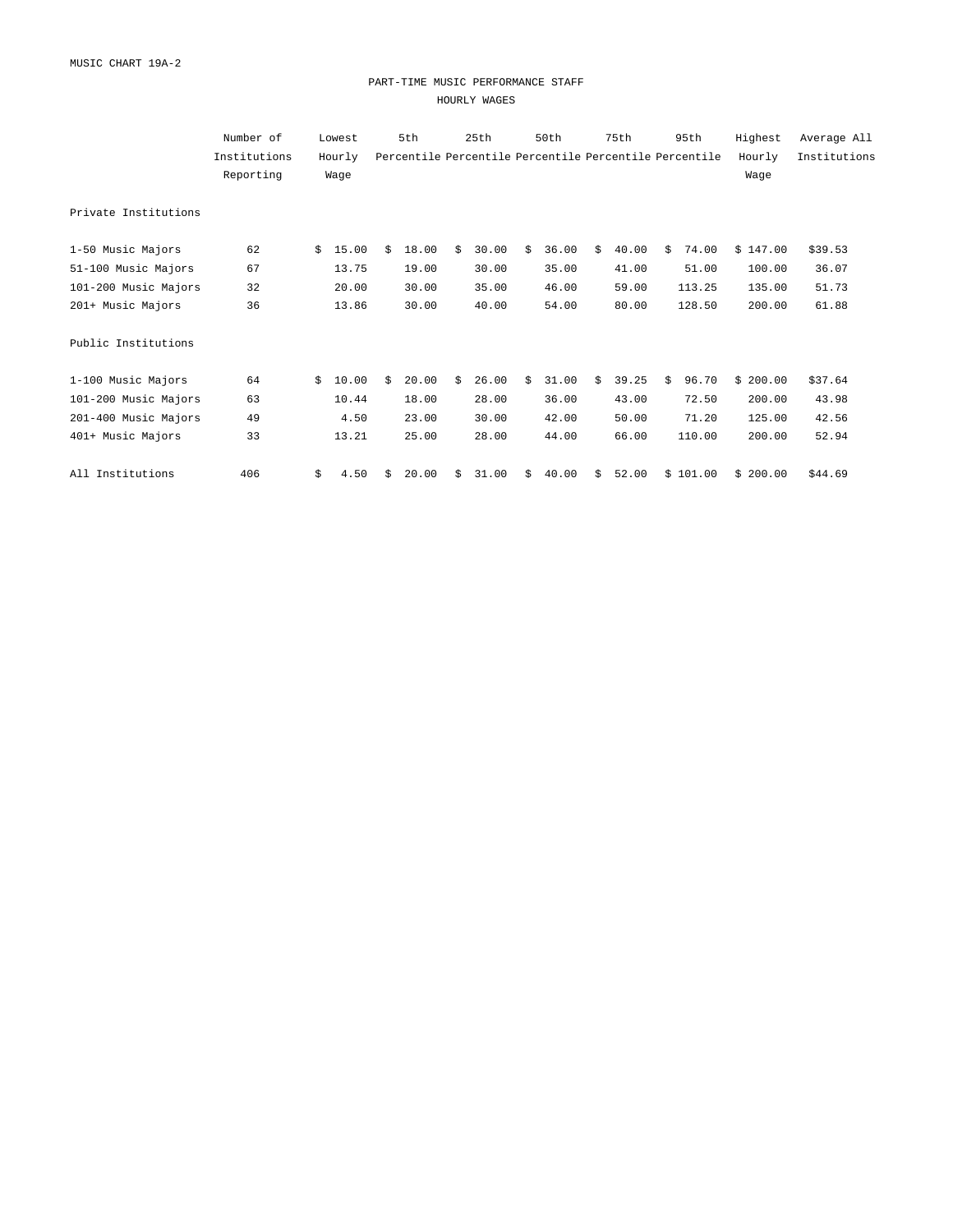Higher Education Arts Data Services DATA SUMMARIES 2003-2004

## **MUSIC ADMINISTRATION**

**Chart 20 and Chart 21** provide information on salaries for music executives and assistant/associate music executives for the 2003-2004 academic year. There are separate charts for salaries based on nine or ten months (Chart 20) and eleven or twelve months (Chart 21). The charts reflect gross yearly salary only and do not include benefits.

*Example: Chart 21 - "Music Executives' Salaries Based on Eleven or Twelve Months," Public Institutions, 401+ Music Majors.* Forty-two institutions reported music executive salaries in this category. The average salary was \$121,723. The range of salaries from the 5 percentile to the 95 percentile was \$79,060 to \$183,068. Additional percentile figures are also included to analyze the range of salaries.

**Chart 22** describes the appointment process for music executives.

*Example: Chart 22 - "Music Executives' Appointment Process," Public Institutions, 101-200 Music Majors.* Of the 92 institutions in this category reporting, 75% of music executives are appointed by the administration; 39% are elected by the faculty; and 79% are subject to formal faculty review on an average of every 2 years.

**Chart 23** analyzes the average amount of time spent on specific responsibilities by music executives and assistant or associate music executives.

*Example: Chart 23 - "Executives' Job Analysis: Average Percentage of Time Spent," Public Institutions, 201-400 Music Majors.* Music executives at 66 institutions in this category spend an average of 15% of time teaching, 6% in research/creative activities, 66% in administrative matters, 5% in service-related functions, and 7% in fundraising. Assistant or associate music executives at 46 public institutions with 201-400 music majors spend an average of 41% of time teaching, 9% in research/creative activities, 45% in administrative matters, 4% in service-related functions, and 1% in fundraising.

**Chart 24** provides data on personnel assignments in the areas of secretarial/clerical assistance, library staff, and professional/technical staff.

*Example: Chart 24-1 - "Music Administrative and Staff Assistance," Private Institutions, 201+ Music Majors.* At 42 institutions in this category, the average full-time equivalent (FTE) secretarial/clerical staff is 7.80 and the average salary expenditure is \$165,315. The music library staff at 34 institutions is 2.76 FTE at branch music libraries, and 1.64 in main libraries. The average annual salary expenditure for music library staff in all three areas is \$152,567.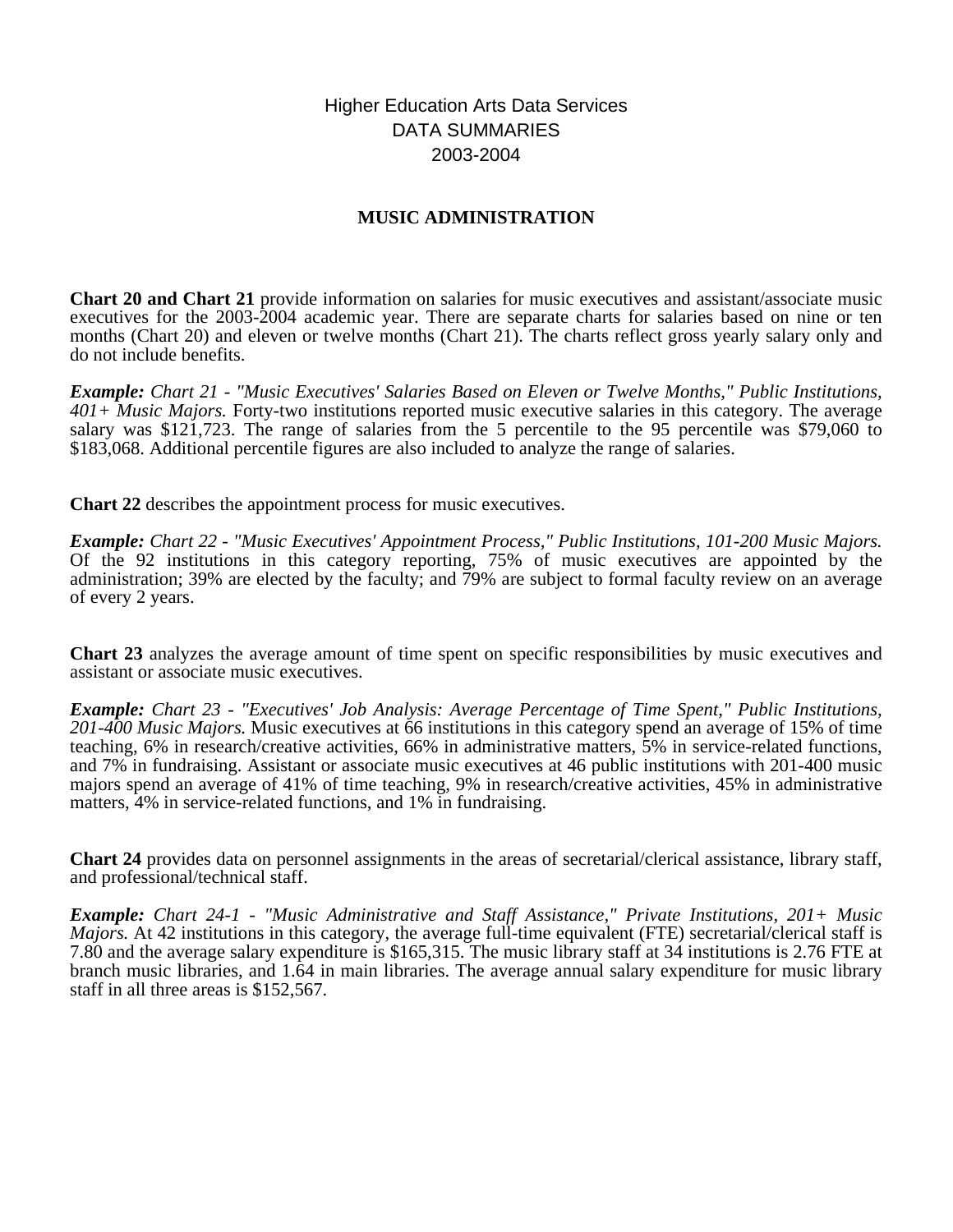## MUSIC EXECUTIVES' SALARIES BASED ON NINE OR TEN MONTHS (Exclusive of Benefits)

|                                             | Number of<br>Institutions<br>Reporting | 5th<br>Percentile |                  | 25th<br>Percentile |  | 50th<br>Percentile | 75th<br>Percentile | 95th<br>Percentile | Average          |
|---------------------------------------------|----------------------------------------|-------------------|------------------|--------------------|--|--------------------|--------------------|--------------------|------------------|
| MUSIC EXECUTIVE                             |                                        |                   |                  |                    |  |                    |                    |                    |                  |
| Private Institutions                        |                                        |                   |                  |                    |  |                    |                    |                    |                  |
|                                             |                                        |                   |                  |                    |  |                    |                    |                    |                  |
| 1-50 Music Majors                           | 66<br>50                               | \$                | $36,236$ \$      | $44,113$ \$        |  | $51,774$ \$        | $55,123$ \$        | $72,874$ \$        | 51,485           |
| 51-100 Music Majors<br>101-200 Music Majors | 15                                     |                   | 44,630<br>54,265 | 52,960             |  | 56,124             | 65,290             | 82,756             | 61,044<br>68,268 |
| 201+ Music Majors                           | 7                                      |                   | 55,817           | 60,017<br>66,300   |  | 63,645<br>67,760   | 73,222<br>76,780   | 91,816<br>113,599  | 75,986           |
|                                             |                                        |                   |                  |                    |  |                    |                    |                    |                  |
| Public Institutions                         |                                        |                   |                  |                    |  |                    |                    |                    |                  |
| 1-100 Music Majors                          | 53                                     | \$                | $44,866$ \$      | 52,945 \$          |  | $56,601$ \$        | 66,000 \$          | 76,840 \$          | 59,258           |
| 101-200 Music Majors                        | 34                                     |                   | 51,027           | 60,107             |  | 64,784             | 73,210             | 91,995             | 67,139           |
| 201-400 Music Majors                        | 21                                     |                   | 57,227           | 65,950             |  | 74,550             | 90,900             | 97,373             | 78,166           |
| 401+ Music Majors                           | 6                                      |                   | 67,916           | 80,086             |  | 83,500             | 87,300             | 117,875            | 87,733           |
|                                             |                                        |                   |                  |                    |  |                    |                    |                    |                  |
| All Institutions                            | 252                                    | \$                | $39,274$ \$      | $52,359$ \$        |  | $58,410$ \$        | $70,141$ \$        | $92,473$ \$        | 61,895           |
| ASSISTANT/ASSOCIATE MUSIC EXECUTIVE         |                                        |                   |                  |                    |  |                    |                    |                    |                  |
| Private Institutions                        |                                        |                   |                  |                    |  |                    |                    |                    |                  |
| 1-50 Music Majors                           | 1                                      | \$                | $43,000$ \$      | $43,000$ \$        |  | $43,000$ \$        | $43,000$ \$        | $43,000$ \$        | 43,000           |
| 51-100 Music Majors                         | $\overline{4}$                         |                   | 33,222           | 38,110             |  | 40,300             | 47,280             | 63,792             | 45,122           |
| 101-200 Music Majors                        | 8                                      |                   | 36,584           | 42,344             |  | 45,890             | 53,272             | 59,716             | 47,520           |
| 201+ Music Majors                           | 9                                      |                   | 47,900           | 65,839             |  | 70,210             | 76,947             | 89,320             | 69,746           |
| Public Institutions                         |                                        |                   |                  |                    |  |                    |                    |                    |                  |
| 1-100 Music Majors                          | 3                                      | \$                | $43,283$ \$      | 49,129 \$          |  | 56,437 \$          | 59,423 \$          | $61,812$ \$        | 53,556           |
| 101-200 Music Majors                        | 16                                     |                   | 39,772           | 46,320             |  | 52,878             | 63,932             | 73,161             | 53,830           |
| 201-400 Music Majors                        | 32                                     |                   | 43,706           | 52,116             |  | 60,532             | 65,776             | 87,564             | 61,176           |
| 401+ Music Majors                           | 17                                     |                   | 40,952           | 54,236             |  | 61,764             | 69,002             | 80,357             | 60,894           |
|                                             |                                        |                   |                  |                    |  |                    |                    |                    |                  |

All Institutions 68,914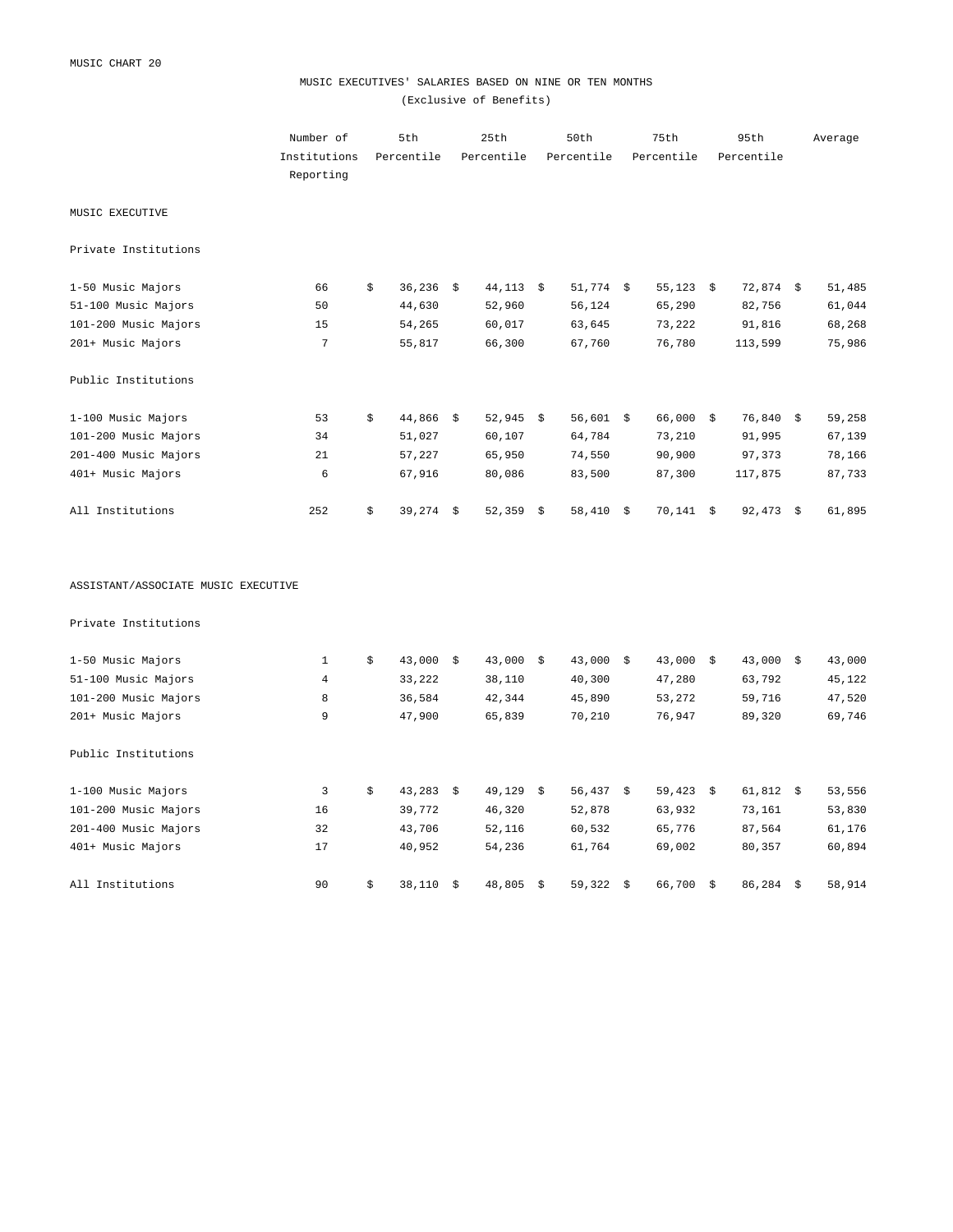## MUSIC EXECUTIVES' SALARIES BASED ON ELEVEN OR TWELVE MONTHS (Exclusive of Benefits)

|                                     | Number of<br>Institutions<br>Reporting | 5th<br>Percentile | 25th<br>Percentile | 50th<br>Percentile | 75th<br>Percentile |              | 95th<br>Percentile |              | Average |
|-------------------------------------|----------------------------------------|-------------------|--------------------|--------------------|--------------------|--------------|--------------------|--------------|---------|
| MUSIC EXECUTIVE                     |                                        |                   |                    |                    |                    |              |                    |              |         |
| Private Institutions                |                                        |                   |                    |                    |                    |              |                    |              |         |
| 1-50 Music Majors                   | 16                                     | \$<br>$43,555$ \$ | $49,681$ \$        | $63,788$ \$        |                    | $72,000$ \$  |                    | $105,925$ \$ | 67,141  |
| 51-100 Music Majors                 | 35                                     | 44,738            | 52,222             | 60,200             |                    | 73,622       |                    | 80,398       | 62,586  |
| 101-200 Music Majors                | 23                                     | 54,025            | 65,969             | 82,600             |                    | 97,820       |                    | 135,150      | 90,315  |
| 201+ Music Majors                   | 34                                     | 63,202            | 96,728             | 125,650            |                    | 133,768      |                    | 207,000      | 124,661 |
| Public Institutions                 |                                        |                   |                    |                    |                    |              |                    |              |         |
| 1-100 Music Majors                  | 43                                     | \$<br>$48,775$ \$ | $62,500$ \$        | $69,500$ \$        |                    | $81,768$ \$  |                    | $95,891$ \$  | 71,407  |
| 101-200 Music Majors                | 58                                     | 59,905            | 70,295             | 78,000             |                    | 85,852       |                    | 104,655      | 78,601  |
| 201-400 Music Majors                | 45                                     | 67,943            | 81,806             | 91,098             |                    | 100,000      |                    | 119,738      | 91,517  |
| 401+ Music Majors                   | 42                                     | 79,060            | 103,073            | 115,972            |                    | 137,754      |                    | 183,068      | 121,723 |
| All Institutions                    | 296                                    | \$<br>$50,123$ \$ | $66,054$ \$        | $82,068$ \$        |                    | $102,212$ \$ |                    | $148,490$ \$ | 89,326  |
| ASSISTANT/ASSOCIATE MUSIC EXECUTIVE |                                        |                   |                    |                    |                    |              |                    |              |         |
| Private Institutions                |                                        |                   |                    |                    |                    |              |                    |              |         |
| 1-50 Music Majors                   | $\mathbf{1}$                           | \$<br>$25,755$ \$ | $25,755$ \$        | $25,755$ \$        |                    | $25,755$ \$  |                    | $25,755$ \$  | 25,755  |
| 51-100 Music Majors                 | $\overline{4}$                         | 33,838            | 46,274             | 54,998             |                    | 58,905       |                    | 59,781       | 50,181  |
| 101-200 Music Majors                | 9                                      | 34,000            | 52,956             | 59,272             |                    | 67,140       |                    | 91,000       | 60,738  |
| 201+ Music Majors                   | 29                                     | 36,650            | 57,369             | 68,380             |                    | 83,370       |                    | 107,284      | 69,325  |
| Public Institutions                 |                                        |                   |                    |                    |                    |              |                    |              |         |
| 1-100 Music Majors                  | $\overline{\mathbf{c}}$                | \$<br>$32,685$ \$ | $33,679$ \$        | $34,921$ \$        |                    | $36,163$ \$  |                    | $37,157$ \$  | 34,921  |
| 101-200 Music Majors                | 2                                      | 74,392            | 75,395             | 76,648             |                    | 77,902       |                    | 78,905       | 76,648  |
| 201-400 Music Majors                | 16                                     | 39,168            | 48,754             | 63,800             |                    | 68,413       |                    | 86,349       | 62,364  |
| 401+ Music Majors                   | 32                                     | 45,187            | 59,968             | 74,858             |                    | 92,458       |                    | 118,475      | 77,404  |

All Institutions 69,872<br>  $\frac{1}{35}$  95 \$ 35,971 \$ 56,169 \$ 68,000 \$ 85,349 \$ 107,310 \$ 69,872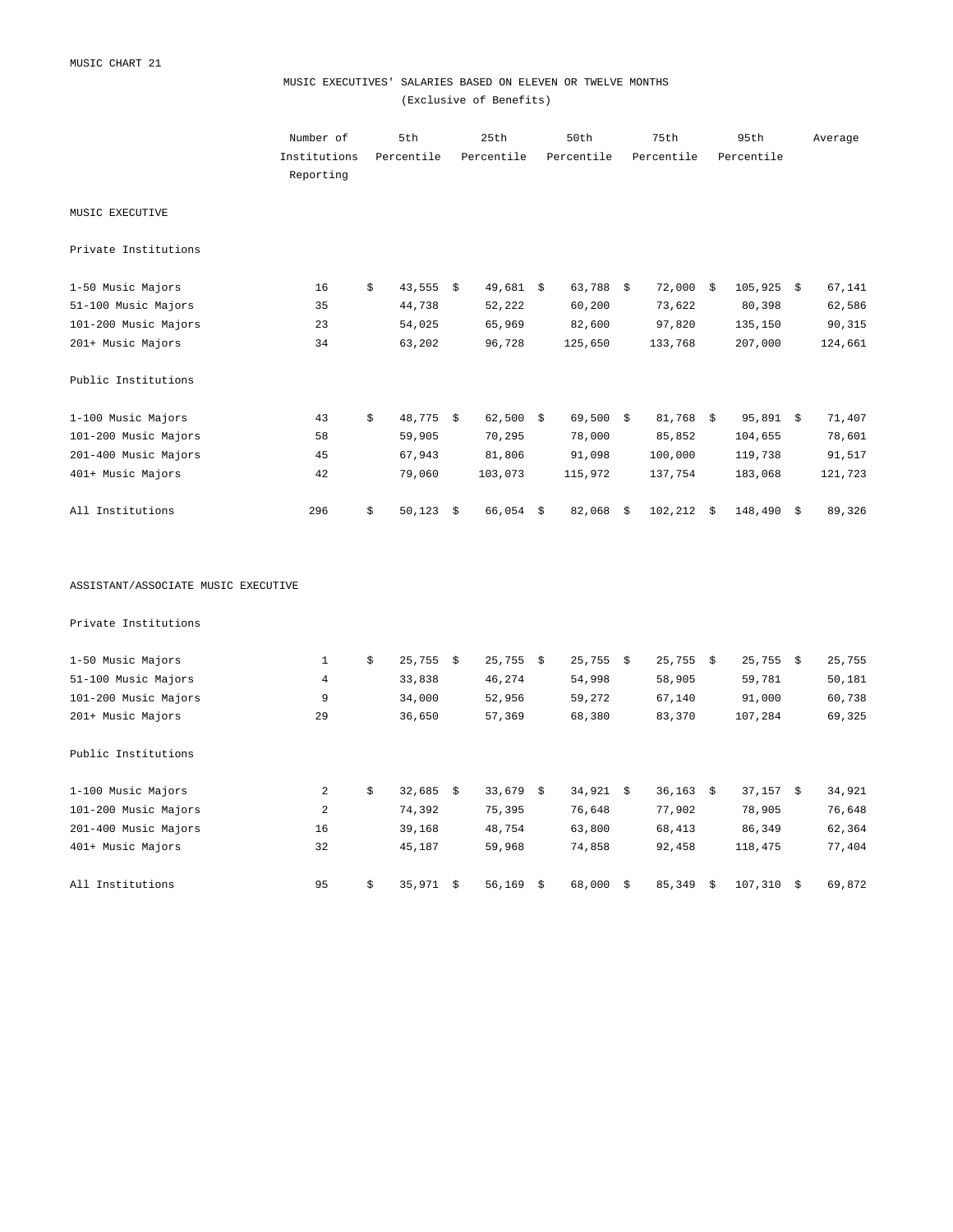#### MUSIC EXECUTIVES' APPOINTMENT PROCESS

|                      | Number of    |                   |                 | Percent Appointed Percent Elected by Percent Subject to Average Number of |                |
|----------------------|--------------|-------------------|-----------------|---------------------------------------------------------------------------|----------------|
|                      | Institutions | by Administration | Faculty         | Formal Review                                                             | Years Between  |
|                      | Reporting    |                   |                 |                                                                           | Reviews        |
| Private Institutions |              |                   |                 |                                                                           |                |
| 1-50 Music Majors    | 85           | 79%               | 21%             | 52%                                                                       | 2              |
| 51-100 Music Majors  | 87           | 86%               | 22%             | 61%                                                                       | 3              |
| 101-200 Music Majors | 40           | 90 <sup>8</sup>   | 32 <sub>8</sub> | 60%                                                                       | 3              |
| 201+ Music Majors    | 43           | 98%               | 7 <sup>8</sup>  | 70%                                                                       | 3              |
| Public Institutions  |              |                   |                 |                                                                           |                |
| 1-100 Music Majors   | 99           | 68%               | 46%             | 72%                                                                       | $\overline{a}$ |
| 101-200 Music Majors | 92           | 75%               | 39%             | 79%                                                                       | $\overline{a}$ |
| 201-400 Music Majors | 66           | 77%               | 42%             | 89%                                                                       | 3              |
| 401+ Music Majors    | 48           | 92%               | 19%             | 85%                                                                       | 3              |
| All Institutions     | 560          | 81%               | 31%             | 71%                                                                       | 3              |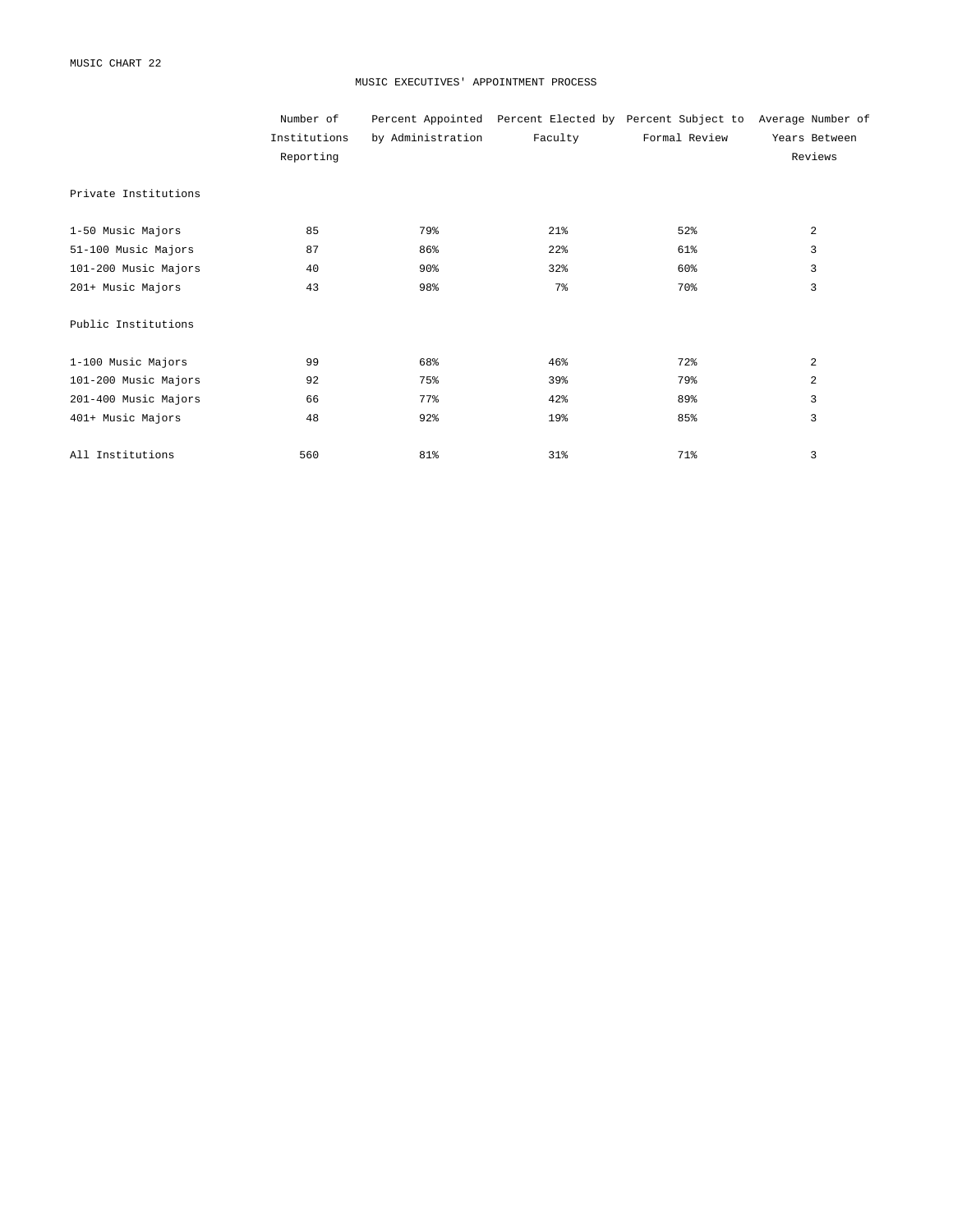#### MUSIC EXECUTIVES' JOB ANALYSIS: AVERAGE PERCENT OF TIME SPENT

|                      | Number of<br>Institutions<br>Reporting | Teaching        | Research/<br>Creative<br>Activities | Administrative<br>Matters | Service        | Fundraising    |
|----------------------|----------------------------------------|-----------------|-------------------------------------|---------------------------|----------------|----------------|
| MUSIC EXECUTIVE      |                                        |                 |                                     |                           |                |                |
| Private Institutions |                                        |                 |                                     |                           |                |                |
| 1-50 Music Majors    | 85                                     | 53%             | 7 <sup>8</sup>                      | 34%                       | 5 <sup>°</sup> | 2 <sup>°</sup> |
| 51-100 Music Majors  | 87                                     | 41%             | 7 <sup>8</sup>                      | 45%                       | 6 <sup>°</sup> | 3 <sup>°</sup> |
| 101-200 Music Majors | 40                                     | 32%             | 7 <sup>8</sup>                      | 50%                       | 6 <sup>°</sup> | 5 <sup>°</sup> |
| 201+ Music Majors    | 43                                     | 10%             | 7 <sup>8</sup>                      | 61%                       | 8 <sup>°</sup> | 14%            |
| Public Institutions  |                                        |                 |                                     |                           |                |                |
| 1-100 Music Majors   | 98                                     | 40 <sup>8</sup> | 6 <sup>°</sup>                      | 47%                       | 5 <sup>°</sup> | 2 <sup>°</sup> |
| 101-200 Music Majors | 92                                     | 29%             | 6 <sup>°</sup>                      | 56%                       | 5 <sup>°</sup> | 4%             |
| 201-400 Music Majors | 66                                     | 15%             | 6 <sup>°</sup>                      | 66%                       | 5 <sup>°</sup> | 7 <sup>8</sup> |
| 401+ Music Majors    | 48                                     | $7\frac{6}{9}$  | 7 <sup>°</sup>                      | 63%                       | 7 <sup>°</sup> | 17%            |
| All Institutions     | 559                                    | 32%             | 7 <sup>8</sup>                      | 51%                       | $6\%$          | 6%             |

| Number of    | Teaching | Research/  | Administrative | Service | Fundraising |
|--------------|----------|------------|----------------|---------|-------------|
| Institutions |          | Creative   | Matters        |         |             |
| Reporting    |          | Activities |                |         |             |

ASSISTANT/ASSOCIATE MUSIC EXECUTIVE

Private Institutions

| 1-50 Music Majors    | $\overline{2}$ | 32% | 10%            | 55% | 2 <sup>°</sup>  | 0 <sub>8</sub> |
|----------------------|----------------|-----|----------------|-----|-----------------|----------------|
| 51-100 Music Majors  | 8              | 60% | 7 <sup>8</sup> | 30% | 4 <sup>°</sup>  | 0 <sup>°</sup> |
| 101-200 Music Majors | 15             | 37% | 7 <sup>8</sup> | 48% | 6 <sup>°</sup>  | 3 <sup>°</sup> |
| 201+ Music Majors    | 36             | 20% | 7 <sup>8</sup> | 68% | 3 <sup>°</sup>  | 2 <sup>°</sup> |
|                      |                |     |                |     |                 |                |
| Public Institutions  |                |     |                |     |                 |                |
|                      |                |     |                |     |                 |                |
| 1-100 Music Majors   | 5              | 41% | 14%            | 54% | 13 <sup>8</sup> | 3 <sup>°</sup> |
| 101-200 Music Majors | 18             | 52% | 10%            | 31% | 6 <sup>°</sup>  | 1 <sup>°</sup> |
| 201-400 Music Majors | 46             | 41% | 9 <sub>8</sub> | 45% | 4 <sup>°</sup>  | 1 <sup>°</sup> |
| 401+ Music Majors    | 41             | 30% | 8 <sup>°</sup> | 57% | 4 <sup>°</sup>  | 1 <sup>°</sup> |
|                      |                |     |                |     |                 |                |
| All Institutions     | 171            | 33% | 8 <sup>°</sup> | 53% | 4%              | $1\%$          |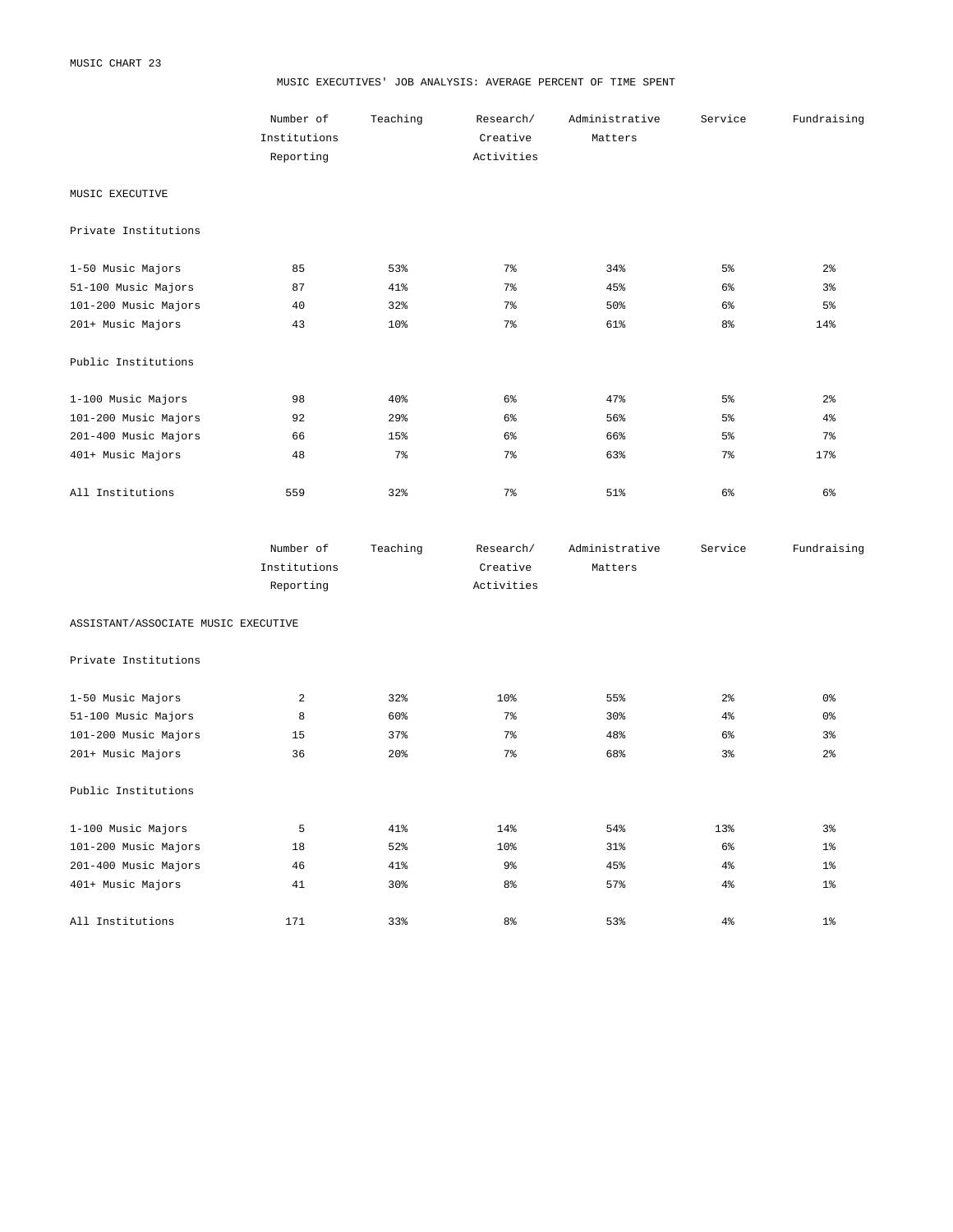#### MUSIC ADMINISTRATIVE AND STAFF ASSISTANCE

|                      | Number of    |            | Average FTE |              | Average Expense |
|----------------------|--------------|------------|-------------|--------------|-----------------|
|                      | Institutions |            |             |              |                 |
|                      | Reporting    |            |             |              |                 |
| SECRETARIAL/CLERICAL |              |            |             |              |                 |
| Private Institutions |              |            |             |              |                 |
| 1-50 Music Majors    | 73           |            | 2.26        |              | \$<br>20,614    |
| 51-100 Music Majors  | 86           |            | 1.45        |              | 29,980          |
| 101-200 Music Majors | 39           |            | 2.08        |              | 52,444          |
| 201+ Music Majors    | 42           |            | 7.80        |              | 165,315         |
| Public Institutions  |              |            |             |              |                 |
| 1-100 Music Majors   | 96           |            | 1.50        |              | \$<br>27,755    |
| 101-200 Music Majors | 91           |            | 1.90        |              | 44,730          |
| 201-400 Music Majors | 66           |            | 3.04        |              | 80,731          |
| 401+ Music Majors    | 48           |            | 6.48        |              | 179,113         |
| All Institutions     | 541          |            | 2.82        |              | \$<br>62,352    |
|                      | Number of    | Branch FTE | Main FTE    | Other FTE    | Average Expense |
|                      | Institutions |            |             |              |                 |
|                      | Reporting    |            |             |              |                 |
| LIBRARY STAFF        |              |            |             |              |                 |
| Private Institutions |              |            |             |              |                 |
| 1-50 Music Majors    | 39           | 0.39       | 0.53        | 0.01         | \$<br>16,070    |
| 51-100 Music Majors  | 50           | 0.53       | 1.55        | 0.03         | 23,224          |
| 101-200 Music Majors | 26           | 1.11       | 1.06        | 0.02         | 48,228          |
| 201+ Music Majors    | 34           | 2.76       | 1.64        | 0.06         | 152,567         |
| Public Institutions  |              |            |             |              |                 |
| 1-100 Music Majors   | 38           | 0.15       | 0.20        | 0.08         | \$<br>11,075    |
| 101-200 Music Majors | 54           | 0.40       | 0.75        | $0\,.\,0\,7$ | 34,600          |
| 201-400 Music Majors | 45           | 10.54      | 3.08        | 0.14         | 80,668          |
| 401+ Music Majors    | 41           | 3.97       | 2.33        | 0.36         | 155,447         |
| All Institutions     | 327          | 2.54       | 1.42        | 0.10         | \$<br>62,802    |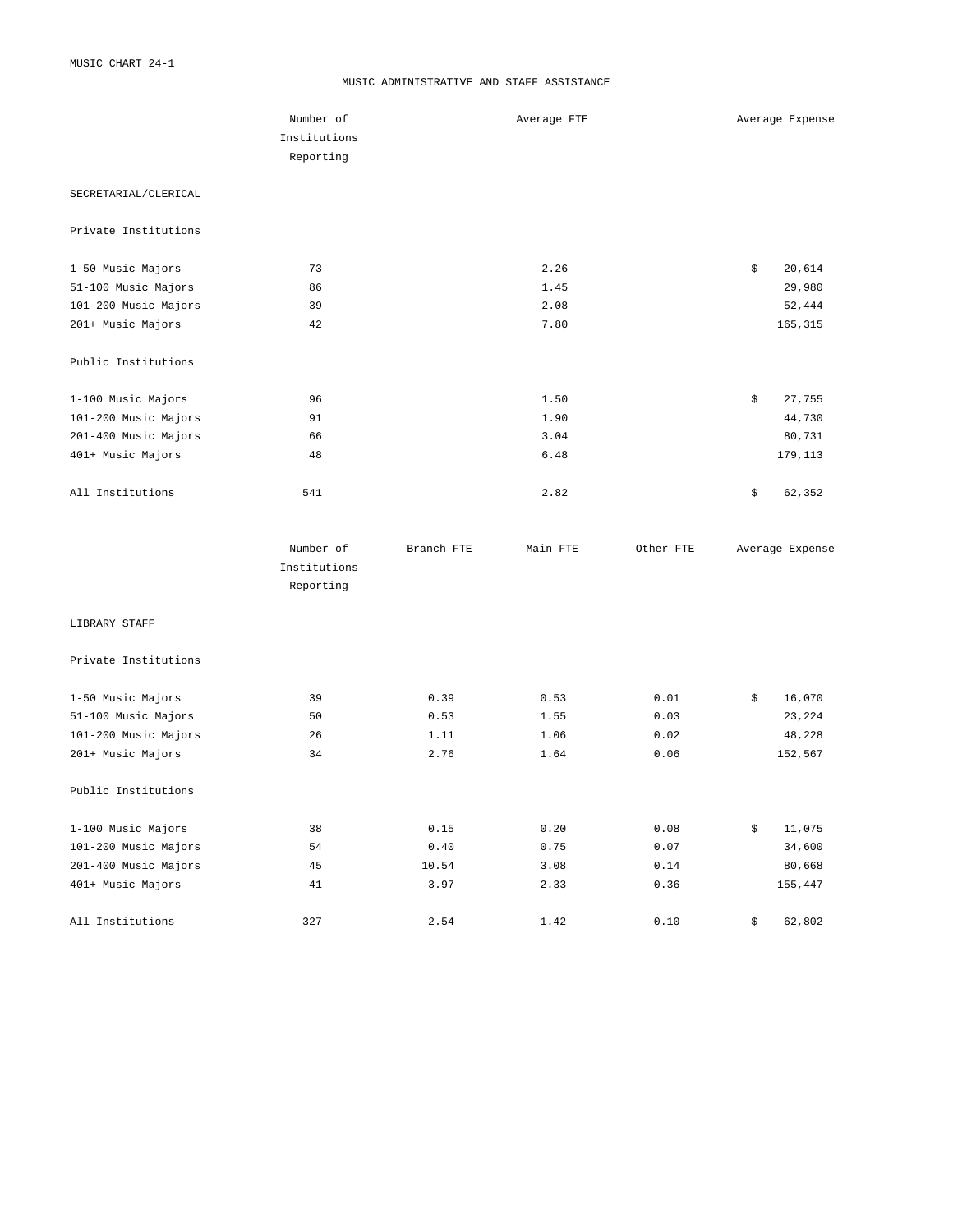#### MUSIC ADMINISTRATIVE AND STAFF ASSISTANCE

|                                      | Number of    | Average FTE | Average Expense |
|--------------------------------------|--------------|-------------|-----------------|
|                                      | Institutions |             |                 |
|                                      | Reporting    |             |                 |
|                                      |              |             |                 |
| TECHNICAL STAFF                      |              |             |                 |
| Private Institutions                 |              |             |                 |
| 1-50 Music Majors                    | 19           | 1.22        | \$<br>51,643    |
| 51-100 Music Majors                  | 22           | 1.04        | 19,510          |
| 101-200 Music Majors                 | 19           | 2.82        | 58,124          |
| 201+ Music Majors                    | 34           | 5.40        | 209,143         |
| Public Institutions                  |              |             |                 |
| 1-100 Music Majors                   | 30           | 0.74        | 16,068<br>\$    |
| 101-200 Music Majors                 | 42           | 1.17        | 38,730          |
| 201-400 Music Majors                 | 46           | 1.36        | 44,610          |
| 401+ Music Majors                    | 46           | 4.39        | 162,954         |
| All Institutions                     | 258          | 2.40        | \$<br>82,490    |
|                                      | Number of    | Average FTE | Average Expense |
|                                      | Institutions |             |                 |
|                                      | Reporting    |             |                 |
| PROFESSIONAL AND MISCELLANEOUS STAFF |              |             |                 |
| Private Institutions                 |              |             |                 |
| 1-50 Music Majors                    | 23           | 2.49        | \$<br>170,422   |
| 51-100 Music Majors                  | 29           | 1.01        | 26,416          |
| 101-200 Music Majors                 | 18           | 2.19        | 50,622          |
| 201+ Music Majors                    | 33           | 9.76        | 393,338         |
| Public Institutions                  |              |             |                 |
| 1-100 Music Majors                   | 37           | 0.84        | 19,072<br>\$    |
| 101-200 Music Majors                 | 41           | 1.69        | 38,104          |
| 201-400 Music Majors                 | 36           | 1.79        | 69,273          |
| 401+ Music Majors                    | 37           | 6.21        | 248,185         |
| All Institutions                     | 254          | 3.32        | 128,038<br>\$   |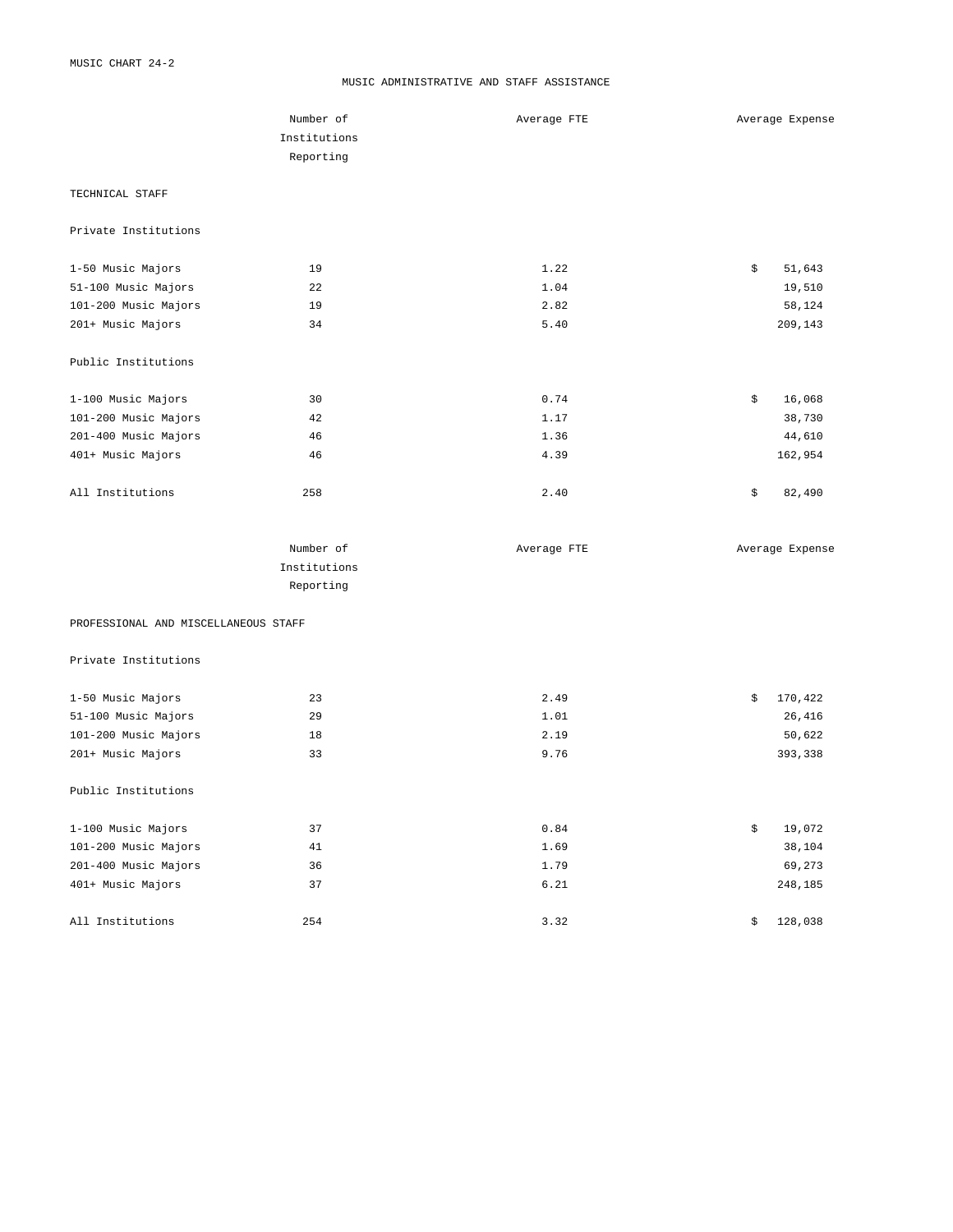Higher Education Arts Data Services DATA SUMMARIES 2003-2004

## **MUSIC BUDGET**

**Charts 25-1 through 25-11** provide information on expenses for specific budget categories of music units by size (number of music majors) and type (public or private). Charts  $2\bar{5}$ -1 to  $25$ -5 include private institutions, Charts 25-6 to 25-10 include public institutions, and Chart 25-11 covers all institutions. In all cases, the charts represent average expenses and percentile rankings for various budget categories and totals.

*Example: Chart 25-6 - "Expenses of the Music Unit: All Public Institutions," Specific Instructional, Operational, and Performance Expenses, Faculty/Professional Travel.* Two hundred eighty public institutions included faculty/professional travel in their 2003-2004 music unit budget. The average expense was \$17,970. Also included in the chart are percentile rankings.

**Charts 26-1 through 26-11** provide information on specific sources of income for the music unit by size and type of institution. Charts 26-1 through 26-6 include private institutions, Charts 26-7 through 26-10 include public institutions, and Chart 26-11 covers all institutions. The data included in these charts are not meant to represent the total income of the music unit, but instead reflect specific types of income generated specifically for the music unit.

*Example: Chart 26-8 - "Specific Income Sources for the Music Unit," Public Institutions, 101-200 Majors.* In this category, thirty-two institutions received public grants, the average of which was \$33,636. Forty-five institutions received foundation/corporation support specifically for their music unit, with an average amount of \$52,401. Sixty-eight institutions reported private gifts to the music unit with an average amount of \$38,290; and 62 institutions generated income from ticket sales, commissions, and rentals with an average of \$18,302. For each category, the percentile rankings are also presented to delineate the range of responses.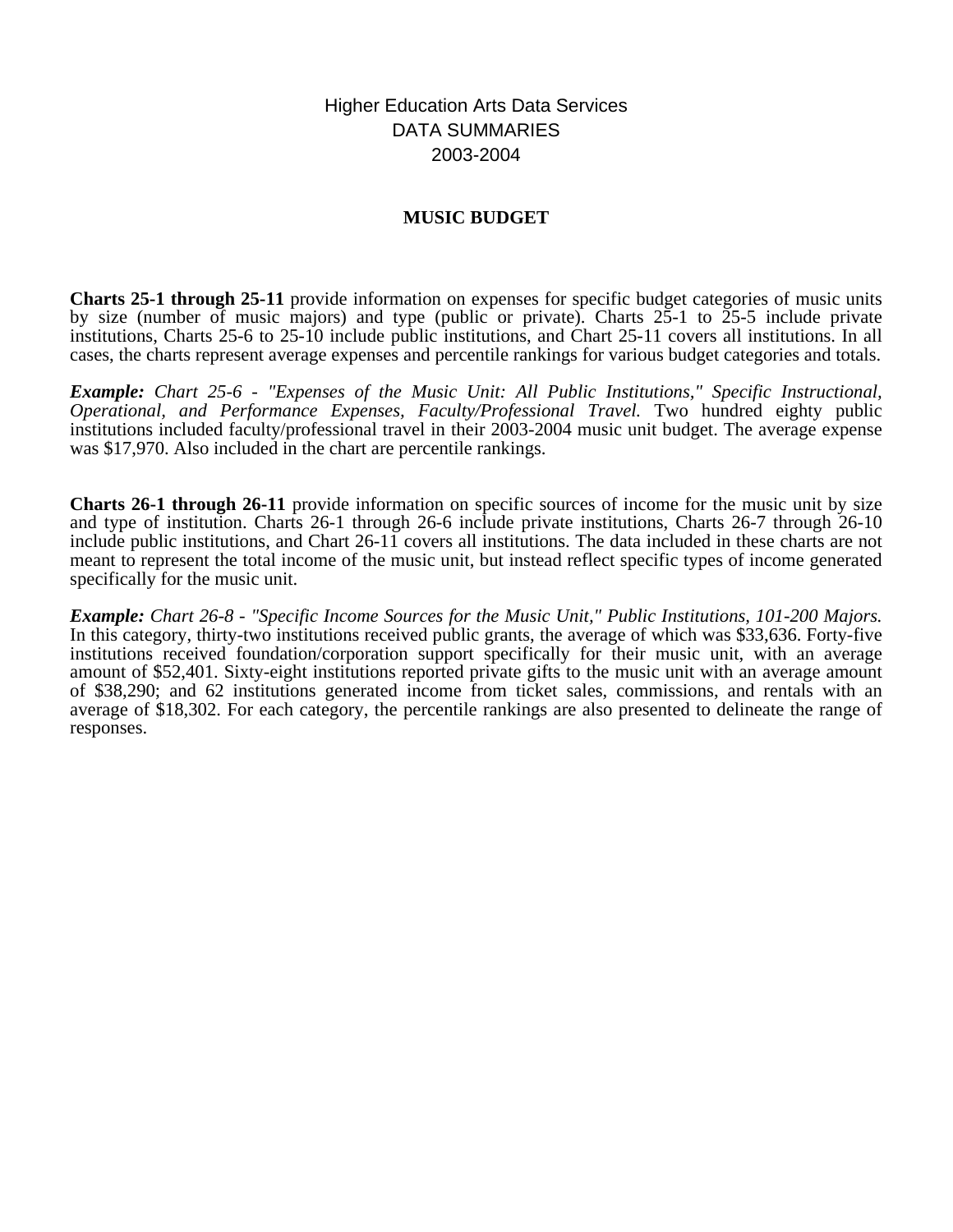## EXPENSES OF THE MUSIC UNIT All Private Institutions

| Number of                                                           | 5th | 25th | 50 t.h | 75th | 95th | Average |
|---------------------------------------------------------------------|-----|------|--------|------|------|---------|
| Institutions Percentile Percentile Percentile Percentile Percentile |     |      |        |      |      |         |
| Reporting                                                           |     |      |        |      |      |         |

SPECIFIC INSTRUCTIONAL, OPERATIONAL, AND PERFORMANCE EXPENSE

| Faculty/Professional Travel        | 219         | \$ | 996         | \$   | 2,500     | - \$ | 4,800      | - \$ | 11,450                                                   | $57,968$ \$<br>\$      | 14,334      |
|------------------------------------|-------------|----|-------------|------|-----------|------|------------|------|----------------------------------------------------------|------------------------|-------------|
| Graduate Scholarships              | 49          |    | 4,120       |      | 18,260    |      | 100,000    |      | 584,659                                                  | 2,924,005              | 617,780     |
| Guest Artists                      | 162         |    | 600         |      | 2,525     |      | 5,350      |      | 14,856                                                   | 76,719                 | 22,224      |
| Instructional Supplies             | 232         |    | 986         |      | 2,276     |      | 4,702      |      | 11,425                                                   | 39,591                 | 11,782      |
| Library (collection development)   | 149         |    | 697         |      | 1,834     |      | 4,000      |      | 11,300                                                   | 56,779                 | 12,852      |
| Library (performance scores)       | 183         |    | 500         |      | 2,270     |      | 5,750      |      | 11,326                                                   | 28,943                 | 9,076       |
| Office Supplies                    | 244         |    | 500         |      | 1,365     |      | 3,000      |      | 6,029                                                    | 32,755                 | 7,392       |
| Operating Services                 | 77          |    | 496         |      | 2,000     |      | 3,800      |      | 15,280                                                   | 590,374                | 68,924      |
| Printing/Duplication               | 239         |    | 854         |      | 2,995     |      | 5,000      |      | 10,812                                                   | 41,970                 | 13,154      |
| Postage                            | $\mathbf 0$ |    | $\mathbf 0$ |      | 0         |      | 0          |      | 0                                                        | 0                      | 0           |
| Public Relations and Fundraising   | 118         |    | 346         |      | 1,055     |      | 4,091      |      | 14,231                                                   | 172,700                | 52,411      |
| Artists/Lectures                   | 109         |    | 664         |      | 1,500     |      | 6,000      |      | 16,300                                                   | 78,851                 | 19,075      |
| Student Recruitment                | 123         |    | 500         |      | 1,818     |      | 5,000      |      | 17,574                                                   | 114,791                | 22,163      |
| Student Travel                     | 200         |    | 1,980       |      | 7,500     |      | 15,000     |      | 29,459                                                   | 101,010                | 29,793      |
| Student Wages                      | 203         |    | 1,596       |      | 6,000     |      | 13,110     |      | 29,000                                                   | 125,275                | 33,134      |
| Technical Services                 | 244         |    | 2,403       |      | 5,000     |      | 9,462      |      | 16,338                                                   | 61,246                 | 18,517      |
| Technology Services                | 123         |    | 311         |      | 1,093     |      | 3,000      |      | 9,407                                                    | 50,837                 | 14,381      |
| Telephone/Fax/Elec. Communications | 213         |    | 265         |      | 800       |      | 1,970      |      | 5,700                                                    | 38,612                 | 9,061       |
| Undergraduate Scholarships         | 167         |    | 21,000      |      | 79,000    |      | 152,566    |      | 342,338                                                  | 2,045,997              | 432,728     |
| All Other Expenses                 | 227         |    | 1,212       |      | 3,160     |      | 11,600     |      | 36,738                                                   | 244,652                | 113,034     |
| TOTAL BUDGET                       | 255         | \$ | $31,561$ \$ |      |           |      |            |      | $91,800 \Leftrightarrow 217,682 \Leftrightarrow 406,003$ | $$3,454,352$ \$        | 719,178     |
| BENEFIT EXPENSES OF THE MUSIC UNIT |             |    |             |      |           |      |            |      |                                                          |                        |             |
| TOTAL BENEFITS                     | 256         | \$ | 30,269      | - \$ | 74,750 \$ |      | 128,378 \$ |      |                                                          | 261,934 \$1,066,357 \$ | 281,063     |
| GRAND TOTAL ANNUAL BUDGET          | 256         | Ŝ. | 286,770     | \$   | 557,295   | \$   | 893,985    |      | \$1,872,161                                              | \$9,308,505            | \$2,227,928 |
| (Including Salaries and Benefits)  |             |    |             |      |           |      |            |      |                                                          |                        |             |

### EQUIPMENT AND BUILDING BUDGET

|                    | Number of    |    | 5th        |      | 25th       |    | 50th       |    | 75th       |    | 95th       |    | Average   |
|--------------------|--------------|----|------------|------|------------|----|------------|----|------------|----|------------|----|-----------|
|                    | Institutions |    | Percentile |      | Percentile |    | Percentile |    | Percentile |    | Percentile |    |           |
|                    | Reporting    |    |            |      |            |    |            |    |            |    |            |    |           |
| Equipment          |              |    |            |      |            |    |            |    |            |    |            |    |           |
| Purchases          | 169          | \$ | 1,410      | - \$ | 5,000      | Ŝ. | 15,000     | \$ | 37,100     | -Ŝ | 173,178    | S. | 40,930    |
| Leases and Rentals | 68           |    | 318        |      | 1,178      |    | 4,650      |    | 10,619     |    | 66,742     |    | 15,006    |
| Repair             | 101          |    | 600        |      | 2,000      |    | 5,000      |    | 11,902     |    | 60,000     |    | 12,489    |
| Building           |              |    |            |      |            |    |            |    |            |    |            |    |           |
| Renovation         | 53           | \$ | 1,800      | - \$ | $5,000$ \$ |    | 20,000     | Ŝ. | 30,000     | S. | 699,685    | Ŝ. | 136,091   |
| Leases and Rentals | 24           |    | 511        |      | 2,975      |    | 8,510      |    | 34,500     |    | 156,000    |    | 35,719    |
| New Construction   | 12           |    | 9,905      |      | 50,338     |    | 248,000    |    | 3,262,750  |    | 19,652,284 |    | 4,319,937 |
| TOTAL              | 197          | \$ | 1,300      | \$   | 8,000      | \$ | 27,035     | \$ | 70,964     | \$ | 432,740    | \$ | 350,803   |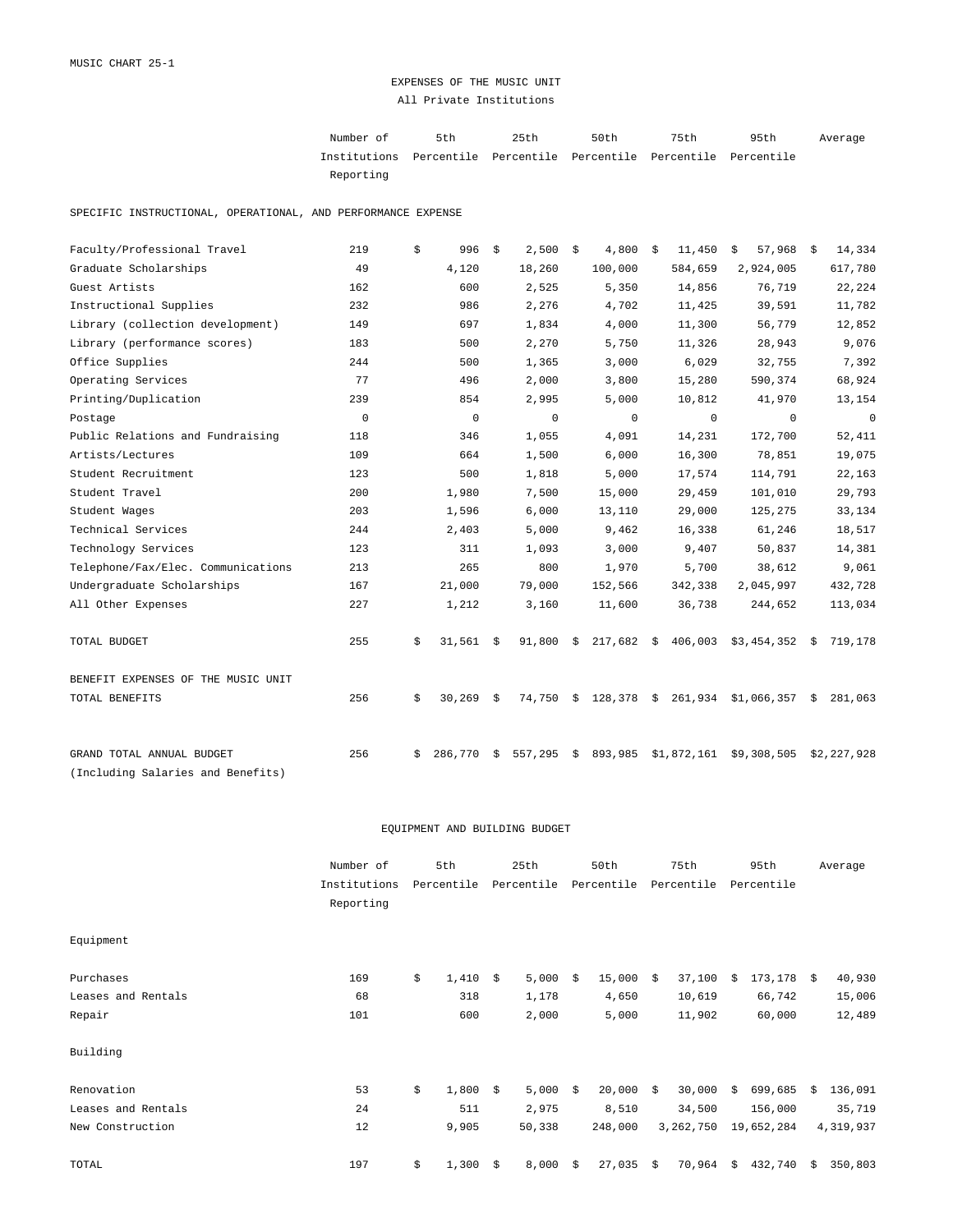## EXPENSES OF THE MUSIC UNIT Private Institutions; 1-50 Majors

Number of 5th 25th 50th 75th 95th Institutions Percentile Percentile Percentile Percentile Percentile Reporting Average

SPECIFIC INSTRUCTIONAL, OPERATIONAL, AND PERFORMANCE EXPENSE

| Faculty/Professional Travel        | 66          | \$ | 500          | \$ | $1,225$ \$  |    | $2,498$ \$  |      | 5,906        | \$<br>$14,000$ \$ |      | 4,444   |
|------------------------------------|-------------|----|--------------|----|-------------|----|-------------|------|--------------|-------------------|------|---------|
| Graduate Scholarships              | 6           |    | 2,300        |    | 4,025       |    | 7,250       |      | 12,875       | 17,320            |      | 8,743   |
| Guest Artists                      | 43          |    | 500          |    | 1,500       |    | 4,000       |      | 8,000        | 19,500            |      | 7,757   |
| Instructional Supplies             | 80          |    | 888          |    | 1,355       |    | 3,000       |      | 5,594        | 14,929            |      | 7,489   |
| Library (collection development)   | 49          |    | 428          |    | 1,000       |    | 2,200       |      | 5,700        | 12,641            |      | 4,336   |
| Library (performance scores)       | 54          |    | 232          |    | 1,050       |    | 3,000       |      | 5,000        | 12,575            |      | 4,254   |
| Office Supplies                    | 78          |    | 370          |    | 750         |    | 1,500       |      | 2,408        | 6,000             |      | 2,144   |
| Operating Services                 | 23          |    | 405          |    | 1,023       |    | 2,000       |      | 4,350        | 46,077            |      | 11,156  |
| Postage                            | $\mathbf 0$ |    | 0            |    | 0           |    | 0           |      | 0            | 0                 |      | 0       |
| Printing/Duplication               | 76          |    | 500          |    | 1,575       |    | 2,500       |      | 4,312        | 7,188             |      | 3,239   |
| Public Relations and Fundraising   | 31          |    | 232          |    | 800         |    | 1,400       |      | 4,000        | 12,150            |      | 3,590   |
| Artists/Lectures                   | 31          |    | 672          |    | 1,100       |    | 2,000       |      | 8,000        | 26,725            |      | 6,856   |
| Student Recruitment                | 26          |    | 242          |    | 1,050       |    | 2,388       |      | 4,525        | 16,000            |      | 4,331   |
| Student Travel                     | 58          |    | 1,140        |    | 4,296       |    | 10,000      |      | 15,822       | 40,225            |      | 12,556  |
| Student Wages                      | 61          |    | 1,000        |    | 2,864       |    | 6,000       |      | 13,000       | 22,000            |      | 8,341   |
| Technical Services                 | 81          |    | 2,000        |    | 3,600       |    | 5,250       |      | 9,000        | 20,743            |      | 7,147   |
| Technology Services                | 27          |    | 342          |    | 755         |    | 1,200       |      | 3,100        | 7,370             |      | 2,233   |
| Telephone/Fax/Elec. Communications | 68          |    | 154          |    | 394         |    | 788         |      | 1,825        | 4,863             |      | 1,461   |
| Undergraduate Scholarships         | 48          |    | 20,612       |    | 32,000      |    | 81,125      |      | 156,725      | 340,240           |      | 127,523 |
| All Other Expenses                 | 74          |    | 1,060        |    | 2,139       |    | 4,728       |      | 13,000       | 59,497            |      | 14,533  |
| TOTAL BUDGET                       | 84          | \$ | $15,381 \t5$ |    | $42,031$ \$ |    | $95,755$ \$ |      | $174,587$ \$ | 404,855           | - \$ | 142,847 |
| BENEFIT EXPENSES OF THE MUSIC UNIT |             |    |              |    |             |    |             |      |              |                   |      |         |
| TOTAL BENEFITS                     | 85          | \$ | 19,882       | \$ | $44,000$ \$ |    | 59,056      | - \$ | 103,246      | $$210,141$ \$     |      | 85,856  |
| GRAND TOTAL ANNUAL BUDGET          | 85          | Ŝ. | 225,712      | Ŝ. | 324,372     | Ŝ. | 480,395     | Ŝ.   | 643,891      | \$1,246,700       | Ŝ.   | 912,398 |
| (Including Salaries and Benefits)  |             |    |              |    |             |    |             |      |              |                   |      |         |

## EQUIPMENT AND BUILDING BUDGET

|                    | Number of    |    | 5th        |    | 25th       |    | 50th       |    | 75th       |     | 95th       |      | Average |
|--------------------|--------------|----|------------|----|------------|----|------------|----|------------|-----|------------|------|---------|
|                    | Institutions |    | Percentile |    | Percentile |    | Percentile |    | Percentile |     | Percentile |      |         |
|                    | Reporting    |    |            |    |            |    |            |    |            |     |            |      |         |
| Equipment          |              |    |            |    |            |    |            |    |            |     |            |      |         |
| Purchases          | 49           | \$ | 810        | Ŝ. | 3,540      | \$ | 8,000      | \$ | 15,000     | - Š | 65,200     | S.   | 19,128  |
| Leases and Rentals | 14           |    | 252        |    | 500        |    | 1,250      |    | 4,271      |     | 45,911     |      | 10,218  |
| Repair             | 33           |    | 320        |    | 1,500      |    | 4,000      |    | 6,000      |     | 25,180     |      | 8,941   |
| Building           |              |    |            |    |            |    |            |    |            |     |            |      |         |
| Renovation         | 11           | \$ | 926        | S. | $2,500$ \$ |    | 5,000      | Ŝ. | 24,000     | Ŝ.  | 454,936    | - \$ | 90,371  |
| Leases and Rentals | 3            |    | 3,630      |    | 15,350     |    | 30,000     |    | 65,225     |     | 93,405     |      | 43,717  |
| New Construction   | $\mathbf 1$  |    | 706,000    |    | 706,000    |    | 706,000    |    | 706,000    |     | 706,000    |      | 706,000 |
| TOTAL              | 56           | \$ | 750        | \$ | 3,656      | \$ | 8,850      | \$ | 25,750     | \$  | 213,718    | \$   | 57,261  |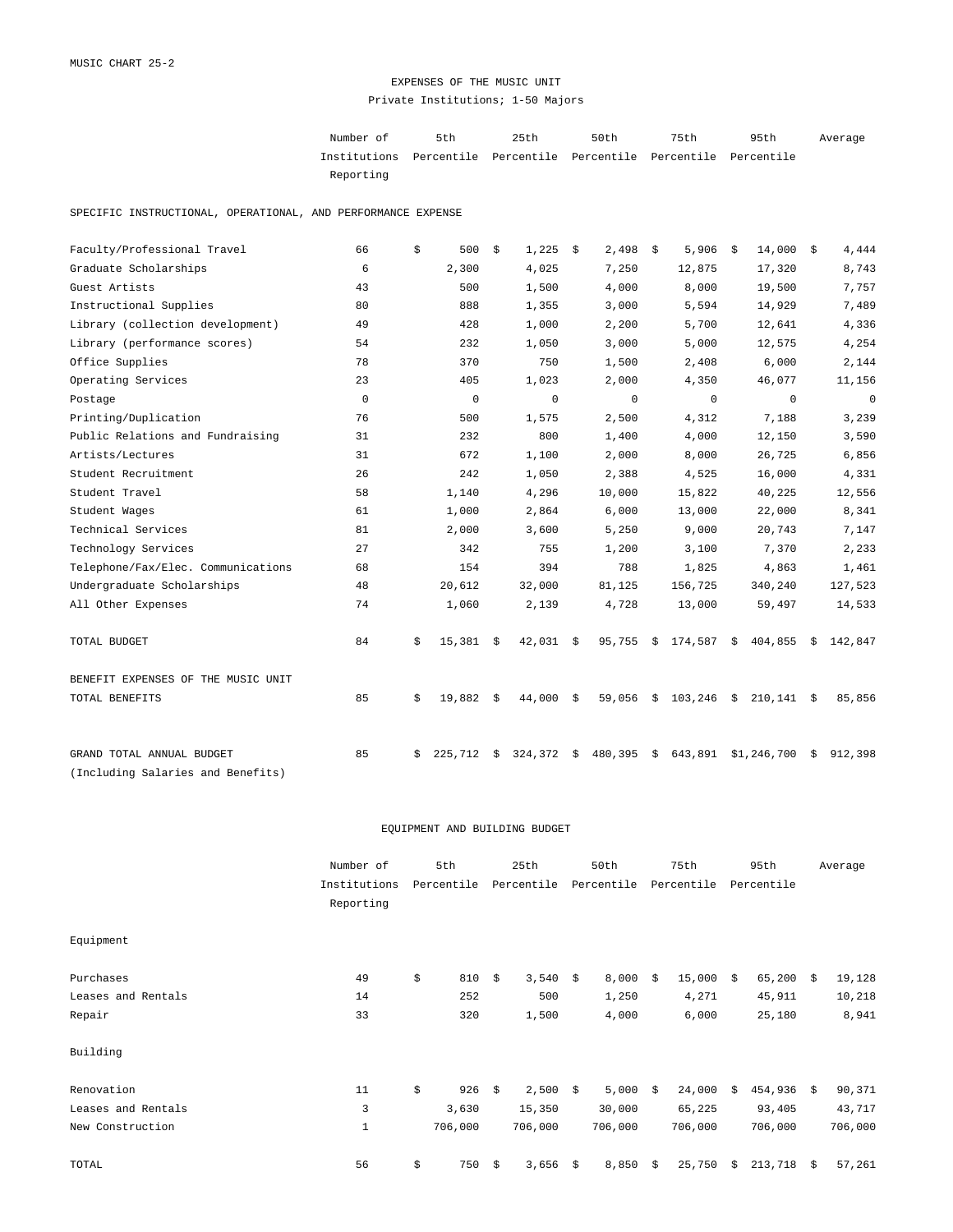## EXPENSES OF THE MUSIC UNIT Private Institutions; 51-100 Majors

| Number of                                                           | 5th | 25th | 50 t.h | 75th | 95th | Average |
|---------------------------------------------------------------------|-----|------|--------|------|------|---------|
| Institutions Percentile Percentile Percentile Percentile Percentile |     |      |        |      |      |         |
| Reporting                                                           |     |      |        |      |      |         |

SPECIFIC INSTRUCTIONAL, OPERATIONAL, AND PERFORMANCE EXPENSE

| Faculty/Professional Travel        | 73          | \$<br>838    | \$ | 2,500       | \$<br>4,000         | - \$ | 7,200       | \$<br>13,086  | - \$ | 5,362       |
|------------------------------------|-------------|--------------|----|-------------|---------------------|------|-------------|---------------|------|-------------|
| Graduate Scholarships              | 7           | 2,692        |    | 8,500       | 12,687              |      | 84,425      | 439,486       |      | 110,071     |
| Guest Artists                      | 59          | 590          |    | 2,680       | 5,000               |      | 10,570      | 24,570        |      | 20,200      |
| Instructional Supplies             | 76          | 1,075        |    | 2,930       | 4,500               |      | 10,144      | 18,639        |      | 7,254       |
| Library (collection development)   | 50          | 835          |    | 2,000       | 4,000               |      | 8,000       | 14,229        |      | 7,308       |
| Library (performance scores)       | 67          | 1,000        |    | 2,050       | 5,500               |      | 9,150       | 14,996        |      | 6,476       |
| Office Supplies                    | 84          | 758          |    | 1,500       | 2,875               |      | 5,000       | 16,683        |      | 5,050       |
| Operating Services                 | 27          | 1,010        |    | 2,000       | 3,500               |      | 4,943       | 16,109        |      | 32,174      |
| Postage                            | $\mathbf 0$ | $\mathbf 0$  |    | $\mathbf 0$ | $\mathbf 0$         |      | $\mathbf 0$ | $\mathbf 0$   |      | $\mathbf 0$ |
| Printing/Duplication               | 83          | 1,000        |    | 3,199       | 5,150               |      | 8,362       | 14,093        |      | 6,400       |
| Public Relations and Fundraising   | 42          | 334          |    | 1,000       | 2,850               |      | 6,418       | 10,221        |      | 6,011       |
| Artists/Lectures                   | 28          | 535          |    | 1,000       | 4,150               |      | 11,328      | 28,286        |      | 9,432       |
| Student Recruitment                | 41          | 500          |    | 1,100       | 3,000               |      | 5,000       | 25,000        |      | 5,623       |
| Student Travel                     | 73          | 1,300        |    | 8,500       | 14,000              |      | 25,790      | 80,600        |      | 23,846      |
| Student Wages                      | 66          | 2,465        |    | 6,221       | 12,284              |      | 20,000      | 37,463        |      | 15,452      |
| Technical Services                 | 84          | 2,936        |    | 5,188       | 10,000              |      | 14,911      | 21,190        |      | 11,253      |
| Technology Services                | 50          | 311          |    | 1,000       | 2,000               |      | 4,309       | 10,550        |      | 3,514       |
| Telephone/Fax/Elec. Communications | 72          | 378          |    | 1,152       | 1,750               |      | 4,402       | 11,308        |      | 3,450       |
| Undergraduate Scholarships         | 59          | 21,000       |    | 85,314      | 135,500             |      | 207,250     | 364,600       |      | 158,834     |
| All Other Expenses                 | 75          | 937          |    | 2,750       | 12,000              |      | 23,906      | 69,951        |      | 27,293      |
| TOTAL BUDGET                       | 87          | \$<br>34,126 | Ŝ. | 99,510      | \$<br>$205, 194$ \$ |      | 302,295     | \$<br>643,922 | \$   | 250,845     |
| BENEFIT EXPENSES OF THE MUSIC UNIT |             |              |    |             |                     |      |             |               |      |             |
| TOTAL BENEFITS                     | 87          | \$<br>60,259 | \$ | 89,398      | \$<br>121,442       |      | \$165,863   | \$239,463     | \$   | 133,543     |
| GRAND TOTAL ANNUAL BUDGET          | 87          | 455,489      | Ŝ. | 714,010     | \$<br>857,761       |      | \$1,107,588 | \$1,825,249   | Ŝ.   | 963,287     |
| (Including Salaries and Benefits)  |             |              |    |             |                     |      |             |               |      |             |

### EQUIPMENT AND BUILDING BUDGET

|                    | Number of<br>Institutions |    | 5th        | 25th |            | 50th |             | 75th |            | 95th |            | Average |           |
|--------------------|---------------------------|----|------------|------|------------|------|-------------|------|------------|------|------------|---------|-----------|
|                    |                           |    | Percentile |      | Percentile |      | Percentile  |      | Percentile |      | Percentile |         |           |
|                    | Reporting                 |    |            |      |            |      |             |      |            |      |            |         |           |
| Equipment          |                           |    |            |      |            |      |             |      |            |      |            |         |           |
| Purchases          | 58                        | \$ | 1,500      | -S   | 6,250      | \$   | 15,892      | \$   | 32,870     | Ŝ.   | 100,450    | - \$    | 28,011    |
| Leases and Rentals | 23                        |    | 365        |      | 1,056      |      | 2,500       |      | 4,750      |      | 23,925     |         | 5,222     |
| Repair             | 29                        |    | 850        |      | 1,500      |      | 3,050       |      | 9,471      |      | 16,512     |         | 5,607     |
| Building           |                           |    |            |      |            |      |             |      |            |      |            |         |           |
| Renovation         | 18                        | \$ | 2,000      | S.   | $7,325$ \$ |      | $13,500$ \$ |      | 23,375     | S.   | 531,100    | S.      | 112,484   |
| Leases and Rentals | 3                         |    | 560        |      | 800        |      | 1,100       |      | 2,650      |      | 3,890      |         | 1,933     |
| New Construction   | 3                         |    | 126,400    |      | 248,000    |      | 400,000     |      | 3,700,000  |      | 6,340,000  |         | 2,498,667 |
| TOTAL              | 73                        | \$ | 1,440      | Ŝ.   | 8,000      | \$   | 25,157      | \$   | 36,350     | \$   | 155,324    |         | \$156,628 |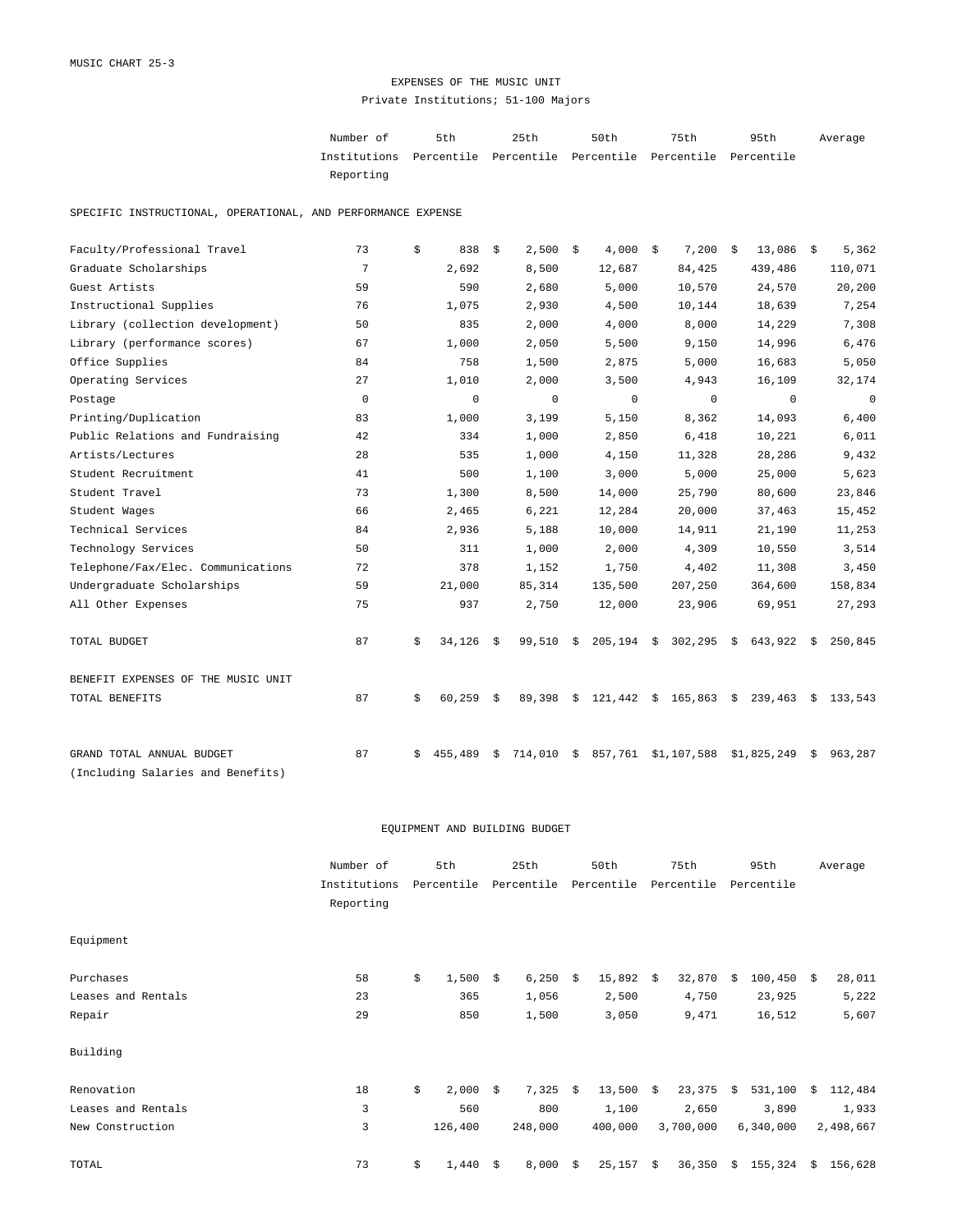# EXPENSES OF THE MUSIC UNIT Private Institutions; 101-200 Majors

| Number of                                                           | 5th | 25th | 50 t.h | 75th | 95th | Average |
|---------------------------------------------------------------------|-----|------|--------|------|------|---------|
| Institutions Percentile Percentile Percentile Percentile Percentile |     |      |        |      |      |         |
| Reporting                                                           |     |      |        |      |      |         |

SPECIFIC INSTRUCTIONAL, OPERATIONAL, AND PERFORMANCE EXPENSE

| Faculty/Professional Travel        | 39          | \$ | 2,156   | \$ | 3,255       | - \$ | 6,129                                  | - \$ | 9,970    | -S | 34,350      | - \$ | 14,040      |
|------------------------------------|-------------|----|---------|----|-------------|------|----------------------------------------|------|----------|----|-------------|------|-------------|
| Graduate Scholarships              | 8           |    | 8,438   |    | 19,225      |      | 48,462                                 |      | 70,470   |    | 104,100     |      | 50,415      |
| Guest Artists                      | 29          |    | 1,000   |    | 2,000       |      | 5,500                                  |      | 18,246   |    | 45,157      |      | 18,451      |
| Instructional Supplies             | 36          |    | 653     |    | 2,988       |      | 8,975                                  |      | 15,572   |    | 35,122      |      | 11,900      |
| Library (collection development)   | 27          |    | 1,150   |    | 2,134       |      | 5,686                                  |      | 14,716   |    | 36,302      |      | 12,160      |
| Library (performance scores)       | 29          |    | 1,320   |    | 4,500       |      | 8,300                                  |      | 14,000   |    | 30,750      |      | 10,574      |
| Office Supplies                    | 39          |    | 804     |    | 2,575       |      | 4,500                                  |      | 9,250    |    | 21,752      |      | 8,177       |
| Operating Services                 | 12          |    | 1,910   |    | 2,750       |      | 8,602                                  |      | 19,764   |    | 288,661     |      | 60,188      |
| Postage                            | $\mathbf 0$ |    | 0       |    | $\mathbf 0$ |      | $\mathbf 0$                            |      | $\Omega$ |    | $\Omega$    |      | $\circ$     |
| Printing/Duplication               | 37          |    | 2,940   |    | 4,756       |      | 8,931                                  |      | 18,000   |    | 44,738      |      | 14,220      |
| Public Relations and Fundraising   | 14          |    | 695     |    | 1,900       |      | 7,500                                  |      | 34,568   |    | 434,274     |      | 95,749      |
| Artists/Lectures                   | 20          |    | 785     |    | 2,000       |      | 4,700                                  |      | 6,848    |    | 167,402     |      | 23,941      |
| Student Recruitment                | 21          |    | 1,000   |    | 2,300       |      | 10,000                                 |      | 12,609   |    | 50,000      |      | 14,815      |
| Student Travel                     | 35          |    | 6,835   |    | 13,100      |      | 25,000                                 |      | 52,300   |    | 124,867     |      | 39,177      |
| Student Wages                      | 37          |    | 3,629   |    | 10,000      |      | 16,687                                 |      | 34,500   |    | 72,600      |      | 27,958      |
| Technical Services                 | 39          |    | 4,111   |    | 8,100       |      | 11,500                                 |      | 29,997   |    | 41,980      |      | 17,693      |
| Technology Services                | 18          |    | 192     |    | 1,432       |      | 3,625                                  |      | 21,875   |    | 50,714      |      | 13,715      |
| Telephone/Fax/Elec. Communications | 33          |    | 440     |    | 1,750       |      | 3,998                                  |      | 6,570    |    | 26,890      |      | 6,577       |
| Undergraduate Scholarships         | 28          |    | 17,295  |    | 116,700     |      | 202,125                                |      | 536,817  |    | 967,333     |      | 363,310     |
| All Other Expenses                 | 38          |    | 2,641   |    | 6,918       |      | 15,741                                 |      | 32,065   |    | 830,329     |      | 216,814     |
| TOTAL BUDGET                       | 41          | Ŝ. | 103,217 | Ŝ. |             |      | 209,770 \$ 323,350 \$                  |      | 600,356  |    | \$1,381,355 | Ŝ.   | 688,250     |
| BENEFIT EXPENSES OF THE MUSIC UNIT |             |    |         |    |             |      |                                        |      |          |    |             |      |             |
| TOTAL BENEFITS                     | 41          | \$ | 86,497  |    |             |      | $$151,861$ $$250,625$ $$352,363$       |      |          |    | \$665,623   | \$   | 282,999     |
| GRAND TOTAL ANNUAL BUDGET          | 41          | s  | 850,214 |    |             |      | $$1,220,861$ $$1,537,614$ $$2,393,592$ |      |          |    | \$3,422,975 |      | \$2,060,213 |
| (Including Salaries and Benefits)  |             |    |         |    |             |      |                                        |      |          |    |             |      |             |

|                    | Number of      | 5th              |      | 25th       | 50th         | 75th         |      | 95th       | Average      |
|--------------------|----------------|------------------|------|------------|--------------|--------------|------|------------|--------------|
|                    | Institutions   | Percentile       |      | Percentile | Percentile   | Percentile   |      | Percentile |              |
|                    | Reporting      |                  |      |            |              |              |      |            |              |
| Equipment          |                |                  |      |            |              |              |      |            |              |
| Purchases          | 26             | \$<br>$1,761$ \$ |      | 6,625      | \$<br>14,475 | \$<br>31,045 | S.   | 80,841     | \$<br>34,257 |
| Leases and Rentals | 8              | 1,046            |      | 2,670      | 6,350        | 14,232       |      | 45,285     | 13,924       |
| Repair             | 15             | 3,050            |      | 3,788      | 5,500        | 10,000       |      | 50,996     | 13,871       |
| Building           |                |                  |      |            |              |              |      |            |              |
| Renovation         | 9              | \$<br>1,150      | - \$ | $5,000$ \$ | 20,000       | \$<br>30,000 | - \$ | 201,800    | \$<br>49,321 |
| Leases and Rentals | 5              | 600              |      | 1,000      | 3,600        | 23,000       |      | 88,600     | 26,620       |
| New Construction   | $\overline{4}$ | 5,464            |      | 12,125     | 37,075       | 59,438       |      | 59,888     | 34,487       |
| TOTAL              | 29             | \$<br>6,580      | -S   | 12,000     | \$<br>29,994 | \$<br>61,000 | Ŝ.   | 313,625    | \$<br>66,382 |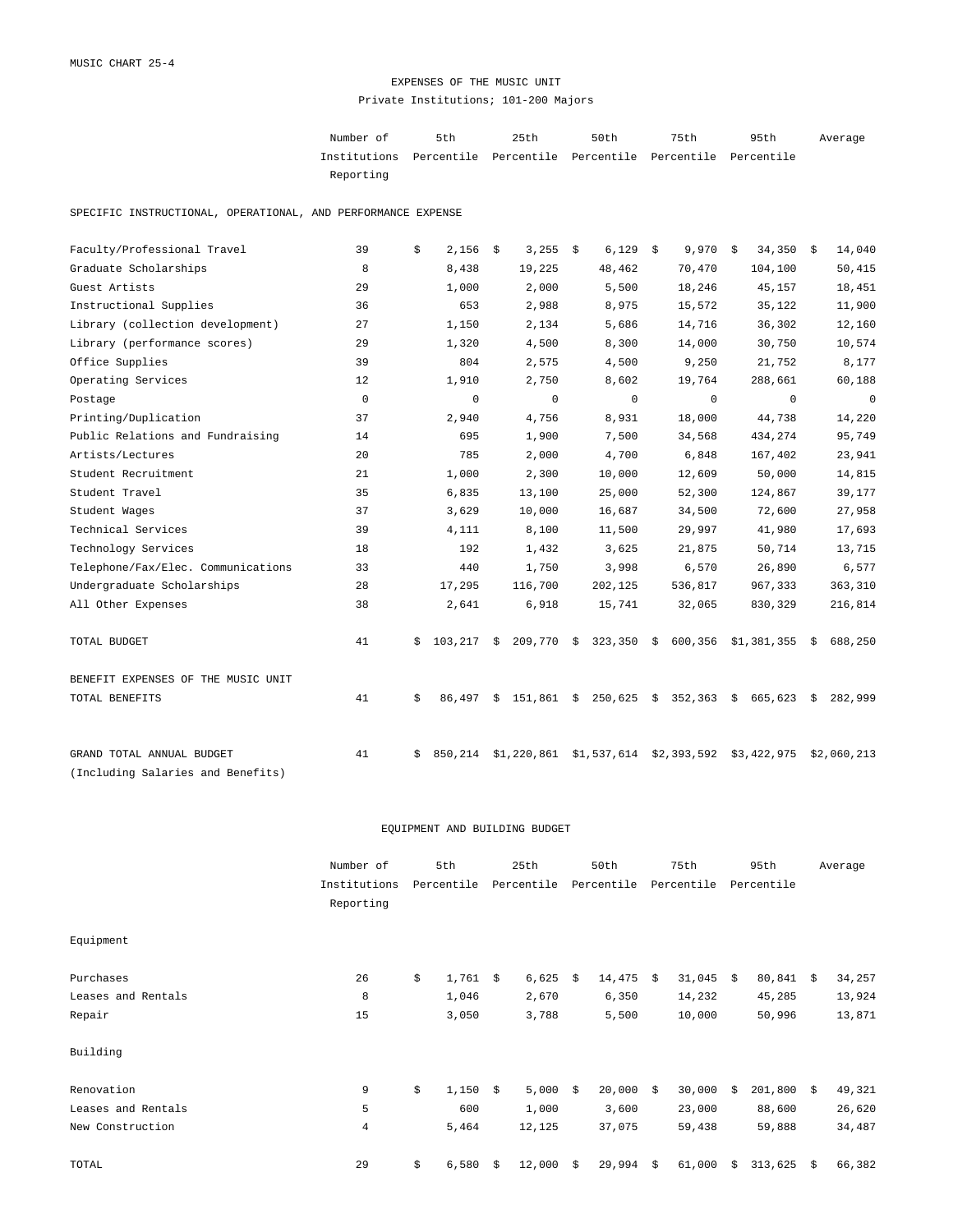### EXPENSES OF THE MUSIC UNIT Private Institutions; over 200 Majors

Number of 5th 25th 50th 75th 95th Institutions Percentile Percentile Percentile Percentile Percentile Reporting Average

SPECIFIC INSTRUCTIONAL, OPERATIONAL, AND PERFORMANCE EXPENSE

| Faculty/Professional Travel        | 41          | 4,000<br>\$   | 10,000<br>Ŝ.  | 26,400<br>- \$ | 57,015<br>\$        | 190,481<br>\$                                                | 46,509<br>\$ |
|------------------------------------|-------------|---------------|---------------|----------------|---------------------|--------------------------------------------------------------|--------------|
| Graduate Scholarships              | 28          | 37,200        | 105,250       | 548,776        | 1,716,864           | 3, 213, 288                                                  | 1,037,319    |
| Guest Artists                      | 31          | 2,856         | 7,670         | 18,000         | 59,622              | 148,984                                                      | 49,674       |
| Instructional Supplies             | 40          | 1,775         | 5,894         | 12,550         | 28,686              | 140,035                                                      | 28,868       |
| Library (collection development)   | 23          | 1,100         | 9,043         | 20,400         | 57,538              | 148,670                                                      | 43,859       |
| Library (performance scores)       | 33          | 5,300         | 10,500        | 18,200         | 22,600              | 46,100                                                       | 20,928       |
| Office Supplies                    | 43          | 2,370         | 5,915         | 9,700          | 22,500              | 76,569                                                       | 20,772       |
| Operating Services                 | 15          | 2,521         | 7,942         | 16,200         | 288,500             | 1,055,883                                                    | 230,639      |
| Postage                            | $\mathbf 0$ | 0             | 0             | 0              | $\mathbf{0}$        | $\circ$                                                      | $\circ$      |
| Printing/Duplication               | 43          | 4,095         | 10,562        | 21,600         | 41,174              | 180,600                                                      | 42,796       |
| Public Relations and Fundraising   | 31          | 4,550         | 10,262        | 30,000         | 155,000             | 725,270                                                      | 144,525      |
| Artists/Lectures                   | 30          | 3,213         | 10,000        | 18,150         | 45,188              | 136,829                                                      | 37,459       |
| Student Recruitment                | 35          | 2,873         | 10,750        | 25,000         | 78,584              | 184,900                                                      | 59,193       |
| Student Travel                     | 34          | 2,455         | 7,700         | 19,000         | 32,302              | 280,699                                                      | 62,306       |
| Student Wages                      | 39          | 8,240         | 30,000        | 60,400         | 117,364             | 362,691                                                      | 106,749      |
| Technical Services                 | 40          | 5,967         | 13,125        | 28,987         | 87,396              | 169,764                                                      | 57,597       |
| Technology Services                | 28          | 745           | 3,848         | 27,670         | 48,012              | 142,310                                                      | 45,929       |
| Telephone/Fax/Elec. Communications | 40          | 1,350         | 4,343         | 14,350         | 38,500              | 187,212                                                      | 34,130       |
| Undergraduate Scholarships         | 32          | 144,406       | 452,000       | 995,053        | 2,093,750           | 3,815,642                                                    | 1,456,272    |
| All Other Expenses                 | 40          | 3,271         | 12,748        | 45,700         | 158,369             | 1,100,193                                                    | 357,435      |
| TOTAL BUDGET                       | 43          | 190,522<br>\$ | - \$          |                |                     | 512,734 \$1,892,081 \$3,565,234 \$9,208,100 \$2,822,080      |              |
| BENEFIT EXPENSES OF THE MUSIC UNIT |             |               |               |                |                     |                                                              |              |
| TOTAL BENEFITS                     | 43          | 262,145<br>Ŝ. | 489,904<br>\$ | \$             | 606,824 \$1,264,138 | \$2,978,507                                                  | \$963,561    |
| GRAND TOTAL ANNUAL BUDGET          | 43          | \$2,017,419   |               |                |                     | \$3,354,711 \$5,302,603 \$9,701,770 \$23,076,872 \$7,547,002 |              |
| (Including Salaries and Benefits)  |             |               |               |                |                     |                                                              |              |

|                    | Number of                 | 5th              |     | 25th        |    | 50th       |            | 75th       |      | 95th                    |    | Average    |
|--------------------|---------------------------|------------------|-----|-------------|----|------------|------------|------------|------|-------------------------|----|------------|
|                    | Institutions<br>Reporting | Percentile       |     | Percentile  |    | Percentile |            | Percentile |      | Percentile              |    |            |
| Equipment          |                           |                  |     |             |    |            |            |            |      |                         |    |            |
| Purchases          | 36                        | \$<br>3,000      | S.  | $23,750$ \$ |    | 54,500     | Ŝ.         | 121,850    | - \$ | $254,901 \t5$           |    | 96,239     |
| Leases and Rentals | 23                        | 1,060            |     | 5,000       |    | 8,000      |            | 40,000     |      | 69,170                  |    | 28,079     |
| Repair             | 24                        | 2,039            |     | 7,144       |    | 14,500     |            | 29,314     |      | 84,405                  |    | 24,818     |
| Building           |                           |                  |     |             |    |            |            |            |      |                         |    |            |
| Renovation         | 15                        | \$<br>$3,131$ \$ |     | $17,500$ \$ |    | 31,700     |            | \$110,000  |      | \$1,241,248             | Ŝ. | 250,009    |
| Leases and Rentals | 13                        | 2,510            |     | 4,740       |    | 24,466     |            | 48,000     |      | 168,600                 |    | 45,169     |
| New Construction   | $\overline{4}$            | 322,610          |     | 1,518,650   |    | 5,987,850  |            | 15,344,024 |      | 28,268,805              |    | 10,874,825 |
| TOTAL              | 39                        | \$<br>21,246     | - S | 68,600      | Ŝ. | 121,500    | $\ddot{s}$ | 228,377    |      | \$3,864,762 \$1,347,249 |    |            |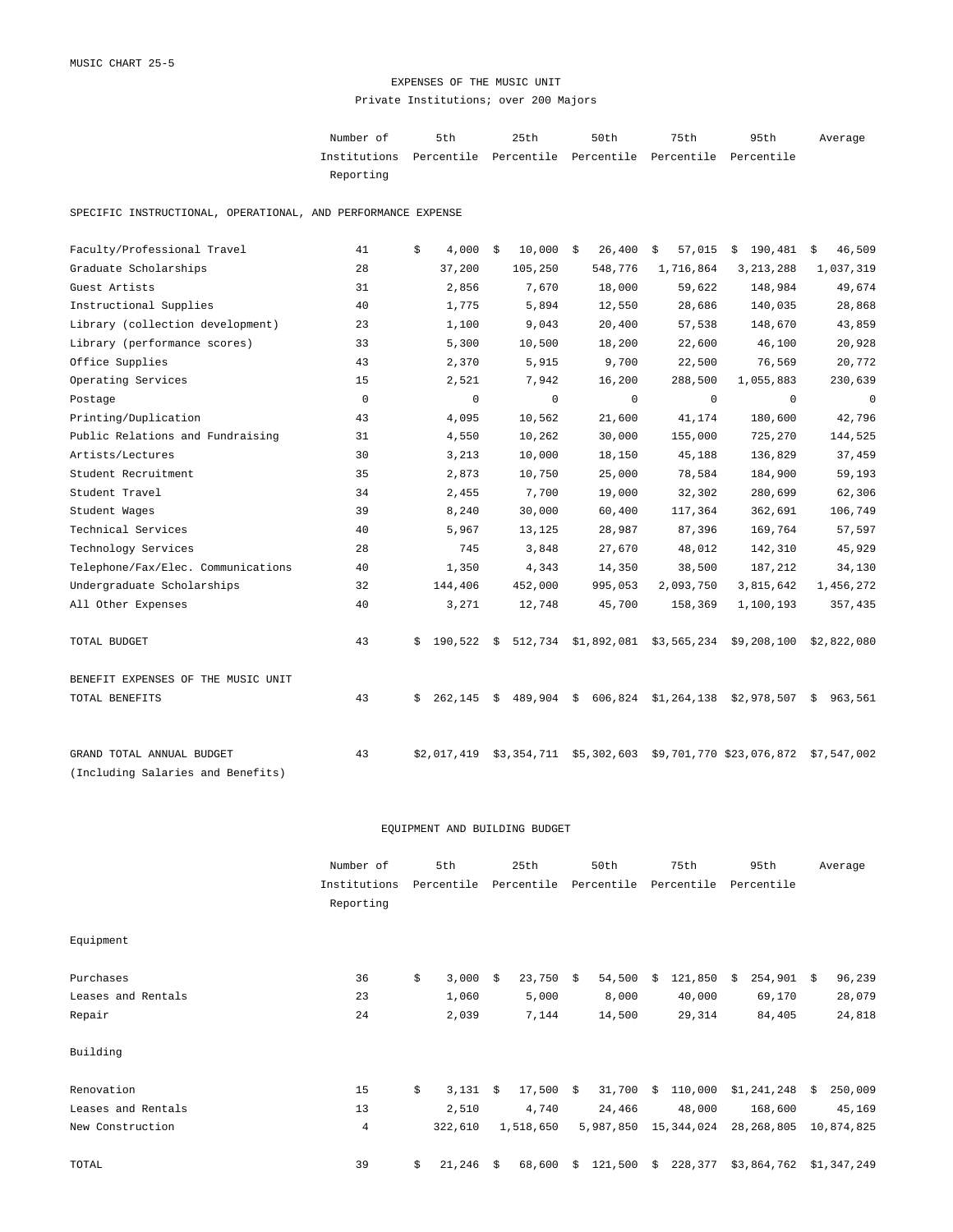# EXPENSES OF THE MUSIC UNIT All Public Institutions

| Number of                                                           | 5th | 25th | 50 t.h | 75th | 95th | Average |
|---------------------------------------------------------------------|-----|------|--------|------|------|---------|
| Institutions Percentile Percentile Percentile Percentile Percentile |     |      |        |      |      |         |
| Reporting                                                           |     |      |        |      |      |         |

SPECIFIC INSTRUCTIONAL, OPERATIONAL, AND PERFORMANCE EXPENSE

| Faculty/Professional Travel        | 280         | \$<br>1,390   | \$ | 3,190       | - \$ | 6,950              | \$<br>14,006  | \$<br>$34,757$ \$       | 17,970      |
|------------------------------------|-------------|---------------|----|-------------|------|--------------------|---------------|-------------------------|-------------|
| Graduate Scholarships              | 155         | 2,216         |    | 9,975       |      | 35,920             | 204,670       | 910,987                 | 256,091     |
| Guest Artists                      | 214         | 1,000         |    | 3,000       |      | 7,045              | 20,000        | 69,562                  | 19,577      |
| Instructional Supplies             | 271         | 1,000         |    | 2,938       |      | 6,232              | 15,000        | 51,397                  | 13,783      |
| Library (collection development)   | 167         | 500           |    | 1,475       |      | 4,500              | 8,882         | 63,543                  | 12,906      |
| Library (performance scores)       | 212         | 1,000         |    | 2,575       |      | 5,583              | 10,120        | 23,320                  | 7,888       |
| Office Supplies                    | 282         | 752           |    | 2,425       |      | 4,858              | 10,096        | 29,896                  | 8,845       |
| Operating Services                 | 138         | 1,000         |    | 2,211       |      | 5,000              | 11,904        | 62,790                  | 18,526      |
| Postage                            | $\mathbf 0$ | 0             |    | $\mathbf 0$ |      | 0                  | 0             | 0                       | $\circ$     |
| Printing/Duplication               | 266         | 1,000         |    | 3,500       |      | 7,091              | 12,800        | 38,946                  | 12,178      |
| Public Relations and Fundraising   | 185         | 500           |    | 1,600       |      | 4,000              | 11,500        | 46,498                  | 17,189      |
| Artists/Lectures                   | 138         | 900           |    | 1,638       |      | 5,524              | 13,750        | 61,283                  | 16,279      |
| Student Recruitment                | 210         | 819           |    | 2,000       |      | 4,000              | 8,000         | 30,901                  | 10,784      |
| Student Travel                     | 231         | 1,000         |    | 5,000       |      | 11,172             | 26,550        | 80,360                  | 22,504      |
| Student Wages                      | 256         | 1,227         |    | 5,000       |      | 10,000             | 22,786        | 76,054                  | 22,113      |
| Technical Services                 | 281         | 2,000         |    | 5,000       |      | 10,000             | 17,645        | 44,146                  | 15,228      |
| Technology Services                | 200         | 479           |    | 1,481       |      | 3,000              | 8,700         | 30,000                  | 8,786       |
| Telephone/Fax/Elec. Communications | 257         | 596           |    | 3,000       |      | 7,500              | 17,700        | 39,348                  | 13,247      |
| Undergraduate Scholarships         | 271         | 5,000         |    | 33,705      |      | 104,908            | 225,050       | 605,450                 | 186,362     |
| All Other Expenses                 | 231         | 1,082         |    | 4,000       |      | 13,300             | 40,844        | 223,854                 | 61,553      |
| TOTAL BUDGET                       | 303         | \$<br>28,836  | \$ | 104,288     |      | \$251,350          | \$<br>517,514 | $$1,653,799$ $$519,742$ |             |
| BENEFIT EXPENSES OF THE MUSIC UNIT |             |               |    |             |      |                    |               |                         |             |
| TOTAL BENEFITS                     | 305         | \$<br>61,440  | Ŝ. |             |      | 140,421 \$ 255,000 | \$470,000     | $$1,164,970 \$390,275$  |             |
| GRAND TOTAL ANNUAL BUDGET          | 305         | \$<br>477,945 | \$ | 953,747     |      | \$1,641,381        | \$2,892,142   | \$6,667,223             | \$2,462,833 |
| (Including Salaries and Benefits)  |             |               |    |             |      |                    |               |                         |             |

|                    | Number of    | 5th         |      | 25th        | 50th        | 75th          |    | 95th        |      | Average     |
|--------------------|--------------|-------------|------|-------------|-------------|---------------|----|-------------|------|-------------|
|                    | Institutions | Percentile  |      | Percentile  | Percentile  | Percentile    |    | Percentile  |      |             |
|                    | Reporting    |             |      |             |             |               |    |             |      |             |
| Equipment          |              |             |      |             |             |               |    |             |      |             |
| Purchases          | 225          | \$<br>2,982 | - \$ | $9,900$ \$  | 19,998      | \$<br>48,768  | -Ŝ | 124,000     | - \$ | 47,468      |
| Leases and Rentals | 88           | 335         |      | 2,000       | 5,000       | 11,816        |    | 44,029      |      | 12,979      |
| Repair             | 137          | 624         |      | 2,800       | 5,000       | 10,000        |    | 30,942      |      | 10,542      |
| Building           |              |             |      |             |             |               |    |             |      |             |
| Renovation         | 71           | \$<br>1,074 | \$   | $5,000$ \$  | $20,000$ \$ | 88,100        |    | \$3,403,858 | \$   | 694,589     |
| Leases and Rentals | 27           | 1,300       |      | 3,500       | 10,500      | 25,622        |    | 139,352     |      | 28,176      |
| New Construction   | 18           | 127,710     |      | 1,410,000   | 7,751,018   | 11,550,000    |    | 31,550,000  |      | 11,166,302  |
| TOTAL              | 244          | \$<br>3,038 | \$   | $13,344$ \$ | 32,332      | \$<br>103,754 |    | \$7,419,988 |      | \$1,083,319 |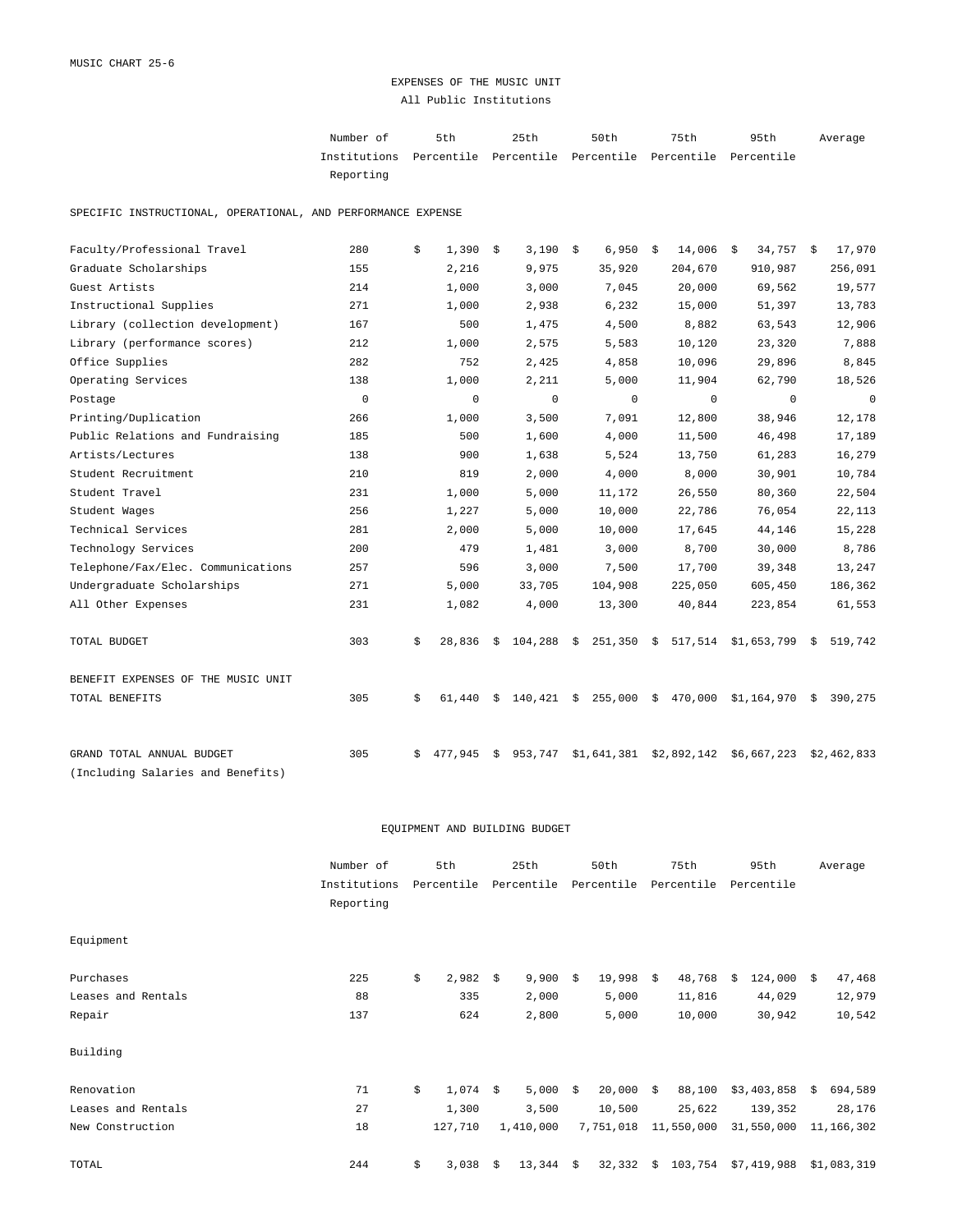# EXPENSES OF THE MUSIC UNIT Public Institutions; 1-100 Majors

| Number of                                                           | 5th | 25th | 50 t.h | 75th | 95th | Average |
|---------------------------------------------------------------------|-----|------|--------|------|------|---------|
| Institutions Percentile Percentile Percentile Percentile Percentile |     |      |        |      |      |         |
| Reporting                                                           |     |      |        |      |      |         |

SPECIFIC INSTRUCTIONAL, OPERATIONAL, AND PERFORMANCE EXPENSE

| Faculty/Professional Travel        | 85          | \$ | 680         | \$ | $1,984$ \$  | 3,160                    | - \$ | 5,800                   | \$<br>$13,574$ \$ | 4,796         |
|------------------------------------|-------------|----|-------------|----|-------------|--------------------------|------|-------------------------|-------------------|---------------|
| Graduate Scholarships              | 11          |    | 1,750       |    | 2,750       | 13,059                   |      | 25,198                  | 80,407            | 23,968        |
| Guest Artists                      | 57          |    | 600         |    | 1,500       | 4,000                    |      | 6,800                   | 24,400            | 6,684         |
| Instructional Supplies             | 86          |    | 850         |    | 2,112       | 5,000                    |      | 8,890                   | 16,592            | 7,485         |
| Library (collection development)   | 52          |    | 498         |    | 1,000       | 2,000                    |      | 5,000                   | 9,473             | 3,188         |
| Library (performance scores)       | 63          |    | 1,000       |    | 1,750       | 3,000                    |      | 5,500                   | 8,180             | 4,070         |
| Office Supplies                    | 86          |    | 500         |    | 1,125       | 2,191                    |      | 3,916                   | 9,600             | 3,077         |
| Operating Services                 | 30          |    | 335         |    | 2,000       | 3,338                    |      | 8,772                   | 26,400            | 8,122         |
| Postage                            | $\mathbf 0$ |    | $\mathbf 0$ |    | 0           | 0                        |      | 0                       | 0                 | 0             |
| Printing/Duplication               | 78          |    | 500         |    | 1,499       | 3,000                    |      | 6,000                   | 9,009             | 5,159         |
| Public Relations and Fundraising   | 37          |    | 180         |    | 500         | 1,500                    |      | 3,158                   | 9,680             | 2,862         |
| Artists/Lectures                   | 27          |    | 530         |    | 1,250       | 2,400                    |      | 4,475                   | 13,700            | 4,298         |
| Student Recruitment                | 48          |    | 500         |    | 1,115       | 2,098                    |      | 4,125                   | 8,081             | 12,437        |
| Student Travel                     | 64          |    | 500         |    | 3,375       | 7,638                    |      | 17,538                  | 61,389            | 16,459        |
| Student Wages                      | 69          |    | 1,258       |    | 3,200       | 6,178                    |      | 10,000                  | 22,003            | 8,929         |
| Technical Services                 | 88          |    | 1,543       |    | 3,650       | 5,468                    |      | 9,932                   | 17,876            | 7,732         |
| Technology Services                | 52          |    | 203         |    | 1,000       | 1,500                    |      | 2,250                   | 12,522            | 3,344         |
| Telephone/Fax/Elec. Communications | 74          |    | 442         |    | 1,500       | 2,650                    |      | 4,538                   | 8,837             | 3,400         |
| Undergraduate Scholarships         | 77          |    | 2,360       |    | 15,000      | 39,200                   |      | 98,000                  | 289,811           | 81,529        |
| All Other Expenses                 | 68          |    | 527         |    | 2,000       | 4,450                    |      | 9,086                   | 78,320            | 19,738        |
| TOTAL BUDGET                       | 98          | \$ | $19,874$ \$ |    | 49,560      | \$<br>101,522 \$ 182,912 |      |                         | \$<br>386,703 \$  | 145,338       |
| BENEFIT EXPENSES OF THE MUSIC UNIT |             |    |             |    |             |                          |      |                         |                   |               |
| TOTAL BENEFITS                     | 99          | \$ | 32,983      | S. | $70,552$ \$ |                          |      | 120,000 \$ 179,782      | $$287,879$ \$     | 139,169       |
| GRAND TOTAL ANNUAL BUDGET          | 99          | Ŝ. | 348,435     | \$ | 541,214     |                          |      | $$777,735$ $$1,046,608$ | \$1,457,607       | \$<br>826,129 |
| (Including Salaries and Benefits)  |             |    |             |    |             |                          |      |                         |                   |               |

|                    | Number of      | 5th         |    | 25th                  | 50th         |    | 75th        |    | 95th        |      | Average     |
|--------------------|----------------|-------------|----|-----------------------|--------------|----|-------------|----|-------------|------|-------------|
|                    | Institutions   | Percentile  |    | Percentile Percentile |              |    | Percentile  |    | Percentile  |      |             |
|                    | Reporting      |             |    |                       |              |    |             |    |             |      |             |
| Equipment          |                |             |    |                       |              |    |             |    |             |      |             |
| Purchases          | 63             | \$<br>2,368 | S. | $5,100$ \$            | 10,000       | \$ | $22,568$ \$ |    | 61,700      | - \$ | 17,673      |
| Leases and Rentals | 12             | 182         |    | 272                   | 1,050        |    | 3,650       |    | 9,676       |      | 2,946       |
| Repair             | 31             | 500         |    | 1,064                 | 3,500        |    | 5,000       |    | 21,660      |      | 6,269       |
| Building           |                |             |    |                       |              |    |             |    |             |      |             |
| Renovation         | 8              | \$<br>2,000 | S. | $4,044 \t$ \$         | 37,250       | Ŝ. | 159,995     | S. | 932,500     | Ŝ.   | 220,402     |
| Leases and Rentals | $\overline{4}$ | 2,249       |    | 2,567                 | 3,350        |    | 7,000       |    | 14,200      |      | 6,217       |
| New Construction   | 7              | 519,000     |    | 1,440,000             | 4,110,000    |    | 13,500,000  |    | 61,400,000  |      | 16,305,714  |
| TOTAL              | 71             | \$<br>1,649 | \$ | 7,408                 | \$<br>15,200 | \$ | 44,595      |    | \$3,418,628 |      | \$1,651,613 |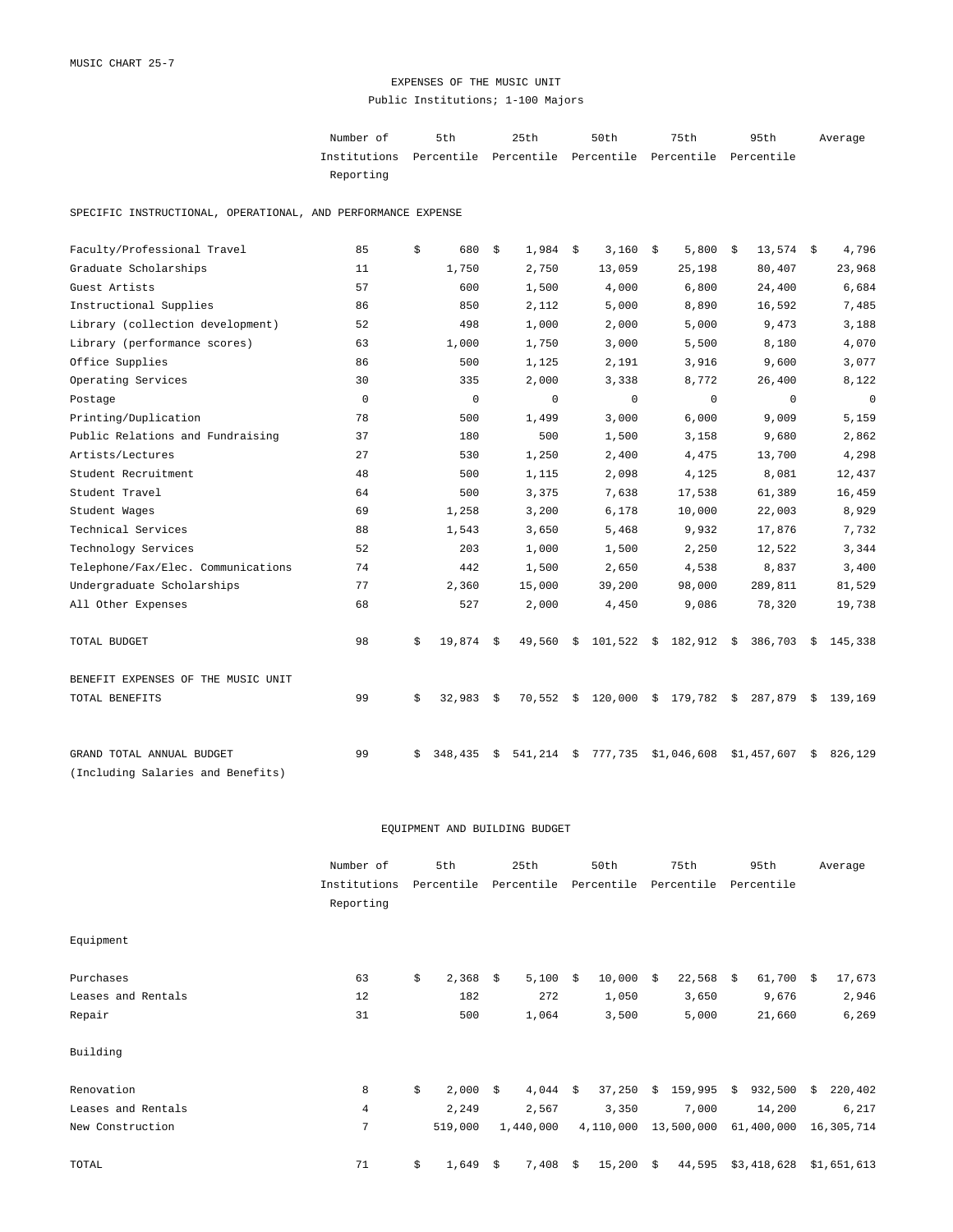## EXPENSES OF THE MUSIC UNIT Public Institutions; 101-200 Majors

| Number of                                                           | 5th | 25th | 50 t.h | 75th | 95th | Average |
|---------------------------------------------------------------------|-----|------|--------|------|------|---------|
| Institutions Percentile Percentile Percentile Percentile Percentile |     |      |        |      |      |         |
| Reporting                                                           |     |      |        |      |      |         |

SPECIFIC INSTRUCTIONAL, OPERATIONAL, AND PERFORMANCE EXPENSE

| Faculty/Professional Travel        | 85          | \$ | 1,740       | \$<br>3,000 | - \$ | 6,500                              | - \$ | 10,686      | \$ | 18,800      | - \$ | 8,446       |
|------------------------------------|-------------|----|-------------|-------------|------|------------------------------------|------|-------------|----|-------------|------|-------------|
| Graduate Scholarships              | 49          |    | 2,212       | 6,850       |      | 15,915                             |      | 48,000      |    | 147,749     |      | 35,721      |
| Guest Artists                      | 62          |    | 1,000       | 2,500       |      | 5,000                              |      | 12,375      |    | 64,550      |      | 13,914      |
| Instructional Supplies             | 79          |    | 981         | 2,325       |      | 5,200                              |      | 12,158      |    | 39,550      |      | 10,261      |
| Library (collection development)   | 54          |    | 565         | 1,550       |      | 5,000                              |      | 7,523       |    | 15,472      |      | 6,820       |
| Library (performance scores)       | 59          |    | 1,225       | 3,000       |      | 5,000                              |      | 8,510       |    | 13,124      |      | 6,113       |
| Office Supplies                    | 83          |    | 939         | 2,692       |      | 4,500                              |      | 7,475       |    | 24,114      |      | 7,076       |
| Operating Services                 | 49          |    | 1,000       | 2,000       |      | 3,645                              |      | 9,000       |    | 24,732      |      | 7,343       |
| Postage                            | $\mathbf 0$ |    | $\mathbf 0$ | $\mathbf 0$ |      | $\mathbf 0$                        |      | $\mathbf 0$ |    | $\mathbf 0$ |      | 0           |
| Printing/Duplication               | 80          |    | 1,248       | 4,000       |      | 6,250                              |      | 9,285       |    | 21,541      |      | 8,397       |
| Public Relations and Fundraising   | 55          |    | 500         | 1,000       |      | 2,200                              |      | 4,000       |    | 18,850      |      | 19,423      |
| Artists/Lectures                   | 37          |    | 1,000       | 1,500       |      | 3,700                              |      | 9,457       |    | 45,710      |      | 10,542      |
| Student Recruitment                | 66          |    | 1,000       | 2,000       |      | 3,014                              |      | 5,375       |    | 14,252      |      | 4,740       |
| Student Travel                     | 71          |    | 1,760       | 5,500       |      | 11,172                             |      | 24,016      |    | 69,150      |      | 21,539      |
| Student Wages                      | 79          |    | 1,000       | 5,775       |      | 10,000                             |      | 16,250      |    | 44,492      |      | 14,144      |
| Technical Services                 | 83          |    | 3,050       | 5,000       |      | 9,000                              |      | 12,045      |    | 22,958      |      | 10,536      |
| Technology Services                | 57          |    | 500         | 1,500       |      | 2,000                              |      | 5,000       |    | 15,600      |      | 5,069       |
| Telephone/Fax/Elec. Communications | 75          |    | 700         | 3,406       |      | 6,200                              |      | 10,480      |    | 18,133      |      | 7,157       |
| Undergraduate Scholarships         | 85          |    | 7,868       | 31,775      |      | 101,697                            |      | 218,220     |    | 437,786     |      | 152,879     |
| All Other Expenses                 | 69          |    | 768         | 3,929       |      | 10,000                             |      | 37,562      |    | 101,046     |      | 27,331      |
| TOTAL BUDGET                       | 91          | \$ | 43,632      | \$          |      | $136,214 \quad $247,994 \quad $$   |      | 419,128     | Ŝ. | 692,059     | \$   | 302,065     |
| BENEFIT EXPENSES OF THE MUSIC UNIT |             |    |             |             |      |                                    |      |             |    |             |      |             |
| TOTAL BENEFITS                     | 92          | \$ | 88,892      |             |      | $$178,163$$ $$227,919$$ $$327,200$ |      |             |    | \$512,688   | \$   | 264,101     |
| GRAND TOTAL ANNUAL BUDGET          | 92          | Ŝ. | 903,393     | \$1,189,105 |      | \$1,610,696                        |      | \$1,873,520 |    | \$2,589,364 |      | \$1,600,661 |
| (Including Salaries and Benefits)  |             |    |             |             |      |                                    |      |             |    |             |      |             |

|                    | Number of      | 5th         |    | 25th        |    | 50th       |    | 75th       |    | 95th       |    | Average   |
|--------------------|----------------|-------------|----|-------------|----|------------|----|------------|----|------------|----|-----------|
|                    | Institutions   | Percentile  |    | Percentile  |    | Percentile |    | Percentile |    | Percentile |    |           |
|                    | Reporting      |             |    |             |    |            |    |            |    |            |    |           |
| Equipment          |                |             |    |             |    |            |    |            |    |            |    |           |
| Purchases          | 66             | \$<br>4,040 | -Ŝ | $10,206$ \$ |    | 22,557     | Ŝ. | 37,849     | S. | 92,524     | S. | 36,239    |
| Leases and Rentals | 23             | 410         |    | 1,900       |    | 3,000      |    | 4,500      |    | 10,259     |    | 3,560     |
| Repair             | 33             | 500         |    | 2,000       |    | 4,500      |    | 6,483      |    | 12,760     |    | 4,708     |
| Building           |                |             |    |             |    |            |    |            |    |            |    |           |
| Renovation         | 22             | \$<br>697   | S. | 7,000       | S. | 17,500     | Ŝ. | 118,750    | S. | 349,000    | Ŝ. | 176,606   |
| Leases and Rentals | 3              | 377         |    | 1,098       |    | 2,000      |    | 6,285      |    | 9,713      |    | 4,256     |
| New Construction   | $\overline{4}$ | 106,190     |    | 525,350     |    | 1,900,000  |    | 8,075,000  |    | 20,015,000 |    | 6,700,350 |
| TOTAL              | 70             | \$<br>5,225 | Ŝ. | 14,037      | \$ | 31,250     | \$ | 76,250     | \$ | 696,850    | \$ | 476,122   |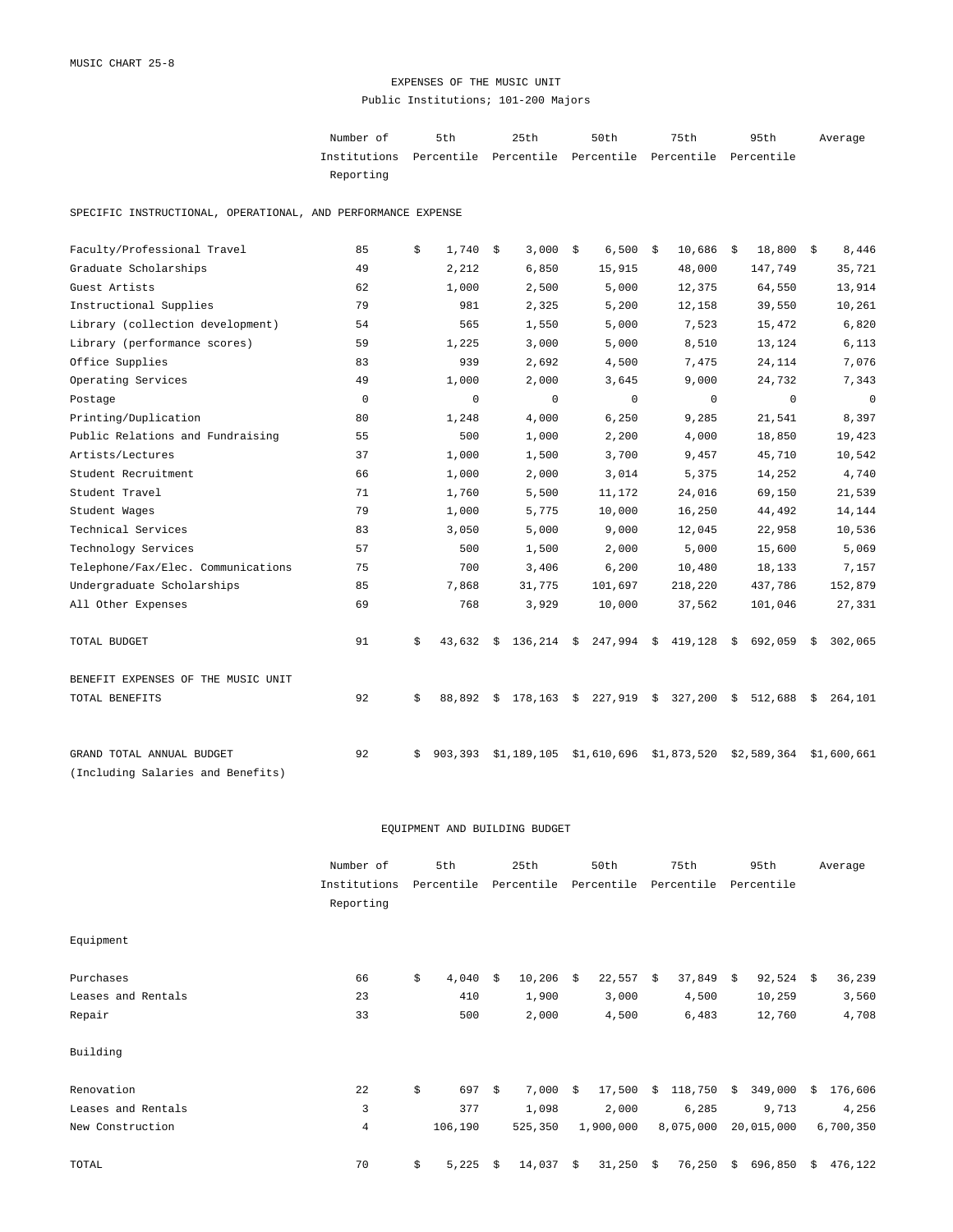## EXPENSES OF THE MUSIC UNIT Public Institutions; 201-400 Majors

| Number of                                                           | 5th | 25th | 50 t.h | 75th | 95th | Average |
|---------------------------------------------------------------------|-----|------|--------|------|------|---------|
| Institutions Percentile Percentile Percentile Percentile Percentile |     |      |        |      |      |         |
| Reporting                                                           |     |      |        |      |      |         |

SPECIFIC INSTRUCTIONAL, OPERATIONAL, AND PERFORMANCE EXPENSE

| Faculty/Professional Travel        | 62          | \$<br>3,240  | \$<br>5,250   | \$<br>11,000          | - \$ | 15,000      | \$<br>23,683 | - \$ | 42,514      |
|------------------------------------|-------------|--------------|---------------|-----------------------|------|-------------|--------------|------|-------------|
| Graduate Scholarships              | 51          | 1,000        | 11,950        | 38,000                |      | 162,052     | 536,009      |      | 123,990     |
| Guest Artists                      | 55          | 2,000        | 4,250         | 8,723                 |      | 20,000      | 42,009       |      | 15,696      |
| Instructional Supplies             | 61          | 2,000        | 4,000         | 10,000                |      | 20,000      | 56,700       |      | 17,139      |
| Library (collection development)   | 31          | 500          | 3,000         | 6,000                 |      | 31,040      | 62,530       |      | 21,857      |
| Library (performance scores)       | 51          | 1,125        | 3,800         | 7,223                 |      | 12,116      | 16,423       |      | 8,745       |
| Office Supplies                    | 66          | 1,225        | 4,500         | 6,000                 |      | 12,000      | 28,750       |      | 10,650      |
| Operating Services                 | 32          | 1,910        | 4,762         | 9,810                 |      | 25,261      | 120,479      |      | 43,216      |
| Postage                            | $\mathbf 0$ | $\mathbf 0$  | $\mathbf 0$   | $\mathbf 0$           |      | $\mathbf 0$ | $\mathbf 0$  |      | 0           |
| Printing/Duplication               | 61          | 3,000        | 7,000         | 10,123                |      | 18,500      | 28,800       |      | 13,659      |
| Public Relations and Fundraising   | 50          | 1,267        | 2,575         | 5,038                 |      | 14,962      | 24,850       |      | 13,165      |
| Artists/Lectures                   | 40          | 995          | 2,375         | 8,000                 |      | 16,741      | 60,650       |      | 16,004      |
| Student Recruitment                | 51          | 500          | 2,750         | 6,000                 |      | 9,350       | 24,400       |      | 7,757       |
| Student Travel                     | 54          | 2,000        | 5,150         | 15,000                |      | 30,736      | 82,682       |      | 26,336      |
| Student Wages                      | 60          | 2,095        | 6,250         | 12,745                |      | 21,255      | 40,250       |      | 18,045      |
| Technical Services                 | 64          | 3,412        | 9,900         | 16,388                |      | 24,625      | 66,052       |      | 21,091      |
| Technology Services                | 52          | 1,000        | 2,500         | 5,000                 |      | 10,000      | 20,000       |      | 7,019       |
| Telephone/Fax/Elec. Communications | 61          | 3,000        | 8,975         | 13,500                |      | 25,403      | 33,000       |      | 16,034      |
| Undergraduate Scholarships         | 62          | 13,855       | 64,468        | 132,000               |      | 240,000     | 550,658      |      | 184,740     |
| All Other Expenses                 | 54          | 2,341        | 8,275         | 17,250                |      | 42,297      | 236,855      |      | 102,438     |
| TOTAL BUDGET                       | 66          | \$<br>88,918 | \$<br>237,514 | \$395,025             | - \$ | 721,579     | \$1,309,618  | S.   | 587,694     |
| BENEFIT EXPENSES OF THE MUSIC UNIT |             |              |               |                       |      |             |              |      |             |
| TOTAL BENEFITS                     | 66          | \$177,762    | \$336,625     | $$400,572 \t$575,458$ |      |             | \$775,388    | \$   | 463,943     |
| GRAND TOTAL ANNUAL BUDGET          | 66          | \$1,342,525  | \$1,977,794   | \$2,844,144           |      | \$3,468,737 | \$5,541,129  |      | \$2,981,319 |
| (Including Salaries and Benefits)  |             |              |               |                       |      |             |              |      |             |

|                    | Number of    | 5th         |      | 25th                  | 50th         | 75th         |      | 95th                    |    | Average     |
|--------------------|--------------|-------------|------|-----------------------|--------------|--------------|------|-------------------------|----|-------------|
|                    | Institutions | Percentile  |      | Percentile Percentile |              | Percentile   |      | Percentile              |    |             |
|                    | Reporting    |             |      |                       |              |              |      |                         |    |             |
| Equipment          |              |             |      |                       |              |              |      |                         |    |             |
| Purchases          | 54           | \$<br>2,010 | - S  | $11,632$ \$           | 19,999       | \$<br>41,699 | - \$ | 113,538                 | S. | 76,538      |
| Leases and Rentals | 27           | 1,335       |      | 4,335                 | 6,500        | 13,874       |      | 67,700                  |    | 19,104      |
| Repair             | 37           | 1,850       |      | 4,000                 | 5,000        | 15,000       |      | 30,000                  |    | 10,661      |
| Building           |              |             |      |                       |              |              |      |                         |    |             |
| Renovation         | 20           | \$<br>2,438 | - \$ | 5,213 \$              | $15,000$ \$  | 89,650       |      | \$8,885,000             |    | \$1,211,562 |
| Leases and Rentals | 5            | 1,209       |      | 2,046                 | 10,000       | 10,100       |      | 93,626                  |    | 27,531      |
| New Construction   | 5            | 1,880,407   |      | 8,002,035             | 10,200,000   |              |      | 12,000,000 12,000,000   |    | 8,510,407   |
| TOTAL              | 59           | \$<br>8,625 | Ŝ.   | 21,000                | \$<br>37,421 |              |      | $$116,066$ \$10,657,459 |    | \$1,219,734 |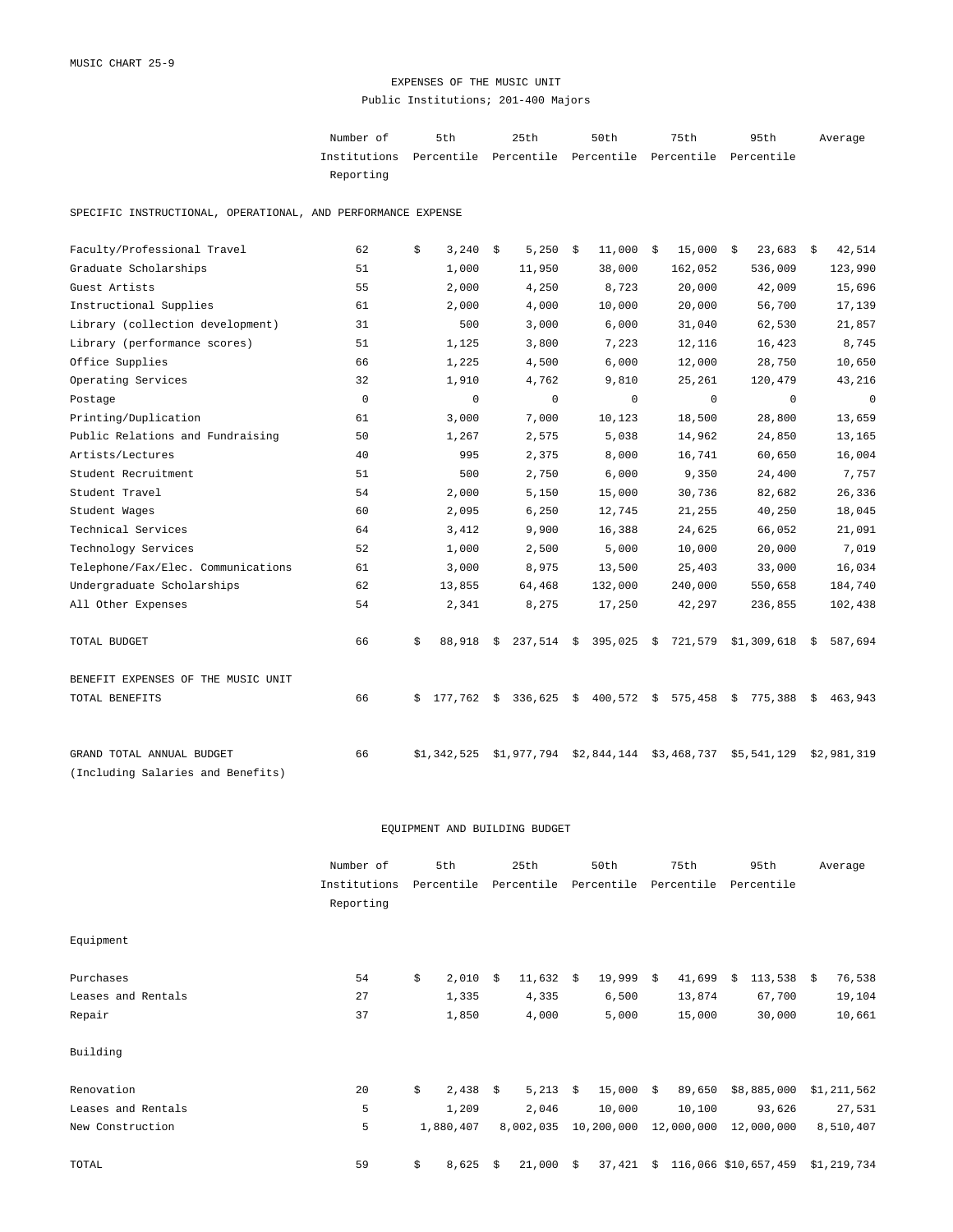### EXPENSES OF THE MUSIC UNIT Public Institutions; over 400 Majors

Number of 5th 25th 50th 75th 95th Institutions Percentile Percentile Percentile Percentile Percentile Reporting Average

SPECIFIC INSTRUCTIONAL, OPERATIONAL, AND PERFORMANCE EXPENSE

| Faculty/Professional Travel        | 48 | \$ | 4,350       | - \$ | 11,786  | $\ddot{s}$ | 21,750    | - \$ | 34,916                                                            | \$<br>67,149 | \$<br>26,460 |
|------------------------------------|----|----|-------------|------|---------|------------|-----------|------|-------------------------------------------------------------------|--------------|--------------|
| Graduate Scholarships              | 44 |    | 6,075       |      | 50,750  |            | 318,500   |      | 755,260                                                           | 3,400,720    | 712,650      |
| Guest Artists                      | 40 |    | 4,825       |      | 11,875  |            | 22,122    |      | 54,225                                                            | 117,684      | 52,065       |
| Instructional Supplies             | 45 |    | 2,055       |      | 5,600   |            | 15,851    |      | 42,000                                                            | 81,846       | 27,454       |
| Library (collection development)   | 30 |    | 1,428       |      | 2,660   |            | 8,250     |      | 37,125                                                            | 108,401      | 31,452       |
| Library (performance scores)       | 39 |    | 1,348       |      | 8,250   |            | 12,600    |      | 21,215                                                            | 31,491       | 15,621       |
| Office Supplies                    | 47 |    | 2,790       |      | 7,770   |            | 15,000    |      | 20,130                                                            | 61,375       | 19,986       |
| Operating Services                 | 27 |    | 1,000       |      | 2,750   |            | 7,500     |      | 20,836                                                            | 65,302       | 21,118       |
| Postage                            | 0  |    | 0           |      | 0       |            | 0         |      | 0                                                                 | $\mathbf 0$  | $\circ$      |
| Printing/Duplication               | 47 |    | 2,606       |      | 12,400  |            | 22,000    |      | 32,136                                                            | 80,372       | 28,341       |
| Public Relations and Fundraising   | 43 |    | 3,388       |      | 10,000  |            | 15,000    |      | 36,136                                                            | 135,391      | 31,338       |
| Artists/Lectures                   | 34 |    | 1,000       |      | 4,250   |            | 12,500    |      | 37,225                                                            | 135,681      | 32,362       |
| Student Recruitment                | 45 |    | 1,555       |      | 4,800   |            | 9,614     |      | 20,000                                                            | 83,597       | 21,319       |
| Student Travel                     | 42 |    | 1,610       |      | 7,479   |            | 14,623    |      | 26,256                                                            | 147,007      | 28,419       |
| Student Wages                      | 48 |    | 1,826       |      | 14,250  |            | 30,000    |      | 67,395                                                            | 253,699      | 59,266       |
| Technical Services                 | 46 |    | 1,875       |      | 10,152  |            | 19,880    |      | 38,800                                                            | 91,753       | 29,874       |
| Technology Services                | 39 |    | 975         |      | 4,000   |            | 10,000    |      | 21,608                                                            | 118,391      | 23,832       |
| Telephone/Fax/Elec. Communications | 47 |    | 3,950       |      | 19,500  |            | 27,460    |      | 41,262                                                            | 95,140       | 34,853       |
| Undergraduate Scholarships         | 47 |    | 49,984      |      | 156,422 |            | 236,869   |      | 578,166                                                           | 1,194,993    | 420,803      |
| All Other Expenses                 | 40 |    | 11,416      |      | 22,266  |            | 66,556    |      | 140,111                                                           | 569,655      | 136,475      |
| TOTAL BUDGET                       | 48 | S. | 197,305     |      |         |            |           |      | $$518,550$ $$1,005,402$ $$1,988,662$ $$6,003,740$ $$1,603,398$    |              |              |
| BENEFIT EXPENSES OF THE MUSIC UNIT |    |    |             |      |         |            |           |      |                                                                   |              |              |
| TOTAL BENEFITS                     | 48 | Ŝ. | 269,597     | \$   | 641,517 |            | \$879,348 |      | \$1,258,090                                                       | \$1,990,426  | \$1,048,719  |
| GRAND TOTAL ANNUAL BUDGET          | 48 |    | \$1,936,049 |      |         |            |           |      | $$3,915,212$ $$5,642,902$ $$7,434,542$ $$15,961,254$ $$6,778,115$ |              |              |
| (Including Salaries and Benefits)  |    |    |             |      |         |            |           |      |                                                                   |              |              |

|                    | Number of      | 5th          |    | 25th       |    | 50th       |    | 75th       | 95th          |    | Average   |
|--------------------|----------------|--------------|----|------------|----|------------|----|------------|---------------|----|-----------|
|                    | Institutions   | Percentile   |    | Percentile |    | Percentile |    | Percentile | Percentile    |    |           |
|                    | Reporting      |              |    |            |    |            |    |            |               |    |           |
| Equipment          |                |              |    |            |    |            |    |            |               |    |           |
| Purchases          | 42             | \$<br>5,150  | -Ŝ | 18,326     | S. | 53,500     | \$ | 91,875     | 230,185<br>Ŝ. | Ŝ. | 72,428    |
| Leases and Rentals | 26             | 1,471        |    | 5,375      |    | 10,000     |    | 26,473     | 47,038        |    | 19,579    |
| Repair             | 36             | 1,214        |    | 3,375      |    | 6,300      |    | 24,583     | 48,750        |    | 19,445    |
| Building           |                |              |    |            |    |            |    |            |               |    |           |
| Renovation         | 21             | \$<br>890    | \$ | 5,000      | S. | 20,000     | Ŝ. | 40,000     | \$1,008,302   | Ŝ. | 925,526   |
| Leases and Rentals | 15             | 5,100        |    | 9,250      |    | 21,000     |    | 41,490     | 150,606       |    | 39,032    |
| New Construction   | $\overline{a}$ | 7,625,000    |    | 8,125,000  |    | 8,750,000  |    | 9,375,000  | 9,875,000     |    | 8,750,000 |
| TOTAL              | 44             | \$<br>10,510 | \$ | 33,062     | \$ | 95,182     | \$ | 192,750    | \$6,986,952   | \$ | 949,377   |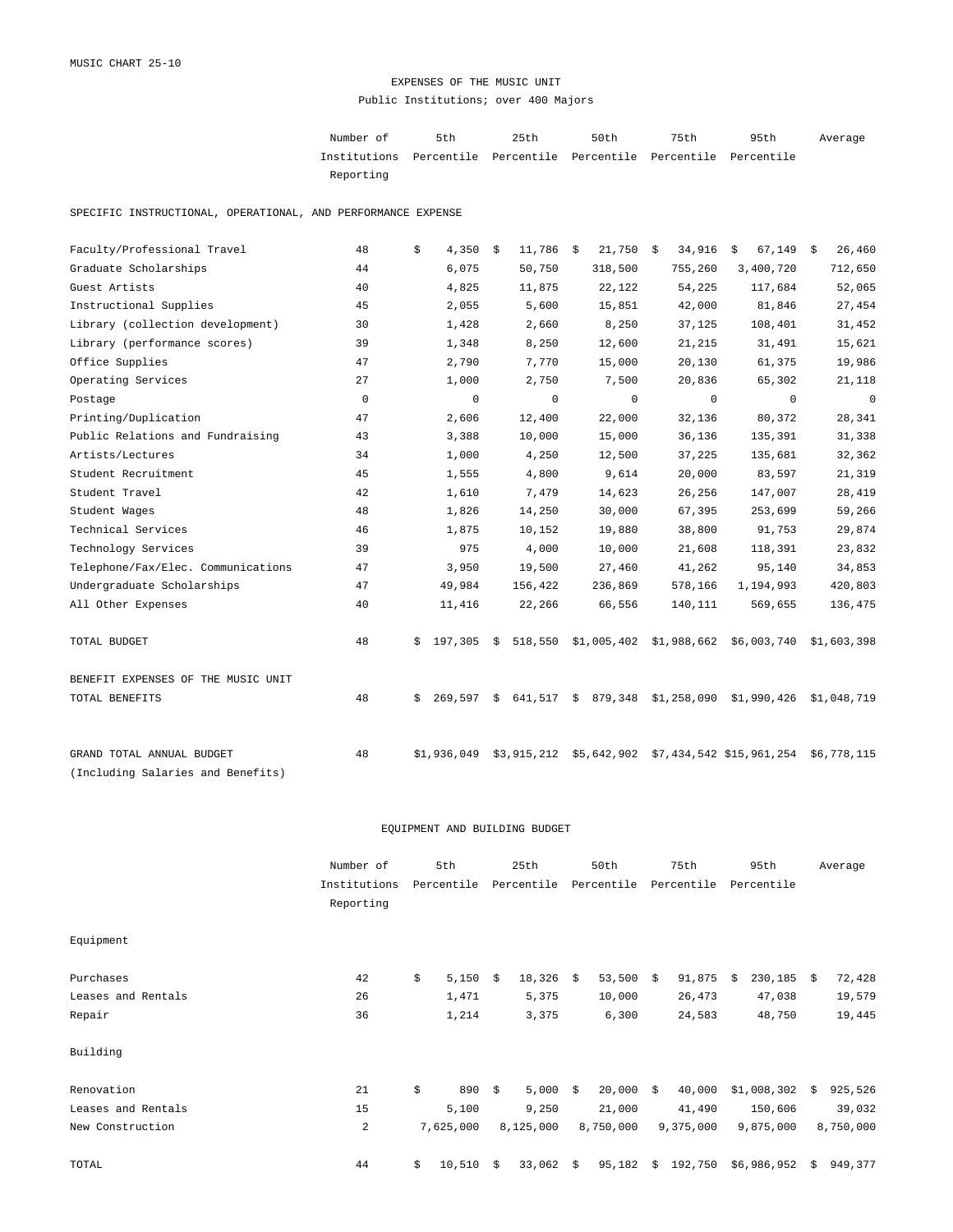### EXPENSES OF THE MUSIC UNIT All Institutions

Number of 5th 25th 50th 75th 95th Institutions Percentile Percentile Percentile Percentile Percentile Reporting Average

SPECIFIC INSTRUCTIONAL, OPERATIONAL, AND PERFORMANCE EXPENSE

| Faculty/Professional Travel        | 499         | \$ | 1,000       | \$ | 2,908       | - \$ | 6,000       | - \$ | 12,780      | $43,348$ \$<br>\$ |      | 16,374      |
|------------------------------------|-------------|----|-------------|----|-------------|------|-------------|------|-------------|-------------------|------|-------------|
| Graduate Scholarships              | 204         |    | 2,330       |    | 10,000      |      | 50,000      |      | 247,125     | 1,727,800         |      | 342,967     |
| Guest Artists                      | 376         |    | 991         |    | 2,784       |      | 6,200       |      | 18,434      | 72,688            |      | 20,718      |
| Instructional Supplies             | 503         |    | 1,000       |    | 2,500       |      | 5,500       |      | 13,000      | 43,629            |      | 12,860      |
| Library (collection development)   | 316         |    | 500         |    | 1,668       |      | 4,105       |      | 10,000      | 64,738            |      | 12,880      |
| Library (performance scores)       | 395         |    | 629         |    | 2,500       |      | 5,742       |      | 10,518      | 26,046            |      | 8,438       |
| Office Supplies                    | 526         |    | 563         |    | 1,800       |      | 3,988       |      | 8,466       | 30,964            |      | 8,171       |
| Operating Services                 | 215         |    | 532         |    | 2,000       |      | 4,500       |      | 13,488      | 115,062           |      | 36,575      |
| Postage                            | $\mathbf 0$ |    | $\mathbf 0$ |    | $\mathbf 0$ |      | 0           |      | $\mathbf 0$ | $\mathbf 0$       |      | 0           |
| Printing/Duplication               | 505         |    | 968         |    | 3,000       |      | 6,500       |      | 12,000      | 41,248            |      | 12,640      |
| Public Relations and Fundraising   | 303         |    | 500         |    | 1,374       |      | 4,000       |      | 11,576      | 115,727           |      | 30,906      |
| Artists/Lectures                   | 247         |    | 714         |    | 1,550       |      | 5,800       |      | 15,000      | 70,721            |      | 17,513      |
| Student Recruitment                | 333         |    | 532         |    | 2,000       |      | 4,286       |      | 10,000      | 52,880            |      | 14,987      |
| Student Travel                     | 431         |    | 1,488       |    | 6,000       |      | 13,000      |      | 26,837      | 90,324            |      | 25,886      |
| Student Wages                      | 459         |    | 1,500       |    | 5,500       |      | 11,730      |      | 24,492      | 104,560           |      | 26,987      |
| Technical Services                 | 525         |    | 2,360       |    | 5,000       |      | 9,900       |      | 16,726      | 48,359            |      | 16,756      |
| Technology Services                | 323         |    | 411         |    | 1,200       |      | 3,000       |      | 8,907       | 43,590            |      | 10,917      |
| Telephone/Fax/Elec. Communications | 470         |    | 354         |    | 1,500       |      | 4,382       |      | 11,950      | 39,375            |      | 11,350      |
| Undergraduate Scholarships         | 438         |    | 7,508       |    | 47,375      |      | 127,000     |      | 249,775     | 1,005,290         |      | 280,296     |
| All Other Expenses                 | 458         |    | 1,135       |    | 3,561       |      | 12,470      |      | 39,000      | 236,195           |      | 87,069      |
| TOTAL BUDGET                       | 558         | \$ | 31,091      | S. | 99,038      | \$   | 234,000     |      | \$484,560   | \$2,465,725       | - \$ | 610,882     |
| BENEFIT EXPENSES OF THE MUSIC UNIT |             |    |             |    |             |      |             |      |             |                   |      |             |
| TOTAL BENEFITS                     | 561         | \$ | 42,161      | \$ | 99,856      | \$   | 189,065     | - \$ | 393,220     | $$1,135,975$ \$   |      | 340,438     |
| GRAND TOTAL ANNUAL BUDGET          | 561         | Ŝ. | 336,102     | \$ | 723,641     |      | \$1,238,385 |      | \$2,445,960 | \$7,895,842       |      | \$2,355,640 |
| (Including Salaries and Benefits)  |             |    |             |    |             |      |             |      |             |                   |      |             |

|                    | Number of    | 5th         |      | 25th       |    | 50th       | 75th         | 95th          |    | Average   |
|--------------------|--------------|-------------|------|------------|----|------------|--------------|---------------|----|-----------|
|                    | Institutions | Percentile  |      | Percentile |    | Percentile | Percentile   | Percentile    |    |           |
|                    | Reporting    |             |      |            |    |            |              |               |    |           |
| Equipment          |              |             |      |            |    |            |              |               |    |           |
| Purchases          | 394          | \$<br>1,782 | - \$ | 7,525      | Ŝ. | 18,000     | \$<br>41,991 | 148,980<br>Ŝ. | Ŝ. | 44,664    |
| Leases and Rentals | 156          | 300         |      | 1,775      |    | 5,000      | 11,732       | 55,639        |    | 13,862    |
| Repair             | 238          | 593         |      | 2,200      |    | 5,000      | 11,000       | 37,025        |    | 11,368    |
| Building           |              |             |      |            |    |            |              |               |    |           |
| Renovation         | 124          | \$<br>1,295 | - \$ | 5,000      | \$ | 20,000     | \$<br>53,271 | \$1,422,400   | \$ | 455,876   |
| Leases and Rentals | 51           | 538         |      | 3,300      |    | 10,500     | 29,500       | 151,010       |    | 31,726    |
| New Construction   | 30           | 8,794       |      | 200,000    |    | 2,558,500  | 9,989,675    | 27,675,000    |    | 8,427,756 |
| TOTAL              | 441          | \$<br>2,169 | Ŝ.   | 10,000     | \$ | 29,000     | \$<br>87,200 | \$1,875,300   | \$ | 756,096   |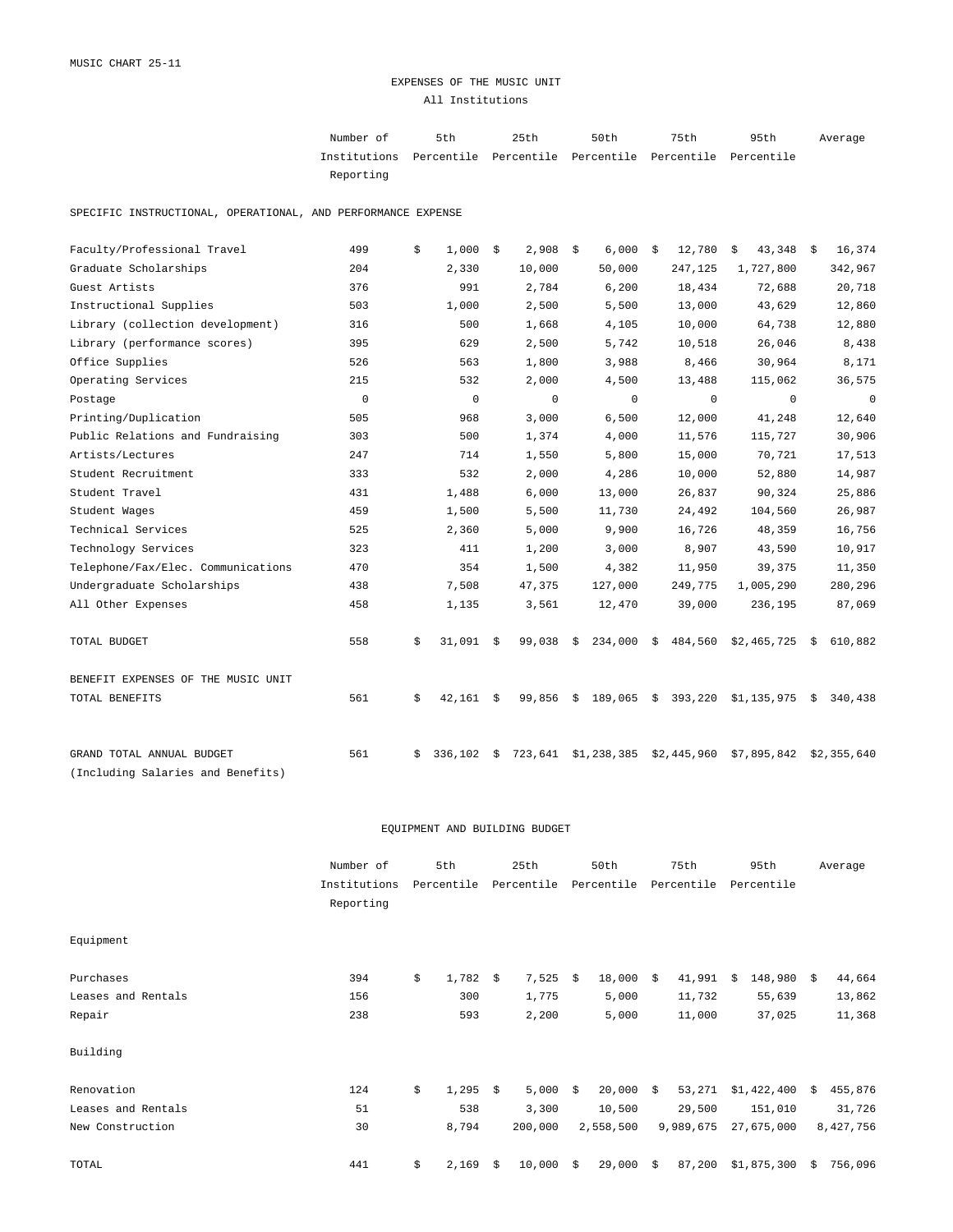## SPECIFIC INCOME SOURCES FOR THE MUSIC UNIT All Private Institutions

|                            | Number of    | 5th         | 25th              | 50th          | 75th          | 95th                     | Average      |
|----------------------------|--------------|-------------|-------------------|---------------|---------------|--------------------------|--------------|
|                            | Institutions | Percentile  | Percentile        | Percentile    | Percentile    | Percentile               |              |
|                            | Reporting    |             |                   |               |               |                          |              |
|                            |              |             |                   |               |               |                          |              |
| Public Grants              | 28           | \$<br>500   | $1,875$ \$<br>Ŝ.  | 8,460         | 25,652<br>S.  | 300,521<br>-Ŝ            | 93,834<br>S. |
| Foundation/Corporation     | 82           | 525         | 4,050             | 14,000        | 71,461        | 514,250                  | 131,406      |
| Private Gifts              | 177          | 790         | 3,500             | 10,000        | 38,393        | 795,600                  | 250,173      |
| Tickets/Commission/Rentals | 126          | 925         | 3,118             | 10,000        | 31,668        | 366,944                  | 55,062       |
| Fund Raising               | 44           | 1,000       | 2,375             | 10,000        | 70,000        | 586,982                  | 1,217,592    |
| Tuition                    | 39           | 26,412      | 194,844           | 1,062,176     | 4,659,134     | 17,316,450               | 3,968,174    |
| Student Fees               | 78           | 1,425       | 11,425            | 46,611        | 131,212       | 481,308                  | 126,106      |
| Income From Endowment      | 107          | 2,049       | 10,000            | 35,000        | 187,920       | 1,499,600                | 433,166      |
| Total Specific Sources of  |              |             |                   |               |               |                          |              |
| Income/Endowment           | 225          | \$<br>1,694 | $11,500$ \$<br>Ŝ. | 49,993        | 322,876<br>Ŝ. | \$8,003,054              | \$1,462,839  |
| Total Endowment            |              |             |                   |               |               |                          |              |
| of the music Unit          | 168          | \$<br>5,505 | 52,288<br>Ŝ.      | 476,352<br>S. |               | \$2,500,000 \$29,217,852 | \$6,681,485  |
|                            |              |             |                   |               |               |                          |              |

MUSIC CHART 26-2

SPECIFIC INCOME SOURCES FOR THE MUSIC UNIT Private Institutions; 1-50 Majors

|                            | Number of    | 5th         |    | 25th       |    | 50th       |    | 75th       |    | 95th        |      | Average     |
|----------------------------|--------------|-------------|----|------------|----|------------|----|------------|----|-------------|------|-------------|
|                            | Institutions | Percentile  |    | Percentile |    | Percentile |    | Percentile |    | Percentile  |      |             |
|                            | Reporting    |             |    |            |    |            |    |            |    |             |      |             |
| Public Grants              | 6            | \$<br>1,000 | Ŝ. | 1,250      | S. | 2,250      | Ŝ. | 6,625      | -Ŝ | 8,600       | - \$ | 3,883       |
| Foundation/Corporation     | 15           | 410         |    | 2,000      |    | 2,500      |    | 8,408      |    | 40,673      |      | 10,964      |
| Private Gifts              | 52           | 710         |    | 1,671      |    | 4,250      |    | 9,892      |    | 53,055      |      | 37,074      |
| Tickets/Commission/Rentals | 38           | 500         |    | 1,500      |    | 4,962      |    | 7,000      |    | 19,750      |      | 11,093      |
| Fund Raising               | 14           | 685         |    | 1,425      |    | 3,000      |    | 7,825      |    | 10,000      |      | 4,377       |
| Tuition                    | 5            | 22,296      |    | 27,000     |    | 141,879    |    | 350,000    |    | 1,070,000   |      | 358,000     |
| Student Fees               | 12           | 1,785       |    | 6,125      |    | 13,841     |    | 24,750     |    | 64,500      |      | 20,454      |
| Income From Endowment      | 26           | 980         |    | 3,491      |    | 10,097     |    | 29,500     |    | 131,879     |      | 61,319      |
| Total Specific Sources of  |              |             |    |            |    |            |    |            |    |             |      |             |
| Income/Endowment           | 70           | \$<br>1,232 | S. | 5,831 \$   |    | 13,092     | Ŝ. | 37,325     | Ŝ. | 587,993     | S.   | 88,973      |
| Total Endowment            |              |             |    |            |    |            |    |            |    |             |      |             |
| of the music Unit          | 50           | \$<br>2,026 | Ŝ. | 20,000     | Ŝ. | 52,000     | Ŝ. | 361,568    |    | \$2,428,916 |      | \$2,916,375 |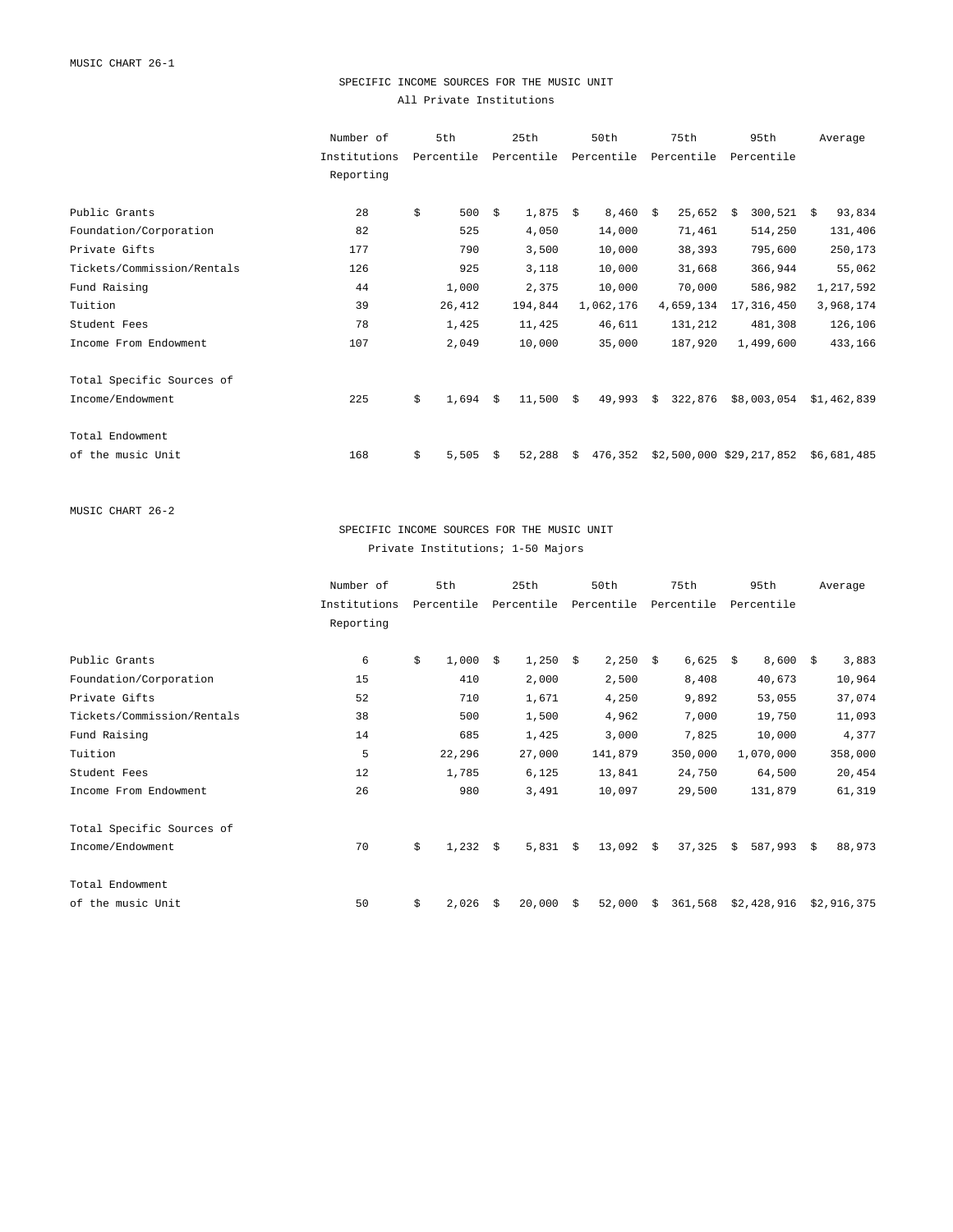## SPECIFIC INCOME SOURCES FOR THE MUSIC UNIT Private Institutions; 51-100 Majors

|                            | Number of    | 5th         |    | 25th           |     | 50th       |    | 75th        | 95th         |    | Average     |
|----------------------------|--------------|-------------|----|----------------|-----|------------|----|-------------|--------------|----|-------------|
|                            | Institutions | Percentile  |    | Percentile     |     | Percentile |    | Percentile  | Percentile   |    |             |
|                            | Reporting    |             |    |                |     |            |    |             |              |    |             |
| Public Grants              | 10           | \$<br>500   | Ŝ. | 625            | - S | 7,365      | -S | 20,000      | 973,250<br>Ŝ | Ŝ  | 184,223     |
| Foundation/Corporation     | 28           | 675         |    | 4,150          |     | 11,350     |    | 35,000      | 915,000      |    | 171,811     |
| Private Gifts              | 66           | 562         |    | 4,529          |     | 10,000     |    | 25,914      | 107,314      |    | 43,789      |
| Tickets/Commission/Rentals | 37           | 980         |    | 2,500          |     | 5,092      |    | 15,000      | 98,055       |    | 21,072      |
| Fund Raising               | 13           | 1,000       |    | 2,500          |     | 6,844      |    | 29,000      | 59,200       |    | 18,696      |
| Tuition                    | 12           | 42,876      |    | 69,170         |     | 350,700    |    | 802,500     | 1,941,722    |    | 596,372     |
| Student Fees               | 26           | 1,808       |    | 8,850          |     | 32,000     |    | 72,254      | 200,176      |    | 58,019      |
| Income From Endowment      | 37           | 2,130       |    | 4,210          |     | 25,000     |    | 54,000      | 124,099      |    | 40,580      |
| Total Specific Sources of  |              |             |    |                |     |            |    |             |              |    |             |
| Income/Endowment           | 78           | \$<br>3,700 | Ŝ. | $20,000 \t$ \$ |     | 58,120     | Ŝ. | 141,726     | \$1,264,786  | S. | 265,797     |
| Total Endowment            |              |             |    |                |     |            |    |             |              |    |             |
|                            |              |             |    |                |     |            |    |             |              |    |             |
| of the music Unit          | 58           | \$<br>9,931 | Ŝ. | 67,158         | S.  | 444,371    |    | \$1,093,772 | \$2,619,453  |    | \$1,089,053 |

MUSIC CHART 26-4

## SPECIFIC INCOME SOURCES FOR THE MUSIC UNIT Private Institutions; 101-200 Majors

|                            | Number of    | 5th          |    | 25th       |    | 50th       |    | 75th       | 95th                                 | Average     |
|----------------------------|--------------|--------------|----|------------|----|------------|----|------------|--------------------------------------|-------------|
|                            | Institutions | Percentile   |    | Percentile |    | Percentile |    | Percentile | Percentile                           |             |
|                            | Reporting    |              |    |            |    |            |    |            |                                      |             |
|                            |              |              |    |            |    |            |    |            |                                      |             |
| Public Grants              | 2            | \$<br>2,580  | Ŝ. | $2,898$ \$ |    | $3,295$ \$ |    | 3,692      | $4,010$ \$<br>Ŝ.                     | 3,295       |
| Foundation/Corporation     | 15           | 3,100        |    | 7,000      |    | 24,000     |    | 70,858     | 802,000                              | 136,514     |
| Private Gifts              | 25           | 1,320        |    | 8,000      |    | 14,000     |    | 105,840    | 770,400                              | 219,734     |
| Tickets/Commission/Rentals | 22           | 2,525        |    | 7,125      |    | 14,500     |    | 35,298     | 81,464                               | 36,304      |
| Fund Raising               | 5            | 17,000       |    | 65,000     |    | 85,000     |    | 157,000    | 431,400                              | 162,400     |
| Tuition                    | 7            | 11,440       |    | 1,297,400  |    | 3,164,797  |    | 4,054,079  | 4,710,648                            | 2,666,718   |
| Student Fees               | 20           | 3,698        |    | 14,850     |    | 92,750     |    | 183,520    | 497,079                              | 161,736     |
| Income From Endowment      | 14           | 9,825        |    | 27,769     |    | 143,391    |    | 415,107    | 2,450,227                            | 600,507     |
| Total Specific Sources of  |              |              |    |            |    |            |    |            |                                      |             |
| Income/Endowment           | 36           | \$<br>1,206  | Ŝ. | 34,462     | S. | 114,375    | Ŝ. | 621,844    | \$5,355,134                          | \$1.096.311 |
| Total Endowment            |              |              |    |            |    |            |    |            |                                      |             |
| of the music Unit          | 26           | \$<br>14,375 | Ŝ. | 210,931    |    |            |    |            | \$1,836,924 \$4,912,527 \$13,992,350 | \$7,009,189 |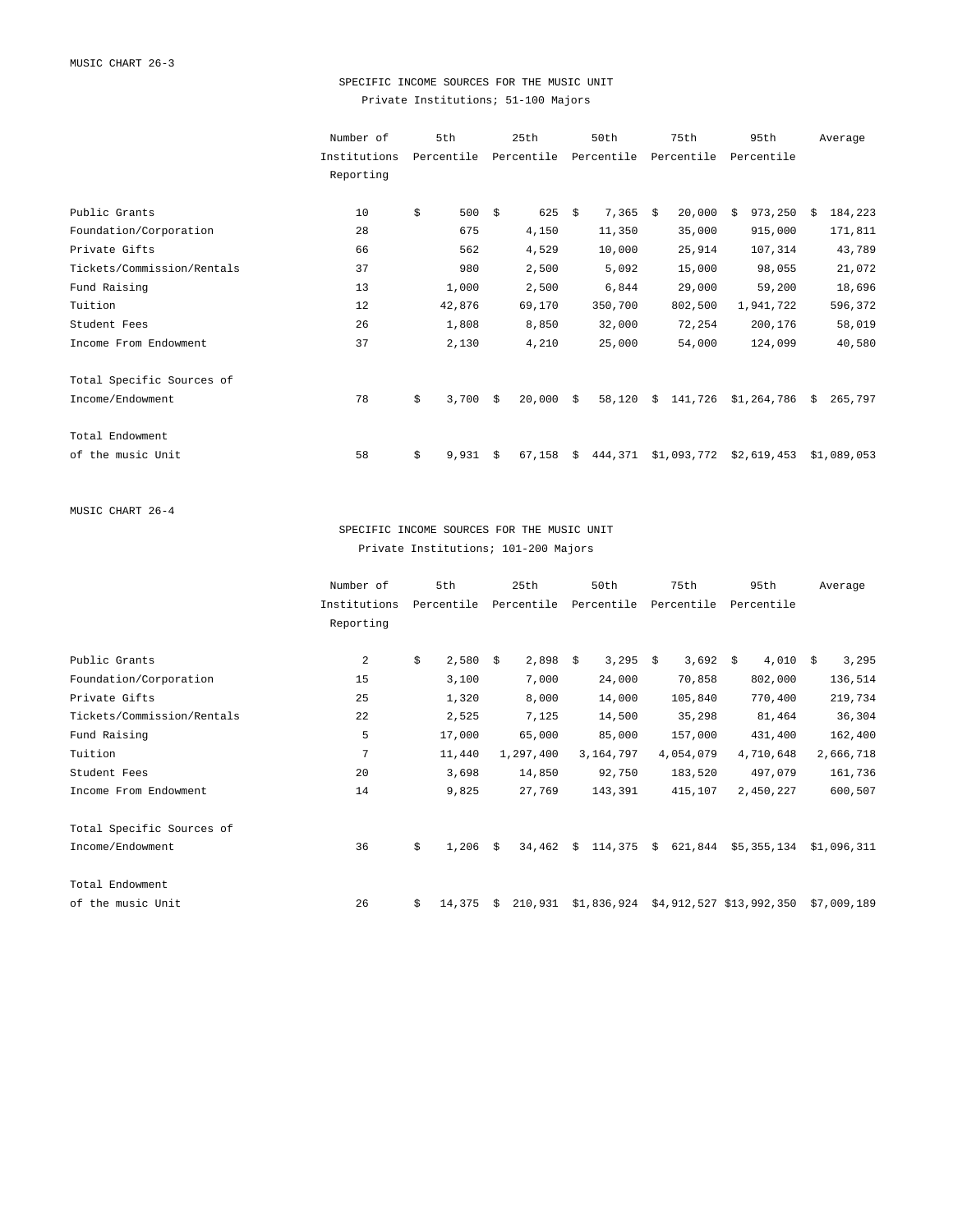# SPECIFIC INCOME SOURCES FOR THE MUSIC UNIT Private Institutions; over 200 Majors

| Number of    | 5th | 25th        | 50th                                                                                                     | 75th                 | 95th                                                                         | Average                                                                                                                                             |
|--------------|-----|-------------|----------------------------------------------------------------------------------------------------------|----------------------|------------------------------------------------------------------------------|-----------------------------------------------------------------------------------------------------------------------------------------------------|
| Institutions |     | Percentile  | Percentile                                                                                               | Percentile           | Percentile                                                                   |                                                                                                                                                     |
| Reporting    |     |             |                                                                                                          |                      |                                                                              |                                                                                                                                                     |
|              |     |             |                                                                                                          |                      |                                                                              |                                                                                                                                                     |
|              |     |             |                                                                                                          |                      |                                                                              | 75,524<br>\$                                                                                                                                        |
| 24           |     | 14,500      |                                                                                                          | 258,432              | 486,589                                                                      | 156,352                                                                                                                                             |
| 34           |     | 28,682      |                                                                                                          | 352,725              | 1,131,631                                                                    | 999,095                                                                                                                                             |
| 29           |     | 17,800      |                                                                                                          | 273,600              | 666,774                                                                      | 170,272                                                                                                                                             |
| 12           |     | 36,188      | 142,500                                                                                                  | 534,910              | 24,100,278                                                                   | 4,371,477                                                                                                                                           |
| 15           |     | 2,807,431   |                                                                                                          | 13,681,434           | 18,230,400                                                                   | 8,476,352                                                                                                                                           |
| 20           |     | 34,640      | 152,150                                                                                                  | 315,450              | 735,050                                                                      | 242,381                                                                                                                                             |
| 30           |     | 113,342     | 319,649                                                                                                  |                      | 4,649,763                                                                    | 1,161,530                                                                                                                                           |
|              |     |             |                                                                                                          |                      |                                                                              |                                                                                                                                                     |
| 41           | Ŝ.  | Ŝ.          |                                                                                                          |                      |                                                                              |                                                                                                                                                     |
|              |     |             |                                                                                                          |                      |                                                                              |                                                                                                                                                     |
| 34           | Ŝ.  |             |                                                                                                          |                      |                                                                              |                                                                                                                                                     |
|              | 10  | \$<br>2,920 | Percentile<br>4,479<br>S.<br>3,150<br>9,659<br>4,909<br>11,891<br>265,263<br>22,726<br>20,000<br>142,290 | $10,500 \text{ }$ \$ | $28,305$ \$<br>95,000<br>97,870<br>46,000<br>8,069,000<br>183,606 \$ 885,650 | 81,822<br>274,748<br>S.<br>1,103,082<br>\$9,718,045 \$23,583,000 \$6,407,594<br>$$1,636,364$ $$5,391,694$ $$25,396,000$ $$85,780,722$ $$21,507,844$ |

MUSIC CHART 26-6

## SPECIFIC INCOME SOURCES FOR THE MUSIC UNIT All Public Insitutions

|                            | Number of    | 5th          |    | 25th        |    | 50th       |    | 75th        | 95th         | Average       |
|----------------------------|--------------|--------------|----|-------------|----|------------|----|-------------|--------------|---------------|
|                            | Institutions | Percentile   |    | Percentile  |    | Percentile |    | Percentile  | Percentile   |               |
|                            | Reporting    |              |    |             |    |            |    |             |              |               |
|                            |              |              |    |             |    |            |    |             |              |               |
| Public Grants              | 97           | \$<br>1,000  | -Ŝ | 2,640       | S. | 7,594      | Ŝ. | 24,000      | 109,000<br>Ŝ | 119,010<br>S  |
| Foundation/Corporation     | 142          | 1,016        |    | 4,625       |    | 14,750     |    | 45,000      | 226,142      | 69,819        |
| Private Gifts              | 229          | 1,000        |    | 5,000       |    | 19,040     |    | 69,022      | 362,027      | 115,434       |
| Tickets/Commission/Rentals | 209          | 1,000        |    | 4,000       |    | 12,000     |    | 35,000      | 126,254      | 46,454        |
| Fund Raising               | 107          | 1,000        |    | 5,000       |    | 11,000     |    | 39,725      | 462,442      | 92,055        |
| Tuition                    | 32           | 6,228        |    | 13,000      |    | 163,500    |    | 677,677     | 8,097,063    | 1,498,504     |
| Student Fees               | 160          | 3,975        |    | 15,000      |    | 44,866     |    | 108,200     | 289,635      | 97,706        |
| Income From Endowment      | 167          | 1,736        |    | 8,396       |    | 28,681     |    | 66,852      | 419,528      | 102,109       |
| Total Specific Sources of  |              |              |    |             |    |            |    |             |              |               |
| Income/Endowment           | 277          | \$<br>6,000  | Ŝ. | $32,900$ \$ |    | 96,985     | Ŝ. | 291,081     | \$1,947,037  | 534,616<br>Ŝ. |
| Total Endowment            |              |              |    |             |    |            |    |             |              |               |
| of the music Unit          | 226          | \$<br>10,250 | Ŝ. | 93,528      | S. | 448,500    |    | \$1,351,411 | \$8,335,676  | \$1,811,512   |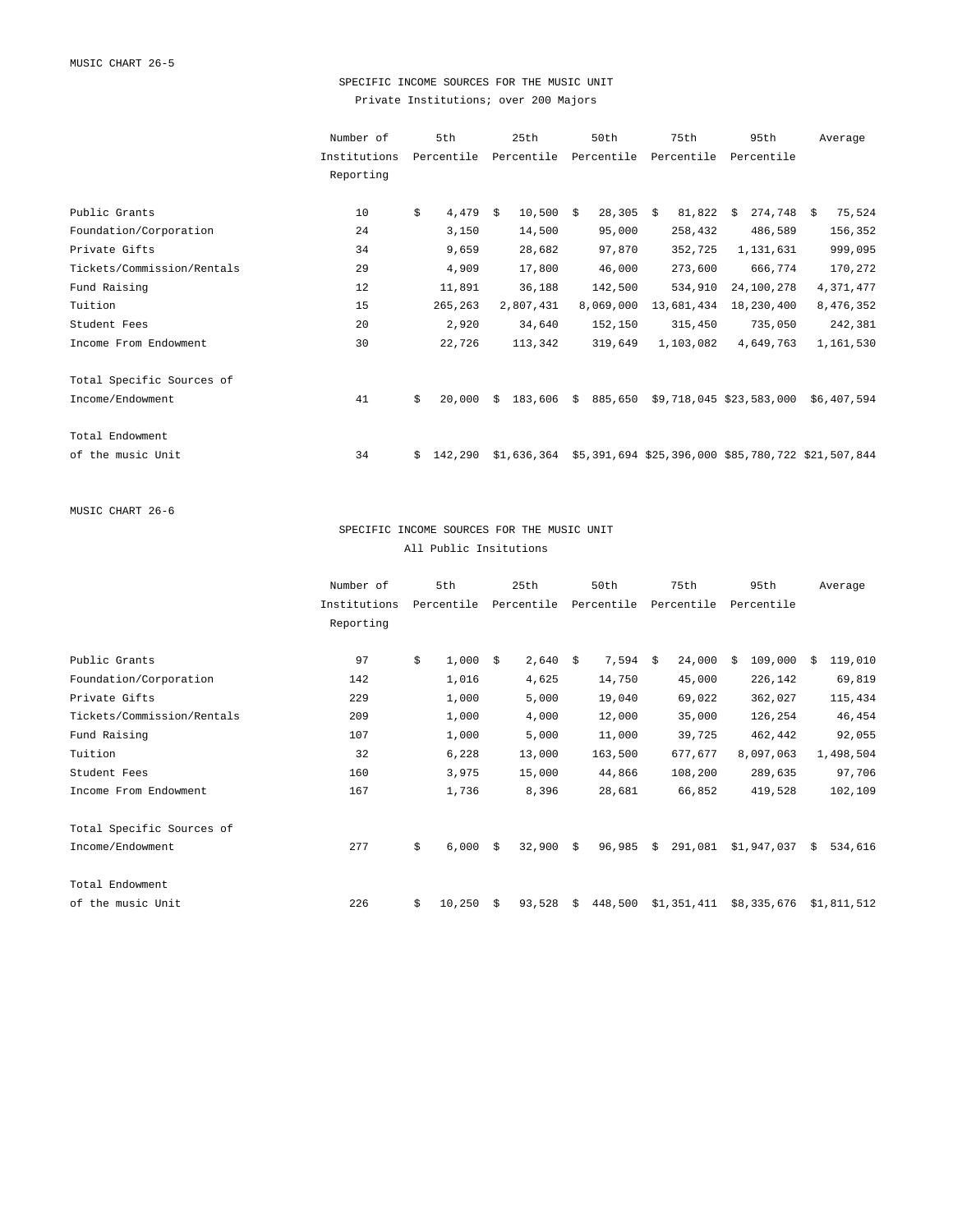# SPECIFIC INCOME SOURCES FOR THE MUSIC UNIT Public Insitutions; 1-100 Majors

|                            | Number of    | 5th         |    | 25th                 |     | 50th       |    | 75th       |    | 95th       |    | Average |
|----------------------------|--------------|-------------|----|----------------------|-----|------------|----|------------|----|------------|----|---------|
|                            | Institutions | Percentile  |    | Percentile           |     | Percentile |    | Percentile |    | Percentile |    |         |
|                            | Reporting    |             |    |                      |     |            |    |            |    |            |    |         |
|                            |              |             |    |                      |     |            |    |            |    |            |    |         |
| Public Grants              | 21           | \$<br>1,000 | Ŝ. | 2,000                | - S | 4,318      | Ŝ. | 9,000      | Ŝ. | 50,000     | -S | 11,418  |
| Foundation/Corporation     | 36           | 580         |    | 3,750                |     | 6,000      |    | 17,872     |    | 38,629     |    | 12,505  |
| Private Gifts              | 63           | 910         |    | 3,000                |     | 9,420      |    | 19,000     |    | 100,522    |    | 23,696  |
| Tickets/Commission/Rentals | 52           | 655         |    | 2,154                |     | 4,000      |    | 9,000      |    | 16,468     |    | 6,486   |
| Fund Raising               | 25           | 840         |    | 2,000                |     | 5,800      |    | 15,000     |    | 47,360     |    | 12,409  |
| Tuition                    | 7            | 6,215       |    | 6,625                |     | 10,000     |    | 21,248     |    | 30,948     |    | 14,849  |
| Student Fees               | 36           | 1,800       |    | 7,125                |     | 19,950     |    | 42,500     |    | 70,745     |    | 30,228  |
| Income From Endowment      | 43           | 690         |    | 3,813                |     | 8,000      |    | 24,500     |    | 95,000     |    | 23,281  |
| Total Specific Sources of  |              |             |    |                      |     |            |    |            |    |            |    |         |
| Income/Endowment           | 84           | \$<br>2,515 | Ŝ. | $12,000 \text{ }$ \$ |     | 33,990     | \$ | 70,480     | Ŝ. | 200,200    | S. | 59,804  |
|                            |              |             |    |                      |     |            |    |            |    |            |    |         |
| Total Endowment            |              |             |    |                      |     |            |    |            |    |            |    |         |
| of the music Unit          | 64           | \$<br>2,075 | Ŝ. | 33,112               | -S  | 91,590     | S  | 261,795    | Ŝ. | 812,898    | Ŝ. | 229,548 |

MUSIC CHART 26-8

## SPECIFIC INCOME SOURCES FOR THE MUSIC UNIT Public Insitutions; 101-200 Majors

|                            | Number of    | 5th          |    | 25th        |    | 50th       |    | 75th       |    | 95th        |    | Average |
|----------------------------|--------------|--------------|----|-------------|----|------------|----|------------|----|-------------|----|---------|
|                            | Institutions | Percentile   |    | Percentile  |    | Percentile |    | Percentile |    | Percentile  |    |         |
|                            | Reporting    |              |    |             |    |            |    |            |    |             |    |         |
|                            |              |              |    |             |    |            |    |            |    |             |    |         |
| Public Grants              | 32           | \$<br>876    | Ŝ. | $2,950$ \$  |    | 5,409      | -Ŝ | 21,000     | Ŝ. | $98,250$ \$ |    | 33,636  |
| Foundation/Corporation     | 45           | 1,600        |    | 3,100       |    | 8,000      |    | 25,000     |    | 201,814     |    | 52,401  |
| Private Gifts              | 68           | 1,305        |    | 4,000       |    | 12,000     |    | 32,000     |    | 182,161     |    | 38,290  |
| Tickets/Commission/Rentals | 62           | 1,000        |    | 2,744       |    | 11,379     |    | 23,334     |    | 62,000      |    | 18,302  |
| Fund Raising               | 32           | 1,000        |    | 2,875       |    | 10,000     |    | 30,000     |    | 184,773     |    | 39,334  |
| Tuition                    | 6            | 4,988        |    | 8,125       |    | 85,000     |    | 165,250    |    | 1,045,250   |    | 281,108 |
| Student Fees               | 45           | 4,000        |    | 9,500       |    | 25,000     |    | 75,535     |    | 187,422     |    | 49,678  |
| Income From Endowment      | 48           | 2,126        |    | 10,000      |    | 25,724     |    | 53,160     |    | 99,348      |    | 41,693  |
| Total Specific Sources of  |              |              |    |             |    |            |    |            |    |             |    |         |
| Income/Endowment           | 83           | \$<br>7,250  | Ŝ. | $32,324$ \$ |    | 81,450     | Ŝ  | 191,000    | Ŝ. | 630,673     | -Ŝ | 172,952 |
| Total Endowment            |              |              |    |             |    |            |    |            |    |             |    |         |
| of the music Unit          | 69           | \$<br>15,716 | Ŝ. | 92,000      | Ŝ. | 303,672    | Ŝ. | 802,520    |    | \$3,276,000 | Ŝ. | 950,035 |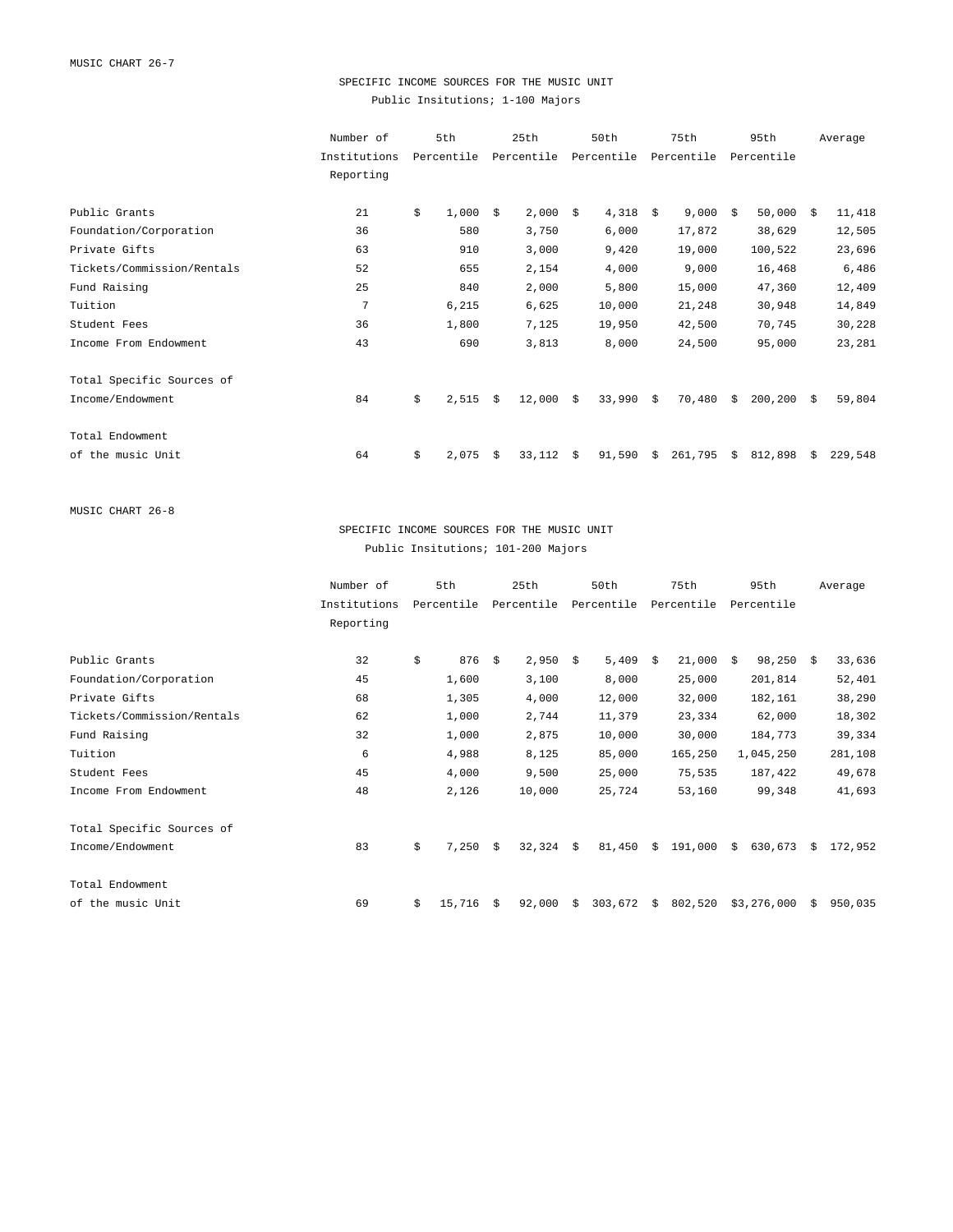# SPECIFIC INCOME SOURCES FOR THE MUSIC UNIT Public Insitutions; 201-400 Majors

|                            | Number of    | 5th          |    | 25th       |    | 50th       |    | 75th        |    | 95th        |    | Average     |
|----------------------------|--------------|--------------|----|------------|----|------------|----|-------------|----|-------------|----|-------------|
|                            | Institutions | Percentile   |    | Percentile |    | Percentile |    | Percentile  |    | Percentile  |    |             |
|                            | Reporting    |              |    |            |    |            |    |             |    |             |    |             |
|                            |              |              |    |            |    |            |    |             |    |             |    |             |
| Public Grants              | 21           | \$<br>1,000  | Ŝ. | $2,000$ \$ |    | 9,000      | -S | 22,000      | Ŝ  | 100,000     | Ŝ. | 209,285     |
| Foundation/Corporation     | 29           | 4,000        |    | 10,000     |    | 20,000     |    | 53,000      |    | 260,000     |    | 57,013      |
| Private Gifts              | 54           | 1,358        |    | 11,000     |    | 30,000     |    | 68,016      |    | 301,667     |    | 177,159     |
| Tickets/Commission/Rentals | 51           | 2,500        |    | 9,250      |    | 18,000     |    | 40,264      |    | 78,838      |    | 28,597      |
| Fund Raising               | 30           | 2,000        |    | 6,875      |    | 14,840     |    | 27,740      |    | 126,100     |    | 42,915      |
| Tuition                    | 8            | 47,994       |    | 92,135     |    | 179,948    |    | 216,879     |    | 941,681     |    | 292,120     |
| Student Fees               | 41           | 4,700        |    | 21,448     |    | 56,141     |    | 107,600     |    | 180,000     |    | 75,951      |
| Income From Endowment      | 36           | 4,575        |    | 15,750     |    | 40,000     |    | 117,329     |    | 522,040     |    | 119,151     |
| Total Specific Sources of  |              |              |    |            |    |            |    |             |    |             |    |             |
| Income/Endowment           | 63           | \$<br>26,088 | Ŝ. | 68,178     | S. | 173,208    | Ŝ. | 357,956     | Ŝ. | 984,879     | S. | 446,051     |
| Total Endowment            |              |              |    |            |    |            |    |             |    |             |    |             |
| of the music Unit          | 50           | \$<br>52,250 | Ŝ. | 268,575    | Ŝ. | 705,366    |    | \$1,557,171 |    | \$4,457,290 |    | \$1,508,161 |
|                            |              |              |    |            |    |            |    |             |    |             |    |             |

MUSIC CHART 26-10

SPECIFIC INCOME SOURCES FOR THE MUSIC UNIT Public Insitutions; over 400 Majors

|                            | Number of    |    | 5th        |    | 25th        |    | 50th        |    | 75th        | 95th                     |   | Average     |
|----------------------------|--------------|----|------------|----|-------------|----|-------------|----|-------------|--------------------------|---|-------------|
|                            | Institutions |    | Percentile |    | Percentile  |    | Percentile  |    | Percentile  | Percentile               |   |             |
|                            | Reporting    |    |            |    |             |    |             |    |             |                          |   |             |
|                            |              |    |            |    |             |    |             |    |             |                          |   |             |
| Public Grants              | 23           | \$ | 2,000      | Ŝ. | $5,000$ \$  |    | 10,000      | Ŝ. | 30,914      | 188,625<br>Ŝ.            | Ŝ | 253,602     |
| Foundation/Corporation     | 32           |    | 3,775      |    | 10,000      |    | 65,000      |    | 165,893     | 296,257                  |   | 170,395     |
| Private Gifts              | 44           |    | 3,335      |    | 38,750      |    | 97,500      |    | 215,718     | 1,253,579                |   | 290,254     |
| Tickets/Commission/Rentals | 44           |    | 3,046      |    | 13,250      |    | 66,598      |    | 121,500     | 749,845                  |   | 154,056     |
| Fund Raising               | 20           |    | 7,307      |    | 10,925      |    | 81,415      |    | 324,250     | 737,165                  |   | 349,674     |
| Tuition                    | 11           |    | 26,040     |    | 283,000     |    | 2,006,354   |    | 2,663,278   | 16,626,264               |   | 3,984,053   |
| Student Fees               | 38           |    | 32,750     |    | 80,000      |    | 152,232     |    | 268,324     | 680,445                  |   | 241,981     |
| Income From Endowment      | 40           |    | 4,401      |    | 29,670      |    | 70,106      |    | 278,808     | 921,307                  |   | 244,009     |
| Total Specific Sources of  |              |    |            |    |             |    |             |    |             |                          |   |             |
| Income/Endowment           | 47           | Ŝ. | 117,500    | Ŝ. | 304,736     | Ŝ. | 632,090     |    | \$1,906,258 | \$5,879,197              |   | \$2.140.614 |
| Total Endowment            |              |    |            |    |             |    |             |    |             |                          |   |             |
| of the music Unit          | 43           | \$ | 194,600    |    | \$1,216,452 |    | \$3,108,404 |    |             | \$6,574,446 \$25,802,554 |   | \$5,901,165 |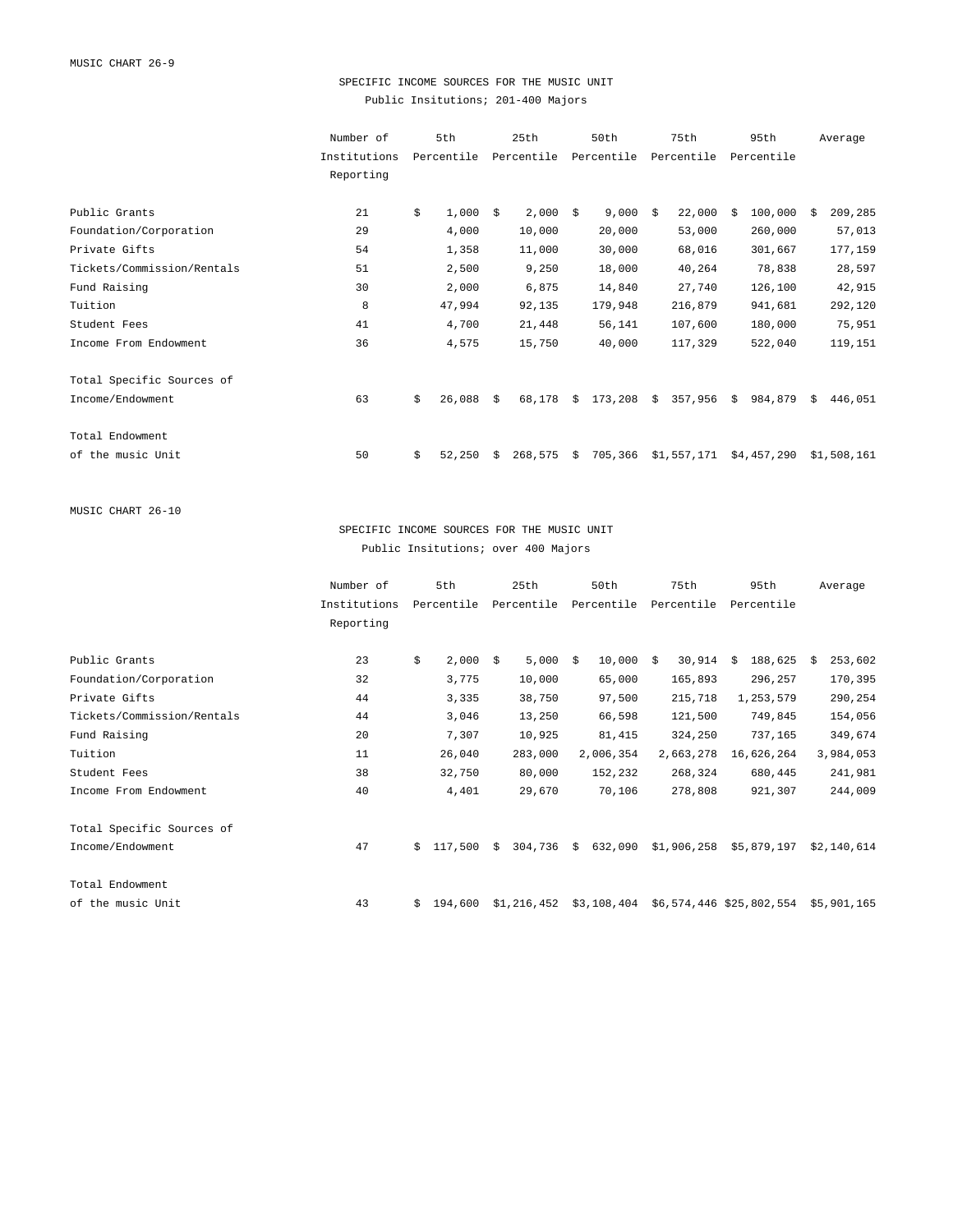### SPECIFIC INCOME SOURCES FOR THE MUSIC UNIT All Institutions

|                            | Number of    | 5th         |    | 25th        |    | 50th       |      | 75th       | 95th                     |    | Average     |
|----------------------------|--------------|-------------|----|-------------|----|------------|------|------------|--------------------------|----|-------------|
|                            | Institutions | Percentile  |    | Percentile  |    | Percentile |      | Percentile | Percentile               |    |             |
|                            | Reporting    |             |    |             |    |            |      |            |                          |    |             |
|                            |              |             |    |             |    |            |      |            |                          |    |             |
| Public Grants              | 125          | \$<br>1,000 | Ŝ. | $2,500$ \$  |    | 8,000      | - \$ | 24,000     | 142,600<br>Ŝ             | S  | 113,370     |
| Foundation/Corporation     | 224          | 1,000       |    | 4,150       |    | 14,750     |      | 60,000     | 347,019                  |    | 92,364      |
| Private Gifts              | 406          | 1,000       |    | 5,000       |    | 15,000     |      | 56,710     | 504,561                  |    | 174,175     |
| Tickets/Commission/Rentals | 335          | 1,000       |    | 3,500       |    | 10,474     |      | 34,500     | 205,095                  |    | 49,692      |
| Fund Raising               | 151          | 1,000       |    | 4,000       |    | 10,700     |      | 40,626     | 506,606                  |    | 420,026     |
| Tuition                    | 71           | 6,625       |    | 46,040      |    | 350,000    |      | 2,897,564  | 16,409,184               |    | 2,855,083   |
| Student Fees               | 238          | 2,960       |    | 14,215      |    | 46,188     |      | 114,372    | 396,900                  |    | 107,014     |
| Income From Endowment      | 274          | 1,830       |    | 9,271       |    | 30,000     |      | 101,942    | 799,400                  |    | 231,390     |
| Total Specific Sources of  |              |             |    |             |    |            |      |            |                          |    |             |
| Income/Endowment           | 502          | \$<br>2,952 | Ŝ. | $21,125$ \$ |    | 74,015     | S.   | 292,606    | \$4,052,991              | Ŝ. | 950,652     |
| Total Endowment            |              |             |    |             |    |            |      |            |                          |    |             |
| of the music Unit          | 394          | \$<br>8,362 | Ŝ. | 79,748      | S. | 454,120    |      |            | \$1,900,524 \$15,278,223 |    | \$3,888,048 |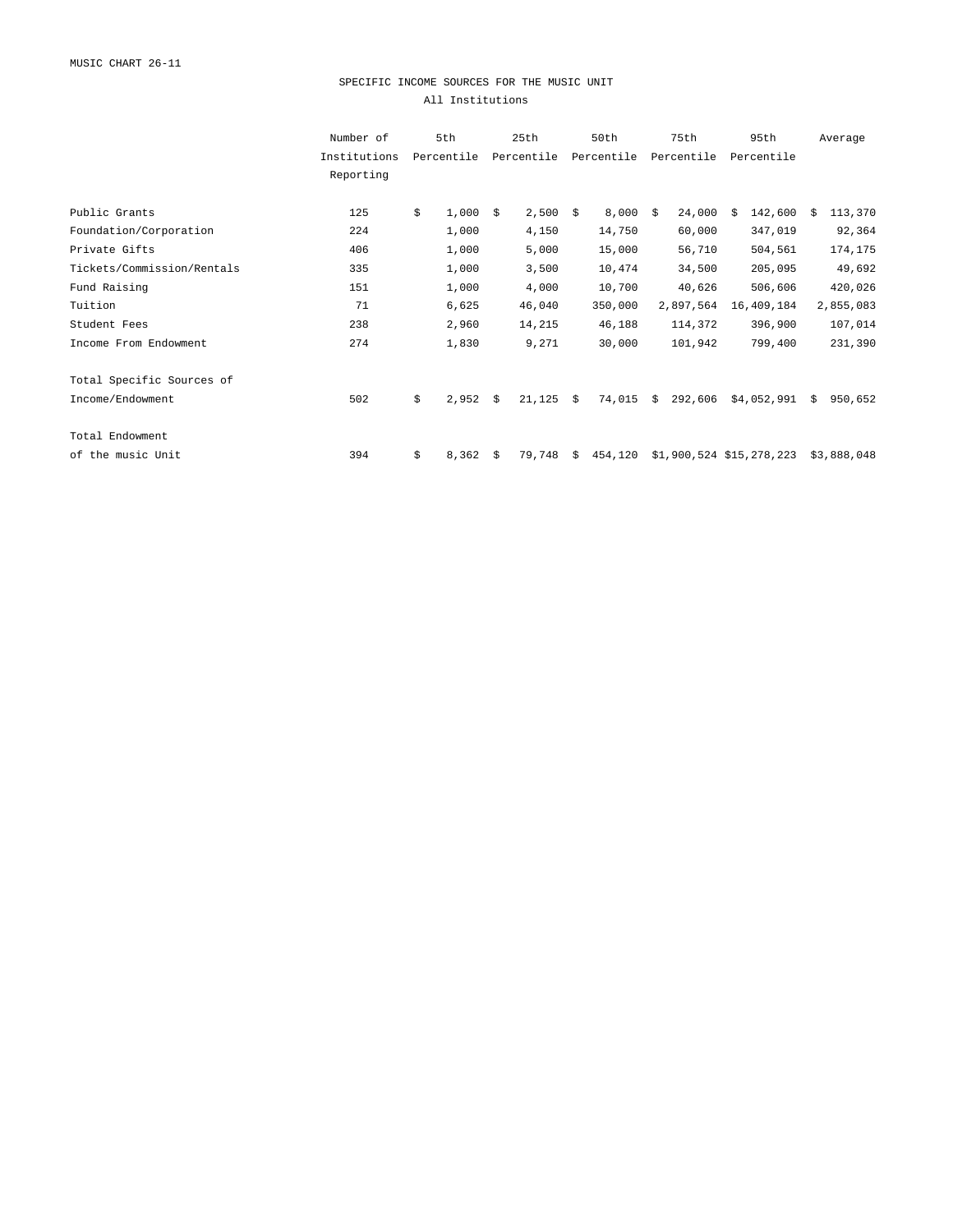# Higher Education Arts Data Services DATA SUMMARIES 2003-2004

# **DEMOGRAPHIC SURVEY OF MUSIC DOCTORAL STUDENTS**

**Chart 27 and Chart 28** provide demographic information about doctoral students in music. Chart 27 includes doctoral students who graduated in 2002-2003. Chart 28 includes doctoral students who were enrolled but did not graduate in 2002-2003.

*Example: Chart 28, "Demographic Survey of Doctoral Degree Students Who Were Enrolled But Did Not Graduate in 2002-2003," General Music Education Majors.* Thirty-seven institutions reported a total of 224 doctoral degree students enrolled in general music education. Among these were 5 Black, non-Hispanic males; 7 Black, non-Hispanic females; 0 American Indian or Alaskan Native males, 0 American Indian or Alaskan Native females; 2 Pacific Islander males; 1 Pacific Islander females; 3 Hispanic or Latino males; 7 Hispanic or Latino females; 88 White, non-Hispanic males; 93 White, non-Hispanic females; 3 Asian males; 9 Asian females; 3 males of other race or unknown ethnicity; and 3 females of other race or unknown ethnicity.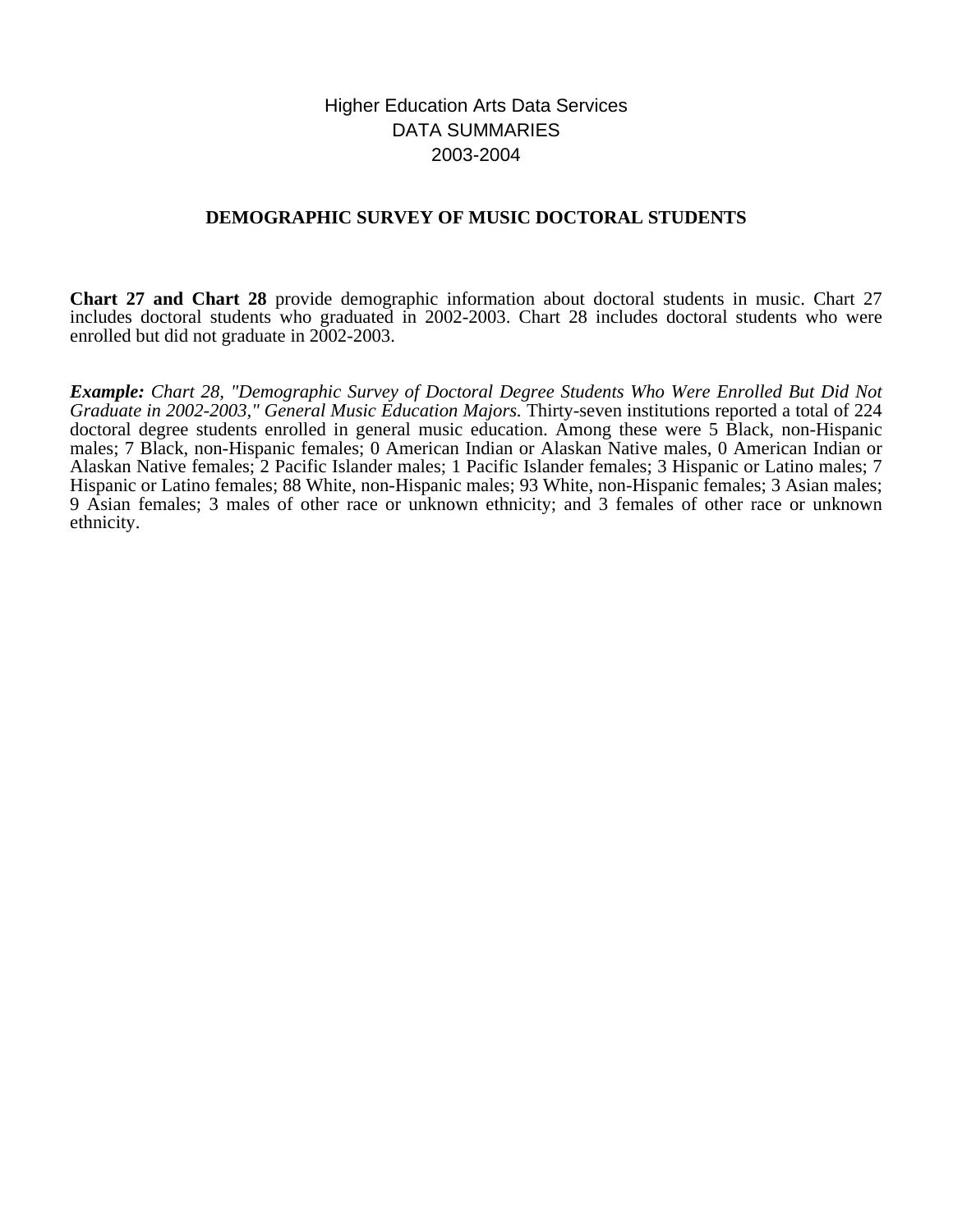#### DEMOGRAPHIC SURVEY OF DOCTORAL DEGREE STUDENTS WHO GRADUATED IN 2002-2003

|                 |                  |                         | Black or       |                     |                     |                     |              |                         |                     |                         |                         |                     |                         |                     |                         |                |
|-----------------|------------------|-------------------------|----------------|---------------------|---------------------|---------------------|--------------|-------------------------|---------------------|-------------------------|-------------------------|---------------------|-------------------------|---------------------|-------------------------|----------------|
|                 |                  | African-                |                |                     |                     |                     |              |                         |                     |                         |                         |                     |                         |                     |                         |                |
|                 |                  | American/               |                |                     | American            |                     |              |                         |                     |                         |                         |                     |                         |                     |                         |                |
|                 |                  | Non-                    |                | Indian/             |                     |                     |              |                         |                     |                         |                         |                     |                         |                     | Other/Race              |                |
|                 |                  |                         | Hispanic       |                     | Native              |                     | Pacific      |                         | Hispanic/           |                         | White Non-              |                     |                         |                     | Ethnicity               |                |
|                 |                  |                         | Latino         |                     | Alaskan             |                     | Islander     |                         | Latino              |                         | Hispanic                |                     | Asian                   |                     | Unknown                 | Total          |
|                 | Institutions     |                         |                |                     |                     |                     |              |                         |                     |                         |                         |                     |                         |                     |                         |                |
|                 | Reporting        | М                       | $\mathbf{F}$   | M                   | F                   | М                   | $\mathbf F$  | М                       | $\mathbf F$         | М                       | $\mathbf F$             | М                   | $\mathbf F$             | М                   | $\mathbf F$             |                |
|                 |                  |                         |                |                     |                     |                     |              |                         |                     |                         |                         |                     |                         |                     |                         |                |
| Accompanying    | 5                | $\mathsf 0$             | 0              | $\mathsf 0$         | $\mathsf 0$         | $\mathbb O$         | 0            | 0                       | $\mathbf 1$         | $\mathbf{1}$            | $\overline{\mathbf{c}}$ | $\mathbf 1$         | $\mathbf 1$             | $\mathsf 0$         | $\overline{\mathbf{c}}$ | 8              |
| <b>Brass</b>    |                  |                         |                |                     |                     |                     |              |                         |                     |                         |                         |                     |                         |                     |                         |                |
| Horn            | $\overline{4}$   | $\mathsf 0$             | 0              | 0                   | 0                   | $\circ$             | 0            | 0                       | $\mathsf 0$         | $\sqrt{2}$              | $\overline{\mathbf{c}}$ | 0                   | $\mathbf 0$             | $\mathsf 0$         | 0                       | $\overline{4}$ |
| Trumpet         | 11               | 0                       | 0              | 0                   | 0                   | 0                   | 0            | $\mathbf 0$             | $\mathbf{1}$        | 10                      | 0                       | 1                   | $\mathbf 0$             | $\mathbf 0$         | 0                       | 12             |
| Trombone        | $\boldsymbol{7}$ | $\mathbf 0$             | 0              | 0                   | 0                   | 0                   | 0            | $\mathbf 0$             | $\mathbf{1}$        | 5                       | $\overline{a}$          | $\mathbf 0$         | $\mathbf 0$             | 0                   | 0                       | 8              |
| Euphonium       | $\overline{a}$   | 0                       | 0              | 0                   | $\mathbf 0$         | $\mathbf 0$         | 0            | $\mathbf 0$             | $\mathbf 0$         | $\mathbf{1}$            | $\mathbf{1}$            | $\mathbf 0$         | $\mathbf 0$             | $\mathbf 0$         | 0                       | 2              |
| Tuba            | 5                | 0                       | 0              | $\mathbf 0$         | $\mathbf 0$         | $\mathbf 0$         | 0            | $\mathbf 0$             | $\sqrt{2}$          | $\overline{4}$          | 0                       | $\mathbf 0$         | $\mathbf 0$             | $\mathbf 0$         | 0                       | 6              |
| Composition     | 27               | $\overline{\mathbf{c}}$ | 0              | 0                   | 0                   | $\mathbf 0$         | 0            | $\mathbf 0$             | 7                   | 43                      | 8                       | $\sqrt{2}$          | 6                       | 3                   | 0                       | 71             |
| Conducting      | 30               | $\mathbf{1}$            | $\mathbf{1}$   | 0                   | $\mathbf{1}$        | $\mathbf 0$         | $\mathbf{1}$ | 4                       | 10                  | 46                      | 10                      | 3                   | $\mathbf 0$             | $\sqrt{2}$          | 0                       | 79             |
| Ethnomusicology | $\overline{7}$   | $\overline{a}$          | 0              | 0                   | $\mathbf 0$         | $\mathbf 0$         | $\mathbf{1}$ | $\mathbf 0$             | $\mathbf{1}$        | 3                       | 5                       | 1                   | $\mathbf{1}$            | $1\,$               | 0                       | 15             |
| Guitar          | 10               | 0                       | 0              | 0                   | 0                   | $\mathbf 0$         | 0            | $\overline{\mathbf{c}}$ | $\mathbf 0$         | 8                       | $\mathbf{1}$            | $\mathbf 0$         | $\mathbf 0$             | $\sqrt{2}$          | 0                       | 13             |
|                 |                  | 0                       | 0              |                     |                     |                     |              |                         |                     |                         |                         | $\mathbf 0$         |                         |                     |                         |                |
| Harp            | 6                |                         |                | 0                   | 0                   | $\mathbf 0$         | 0            | $\mathbf 0$             | $\mathbf 0$         | $\mathbf{1}$            | 3                       |                     | $\mathbf 0$             | $1\,$               | $\mathbf{1}$            | 6              |
| Harpsichord     | $\overline{4}$   | 0                       | 0              | 0                   | $\mathsf 0$         | $\mathbf 0$         | 0            | $\mathbf 0$             | $\mathbf 0$         | $\overline{\mathbf{c}}$ | $\mathbf 1$             | $\mathbf 1$         | $\mathbf{1}$            | $\mathsf 0$         | 0                       | 5              |
| Music Education |                  |                         |                |                     |                     |                     |              |                         |                     |                         |                         |                     |                         |                     |                         |                |
| Choral          | 9                | $1\,$                   | 0              | 0                   | 0                   | $\circ$             | 0            | 0                       | 5                   | 3                       | 10                      | 0                   | $\mathbf 0$             | 0                   | 0                       | 19             |
| Instrumental    | 8                | $\mathbf 0$             | 0              | 0                   | 0                   | 0                   | 0            | 0                       | 0                   | 8                       | 5                       | $\sqrt{2}$          | $\mathbf 0$             | 0                   | 0                       | 15             |
| General         | 25               | $\mathbf{1}$            | $\mathbf 1$    | 0                   | 0                   | $\mathbf 0$         | 0            | 2                       | 5                   | 20                      | 21                      | $\mathbf 1$         | 3                       | 0                   | 0                       | 54             |
| Musicology      | 19               | 0                       | $\mathbf{1}$   | $\mathbf 0$         | $\mathbf 0$         | $\mathbf 0$         | 0            | 1                       | $\overline{a}$      | 12                      | 13                      | $\mathbf 0$         | $\mathbf{1}$            | $\mathbf 0$         | 0                       | 30             |
| Opera           | $\mathbb O$      | $\mathbf 0$             | 0              | 0                   | $\mathbf 0$         | $\mathbf 0$         | 0            | $\mathbf 0$             | $\mathbf 0$         | $\mathbf 0$             | 0                       | $\mathbf 0$         | $\mathbf 0$             | $\mathbf 0$         | 0                       | $\mathbf 0$    |
| Organ           | 7                | 0                       | 0              | 0                   | $\mathbf 0$         | $\mathbf 0$         | 0            | $\mathbf 0$             | $\mathbf 0$         | $\overline{4}$          | $\overline{4}$          | $\mathbf 0$         | $\mathbf 0$             | $\mathbf 0$         | $\mathbf{1}$            | 9              |
| Percussion      | 9                | 0                       | 0              | $\mathbf 0$         | $\mathbf 0$         | $\mathbf 0$         | 0            | $\mathbf 0$             | $\mathbf{1}$        | 13                      | 0                       | 0                   | $\mathbf 0$             | $\mathbf{1}$        | 0                       | 15             |
| Piano           | 36               | $1\,$                   | $\mathbf 1$    | 0                   | 0                   | $\mathbf 0$         | 0            | 5                       | $\sqrt{2}$          | 20                      | 17                      | 14                  | 40                      | 17                  | 11                      | 128            |
| Sacred Music    | $\sqrt{ }$       | 0                       | 0              | 0                   | $\mathbf 0$         | $\mathbf 0$         | 0            | 1                       | $\mathbf 0$         | 6                       | 3                       | 1                   | $\overline{\mathbf{c}}$ | $\mathbf 0$         | $\mathbf 0$             | 13             |
| Strings         |                  |                         |                |                     |                     |                     |              |                         |                     |                         |                         |                     |                         |                     |                         |                |
| Violin          | 20               | $\mathsf 0$             | 0              | 0                   | 0                   | $\circ$             | 0            | 0                       | $\mathsf 0$         | 7                       | 13                      | 5                   | 5                       | $\sqrt{2}$          | $\overline{\mathbf{c}}$ | 34             |
| Viola           | 10               | 0                       | 0              | 0                   | 0                   | 0                   | 0            | $\mathbf 0$             | $\mathbf{1}$        | $\mathbf{1}$            | $\overline{4}$          | $\mathbf 1$         | $\overline{a}$          | $\mathbf{1}$        | $\mathbf{1}$            | 11             |
| Cello           | 17               | 0                       | 0              | 0                   | 0                   | $\mathbf 0$         | 0            | 1                       | $\mathbf 0$         | 11                      | 6                       | $\mathbf 1$         | 5                       | $\sqrt{2}$          | $\mathbf{1}$            | 27             |
| Double Bass     | 3                | 0                       | 0              | $\mathbf 0$         | $\mathbf 0$         | $\mathbf 0$         | 0            | $\mathbf 0$             | $1\,$               | $\mathbf{1}$            | $1\,$                   | $\mathbf 1$         | $\mathbf 0$             | $\mathbf 0$         | $\mathbf 0$             | $\overline{4}$ |
| Theory          | 12               | 0                       | 0              | $\mathbf 0$         | 0                   | $\mathbf 0$         | 0            | $\mathbf 0$             | 0                   | 13                      | 4                       | $\mathbf 1$         | 1                       | 0                   | 1                       | 20             |
| Voice-Female    |                  |                         |                |                     |                     |                     |              |                         |                     |                         |                         |                     |                         |                     |                         |                |
| Soprano         | 19               | 0                       | 0              | $\mathsf 0$         | $\mathsf{O}\xspace$ | $\mathbb O$         | $\mathsf 0$  | 0                       | $\mathsf 0$         | 5                       | 16                      | $\mathsf{O}\xspace$ | 6                       | $\mathsf 0$         | $\mathsf 0$             | 27             |
| Alto            | $\boldsymbol{7}$ | $\mathsf 0$             | $\mathbf{1}$   | $\mathsf 0$         | $\mathsf{O}\xspace$ | $\mathsf{O}$        | $\mathsf 0$  | $\mathsf 0$             | $\mathsf{O}\xspace$ | $\mathbf 1$             | 3                       | $\mathsf 0$         | $\mathbf{3}$            | $\mathsf{O}\xspace$ | $1\,$                   | 9              |
| Voice-Male      |                  |                         |                |                     |                     |                     |              |                         |                     |                         |                         |                     |                         |                     |                         |                |
| Tenor           | 8                | $\mathsf{O}\xspace$     | 0              | $\mathbb O$         | $\mathsf{O}\xspace$ | $\mathsf{O}$        | $\mathbb O$  | $\mathsf 0$             | $\mathsf 0$         | 10                      | $\mathbf{1}$            | $\mathsf 0$         | $\mathbb O$             | $\mathsf{O}\xspace$ | $\mathsf 0$             | 11             |
| Bass            | 9                | $\mathsf 0$             | 0              | $\mathsf{O}\xspace$ | $\mathsf{O}\xspace$ | $\mathsf{O}\xspace$ | $\mathsf 0$  | $\mathsf 0$             | $\mathsf{O}\xspace$ | 8                       | $\mathsf 0$             | $\mathbf 1$         | $\mathbb O$             | $\mathsf{O}\xspace$ | $\mathsf 0$             | 9              |
| Woodwinds       |                  |                         |                |                     |                     |                     |              |                         |                     |                         |                         |                     |                         |                     |                         |                |
| Flute           | 15               | $\mathbf{1}$            | $\mathbf{1}$   | $\mathsf 0$         | $\mathsf{O}\xspace$ | $\mathsf{O}$        | $\mathsf 0$  | $\mathbf 1$             | $1\,$               | 0                       | 12                      | $\mathbf{1}$        | $\overline{a}$          | $\mathbf{1}$        | $\mathbb O$             | 20             |
| Oboe            | $\,8\,$          | $\mathbf 0$             | 0              | $\mathsf 0$         | 0                   | $\mathbb O$         | $\mathsf 0$  | $\mathsf 0$             | $\mathsf{O}\xspace$ | $\overline{a}$          | $\sqrt{7}$              | $\mathsf 0$         | $\mathbf 0$             | $\mathsf 0$         | $\mathsf 0$             | 9              |
| Clarinet        | 9                | $\mathbf 0$             | 0              | $\mathsf 0$         | $\mathsf{O}\xspace$ | $\mathsf{O}$        | $\mathsf 0$  | $\mathsf 0$             | $\mathbf 1$         | 5                       | $\overline{7}$          | $\mathsf 0$         | $\mathbf 0$             | $\mathsf{O}$        | $\mathsf 0$             |                |
|                 |                  | $\mathbf 0$             |                |                     |                     |                     |              |                         |                     |                         |                         |                     |                         |                     |                         | 13             |
| Bassoon         | 3                |                         | 0              | $\mathsf 0$         | $\mathsf{O}\xspace$ | $\mathbb O$         | $\mathsf 0$  | $\mathbf 0$             | $\mathsf{O}\xspace$ | $\mathbf{1}$            | 3                       | $\mathsf 0$         | $\mathbb O$             | $\mathsf{O}$        | $\mathsf 0$             | $\overline{4}$ |
| Saxophone       | 9                | $\mathbf 0$             | $\overline{0}$ | $\mathsf 0$         | 0                   | $\mathbb O$         | $\mathsf 0$  | $1\,$                   | $\mathsf 0$         | 6                       | 5                       | $\mathsf 0$         | $\mathbf 0$             | $\mathsf 0$         | $\mathsf 0$             | 12             |
| Other           | 9                | $\mathsf 0$             | 0              | $\mathbf 0$         | $\mathsf{O}\xspace$ | $\mathsf 0$         | $1\,$        | $\mathsf 0$             | $\epsilon$          | $\sqrt{ }$              | 8                       | $\mathsf{O}\xspace$ | $\mathbf 1$             | $\mathbf 1$         | $\mathsf 0$             | 24             |
|                 |                  |                         |                |                     |                     |                     |              |                         |                     |                         |                         |                     |                         |                     |                         |                |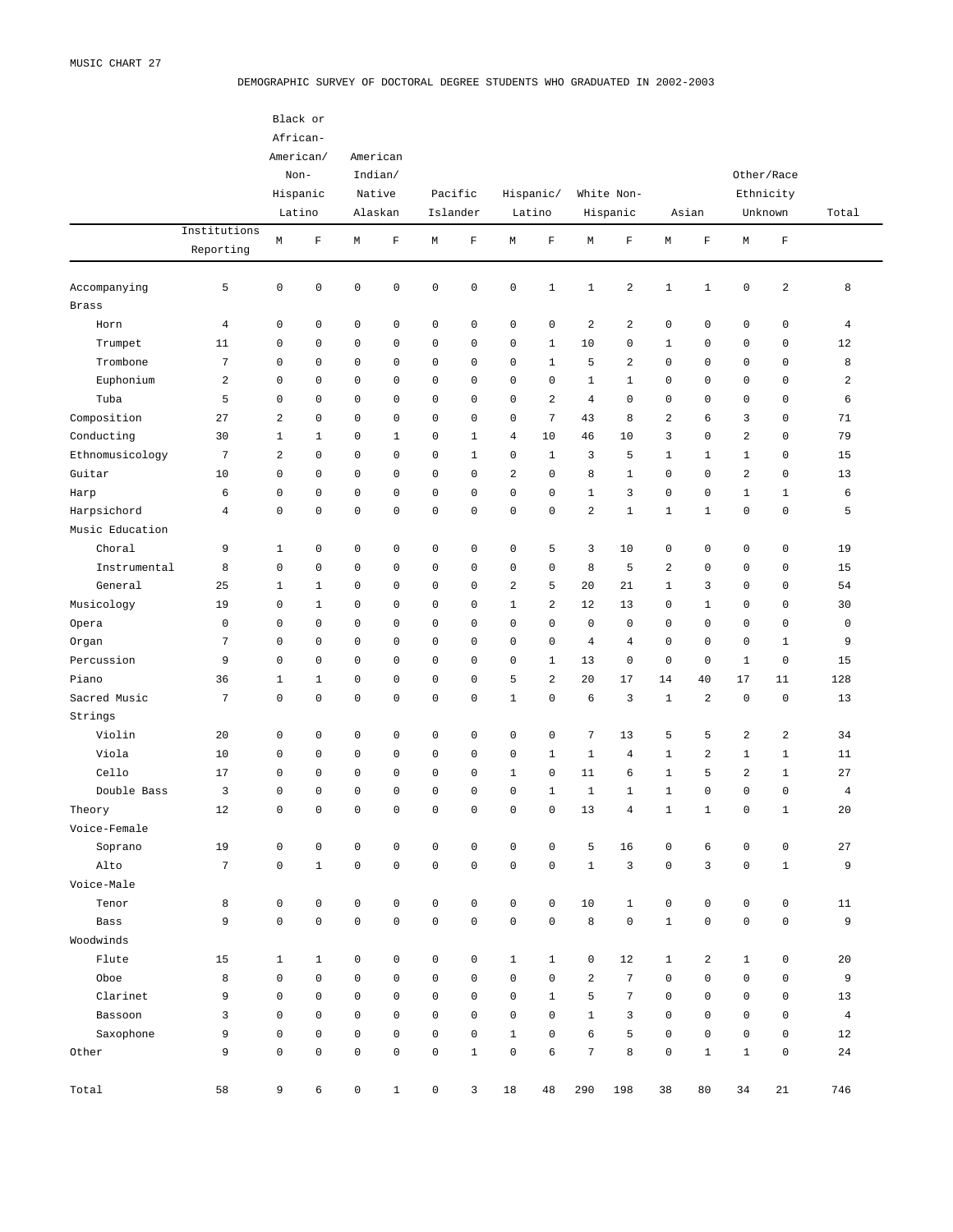DEMOGRAPHIC SURVEY OF DOCTORAL DEGREE STUDENTS WHO WERE ENROLLED BUT DID NOT GRADUATE IN 2002-2003

|                 |                 |                     | Black or            |                        |                             |                     |                |                     |                     |                |                 |                |                |                |                     |                |  |
|-----------------|-----------------|---------------------|---------------------|------------------------|-----------------------------|---------------------|----------------|---------------------|---------------------|----------------|-----------------|----------------|----------------|----------------|---------------------|----------------|--|
|                 |                 | African-            |                     |                        |                             |                     |                |                     |                     |                |                 |                |                |                |                     |                |  |
|                 |                 |                     |                     | American/Non- American |                             |                     |                |                     |                     |                |                 |                |                |                | Other/Race          |                |  |
|                 |                 |                     |                     | Hispanic Indian/Native |                             |                     | Pacific        |                     | Hispanic/           |                | White Non-      |                |                |                | Ethnicity           |                |  |
|                 |                 |                     |                     |                        |                             |                     |                |                     |                     |                |                 |                | Asian          |                | Unknown             |                |  |
|                 | Institutions    | Latino              |                     |                        | Alaskan                     |                     | Islander       |                     | Latino              |                | Hispanic        |                |                |                |                     | Total          |  |
|                 | Reporting       | M                   | F                   | М                      | $\mathbf F$                 | M                   | $\mathbf F$    | М                   | $\mathbf F$         | М              | $\mathbf F$     | М              | $\mathbf F$    | М              | $\mathbf F$         |                |  |
| Accompanying    | 12              | $\mathbf 1$         | $\mathsf 0$         | $\mathsf 0$            | $\mathsf 0$                 | $\mathsf 0$         | $\mathbb O$    | $\mathsf{O}\xspace$ | $\mathbf{1}$        | 16             | 21              | $\mathbf{1}$   | 14             | $\mathsf 0$    | 8                   | 62             |  |
| <b>Brass</b>    |                 |                     |                     |                        |                             |                     |                |                     |                     |                |                 |                |                |                |                     |                |  |
| Horn            | 18              | $\mathsf 0$         | $\mathsf 0$         | $\mathbf 0$            | $\mathsf 0$                 | $\mathsf 0$         | $\mathbb O$    | $\mathbf{1}$        | $\mathsf 0$         | 13             | 18              | $\mathbf{1}$   | 3              | $\mathsf 0$    | $\mathbf{1}$        | 37             |  |
| Trumpet         | 29              | $\mathbf 1$         | $\mathsf 0$         | $\mathbf 0$            | 0                           | 0                   | $\mathbf{1}$   | $\overline{4}$      | 8                   | 49             | 9               | $\mathsf 0$    | $\mathbf{1}$   | 0              | $\mathsf 0$         | 73             |  |
| Trombone        | 27              | $\mathsf 0$         | $\mathbf 0$         | $\mathbf 0$            | $\mathbf 0$                 | $\mathsf 0$         | $\mathbb O$    | $\mathbf{1}$        | $\overline{7}$      | 56             | $\overline{7}$  | $1\,$          | $\mathsf 0$    | $\mathbf{1}$   | $\mathsf 0$         | 73             |  |
| Euphonium       | $7\phantom{.0}$ | $\mathbf 1$         | $\mathbf 0$         | $\mathbb O$            | $\mathbf 0$                 | $\mathbf 0$         | $\mathbf 0$    | $\mathbf{1}$        | $\mathsf 0$         | 5              | $\mathbf{1}$    | $\overline{a}$ | $\mathsf 0$    | $\mathbf 0$    | $\mathbf 0$         | 10             |  |
| Tuba            | 18              | $\overline{a}$      | $\mathsf 0$         | $\mathbb O$            | $\mathbf 0$                 | $\mathbf 0$         | $\mathbb O$    | 2                   | $1\,$               | 20             | $1\,$           | $\mathsf 0$    | $\mathsf 0$    | $\overline{a}$ | $\mathsf 0$         | 28             |  |
| Composition     | 37              | $\overline{7}$      | $\overline{a}$      | $\mathbb O$            | $\mathbf 0$                 | $\mathbf 0$         | $\mathbf{1}$   | 6                   | 12                  | 169            | 23              | 23             | 31             | 15             | 9                   | 298            |  |
| Conducting      | 36              | 10                  | $\overline{a}$      | $\mathbb O$            | $\mathbf 0$                 | $\overline{a}$      | $\mathbf 0$    | 8                   | 24                  | 178            | 51              | 19             | 12             | 13             | $\overline{4}$      | 323            |  |
| Ethnomusicology | 13              | $\mathbf{1}$        | $\overline{4}$      | $\mathbb O$            | $\mathsf 0$                 | $\mathbf 0$         | 3              | 3                   | 5                   | 55             | 23              | 3              | 11             | $\overline{a}$ | $\overline{a}$      | 112            |  |
| Guitar          | 19              | $\mathsf 0$         | $\mathbf 0$         | $\mathbb O$            | $\mathbf 0$                 | $\mathbf 0$         | $\mathbf 0$    | 8                   | $\overline{4}$      | 50             | 2               | $\overline{2}$ | $\mathbb O$    | 7              | $\overline{4}$      | 77             |  |
| Harp            | 10              | $\mathsf 0$         | $\mathsf 0$         | $\mathbb O$            | $\mathbf 0$                 | $\mathbf 0$         | 0              | $\circ$             | $\mathbf{1}$        | $\overline{a}$ | $\overline{4}$  | $\mathsf 0$    | 6              | $\mathsf 0$    | $\overline{4}$      | 17             |  |
| Harpsichord     | $\sqrt{ }$      | $\mathsf 0$         | $\mathsf 0$         | $\mathbb O$            | $\mathbf 0$                 | $\mathbf 0$         | $\mathbf 0$    | 0                   | $\mathsf{O}\xspace$ | 6              | $\mathbf 0$     | $\mathsf 0$    | $\overline{a}$ | $\mathsf 0$    | $\mathsf 0$         | 8              |  |
| Music Education |                 |                     |                     |                        |                             |                     |                |                     |                     |                |                 |                |                |                |                     |                |  |
| Choral          | 15              | $\overline{4}$      | $\overline{a}$      | $\mathbb O$            | $\mathsf 0$                 | $\mathsf 0$         | $\mathbb O$    | $\mathbf 0$         | 3                   | 19             | 36              | $\mathbf{1}$   | $\overline{4}$ | $\overline{a}$ | 2                   | 73             |  |
| Instrumental    | 15              | $\overline{4}$      | $1\,$               | $\mathbb O$            | $\mathbf{1}$                | $\mathsf 0$         | $\mathbb O$    | $\mathbf{1}$        | $\overline{4}$      | 55             | 32              | $\overline{a}$ | $\mathbf{1}$   | 4              | $\mathsf 0$         | 105            |  |
| General         | 37              | 5                   | $\overline{7}$      | $\mathbb O$            | $\mathbf 0$                 | $\overline{a}$      | $\mathbf{1}$   | 3                   | $\overline{7}$      | 88             | 93              | 3              | 9              | 3              | 3                   | 224            |  |
|                 |                 | 3                   | 5                   | $\mathbf 0$            |                             | $\mathbf 0$         | $\overline{a}$ | 5                   | $\overline{7}$      |                |                 | 8              | 16             | 6              | 10                  | 289            |  |
| Musicology      | 28              |                     | $\mathbf 0$         |                        | $\mathbf{1}$<br>$\mathbf 0$ | $\mathbf 0$         | $\mathbf 0$    |                     |                     | 115            | 111             |                |                |                |                     |                |  |
| Opera           | 3               | $\mathsf 0$         |                     | $\mathbb O$            |                             |                     |                | $\mathsf{O}$        | $\mathbf{1}$        | $\mathbf{1}$   | $\mathbf{1}$    | $\mathsf 0$    | $\mathbf{1}$   | $\mathsf 0$    | $\mathsf 0$         | $\overline{4}$ |  |
| Organ           | 27              | 3                   | $\mathbf 0$         | $1\,$                  | $\mathbf 0$                 | $\mathbf 0$         | $\mathbf 0$    | $\circ$             | $\overline{a}$      | 49             | 26              | $\mathbf{1}$   | 28             | 8              | 15                  | 133            |  |
| Percussion      | 33              | $\overline{4}$      | $\mathbf 0$         | $\mathbb O$            | $\mathbf 0$                 | $\mathbf 0$         | $\mathbf{1}$   | $\mathsf{O}\xspace$ | $\overline{4}$      | 56             | 13              | $\mathbf{1}$   | $\mathbf{1}$   | $\overline{4}$ | $\mathsf 0$         | 84             |  |
| Piano           | 48              | $\overline{4}$      | $\mathsf 0$         | $\mathbf 0$            | $\mathsf 0$                 | $\overline{a}$      | 12             | 16                  | 28                  | 149            | 130             | 47             | 287            | 53             | 53                  | 781            |  |
| Sacred Music    | 8               | $\mathbf 1$         | $\mathsf 0$         | $\mathbf 1$            | $\mathsf 0$                 | $1\,$               | $\mathbf 0$    | $\mathbf{1}$        | $\mathsf 0$         | 34             | 11              | 8              | 14             | $\mathsf 0$    | 2                   | 73             |  |
| Strings         |                 |                     |                     |                        |                             |                     |                |                     |                     |                |                 |                |                |                |                     |                |  |
| Violin          | 42              | $\overline{a}$      | 3                   | $\mathbb O$            | $\mathbf{1}$                | $\mathsf 0$         | $\mathbf{1}$   | 10                  | 5                   | 34             | 38              | 17             | 57             | 11             | 15                  | 194            |  |
| Viola           | 25              | $\mathsf 0$         | $\mathsf 0$         | $\mathbb O$            | 0                           | $1\,$               | $\mathbf 0$    | 5                   | $\overline{4}$      | 18             | 21              | 6              | 11             | 3              | $\mathbf{1}$        | 70             |  |
| Cello           | 35              | $\mathsf 0$         | $\mathsf 0$         | $\mathbb O$            | $\mathsf 0$                 | $\mathsf 0$         | $\mathbf{1}$   | 8                   | $\overline{a}$      | 27             | 28              | 8              | 18             | 5              | $\overline{4}$      | 101            |  |
| Double Bass     | 16              | $\mathsf 0$         | $\mathsf 0$         | $\mathbf 0$            | $\mathbf 0$                 | $\mathbf 0$         | $\mathbf 0$    | 2                   | $\overline{a}$      | 14             | $\mathbf{1}$    | $1\,$          | $\mathbf{1}$   | $\mathsf 0$    | $\mathsf 0$         | 21             |  |
| Theory          | 23              | $\mathbf 0$         | $\mathbf 0$         | $\mathbb O$            | $\mathbf 0$                 | $\mathbf 0$         | 0              | 5                   | 5                   | 86             | 27              | $\overline{7}$ | 9              | 9              | 10                  | 158            |  |
| Voice-Female    |                 |                     |                     |                        |                             |                     |                |                     |                     |                |                 |                |                |                |                     |                |  |
| Soprano         | 45              | $\mathbf{1}$        | 10                  | $\mathsf 0$            | $\overline{a}$              | 0                   | $\mathbf 0$    | $\mathsf{O}\xspace$ | 6                   | 17             | 175             | $\mathbf{1}$   | 40             | 4              | 5                   | 261            |  |
| Alto            | 21              | $\mathsf{O}\xspace$ | $\mathsf{O}\xspace$ | $\mathbb O$            | $\mathsf 0$                 | $\mathsf{O}\xspace$ | $\mathsf 0$    | $\mathsf{O}\xspace$ | $\mathbf 1$         | 5              | 28              | $\mathsf 0$    | 5              | $\mathsf 0$    | $\mathsf 0$         | 39             |  |
| Voice-Male      |                 |                     |                     |                        |                             |                     |                |                     |                     |                |                 |                |                |                |                     |                |  |
| Tenor           | 32              | 3                   | $\mathsf{O}\xspace$ | $\mathbb O$            | $\mathsf 0$                 | $\mathsf 0$         | $\mathsf 0$    | 5                   | 3                   | 65             | $\mathbf{1}$    | 9              | $\mathbb O$    | 6              | $\mathbf 0$         | 92             |  |
| Bass            | 29              | 3                   | $\mathsf 0$         | $\mathsf 0$            | $\mathsf 0$                 | $\mathbf{1}$        | $\mathsf 0$    | 2                   | $\epsilon$          | 51             | $\mathbf{1}$    | $\overline{4}$ | $\mathsf 0$    | $\mathbf{1}$   | $\mathsf 0$         | 69             |  |
| Woodwinds       |                 |                     |                     |                        |                             |                     |                |                     |                     |                |                 |                |                |                |                     |                |  |
| Flute           | 37              | $\mathbf{1}$        | $\mathbf{1}$        | $\mathsf 0$            | $\mathbf{1}$                | $\mathsf 0$         | 3              | $\overline{4}$      | $\sqrt{7}$          | 11             | 64              | $\overline{a}$ | 12             | 3              | $\mathbf{1}$        | 110            |  |
| Oboe            | 27              | $\mathsf 0$         | $\mathsf 0$         | $\mathsf 0$            | $\mathsf 0$                 | $\mathsf 0$         | $\mathsf 0$    | $\mathbf{1}$        | $\overline{2}$      | 13             | 29              | $\overline{a}$ | $\overline{2}$ | $\mathsf 0$    | $\mathbf{1}$        | 50             |  |
| Clarinet        | 33              | $\overline{a}$      | $\mathsf{O}\xspace$ | $\mathbb O$            | $\mathsf 0$                 | $\overline{a}$      | $\mathsf 0$    | $\mathbf{1}$        | 3                   | 31             | 41              | 6              | 5              | 5              | $\mathsf{O}\xspace$ | 96             |  |
| Bassoon         | 23              | $\mathsf 0$         | $\mathsf{O}\xspace$ | $\mathbb O$            | $\mathbf{1}$                | $\mathsf 0$         | $\mathbf{1}$   | $\mathsf{O}$        | 3                   | 15             | 18              | 2              | 5              | $\mathbf{1}$   | $\mathsf 0$         | 46             |  |
| Saxophone       | 29              | $1\,$               | $\mathsf 0$         | $\mathsf 0$            | $\mathsf 0$                 | $1\,$               | $\mathbf{1}$   | 3                   | $\overline{4}$      | 34             | 10              | 3              | $\,2$          | $\mathbf{3}$   | $\mathbf{1}$        | 63             |  |
| Other           | 15              | $\overline{4}$      | 3                   | $\mathbb O$            | $\mathsf 0$                 | $\mathsf 0$         | $\mathbf{1}$   | 6                   | 9                   | 46             | 41              | 5              | $\,2$          | 12             | 7                   | 136            |  |
|                 |                 |                     |                     |                        |                             |                     |                |                     |                     |                |                 |                |                |                |                     |                |  |
| Total           | 61              | 68                  | 40                  | $\overline{a}$         | $7\phantom{.}$              | 12                  | 29             | 112                 |                     |                | 181 1,652 1,136 | 196            | 610            | 183            | 162                 | 4,390          |  |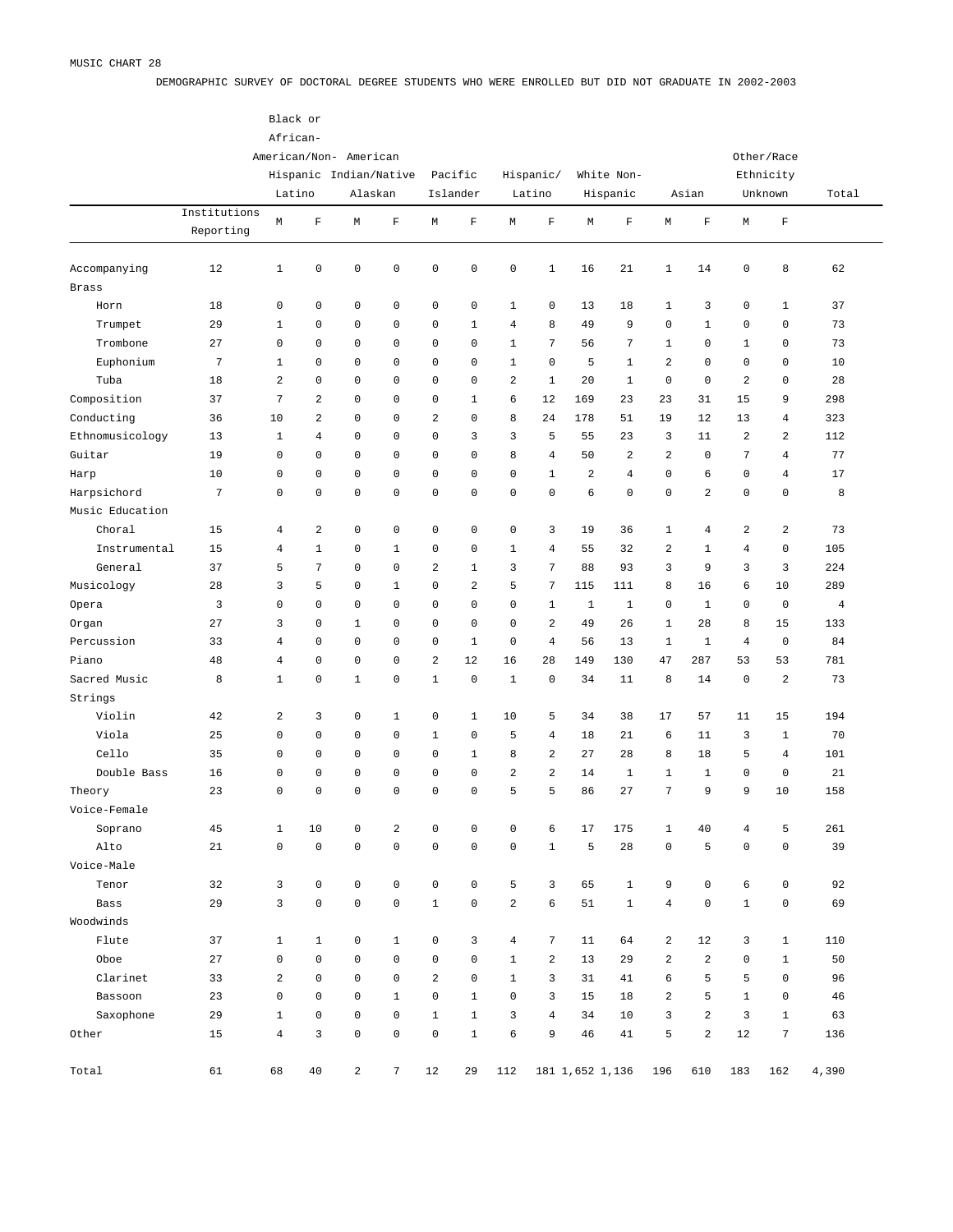# Higher Education Arts Data Services DATA SUMMARIES 2003-2004

# **MUSIC RATIOS**

**Charts 35 through 40, and Chart 43** provide further calculations of data derived from the data survey. Each chart analyzes two aspects of the music unit's operation in order to make operational and budgetary comparisons.

**Chart 35** provides semester and quarter credit hour production per FTE faculty member, including both full- and part-time faculty.

**Chart 36** provides instructional salaries for both full- and part-time faculty per semester and quarter credit hour.

**Chart 37** provides total expenditures per semester and quarter credit hour production.

There are two parts to each of these three charts: one for institutions reporting semester credit hour systems and one for institutions reporting quarter credit hour systems.

*Example: Chart 37 - "Total Expenditures Per Semester Credit Hour," Public Institutions, 1-100 Music Majors.* At 95 institutions in this category, the average expenditure per semester credit hour was \$578. The percentile rankings are also provided.

**Charts 38 through 40, and Chart 43** provide ratios using total number of music majors as their bases. The figures used to develop the ratios are reflected in "Total Expenditures Per Music Major Student" (Chart 38), "Number of Music Majors Per Full-Time Faculty Member" (Chart 39), "Number of Music Majors Per FTE Faculty Member" (Chart 40), and "Average Instructional Salary (Full- and Part-Time) Per Music Major Student" (Chart 43). Each of these charts is presented in two versions: one covers institutions divided by size and type, and the other is based on the highest degree offered in music.

*Example: Chart 39 - "Number of Music Majors Per Full-Time Faculty Member," Highest Degree Offered in Music: Baccalaureate.* At 279 baccalaureate degree-granting institutions, the average number of music majors per full-time faculty member is 9.6. The percentile rankings are also provided to develop a range of responses.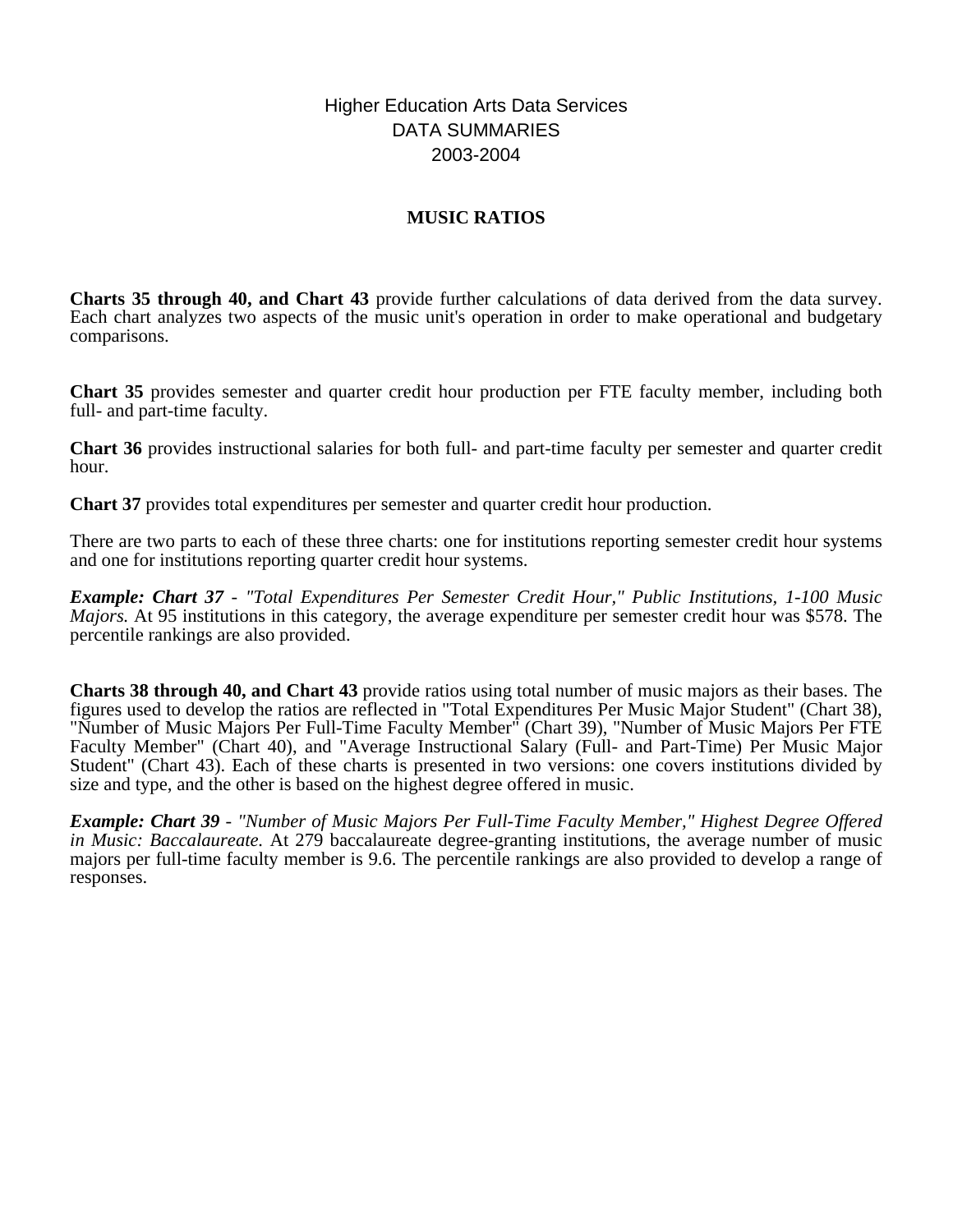### SEMESTER CREDIT HOURS PRODUCTION PER FTE FACULTY MEMBER

(Institutions that Use a Semester-Hour System)

|                        | Number of    | 5th        | 25th       | 50th       | 75th       | 95th       | Average |
|------------------------|--------------|------------|------------|------------|------------|------------|---------|
|                        | Institutions | Percentile | Percentile | Percentile | Percentile | Percentile |         |
|                        | Reporting    |            |            |            |            |            |         |
| Private Institutions   |              |            |            |            |            |            |         |
| 1-50 Music Majors      | 82           | 75.9       | 127.9      | 169.8      | 231.3      | 358.8      | 192.2   |
| 51-100 Music Majors    | 83           | 93.4       | 144.9      | 189.9      | 241.5      | 486.6      | 214.2   |
| 101-200 Music Majors   | 39           | 105.0      | 175.9      | 207.9      | 278.8      | 331.1      | 222.7   |
| 201+ Music Majors      | 40           | 109.7      | 167.1      | 196.1      | 250.2      | 370.2      | 225.0   |
| Public Institutions    |              |            |            |            |            |            |         |
| 1-100 Music Majors     | 95           | 136.5      | 229.1      | 300.8      | 393.9      | 677.6      | 360.0   |
| 101-200 Music Majors   | 90           | 174.5      | 239.2      | 304.0      | 377.4      | 503.6      | 352.6   |
| 201-400 Music Majors   | 60           | 178.4      | 223.3      | 264.8      | 321.2      | 438.6      | 280.7   |
| 401+ Music Majors      | 45           | 144.8      | 212.2      | 268.9      | 329.8      | 536.1      | 289.5   |
| All Institutions       | 534          | 102.2      | 182.2      | 240.6      | 322.5      | 508.4      | 275.3   |
| HIGHEST DEGREE OFFERED |              |            |            |            |            |            |         |
| Associate              | 20           | 227.8      | 288.0      | 324.6      | 388.5      | 690.9      | 393.9   |
| Baccalaureate          | 274          | 94.7       | 156.8      | 229.9      | 310.3      | 519.0      | 271.6   |
| Masters                | 175          | 116.1      | 194.5      | 253.1      | 335.1      | 477.4      | 274.7   |
| Doctorate              | 65           | 135.1      | 185.9      | 235.5      | 309.3      | 434.3      | 256.0   |

QUARTER CREDIT HOURS PRODUCTION PER FTE FACULTY MEMBER (Institutions that Use a Quarter-Hour System)

|                        | Number of      | 5th        | 25th       | 50th       | 75th       | 95th       | Average |
|------------------------|----------------|------------|------------|------------|------------|------------|---------|
|                        | Institutions   | Percentile | Percentile | Percentile | Percentile | Percentile |         |
|                        | Reporting      |            |            |            |            |            |         |
|                        |                |            |            |            |            |            |         |
| Private Institutions   |                |            |            |            |            |            |         |
| 1-50 Music Majors      | 3              | 33.1       | 105.4      | 195.8      | 311.1      | 403.2      | 212.4   |
| 51-100 Music Majors    | $\overline{4}$ | 254.6      | 373.7      | 502.4      | 588.3      | 604.5      | 459.5   |
| 101-200 Music Majors   | 2              | 209.1      | 245.4      | 290.8      | 336.1      | 372.4      | 290.8   |
| 201+ Music Majors      | 3              | 126.7      | 176.2      | 238.0      | 246.8      | 253.8      | 202.6   |
| Public Institutions    |                |            |            |            |            |            |         |
| 1-100 Music Majors     | $\overline{4}$ | 366.4      | 412.2      | 493.6      | 599.8      | 704.8      | 518.3   |
| 101-200 Music Majors   | 2              | 174.6      | 272.8      | 395.7      | 518.5      | 616.8      | 395.7   |
| 201-400 Music Majors   | 6              | 379.4      | 476.0      | 560.9      | 703.5      | 1,137.9    | 657.3   |
| 401+ Music Majors      | 3              | 283.6      | 323.4      | 373.2      | 375.6      | 377.5      | 341.6   |
| All Institutions       | 27             | 125.0      | 246.8      | 381.5      | 563.0      | 742.9      | 425.9   |
| HIGHEST DEGREE OFFERED |                |            |            |            |            |            |         |
| Associate              | $\mathbf{1}$   | 431.3      | 431.3      | 431.3      | 431.3      | 431.3      | 431.3   |
| Baccalaureate          | 11             | 105.4      | 212.4      | 381.5      | 491.1      | 595.0      | 360.7   |
| Masters                | 10             | 130.4      | 267.4      | 560.9      | 708.6      | 1,033.9    | 536.8   |
| Doctorate              | 5              | 259.2      | 273.6      | 373.2      | 378.0      | 436.3      | 346.2   |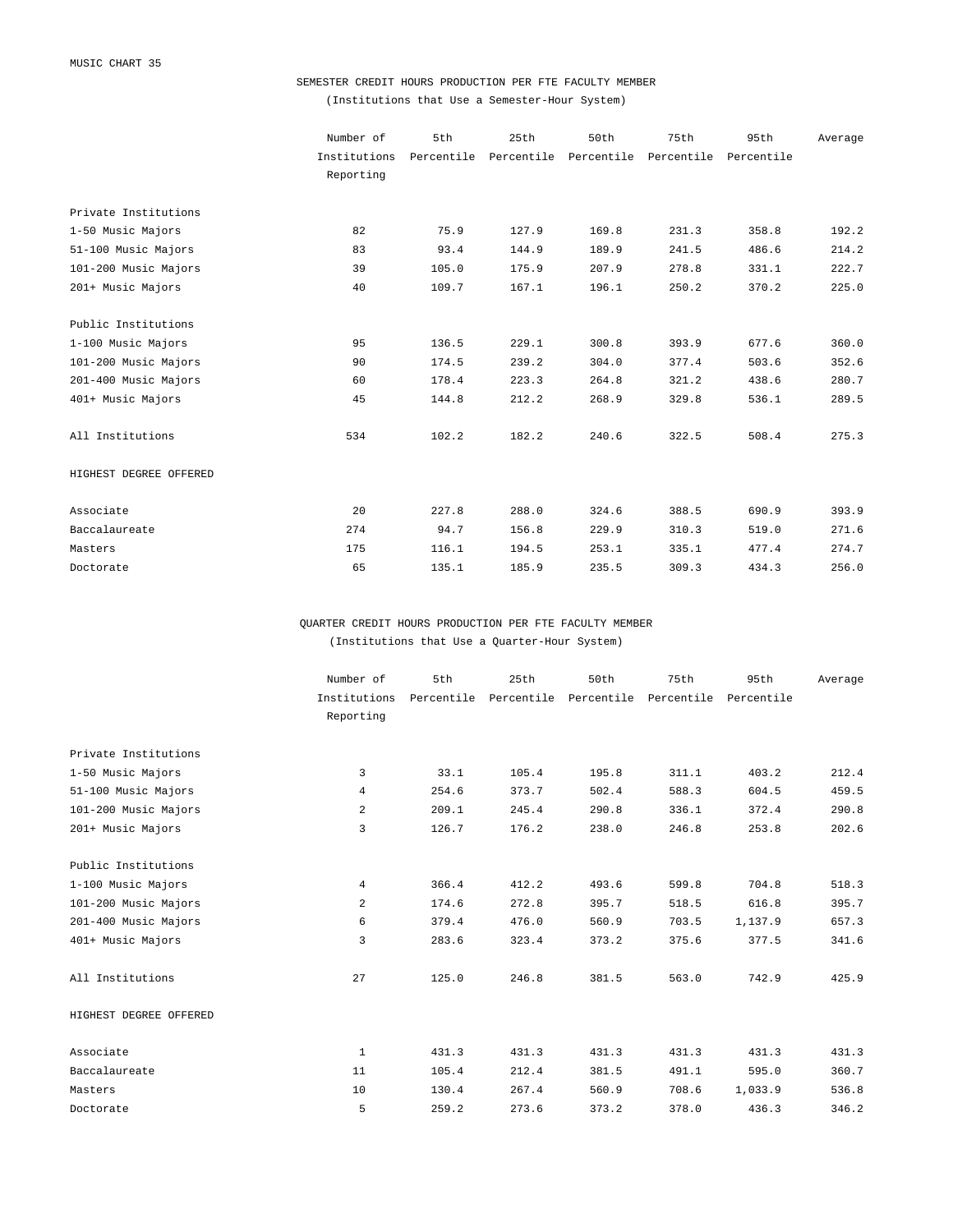# INSTRUCTIONAL SALARIES PER SEMESTER CREDIT HOUR (Institutions that Use a Semester-Hour System)

|                        | Number of    | 5th                    | 25th             | 50th                             | 75th       | 95th        | Average |
|------------------------|--------------|------------------------|------------------|----------------------------------|------------|-------------|---------|
|                        | Institutions |                        |                  | Percentile Percentile Percentile | Percentile | Percentile  |         |
|                        | Reporting    |                        |                  |                                  |            |             |         |
| Private Institutions   |              |                        |                  |                                  |            |             |         |
| 1-50 Music Majors      | 82           | \$<br>$62 \frac{1}{2}$ | 148S             | $198$ \$                         | 286S       | $468 \;$ \$ | 244     |
| 51-100 Music Majors    | 83           | 83                     | 144              | 188                              | 246        | 359         | 202     |
| 101-200 Music Majors   | 39           | 129                    | 157              | 196                              | 258        | 350         | 214     |
| 201+ Music Majors      | 40           | 123                    | 182              | 251                              | 309        | 427         | 265     |
| Public Institutions    |              |                        |                  |                                  |            |             |         |
| 1-100 Music Majors     | 95           | \$<br>$63 \;$ \$       | $96 \frac{1}{5}$ | 122S                             | $166$ \$   | $255$ \$    | 139     |
| 101-200 Music Majors   | 90           | 74                     | 110              | 139                              | 169        | 237         | 144     |
| 201-400 Music Majors   | 60           | 87                     | 132              | 157                              | 206        | 262         | 171     |
| 401+ Music Majors      | 45           | 80                     | 137              | 163                              | 234        | 321         | 185     |
| All Institutions       | 534          | \$<br>75S              | $125$ \$         | 166S                             | 224S       | 359 \$      | 188     |
| HIGHEST DEGREE OFFERED |              |                        |                  |                                  |            |             |         |
| Associate              | 20           | \$<br>64 \$            | $80 \frac{1}{2}$ | 102S                             | 144S       | 208S        | 117     |
| Baccalaureate          | 274          | 74                     | 120              | 166                              | 220        | 367         | 189     |
| Masters                | 175          | 92                     | 130              | 167                              | 222        | 339         | 183     |
| Doctorate              | 65           | 98                     | 145              | 195                              | 257        | 408         | 220     |

INSTRUCTIONAL SALARIES PER QUARTER CREDIT HOUR (Institutions that Use a Quarter-Hour System)

|                        | Number of    | 5th                    | 25th             | 50th                             | 75th       | 95th        | Average |
|------------------------|--------------|------------------------|------------------|----------------------------------|------------|-------------|---------|
|                        | Institutions |                        |                  | Percentile Percentile Percentile | Percentile | Percentile  |         |
|                        | Reporting    |                        |                  |                                  |            |             |         |
| Private Institutions   |              |                        |                  |                                  |            |             |         |
| 1-50 Music Majors      | 3            | \$<br>120S             | 146S             | 178S                             | $6,822$ \$ | $12,136$ \$ | 4,586   |
| 51-100 Music Majors    | 4            | 70                     | 72               | 83                               | 95         | 100         | 84      |
| 101-200 Music Majors   | 2            | 96                     | 98               | 100                              | 103        | 105         | 100     |
| 201+ Music Majors      | 3            | 190                    | 204              | 221                              | 282        | 331         | 250     |
| Public Institutions    |              |                        |                  |                                  |            |             |         |
| 1-100 Music Majors     | 4            | \$<br>$62 \text{ } $5$ | 68 \$            | 82S                              | 102S       | 119S        | 87      |
| 101-200 Music Majors   | 2            | 82                     | 137              | 206                              | 276        | 331         | 206     |
| 201-400 Music Majors   | 6            | 42                     | 74               | 94                               | 99         | 120         | 86      |
| 401+ Music Majors      | 3            | 107                    | 112              | 118                              | 142        | 162         | 130     |
| All Institutions       | 27           | \$<br>$62 \frac{1}{2}$ | $82 \frac{1}{2}$ | $101$ \$                         | 147S       | 344S        | 619     |
| HIGHEST DEGREE OFFERED |              |                        |                  |                                  |            |             |         |
| Associate              | 1            | \$<br>71S              | 71S              | 71S                              | 71S        | 71S         | 71      |
| Baccalaureate          | 11           | 71                     | 94               | 101                              | 119        | 6,822       | 1,319   |
| Masters                | 10           | 45                     | 68               | 94                               | 171        | 344         | 142     |
| Doctorate              | 5            | 101                    | 106              | 118                              | 167        | 210         | 142     |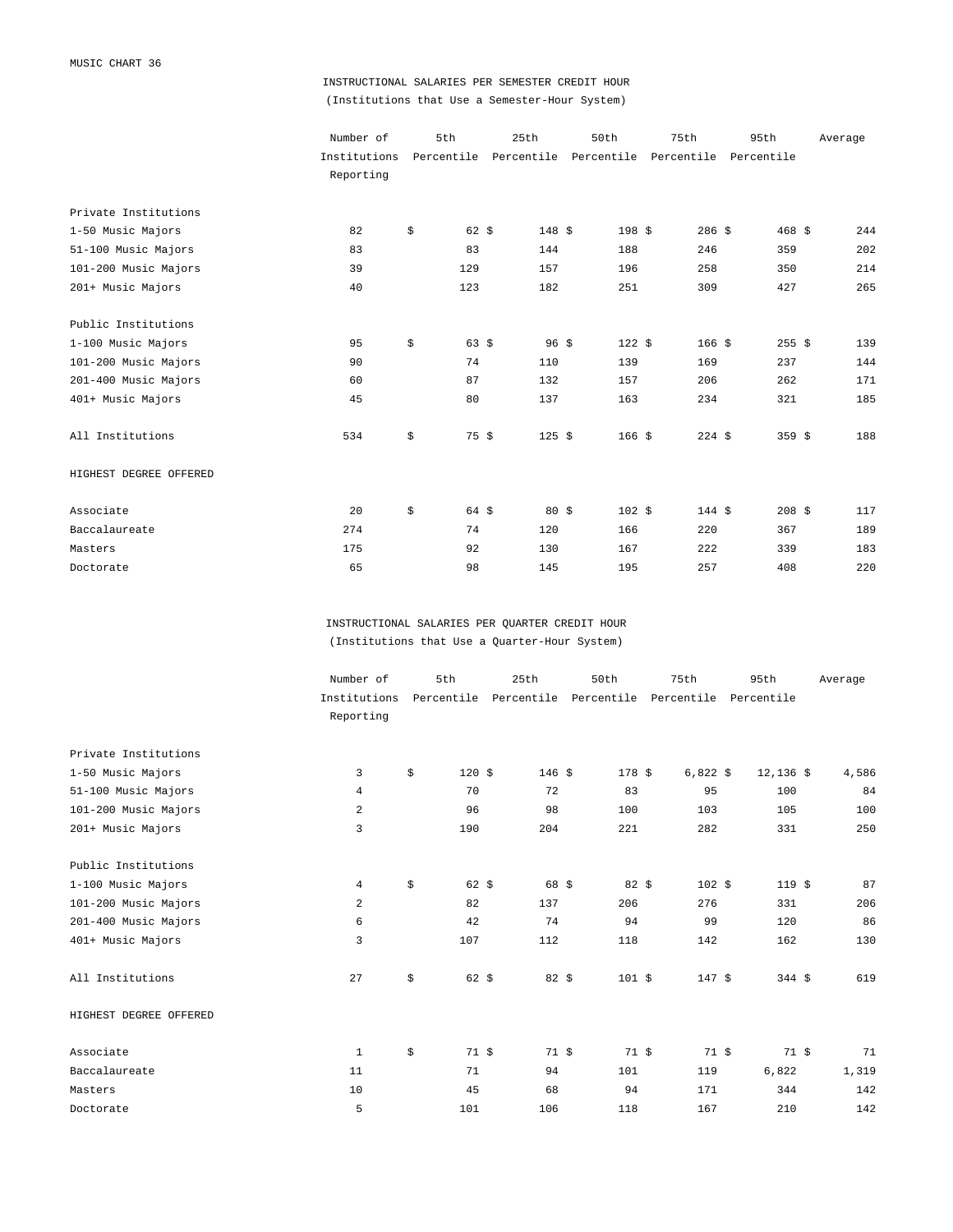# TOTAL EXPENDITURES PER SEMESTER CREDIT HOUR (Institutions that Use a Semester-Hour System)

|                        | Number of    | 5th       | 25th                                                   | 50th            | 75th          | 95th             | Average   |
|------------------------|--------------|-----------|--------------------------------------------------------|-----------------|---------------|------------------|-----------|
|                        | Institutions |           | Percentile Percentile Percentile Percentile Percentile |                 |               |                  |           |
|                        | Reporting    |           |                                                        |                 |               |                  |           |
| Private Institutions   |              |           |                                                        |                 |               |                  |           |
| 1-50 Music Majors      | 82           | \$<br>226 | 357 $\frac{1}{2}$<br>- \$                              | 450             | \$<br>592 $$$ | $1,166$ \$       | 771       |
| 51-100 Music Majors    | 83           | 218       | 320                                                    | 408             | 538           | 1,016            | 478       |
| 101-200 Music Majors   | 39           | 236       | 332                                                    | 430             | 602           | 1,028            | 534       |
| 201+ Music Majors      | 40           | 234       | 446                                                    | 599             | 1,047         | 1,525            | 899       |
| Public Institutions    |              |           |                                                        |                 |               |                  |           |
| 1-100 Music Majors     | 95           | \$<br>133 | - \$<br>190                                            | 257<br>\$       | \$<br>348     | 828<br>- \$      | 578<br>\$ |
| 101-200 Music Majors   | 90           | 137       | 228                                                    | 272             | 365           | 577              | 346       |
| 201-400 Music Majors   | 60           | 178       | 244                                                    | 314             | 415           | 1,638            | 503       |
| 401+ Music Majors      | 45           | 161       | 303                                                    | 374             | 528           | 850              | 437       |
| All Institutions       | 534          | \$<br>156 | 260<br>\$                                              | 354 $$$<br>- \$ | 506           | $1,085$ \$<br>\$ | 553       |
| HIGHEST DEGREE OFFERED |              |           |                                                        |                 |               |                  |           |
| Associate              | 20           | \$<br>110 | 162S<br>- \$                                           | 248S            | 299S          | 540              | 368<br>\$ |
| Baccalaureate          | 274          | 159       | 264                                                    | 366             | 512           | 950              | 532       |
| Masters                | 175          | 164       | 248                                                    | 334             | 484           | 1,482            | 612       |
| Doctorate              | 65           | 180       | 311                                                    | 419             | 605           | 1,243            | 543       |

TOTAL EXPENDITURES PER QUARTER CREDIT HOUR (Institutions that Use a Quarter-Hour System)

|                        | Number of      | 5th       | 25th                             | 50th           | 75th       | 95th             | Average   |
|------------------------|----------------|-----------|----------------------------------|----------------|------------|------------------|-----------|
|                        | Institutions   |           | Percentile Percentile Percentile |                | Percentile | Percentile       |           |
|                        | Reporting      |           |                                  |                |            |                  |           |
| Private Institutions   |                |           |                                  |                |            |                  |           |
| 1-50 Music Majors      | 3              | \$<br>332 | 413<br>\$                        | 514S<br>- \$   | $8,732$ \$ | $15,307$ \$      | 5,926     |
| 51-100 Music Majors    | $\overline{4}$ | 150       | 152                              | 187            | 237        | 274              | 202       |
| 101-200 Music Majors   | 2              | 185       | 203                              | 225            | 247        | 265              | 225       |
| 201+ Music Majors      | 3              | 494       | 510                              | 531            | 938        | 1,263            | 788       |
| Public Institutions    |                |           |                                  |                |            |                  |           |
| 1-100 Music Majors     | 4              | \$<br>121 | \$<br>130                        | \$<br>160      | \$<br>211S | 266              | \$<br>180 |
| 101-200 Music Majors   | 2              | 143       | 252                              | 387            | 522        | 631              | 387       |
| 201-400 Music Majors   | 6              | 92        | 163                              | 194            | 252        | 864              | 324       |
| 401+ Music Majors      | 3              | 230       | 240                              | 254            | 367        | 457              | 320       |
| All Institutions       | 27             | \$<br>117 | \$<br>169                        | $254$ \$<br>\$ | 485        | $1,260$ \$<br>\$ | 956       |
| HIGHEST DEGREE OFFERED |                |           |                                  |                |            |                  |           |
| Associate              | 1              | \$<br>133 | 133<br>\$                        | 133<br>\$      | \$<br>133  | 133<br>- \$      | \$<br>133 |
| Baccalaureate          | 11             | 151       | 184                              | 269            | 298        | 8,732            | 1,773     |
| Masters                | 10             | 91        | 128                              | 224            | 616        | 1,218            | 447       |
| Doctorate              | 5              | 210       | 227                              | 254            | 480        | 521              | 340       |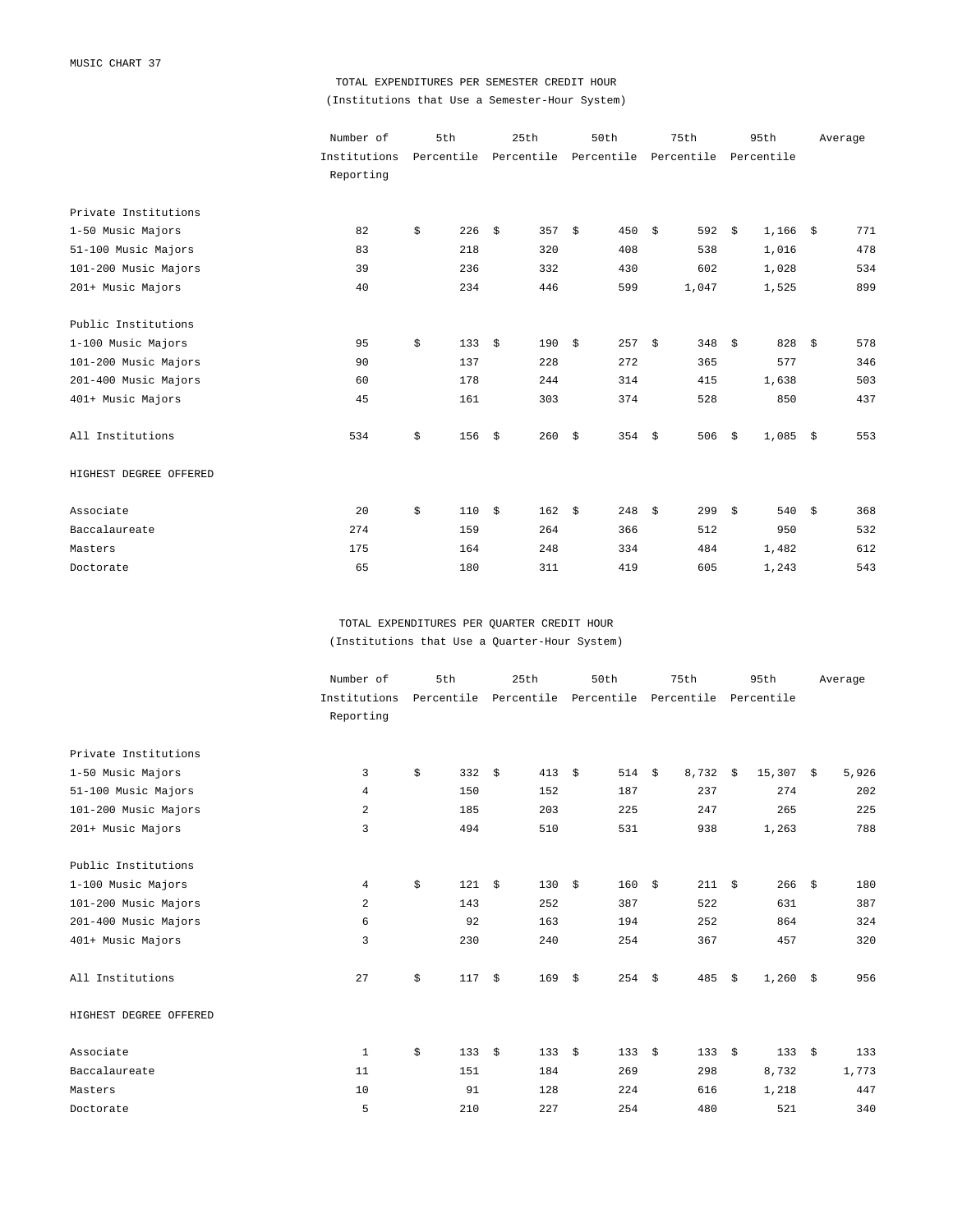MUSIC CHART 38

#### TOTAL EXPENDITURES PER MUSIC MAJOR STUDENT

|                        | Number of    | 5th         |    | 25th        | 50th             | 75th       |      | 95th        | Average |
|------------------------|--------------|-------------|----|-------------|------------------|------------|------|-------------|---------|
|                        | Institutions | Percentile  |    | Percentile  | Percentile       | Percentile |      | Percentile  |         |
|                        | Reporting    |             |    |             |                  |            |      |             |         |
| Private Institutions   |              |             |    |             |                  |            |      |             |         |
| 1-50 Music Majors      | 85           | \$<br>9,327 | \$ | $12,249$ \$ | $15,682 \quad $$ | 20,958     | \$   | $36,338$ \$ | 34,467  |
| 51-100 Music Majors    | 87           | 7,882       |    | 10,108      | 12,323           | 15,588     |      | 26,973      | 14,731  |
| 101-200 Music Majors   | 41           | 6,750       |    | 8,403       | 12,852           | 16,255     |      | 24,842      | 14,649  |
| 201+ Music Majors      | 43           | 6,511       |    | 12,380      | 16,599           | 24,672     |      | 38,976      | 21,117  |
| Public Institutions    |              |             |    |             |                  |            |      |             |         |
| 1-100 Music Majors     | 99           | \$<br>5,899 | \$ | $9,732$ \$  | $12,328$ \$      | 17,859     | - \$ | $30,891$ \$ | 27,093  |
| 101-200 Music Majors   | 92           | 5,824       |    | 8,930       | 11,012           | 13,617     |      | 20,541      | 13,152  |
| 201-400 Music Majors   | 66           | 6,029       |    | 8,409       | 10,246           | 13,750     |      | 52,720      | 14,239  |
| 401+ Music Majors      | 48           | 4,717       |    | 8,368       | 11,864           | 14,726     |      | 22,243      | 12,343  |
| All Institutions       | 561          | \$<br>6,290 | \$ | $9,637$ \$  | $12,464$ \$      | 16,599     | \$   | $35,334$ \$ | 19,865  |
| HIGHEST DEGREE OFFERED |              |             |    |             |                  |            |      |             |         |
| Associate              | 21           | \$<br>4,636 | Ŝ. | $6,543$ \$  | $9,863$ \$       | 12,160     | S.   | $22,570$ \$ | 18,117  |
| Baccalaureate          | 285          | 6,995       |    | 10,113      | 12,882           | 17,862     |      | 33,851      | 21,069  |
| Masters                | 185          | 5,649       |    | 8,738       | 11,823           | 15,291     |      | 37,387      | 19,937  |
| Doctorate              | 70           | 6,969       |    | 10,909      | 12,915           | 16,245     |      | 34,775      | 15,299  |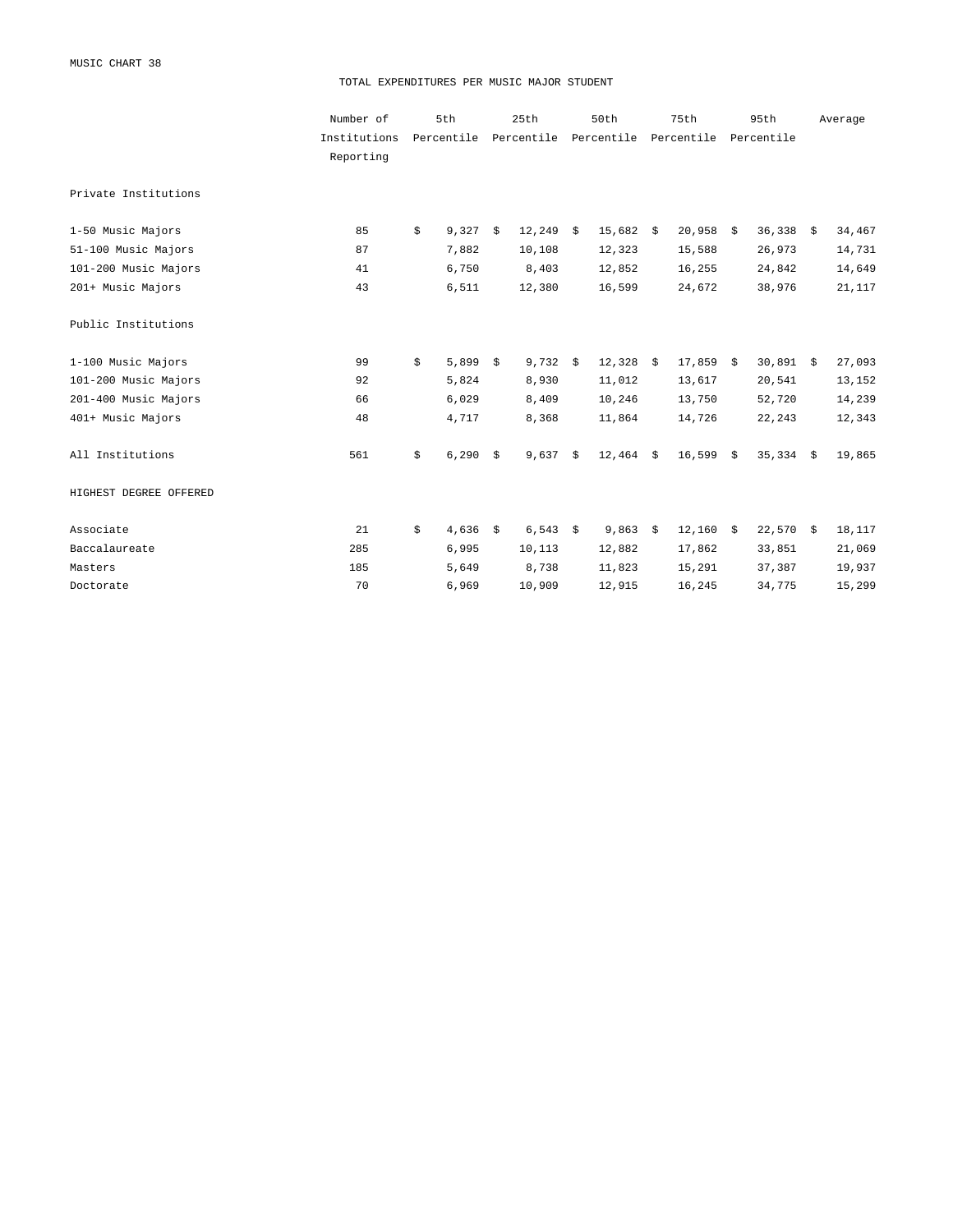#### NUMBER OF MUSIC MAJORS PER FULL-TIME FACULTY MEMBER

|                        | Number of    | 5th        | 25th       | 50th       | 75th       | 95th       | Average |
|------------------------|--------------|------------|------------|------------|------------|------------|---------|
|                        | Institutions | Percentile | Percentile | Percentile | Percentile | Percentile |         |
|                        | Reporting    |            |            |            |            |            |         |
| Private Institutions   |              |            |            |            |            |            |         |
| 1-50 Music Majors      | 80           | 4.0        | 5.0        | 7.0        | 10.0       | 15.0       | 8.1     |
| 51-100 Music Majors    | 86           | 5.0        | 7.0        | 9.0        | 11.0       | 18.0       | 10.3    |
| 101-200 Music Majors   | 41           | 6.0        | 9.0        | 11.0       | 15.0       | 21.0       | 15.2    |
| 201+ Music Majors      | 42           | 8.0        | 9.0        | 12.0       | 15.0       | 16.0       | 12.0    |
| Public Institutions    |              |            |            |            |            |            |         |
| 1-100 Music Majors     | 98           | 4.0        | 6.0        | 8.5        | 10.0       | 18.3       | 9.1     |
| 101-200 Music Majors   | 92           | 6.0        | 8.0        | 10.0       | 12.2       | 19.5       | 11.0    |
| 201-400 Music Majors   | 66           | 7.0        | 9.0        | 11.0       | 13.0       | 19.8       | 12.0    |
| 401+ Music Majors      | 48           | 9.0        | 10.0       | 12.0       | 15.0       | 27.2       | 14.1    |
| All Institutions       | 553          | 5.0        | 7.0        | 10.0       | 13.0       | 19.4       | 10.9    |
| HIGHEST DEGREE OFFERED |              |            |            |            |            |            |         |
| Associate              | 21           | 5.0        | 10.0       | 13.0       | 19.0       | 24.0       | 15.1    |
| Baccalaureate          | 279          | 4.0        | 6.0        | 9.0        | 11.0       | 18.0       | 9.6     |
| Masters                | 184          | 5.2        | 8.0        | 10.0       | 13.0       | 22.8       | 12.2    |
| Doctorate              | 69           | 7.0        | 9.0        | 11.0       | 13.0       | 16.6       | 11.5    |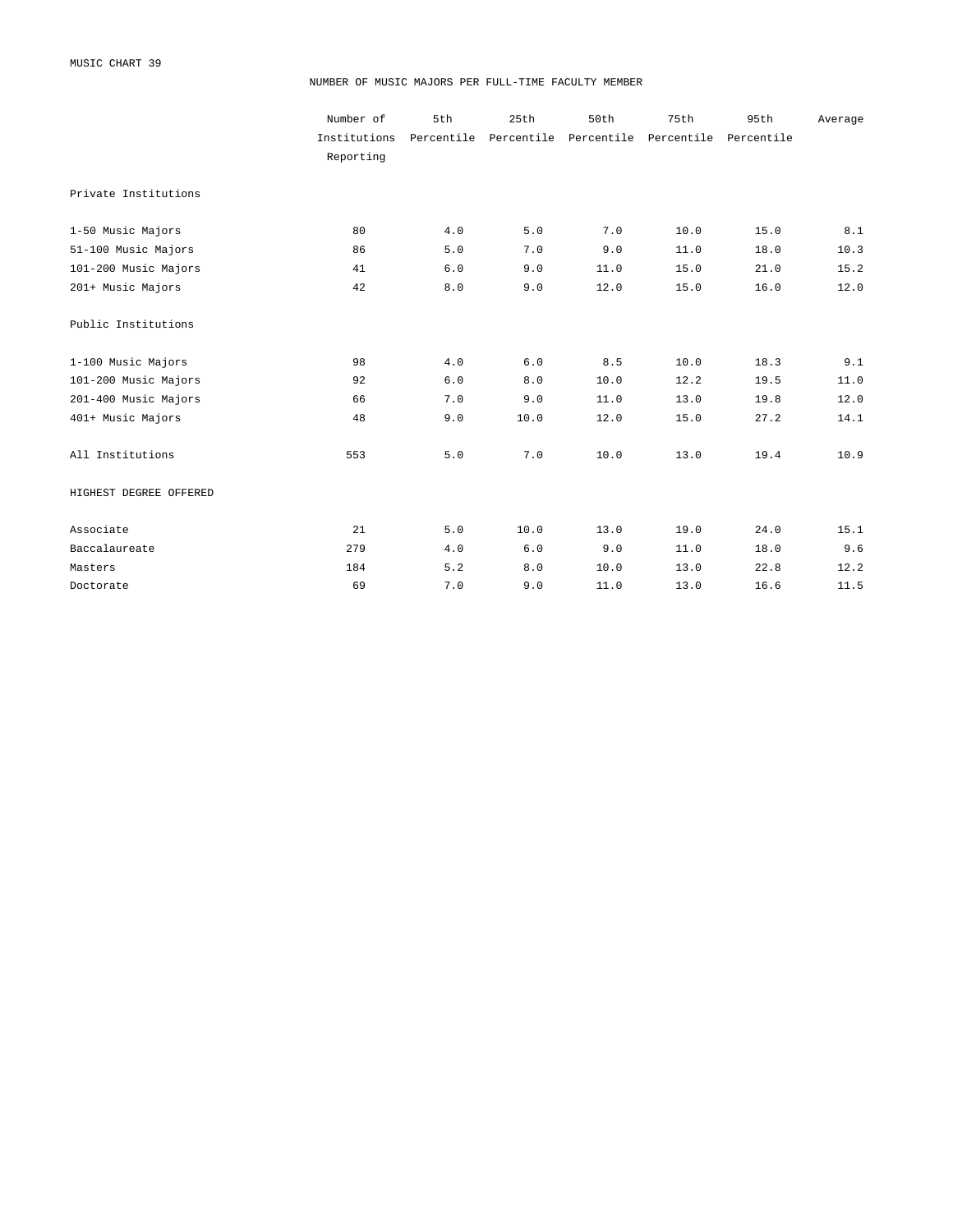#### NUMBER OF MUSIC MAJORS PER FTE FACULTY MEMBER

|                        | Number of    | 5th | 25th                             | 50th  | 75th       | 95th       | Average |
|------------------------|--------------|-----|----------------------------------|-------|------------|------------|---------|
|                        | Institutions |     | Percentile Percentile Percentile |       | Percentile | Percentile |         |
|                        | Reporting    |     |                                  |       |            |            |         |
| Private Institutions   |              |     |                                  |       |            |            |         |
| 1-50 Music Majors      | 84           | 2.6 | 3.5                              | 4.5   | 6.1        | 8.9        | 5.0     |
| 51-100 Music Majors    | 87           | 3.0 | 4.7                              | $6.0$ | 7.3        | 9.8        | $6.2\,$ |
| 101-200 Music Majors   | 41           | 3.7 | 5.8                              | 7.0   | 9.3        | 13.1       | 7.7     |
| 201+ Music Majors      | 43           | 5.0 | 6.0                              | 7.4   | 8.9        | 12.7       | 8.0     |
| Public Institutions    |              |     |                                  |       |            |            |         |
| 1-100 Music Majors     | 99           | 3.4 | 4.9                              | 6.3   | 7.9        | 11.2       | 6.7     |
| 101-200 Music Majors   | 92           | 4.7 | 6.1                              | 7.2   | 8.9        | 13.0       | $7.8\,$ |
| 201-400 Music Majors   | 66           | 5.7 | 6.5                              | 7.9   | 10.1       | 13.8       | 8.7     |
| 401+ Music Majors      | 48           | 6.5 | 7.3                              | 8.5   | 10.1       | 20.6       | 9.8     |
| All Institutions       | 560          | 3.2 | 5.1                              | 6.7   | 8.5        | 13.0       | 7.2     |
| HIGHEST DEGREE OFFERED |              |     |                                  |       |            |            |         |
| Associate              | 21           | 4.9 | 6.6                              | 8.0   | 9.3        | 11.7       | 8.1     |
| Baccalaureate          | 284          | 3.0 | 4.5                              | 6.1   | 7.7        | 11.1       | $6.4\,$ |
| Masters                | 185          | 3.9 | 6.0                              | 7.3   | 9.1        | 14.7       | 8.0     |
| Doctorate              | 70           | 5.1 | 6.4                              | 7.3   | 8.5        | 13.5       | 7.9     |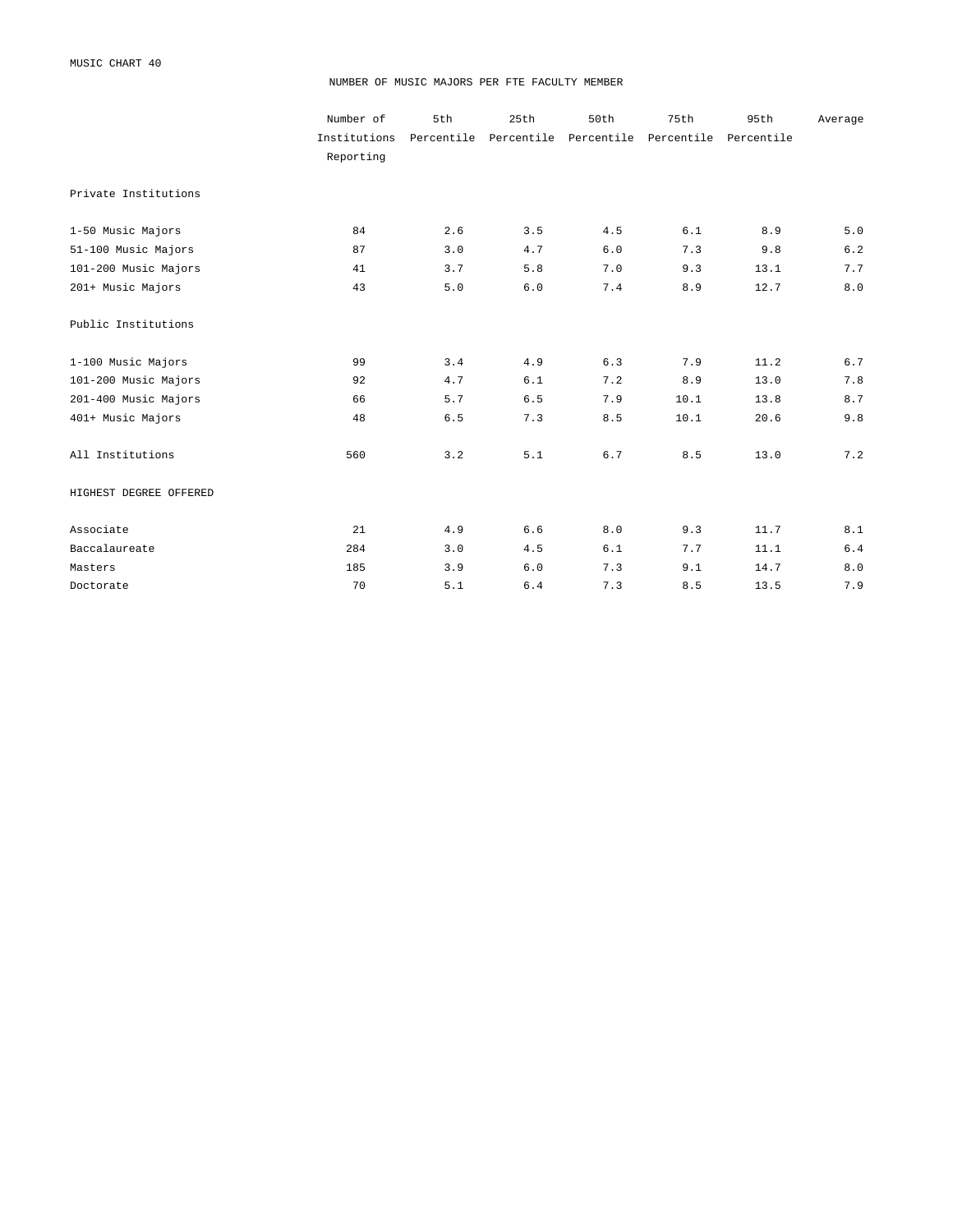AVERAGE INSTRUCTIONAL SALARY (FULL- AND PART-TIME) PER MUSIC MAJOR STUDENT

|                        | Number of    | 5th        |       | 25th                      | 50th       | 75th        | 95th              | Average |
|------------------------|--------------|------------|-------|---------------------------|------------|-------------|-------------------|---------|
|                        | Institutions | Percentile |       | Percentile                | Percentile | Percentile  | Percentile        |         |
|                        | Reporting    |            |       |                           |            |             |                   |         |
| Private Institutions   |              |            |       |                           |            |             |                   |         |
| 1-50 Music Majors      | 85           | \$         | 3,067 | \$<br>5,749 $\frac{1}{2}$ | $7,256$ \$ | $10,575$ \$ | $17,332 \t5$      | 16,370  |
| 51-100 Music Majors    | 87           |            | 3,564 | 4,870                     | 5,860      | 7,132       | 10,550            | 6,289   |
| 101-200 Music Majors   | 41           |            | 3,538 | 4,218                     | 5,599      | 7,371       | 10,345            | 6,008   |
| 201+ Music Majors      | 43           |            | 3,706 | 4,870                     | 6,774      | 8,194       | 10,209            | 6,812   |
| Public Institutions    |              |            |       |                           |            |             |                   |         |
| 1-100 Music Majors     | 99           | \$         | 3,409 | \$<br>$4,778$ \$          | $6,205$ \$ | $8,101$ \$  | $11,657$ \$       | 6,737   |
| 101-200 Music Majors   | 92           |            | 3,007 | 4,616                     | 5,584      | 6,792       | 8,685             | 5,760   |
| 201-400 Music Majors   | 66           |            | 3,046 | 4,378                     | 5,487      | 6,303       | 8,235             | 5,481   |
| 401+ Music Majors      | 48           |            | 2,161 | 4,496                     | 5,304      | 6,738       | 7,554             | 5,286   |
| All Institutions       | 561          | \$         | 3,115 | \$<br>$4,608$ \$          | $5,886$ \$ | 7,436       | \$<br>$11,338$ \$ | 7,648   |
| HIGHEST DEGREE OFFERED |              |            |       |                           |            |             |                   |         |
| Associate              | 21           | \$         | 2,592 | \$<br>$3,575$ \$          | $4,819$ \$ | $6,086$ \$  | $9,699$ \$        | 5,252   |
| Baccalaureate          | 285          |            | 3,151 | 4,755                     | 6,105      | 7,906       | 13,146            | 9,193   |
| Masters                | 185          |            | 3,489 | 4,488                     | 5,714      | 7,219       | 10,089            | 5,999   |
| Doctorate              | 70           |            | 3,381 | 5,218                     | 5,946      | 7,416       | 9,818             | 6,432   |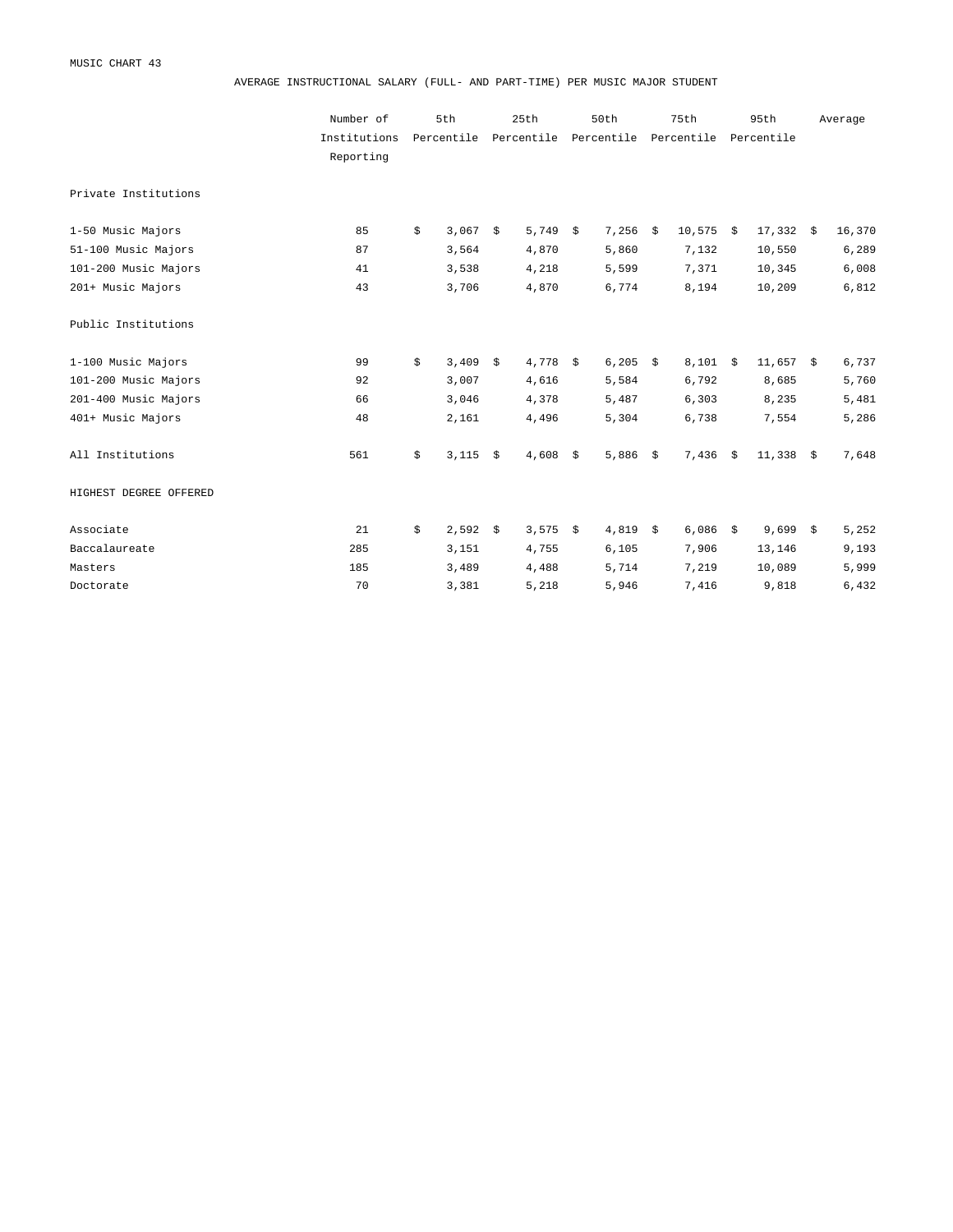# Higher Education Arts Data Services DATA SUMMARIES 2003-2004

# **ETHNIC CHARACTERISTICS OF FACULTY AND STUDENTS**

**Charts 60 and 61** provide information concerning the ethnic breakdown of faculty by rank, and students by degree level.

*Example: Chart 60 - "Music Faculty By Rank and Ethnic Characteristics," All Institutions, Associate Professor.* Five hundred four institutions reported a total of 2,556 Associate Professors with an ethnic breakdown as follows: 85 Black, non-Hispanic males, representing 3.3% of the total faculty; 37 Black, non-Hispanic females, representing 1.4% of the total faculty; 7 American Indian or Alaskan Native males, representing 0.3% of the total faculty; 4 American Indian or Alaskan Native females, representing 0.2% of the total faculty; 5 Pacific Islander males, representing 0.2% of the total faculty; 3 Pacific Islander females, representing 0.1% of the total faculty; 36 Hispanic males, representing 1.4% of the total faculty; 10 Hispanic females, representing 0.4% of the total faculty; 1,539 White, non-Hispanic males, representing 60.2% of the total faculty; 686 White, non-Hispanic females, representing 26.8% of the total faculty; 27 Asian males, representing 1.1% of the total faculty; 26 Asian females, representing 1.0% of the total faculty; 64 males of other race or unknown ethnicity, representing 2.5% of the total faculty; and 27 females of other race or unknown ethnicity, representing 1.1% of the total faculty.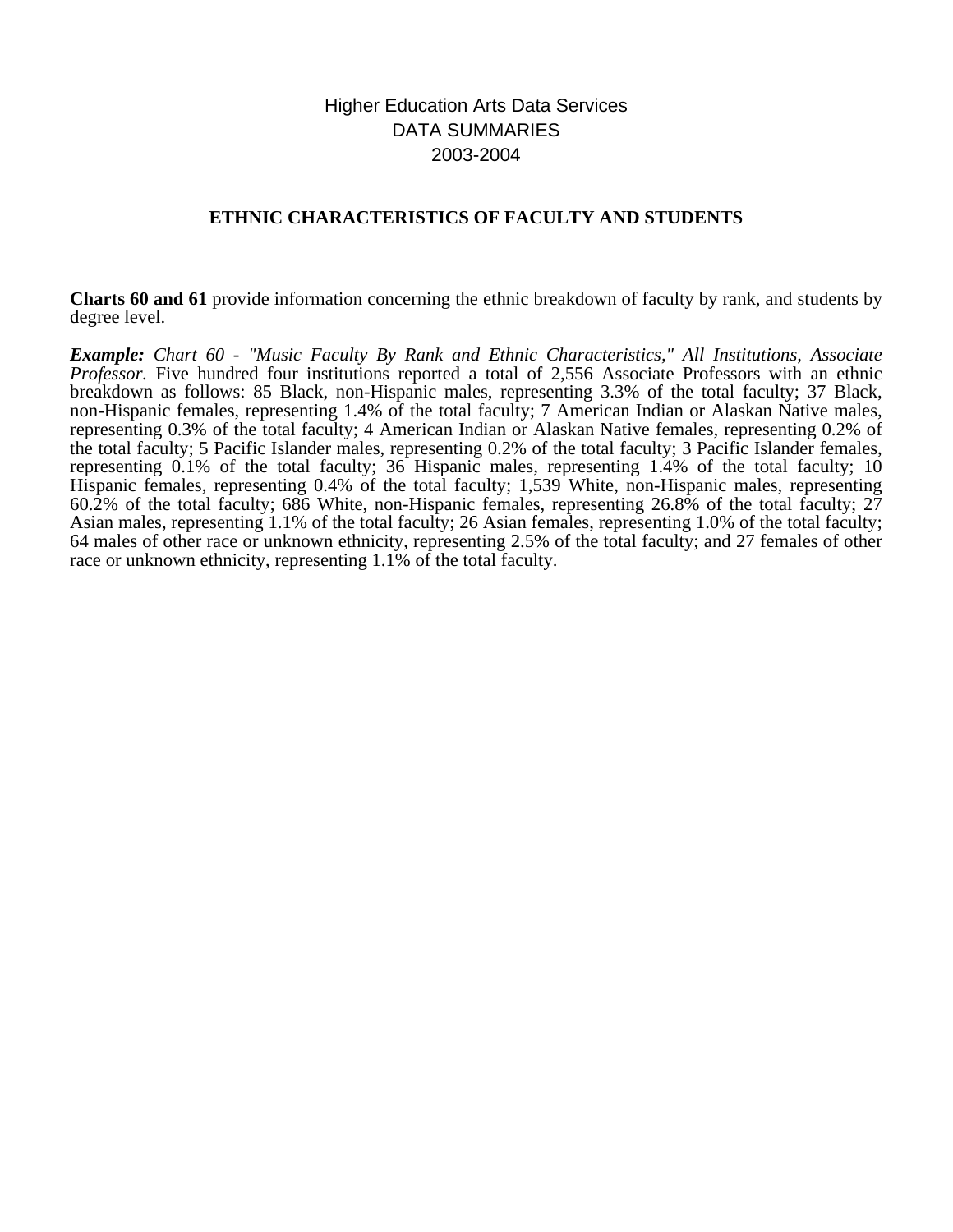#### MUSIC FACULTY BY RANK AND ETHNIC CHARACTERISTICS

|                           |                | Black or<br>African-<br>American/Non-<br>Hispanic<br>Latino |                 | American<br>Indian/Native<br>Alaskan |                | Pacific<br>Islander | Hispanic/<br>Latino |                | White Non-<br>Hispanic |             | Asian   |                | Other/Race<br>Ethnicity<br>Unknown | Total          |       |
|---------------------------|----------------|-------------------------------------------------------------|-----------------|--------------------------------------|----------------|---------------------|---------------------|----------------|------------------------|-------------|---------|----------------|------------------------------------|----------------|-------|
| Institutions<br>Reporting | $\mathbb M$    | $\mathbf F$                                                 | $\mathbb M$     | $\mathbf F$                          | $\mathbb M$    | $\mathbf F$         | $\mathbb M$         | $\mathbf F$    | $\mathbb M$            | $\mathbf F$ | M       | $\mathbf F$    | M                                  | $\mathbf{F}$   |       |
| Professor                 |                |                                                             |                 |                                      |                |                     |                     |                |                        |             |         |                |                                    |                |       |
| 499                       | 71             | 25                                                          | 18              | $\overline{4}$                       | $\overline{4}$ | 3                   | 38                  | 10             | 2,036                  | 580         | 37      | 15             | 92                                 | 27             | 2,960 |
| $\,$ $\,$ $\,$            | 2.4            | $0.8$                                                       | 0.6             | 0.1                                  | 0.1            | 0.1                 | 1.3                 | 0.3            | 68.8                   | 19.6        | 1.2     | 0.5            | 3.1                                | 0.9            | 100.0 |
| Associate Professor       |                |                                                             |                 |                                      |                |                     |                     |                |                        |             |         |                |                                    |                |       |
| 504                       | 85             | 37                                                          | $7\phantom{.0}$ | $\overline{4}$                       | 5              | $\overline{3}$      | 36                  | 10             | 1,539                  | 686         | 27      | 26             | 64                                 | 27             | 2,556 |
| $\epsilon$                | 3.3            | 1.4                                                         | 0.3             | $0.2$                                | $0.2$          | $0.1\,$             | 1.4                 | 0.4            | 60.2                   | 26.8        | $1.1\,$ | 1.0            | 2.5                                | 1.1            | 100.0 |
| Assistant Professor       |                |                                                             |                 |                                      |                |                     |                     |                |                        |             |         |                |                                    |                |       |
| 501                       | 103            | 38                                                          | 2               | $\overline{\mathbf{3}}$              | $\epsilon$     | 5                   | 58                  | 20             | 1,315                  | 712         | 60      | 70             | 68                                 | 38             | 2,498 |
| နွ                        | 4.1            | 1.5                                                         | 0.1             | 0.1                                  | 0.2            | 0.2                 | 2.3                 | 0.8            | 52.6                   | 28.5        | 2.4     | 2.8            | 2.7                                | 1.5            | 100.0 |
| Instructor                |                |                                                             |                 |                                      |                |                     |                     |                |                        |             |         |                |                                    |                |       |
| 202                       | 41             | 13                                                          | $1\,$           | $\mathbf 0$                          | 3              | $\mathbf 0$         | 21                  | 10             | 359                    | 155         | 14      | $\overline{7}$ | 8                                  | 6              | 638   |
| $\frac{6}{6}$             | 6.4            | 2.0                                                         | $0.2$           | $0.0$                                | $0.5$          | 0.0                 | 3.3                 | 1.6            | 56.3                   | 24.3        | 2.2     | $1.1\,$        | 1.3                                | 0.9            | 100.0 |
| Lecturer                  |                |                                                             |                 |                                      |                |                     |                     |                |                        |             |         |                |                                    |                |       |
| 101                       | 10             | $\overline{7}$                                              | $\mathbb O$     | $\mathbb O$                          | $\,1\,$        | $\mathbb O$         | $\mathsf 9$         | $\overline{3}$ | 165                    | 104         | 5       | $\epsilon$     | $\mathsf S$                        | $\mathsf S$    | 320   |
| $\epsilon$                | 3.1            | 2.2                                                         | $0.0$           | $0.0$                                | 0.3            | 0.0                 | 2.8                 | 0.9            | 51.6                   | 32.5        | 1.6     | $1.9\,$        | 1.6                                | 1.6            | 100.0 |
| Unranked                  |                |                                                             |                 |                                      |                |                     |                     |                |                        |             |         |                |                                    |                |       |
| 62                        | 9              | $\overline{a}$                                              | $\mathbb O$     | $\mathbb O$                          | $\mathbb O$    | $1\,$               | 3                   | 5              | 215                    | 117         | 6       | 13             | 8                                  | $1\,$          | 380   |
| နွ                        | 2.4            | 0.5                                                         | $0.0$           | 0.0                                  | 0.0            | 0.3                 | 0.8                 | 1.3            | 56.6                   | 30.8        | 1.6     | 3.4            | 2.1                                | 0.3            | 100.0 |
| Visiting Faculty          |                |                                                             |                 |                                      |                |                     |                     |                |                        |             |         |                |                                    |                |       |
| 89                        | $\overline{3}$ | $1\,$                                                       | $\mathbf 0$     | $\mathbf 0$                          | $1\,$          | $\mathbf 0$         | $\overline{3}$      | $\mathbf{0}$   | 109                    | 62          | 5       | $\overline{7}$ | 2                                  | $\overline{2}$ | 195   |
| $\,$ $\,$                 | 1.5            | 0.5                                                         | 0.0             | 0.0                                  | 0.5            | 0.0                 | 1.5                 | 0.0            | 55.9                   | 31.8        | 2.6     | 3.6            | 1.0                                | 1.0            | 100.0 |
| Total                     |                |                                                             |                 |                                      |                |                     |                     |                |                        |             |         |                |                                    |                |       |
| 556                       | 322            | 123                                                         | 28              | 11                                   | 20             | 12                  | 168                 | 58             | 5,738                  | 2,416       | 154     | 144            | 247                                | 106            | 9,547 |
| နွ                        | 3.4            | 1.3                                                         | 0.3             | 0.1                                  | 0.2            | 0.1                 | 1.8                 | 0.6            | 60.1                   | 25.3        | 1.6     | 1.5            | 2.6                                | 1.1            | 100.0 |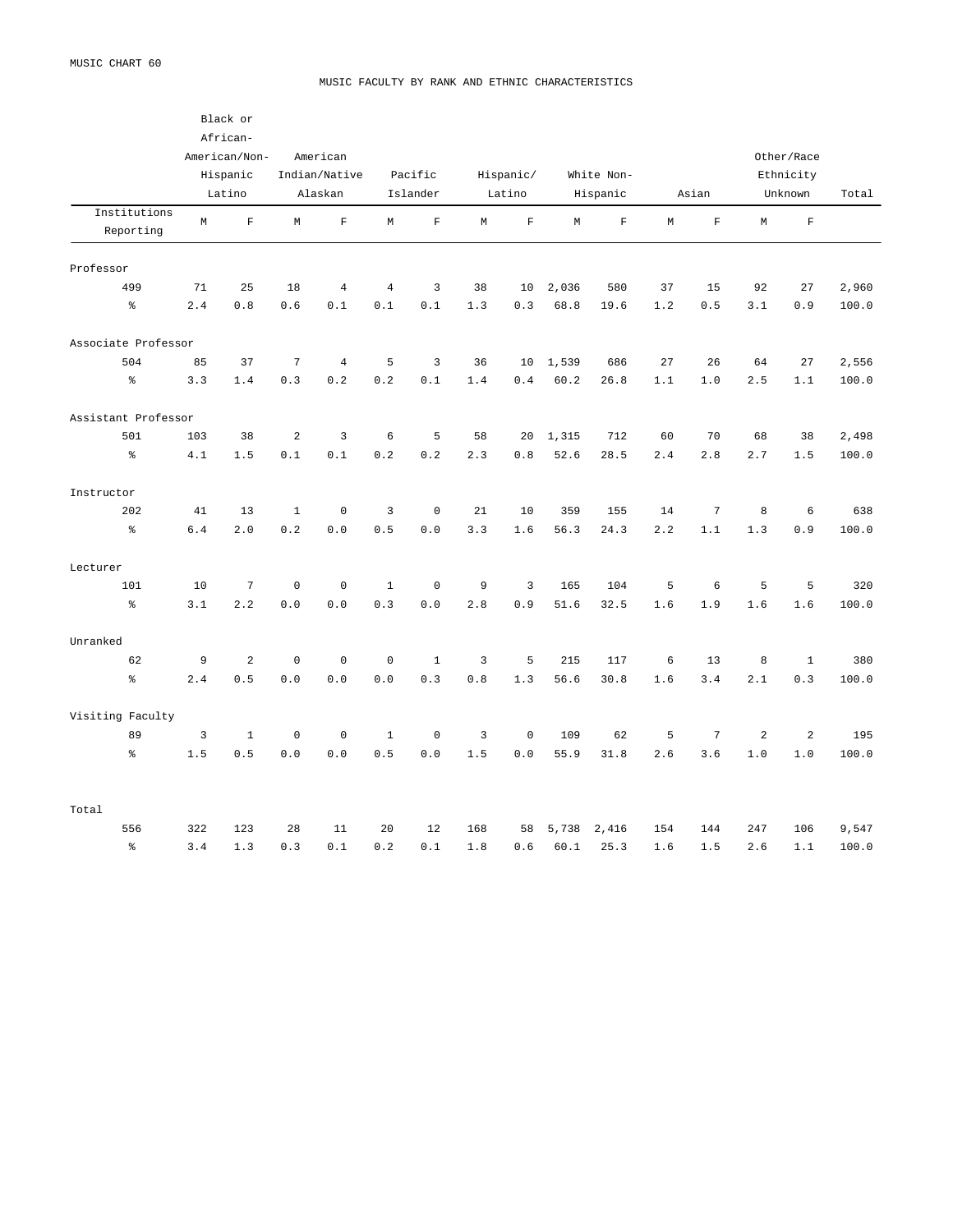#### MUSIC STUDENTS BY DEGREE LEVEL AND ETHNIC CHARACTERISTICS

|                            |       | Black or      |              |                |             |              |             |              |       |                           |                 |             |       |             |        |
|----------------------------|-------|---------------|--------------|----------------|-------------|--------------|-------------|--------------|-------|---------------------------|-----------------|-------------|-------|-------------|--------|
|                            |       | African-      |              |                |             |              |             |              |       |                           |                 |             |       |             |        |
|                            |       | American/Non- |              | American       |             |              |             |              |       |                           |                 |             |       | Other/Race  |        |
|                            |       | Hispanic      |              | Indian/Native  |             | Pacific      |             | Hispanic/    |       | White Non-                |                 |             |       | Ethnicity   |        |
|                            |       | Latino        |              | Alaskan        |             | Islander     |             | Latino       |       | Hispanic                  |                 | Asian       |       | Unknown     | Total  |
| Institutions               |       |               |              |                |             |              |             |              |       |                           |                 |             |       |             |        |
| Reporting                  | M     | $\mathbf F$   | М            | $\mathbf F$    | M           | $\mathbf F$  | $\mathbb M$ | $\mathbf F$  | М     | $\mathbf F$               | $\mathbb M$     | $\mathbf F$ | M     | $\mathbf F$ |        |
|                            |       |               |              |                |             |              |             |              |       |                           |                 |             |       |             |        |
| Associate Professional     |       |               |              |                |             |              |             |              |       |                           |                 |             |       |             |        |
| 23                         | 47    | 39            | $\,2$        | $\sqrt{2}$     | $\mathbf 1$ | $\mathbf 1$  | 63          | 56           | 401   | 393                       | $\,2$           | $\mathsf 3$ | 98    | 47          | 1,155  |
| $\,$ $\,$ $\,$             | 4.1   | 3.4           | 0.2          | 0.2            | 0.1         | 0.1          | 5.5         | 4.8          | 34.7  | 34.0                      | 0.2             | 0.3         | 8.5   | 4.1         | 100.0  |
| Associate Liberal Arts     |       |               |              |                |             |              |             |              |       |                           |                 |             |       |             |        |
| 17                         | 63    | 30            | $\mathbb O$  | $\mathsf 0$    | 3           | $\mathbf{1}$ | 13          | 8            | 189   | 154                       | $7\phantom{.0}$ | 13          | 18    | 29          | 528    |
| $\,$ 8                     | 11.9  | 5.7           | 0.0          | 0.0            | 0.6         | 0.2          | 2.5         | 1.5          | 35.8  | 29.2                      | 1.3             | 2.5         | 3.4   | 5.5         | 100.0  |
| Baccalaureate Professional |       |               |              |                |             |              |             |              |       |                           |                 |             |       |             |        |
| 430                        | 2,175 | 1,551         | 126          | 112            | 112         | 151          | 1,596       |              |       | 1,161 20,161 22,752       | 719             | 1,173       | 1,693 | 1,766       | 55,248 |
| $\,$ $\,$ $\,$             | 3.9   | 2.8           | 0.2          | 0.2            | 0.2         | 0.3          | 2.9         | 2.1          | 36.5  | 41.2                      | 1.3             | 2.1         | 3.1   | 3.2         | 100.0  |
|                            |       |               |              |                |             |              |             |              |       |                           |                 |             |       |             |        |
| Baccalaureate Liberal Arts |       |               |              |                |             |              |             |              |       |                           |                 |             |       |             |        |
| 401                        | 848   | 589           | 60           | 43             | 46          | 52           | 732         | 477          | 6,863 | 7,245                     | 322             | 385         | 727   | 747         | 19,136 |
| $\,$ 8                     | 4.4   | 3.1           | 0.3          | 0.2            | 0.2         | 0.3          | 3.8         | 2.5          | 35.9  | 37.9                      | 1.7             | 2.0         | 3.8   | 3.9         | 100.0  |
| Master's Specific          |       |               |              |                |             |              |             |              |       |                           |                 |             |       |             |        |
| 206                        | 211   | 186           | 11           | 23             | 13          | 26           | 265         | 182          | 3,446 | 3,895                     | 246             | 720         | 587   | 790         | 10,601 |
| $\mathsf{S}^{\mathsf{c}}$  | 2.0   | 1.8           | $0.1\,$      | $0\, . \, 2$   | 0.1         | 0.2          | 2.5         | 1.7          | 32.5  | 36.7                      | 2.3             | 6.8         | 5.5   | 7.5         | 100.0  |
|                            |       |               |              |                |             |              |             |              |       |                           |                 |             |       |             |        |
| Master's General           |       |               |              |                |             |              |             |              |       |                           |                 |             |       |             |        |
| 74                         | 24    | 18            | 3            | $\mathbf{1}$   | 5           | 6            | 35          | 24           | 549   | 458                       | 44              | 107         | 106   | 144         | 1,524  |
| ್ಠಿ                        | 1.6   | 1.2           | 0.2          | 0.1            | 0.3         | 0.4          | 2.3         | 1.6          | 36.0  | 30.1                      | 2.9             | 7.0         | 7.0   | 9.4         | 100.0  |
| Doctoral Specific          |       |               |              |                |             |              |             |              |       |                           |                 |             |       |             |        |
| 57                         | 83    | 56            | 2            | $\overline{7}$ | 10          | 28           | 123         | 56           | 1,671 | 1,278                     | 190             | 628         | 222   | 265         | 4,619  |
| $\rm _{o}^{\rm o}$         | 1.8   | 1.2           | $0.0$        | 0.2            | 0.2         | 0.6          | 2.7         | 1.2          | 36.2  | 27.7                      | 4.1             | 13.6        | 4.8   | 5.7         | 100.0  |
| Doctoral General           |       |               |              |                |             |              |             |              |       |                           |                 |             |       |             |        |
| 10                         | 5     | 2             | $\mathbf{1}$ | $\mathbf 0$    | $\mathbf 0$ | $\mathbf 0$  | 5           | $\mathbf{1}$ | 147   | 126                       | 9               | 41          | 50    | 46          | 433    |
| $\rm _{o}^{\rm o}$         | 1.2   | 0.5           | 0.2          | 0.0            | 0.0         | 0.0          | 1.2         | 0.2          | 33.9  | 29.1                      | 2.1             | 9.5         | 11.5  | 10.6        | 100.0  |
|                            |       |               |              |                |             |              |             |              |       |                           |                 |             |       |             |        |
|                            |       |               |              |                |             |              |             |              |       |                           |                 |             |       |             |        |
| Total                      |       |               |              |                |             |              |             |              |       |                           |                 |             |       |             |        |
| 529                        | 3,456 | 2,471         | 205          | 188            | 190         | 265          | 2,832       |              |       | 1,965 33,427 36,301 1,539 |                 | 3,070       | 3,501 | 3,834       | 93,244 |
| ۹ò                         | 3.7   | 2.7           | 0.2          | 0.2            | 0.2         | 0.3          | 3.0         | 2.1          | 35.8  | 38.9                      | 1.7             | 3.3         | 3.8   | 4.1         | 100.0  |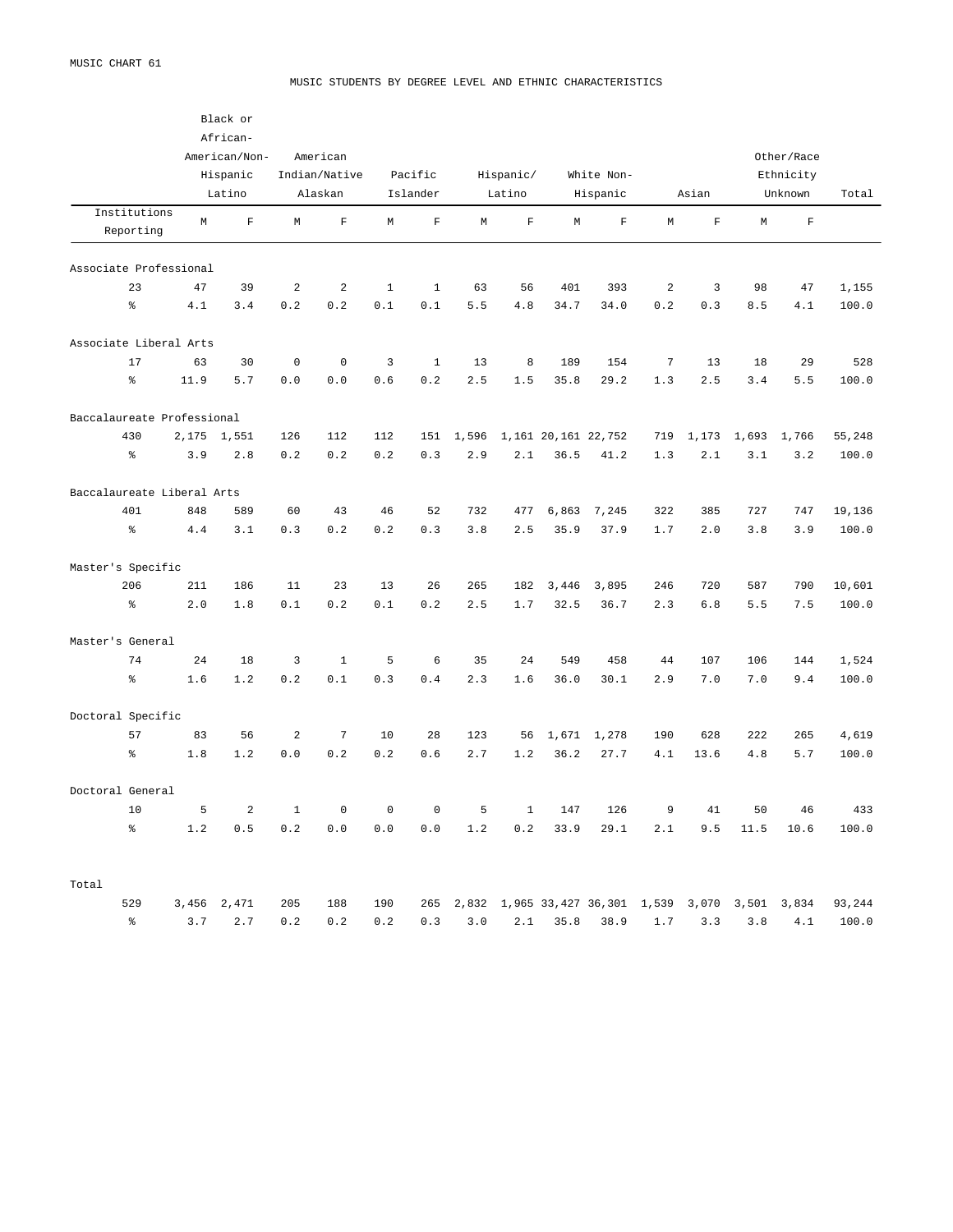# Higher Education Arts Data Services DATA SUMMARIES 2003-2004

# **INSTITUTIONS REPORTING NEW CONSTRUCTION AND/OR RENOVATION OF MUSIC FACILITIES IN 2003-2004**

This addendum simply provides a list of institutions reporting new construction and/or renovations of existing music facilities under way during the 2003-2004 academic year.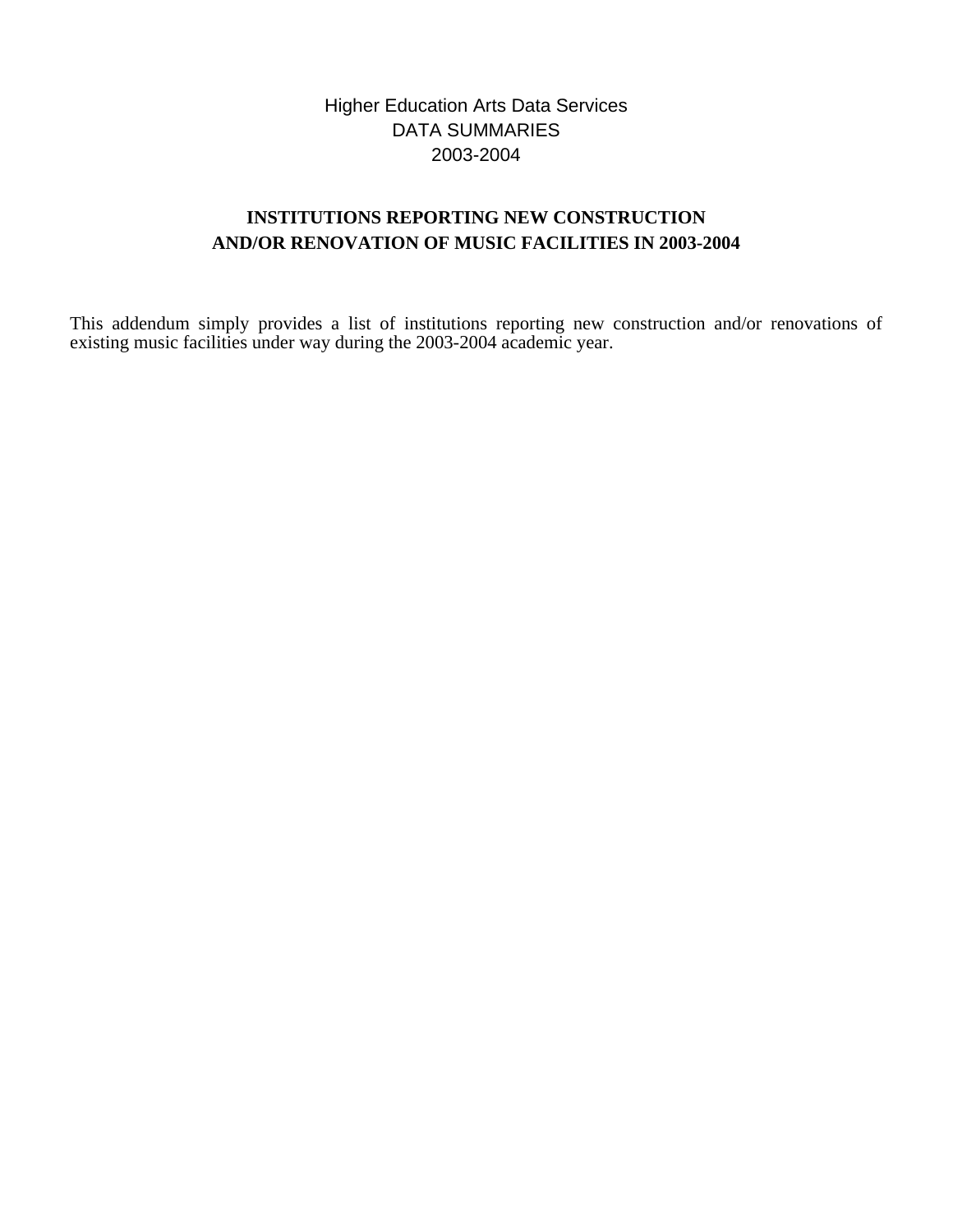Building a new facility Abilene Christian University Andrews University Ball State University Black Hills State University Central Washington University Christopher Newport University Eastern Illinois University Grambling State University Idaho State University Indiana University-Purdue University, Fort Wayne Kennesaw State University Lee University Montclair State University North Park University Puerto Rico Conservatory of Music Radford University San Francisco Conservatory of Music Seattle Pacific University Seton Hill University Sonoma State University Southeast Missouri State University State University of New York, Fredonia Texas A&M University - Corpus Christi The Community College of Baltimore County University of Delaware University of Miami University of Missouri, St. Louis University of North Carolina at Wilmington University of Wisconsin, Stevens Point Utah State University West Chester University of Pennsylvania West Texas A&M University Western Carolina University Renovating an existing facility Angelo State University Anna Maria College Arkansas Tech University Atlantic Union College Baptist College of Florida Boston University Brigham Young University - Idaho Butler University California State University, San Bernardino California State University, Stanislaus Carnegie Mellon University Central College Chicago College of Performing Arts, Roosevelt University Coe College Curtis Institute of Music Duquesne University Eastman School of Music Florida Memorial College George Fox University Georgia Southern University Georgia State University Grand Rapids Community College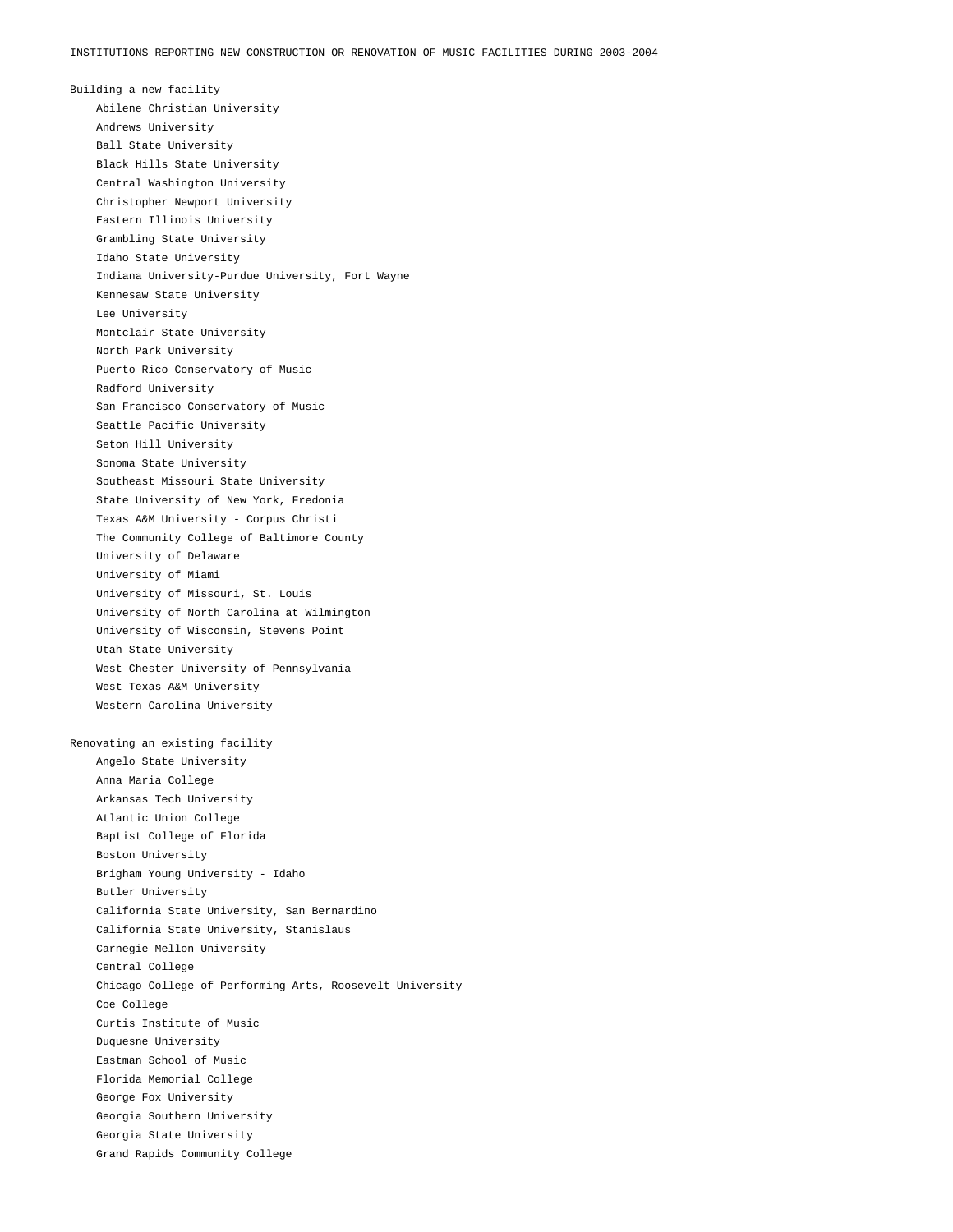Renovating an existing facility (Continued) Gustavus Adolphus College Holyoke Community College Indiana University of Pennsylvania Louisiana State University Miami University Middle Tennessee State University Millersville University Minnesota State University Mankato New World School of the Arts Norfolk State University Northern Michigan University Nyack College Pittsburg State University Point Loma Nazarene University Roberts Wesleyan College Rutgers, The State University of New Jersey Salisbury University Shenandoah University Shepherd University Southern Illinois University Carbondale Southern Oregon University Southwest Baptist University Tennessee Technological University Texas Woman's University The Peabody Institute of the Johns Hopkins University University of Alabama, Birmingham University of Louisiana at Lafayette University of Louisiana at Monroe University of Louisville University of Mary Hardin-Baylor University of Mississippi University of Missouri, Kansas City University of Mobile University of New Mexico University of North Alabama University of North Carolina at Pembroke University of North Dakota University of North Texas University of Oklahoma University of Oregon University of Southern California University of Tampa University of Tennessee at Chattanooga University of Texas, Arlington University of Wisconsin, Oshkosh University of Wisconsin, Whitewater West Virginia University Westminster College Yale University

Building a new facility and renovating an existing facility Chapman University Claflin University College of Charleston Colorado State University George Mason University McNeese State University